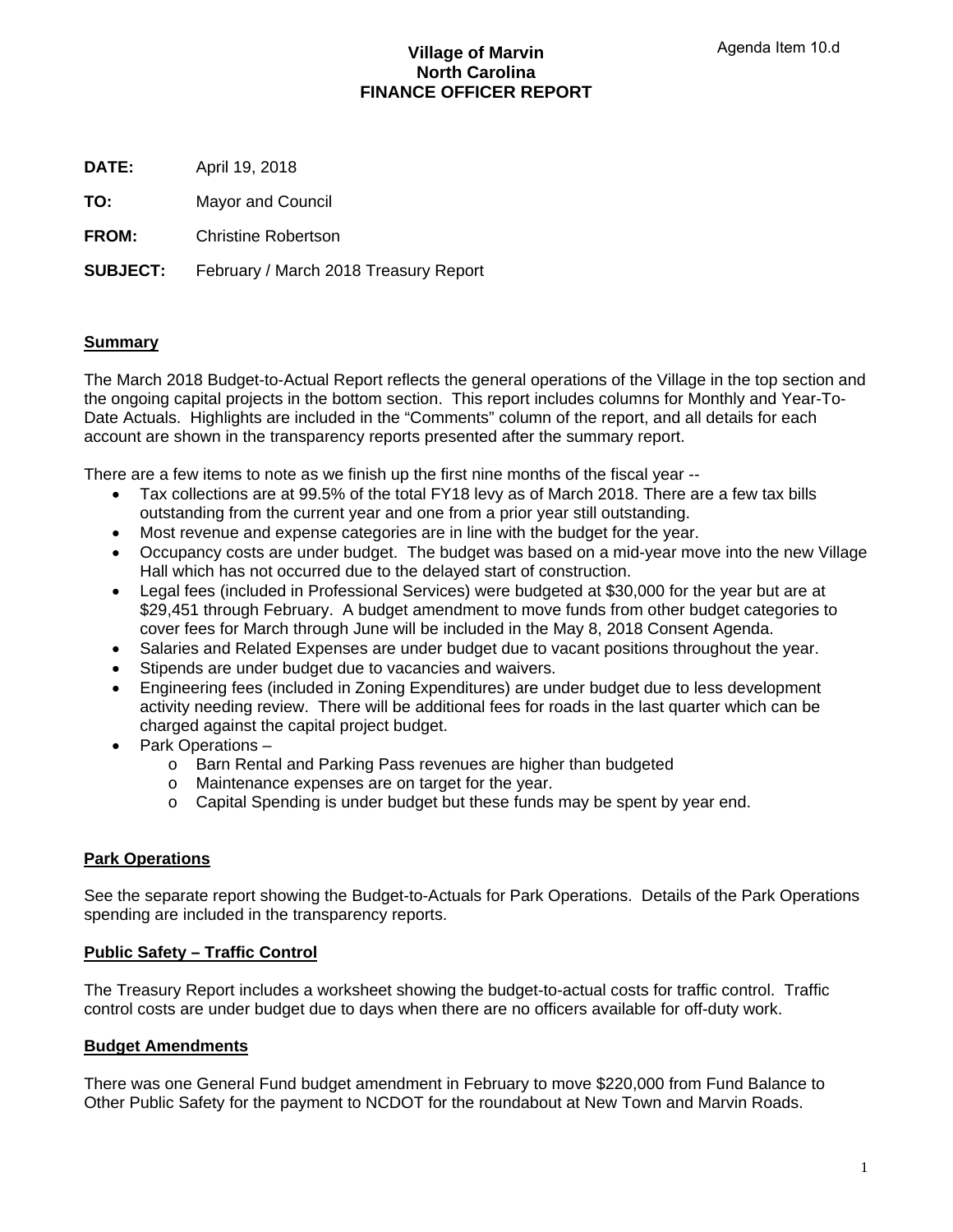There were two Capital Projects budget amendments in March to move funds from Fund BanancLtem 10.d Assignments to the respective Capital Project budgets for roads and greenway trails.

# **Budget Reallocations**

There were no budget reallocations in February or March.

# **Bank Accounts**

| <b>Bank Balances</b>      | March 31, 2018 |
|---------------------------|----------------|
| Checking (acct 7089)      | \$249,426.48   |
| Checking (acct 4849)      | \$50,000.00    |
| Savings (acct 2779)       | \$2,490,414.83 |
| <b>Total Cash in Bank</b> | \$2,789,841.31 |

\*\*The Checking account includes \$108,204 of cash received from developers as Performance Surety Bonds. These funds are not available for current operations. During March 2018 Council approved the release of \$53,625.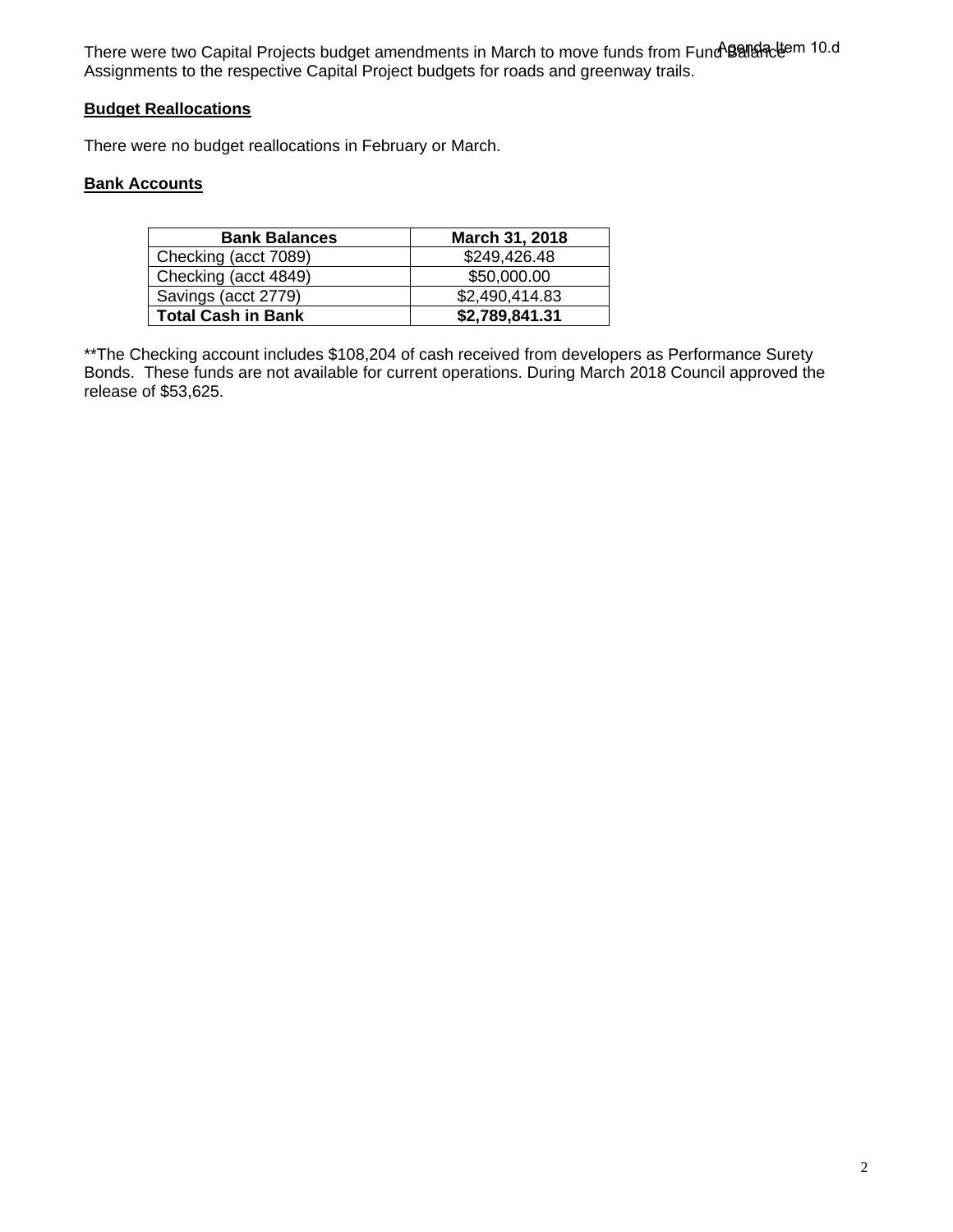| Village of Marvin General Fund                                                   |                                              |                                                                                       |                                               |                                             |                                              |                                              |                                             |                                                            |                                               |                                                     |                                                                       |                                             |                  |                                                                                                                                                                                                                                                    |
|----------------------------------------------------------------------------------|----------------------------------------------|---------------------------------------------------------------------------------------|-----------------------------------------------|---------------------------------------------|----------------------------------------------|----------------------------------------------|---------------------------------------------|------------------------------------------------------------|-----------------------------------------------|-----------------------------------------------------|-----------------------------------------------------------------------|---------------------------------------------|------------------|----------------------------------------------------------------------------------------------------------------------------------------------------------------------------------------------------------------------------------------------------|
| Profit & Loss Budget vs Actual (Summary Level)                                   |                                              |                                                                                       |                                               |                                             |                                              |                                              |                                             |                                                            |                                               |                                                     |                                                                       |                                             |                  |                                                                                                                                                                                                                                                    |
| Year to Date Ending March 31, 2018                                               |                                              |                                                                                       |                                               |                                             |                                              |                                              |                                             |                                                            |                                               |                                                     |                                                                       |                                             |                  |                                                                                                                                                                                                                                                    |
|                                                                                  | <b>Monthly</b><br>Actual<br><b>July 2017</b> | <b>Monthly</b><br>Actual<br>August<br>2017                                            | <b>Monthly</b><br>Actual<br>September<br>2017 | <b>Monthly</b><br>Actual<br>October<br>2017 | <b>Monthly</b><br>Actual<br>November<br>2017 | <b>Monthly</b><br>Actual<br>December<br>2017 | <b>Monthly</b><br>Actual<br>January<br>2018 | Monthly<br>Actual<br>February<br>2018                      | Monthly<br>Actual<br>March 2018               | Year to<br><b>Date Actual</b><br>thru March<br>2018 | <b>Total</b><br>Annual<br><b>Budget</b><br>Approved<br>and<br>Amended | <b>YTD Over</b><br>(Under)<br><b>Budget</b> | % of Budget      | <b>Comments - See Transparency Report for Details</b><br>of Current Month                                                                                                                                                                          |
| <b>Revenues</b>                                                                  |                                              |                                                                                       |                                               |                                             |                                              |                                              |                                             |                                                            |                                               |                                                     |                                                                       |                                             |                  |                                                                                                                                                                                                                                                    |
| 3001 · Ad Valorem                                                                | \$<br>444                                    | 36,399<br>- \$                                                                        | 31,986<br>\$                                  | 21,626<br>s.                                | \$294,235                                    | 76,254<br>\$                                 | 72,942<br>-S                                | 2,427                                                      | <b>S</b><br>2,361                             | 538,674                                             | 524,000                                                               | 14,674                                      | 102.8%           | he adjusted tax levy for this year is \$541,432. We are<br>currently at a 99.5% collection rate.                                                                                                                                                   |
| 3200 · Motor Vehicle Tax                                                         | 4,119                                        | 4,600                                                                                 | 4,585                                         | 4,377                                       | 3,762                                        | 3,730                                        | 3,693                                       | 4,121                                                      | 3,615                                         | 36,602                                              | 44,800                                                                | (8, 198)                                    | 81.7%            | Collected monthly                                                                                                                                                                                                                                  |
| 3300 · Sales & Use Tax                                                           | 14,165                                       | 13,872                                                                                | 15,763                                        | 13,958                                      | 14,800                                       | 15,090                                       | 14,083                                      | 15,527                                                     | 17,273                                        | 134,531                                             | 160,000                                                               | (25, 469)                                   | 84.08%           | Collected monthly                                                                                                                                                                                                                                  |
| 3400 · Alcoholic Beverage Tax                                                    | $\sim$                                       | $\sim$                                                                                | $\sim$                                        | $\sim$                                      | $\sim$                                       | $\sim$                                       | $\sim$                                      | $\sim$                                                     | $\sim$                                        | $\sim$                                              | 25,000                                                                | (25,000)                                    | $0.0\%$          | Collected in May                                                                                                                                                                                                                                   |
| 3500 · Utilities Sales Tax                                                       |                                              | ÷                                                                                     | 71.681                                        | ÷                                           | ×.                                           | 84.517                                       | $\omega$                                    | $\sim$                                                     | 68,782                                        | 224,980                                             | 280,000                                                               | (55,020)                                    | 80.35%           | Collected quarterly                                                                                                                                                                                                                                |
| 3600 · Zoning                                                                    | 2,941                                        | 5,132                                                                                 | 425                                           | 2,050                                       | 700                                          | 1,400                                        | 875                                         | 23,357                                                     | 1,975                                         | 38,855                                              | 11,421                                                                | 27,434                                      | 340.21%          | Permit fees, Final Plat Review Fees for Barcroft and<br>Broadmoor, Final Permit for Three Pond Acres                                                                                                                                               |
| 3700 - Interest & Misc. Revenues                                                 | 14,543                                       | 124                                                                                   | 183                                           | 482                                         | 1,086                                        | 918                                          | 1,091                                       | 31,794                                                     | 987                                           | 51,208                                              | 675                                                                   | 50,533                                      | 7,586.37%        | Monthly Interest and Roundabout Easement Purchase                                                                                                                                                                                                  |
| 3800 · Powell Bill Allocation                                                    | in 1                                         | ÷                                                                                     | 68,334                                        | $\sim$                                      | $\sim$                                       | 68,334                                       | ÷.                                          | ÷.                                                         | ×.                                            | 136,668                                             | 132,410                                                               | 4,258                                       | 103.22%          | Collected in September and December                                                                                                                                                                                                                |
| 3850 · Fee in Lieu for Green Space                                               |                                              | 19,727                                                                                |                                               |                                             | ä,                                           |                                              | $\sim$                                      | $\overline{\phantom{a}}$                                   | $\overline{\phantom{a}}$                      | 19,727                                              | 20,000                                                                | (273)                                       | 98.64%           | Barcroft Fee in Lieu - this is restricted revenue                                                                                                                                                                                                  |
| 3905 · FB Appropriated For Traffic Impr.                                         |                                              | ÷.                                                                                    | ×                                             |                                             |                                              |                                              | ÷.                                          | 220,000                                                    |                                               | 220,000                                             | 220,000                                                               | $\mathbf 0$                                 | 100.0%           | FB appropriated for the Marvin / NT Road Roundabout                                                                                                                                                                                                |
| <b>Total Revenues</b>                                                            | 36,212                                       | 79,854                                                                                | 192,957                                       | 42,493                                      | 314,583                                      | 250,243                                      | 92,684                                      | 297,226                                                    | 94,993                                        | 1,401,245                                           | 1,418,306                                                             | (17,061)                                    | 98.8%            |                                                                                                                                                                                                                                                    |
|                                                                                  | Monthly<br>Actual<br><b>July 2017</b>        | Monthly<br>Actual<br>August<br>2017                                                   | <b>Monthly</b><br>Actual<br>September<br>2017 | <b>Monthly</b><br>Actual<br>October<br>2017 | <b>Monthly</b><br>Actual<br>November<br>2017 | <b>Monthly</b><br>Actual<br>December<br>2017 | Monthly<br>Actual<br>January<br>2018        | Monthly<br>Actual<br>February<br>2018                      | <b>Monthly</b><br>Actual<br><b>March 2018</b> | Year to<br>Date Actual<br>thru<br>January<br>2018   | <b>Total</b><br>Annual<br><b>Budget</b><br>Approved<br>and<br>Amended | <b>YTD Over</b><br>(Under)<br><b>Budget</b> | % of Budget      | <b>Comments - See Transparency Report for Details</b><br>of Current Month                                                                                                                                                                          |
| <b>Expenditures</b>                                                              |                                              |                                                                                       |                                               |                                             |                                              |                                              |                                             |                                                            |                                               |                                                     |                                                                       |                                             |                  |                                                                                                                                                                                                                                                    |
| 4000 · Community Outreach                                                        | 799                                          | (196)                                                                                 | 456                                           | 1,514                                       | 417                                          | 855                                          | 2,228                                       | $\sim$                                                     | $\overline{\phantom{a}}$                      | 6,073                                               | 10.050                                                                | (3,977)                                     | 60.43%           | NNO costs, Fall Newsletter, Tree Lighting                                                                                                                                                                                                          |
| 4100 · Dues & Subscriptions                                                      | 9,239                                        | 65                                                                                    | ٠                                             | $\sim$                                      | $\sim$                                       | ۰.                                           | ٠.                                          | 520                                                        | ٠                                             | 9.824                                               | 13.342                                                                | (3,518)                                     | 73.63%           |                                                                                                                                                                                                                                                    |
| 4200 · Elections                                                                 | $\sim$                                       | $\sim$                                                                                | $\sim$                                        | $\sim$                                      | $\sim$                                       | 4,448                                        | $\sim$                                      | $\sim$                                                     | $\sim$                                        | 4,448                                               | 4,500                                                                 | (52.00)                                     | 98.84%           | Billed by Union Cty for November municipal elections                                                                                                                                                                                               |
| 4300 · Furnishings & Equipment                                                   | $\sim$                                       | $\sim$                                                                                | $\sim$                                        | $\sim$                                      | $\sim$                                       | $\sim$                                       | $\sim$                                      | $\sim$                                                     | $\sim$                                        | $\sim$                                              | 5,500                                                                 | (5,500)                                     | 0.0%             |                                                                                                                                                                                                                                                    |
| 4400 · Gifts                                                                     | $\sim$                                       | $\sim$                                                                                | $\sim$                                        | $\sim$<br>÷.                                | $\sim$<br>$\sim$                             | $\sim$                                       | $\sim$                                      | 206                                                        | 106                                           | 312                                                 | 500                                                                   | (188)                                       | 62.4%            |                                                                                                                                                                                                                                                    |
| 4500 · Insurance and Bonds                                                       | 12,141                                       | $\sim$                                                                                | $\mathcal{L}_{\mathcal{A}}$                   |                                             |                                              | 346<br>$\sim$                                | $\sim$<br>$\sim$                            | ÷.                                                         | $\mathcal{L}_{\mathcal{A}}$<br>÷.             | 12,487                                              | 13,200                                                                | (713)                                       | 94.6%            |                                                                                                                                                                                                                                                    |
| Transfer to Capital Projects - Roads<br>Transfer to Capital Projects - Greenways | 232,000<br>14,900                            | $\overline{\phantom{a}}$<br>$\sim$                                                    | $\bullet$<br>$\mathcal{L}_{\mathcal{A}}$      | $\sim$                                      | $\sim$                                       | $\sim$                                       | $\sim$                                      | $\mathcal{L}_{\mathcal{A}}$<br>$\mathcal{L}_{\mathcal{A}}$ | $\overline{\phantom{a}}$                      | 232,000<br>14,900                                   | 232,000<br>14,900                                                     | $\mathbf 0$<br>$\mathbf 0$                  | 100.0%<br>100.0% |                                                                                                                                                                                                                                                    |
| 4700 · Occupancy                                                                 | 1,692                                        | 1,581                                                                                 | 1,489                                         | 1,596                                       | 1,441                                        | 1,509                                        | 1,730                                       | 1,428                                                      | 1,747                                         | 14,213                                              | 27,726                                                                | (13, 513)                                   | 51.26%           | ess than budget due to postponing construction of new<br>Village Hall                                                                                                                                                                              |
| 4800 · Office Expenditures                                                       | 2,190                                        | 4,484                                                                                 | 2,339                                         | 1,513                                       | 1,455                                        | 1,437                                        | 1,848                                       | 1,522                                                      | 1,919                                         | 18,707                                              | 23,280                                                                | (4, 573)                                    | 80.36%           |                                                                                                                                                                                                                                                    |
| 5000 · Professional Services                                                     | 4,231                                        | 5,258                                                                                 | 5,231                                         | 6,081                                       | 3,994                                        | 825                                          | 6,463                                       | 9,817                                                      | 4,975                                         | 46,875                                              | 48,700                                                                | (1,825)                                     |                  | egal fees and Computer Consultant; Legal fees are<br>budgeted at \$30K for the year; actual expenses for July<br>thru Feb were \$29,451. Budget amendment will be<br>96.25% needed next month.<br>Funds were moved out of the Prospective Acq Cost |
| 5100 - Prospective Acquisitions Costs                                            |                                              | $\sim$                                                                                |                                               |                                             |                                              |                                              | $\sim$                                      |                                                            |                                               |                                                     | 35,200                                                                | (35, 200)                                   | 0.0%             | budget line to public safety to provide for evening traffic<br>control                                                                                                                                                                             |
| 5500 · Public Safety                                                             | 22.014<br>21.611                             | $\sim$                                                                                | 3.569<br>24.417                               | 25,114<br>23.042                            | 2,550<br>24.446                              | 3.691                                        | 26,811<br>13.014                            | 226,256<br>21.862                                          | 7,556                                         | 317,561                                             | 369,858                                                               | (52, 297)                                   | 85.86%           | Traffic costs start being paid in September; budget was<br>ncreased in August to provide for evening traffic control<br>costs; February costs include \$220K paid to NCDOT<br>Salaries is underbudget due to vacant positions                      |
| 6000 · Salaries & Related Expenditures                                           | 2,150                                        | 21,310<br>2,150                                                                       | 2,150                                         | 2,625                                       | 2,150                                        | 23,079<br>2,825                              | 2,150                                       | 2,150                                                      | 20,392<br>2,150                               | 193,173<br>20,500                                   | 340,979                                                               | (147, 806)                                  | 56.65%           |                                                                                                                                                                                                                                                    |
| 6050 · Stipends<br>6400 · Training & Travel                                      | $\sim$                                       | 1,150                                                                                 | 866                                           | 1,283                                       | 127                                          | 261                                          | 676                                         | 1,246                                                      | 262                                           | 5,871                                               | 37,785<br>8,300                                                       | (17, 285)<br>(2, 429)                       | 70.74%           | 54.25% Stipends underbudget due to vacancies and waivers                                                                                                                                                                                           |
| 6500 · Zoning Expenditures                                                       |                                              | 3,501                                                                                 | 5,062                                         | 6,098                                       | 3,542                                        | 2,731                                        | 7,999                                       | (576)                                                      | 4,657                                         | 33.014                                              | 78,660                                                                | (45, 646)                                   | 41.97%           | Engineering costs are under budget due to less activity                                                                                                                                                                                            |
| 6600 · Debt Service                                                              | 9.090                                        | 9,070                                                                                 | 9.050                                         | 9,029                                       | 9.009                                        | 8.986                                        | 8,970                                       | 8.949                                                      |                                               | 72,153                                              | 72,155                                                                | (2)                                         | 100.0%           |                                                                                                                                                                                                                                                    |
| 6700 · Park Operations                                                           | 316                                          | 1,414                                                                                 | (3, 448)                                      | (937)                                       | 1,914                                        | 191                                          | 2,169                                       | 4,344                                                      | 4,308                                         | 10,271                                              | 28,910                                                                | (18, 639)                                   |                  | 35.53% See separate report for details of park opearations                                                                                                                                                                                         |
| 6900 · Contingency                                                               |                                              |                                                                                       |                                               |                                             |                                              |                                              |                                             |                                                            |                                               |                                                     | 52,761                                                                | (52, 761)                                   | 0.0%             |                                                                                                                                                                                                                                                    |
| <b>Total Expenditures</b>                                                        | 332,373                                      | 49,787                                                                                | 51,181                                        | 76,958                                      | 51,045                                       | 51,184                                       | 74,058                                      | 277,724                                                    | 48,072                                        | 1,012,382                                           | 1,418,306                                                             | (405, 924)                                  | 71.38%           |                                                                                                                                                                                                                                                    |
| Net Revenue Over/Under Expenditures                                              |                                              | $$ (296,161) \$ $$ 30,067 \$ $$ 141,776 \$ $$ (34,465) \$ $$ 263,538 \$ $$ 199,059 \$ |                                               |                                             |                                              |                                              |                                             | 18,626 \$ 19,502 \$ 46,921                                 |                                               | \$ 388,863                                          | <b>S</b>                                                              | \$<br>388,863                               |                  |                                                                                                                                                                                                                                                    |
|                                                                                  |                                              |                                                                                       |                                               |                                             |                                              |                                              |                                             |                                                            |                                               |                                                     |                                                                       |                                             |                  |                                                                                                                                                                                                                                                    |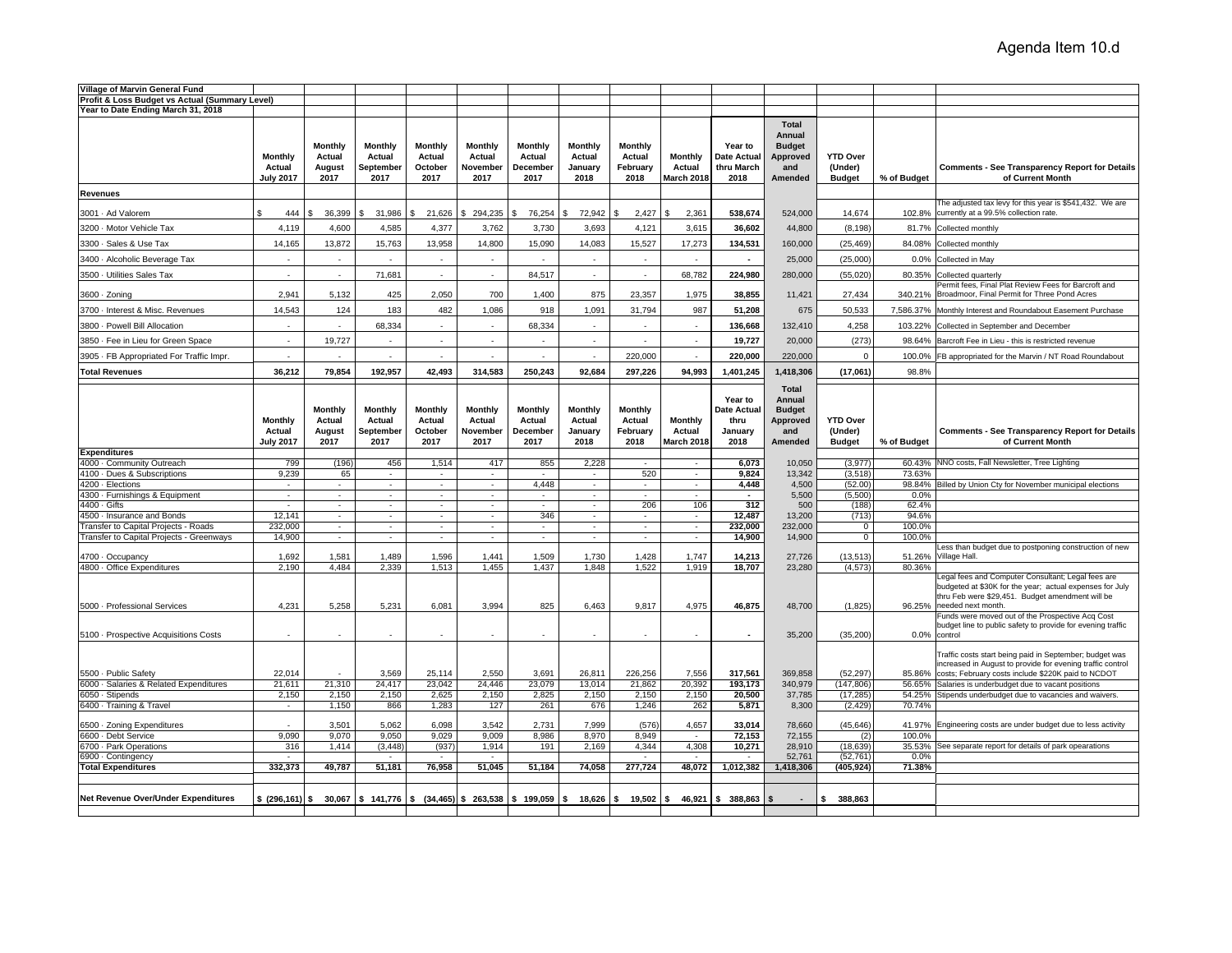| <b>Captial Projects</b>                                            | Monthly<br>Actual<br><b>July 2017</b> | Monthly<br>Actual<br>August<br>2017 | Monthly<br>Actual<br>August<br>2017 | Monthly<br>Actual<br>October<br>2017 | Monthly<br>Actual<br>November<br>2017 | Monthly<br>Actual<br>December<br>2017 | Monthly<br>Actual<br>January<br>2018 | Monthly<br>Actual<br>February<br>2018 | <b>Monthly</b><br>Actual<br>March 2018 | <b>Cumulative</b><br>through<br>January<br>2018 | Total<br>Capital<br>Projects<br><b>Budget</b> |        | <b>Comments - See Transparency Report for Details</b><br>of Current Month          |
|--------------------------------------------------------------------|---------------------------------------|-------------------------------------|-------------------------------------|--------------------------------------|---------------------------------------|---------------------------------------|--------------------------------------|---------------------------------------|----------------------------------------|-------------------------------------------------|-----------------------------------------------|--------|------------------------------------------------------------------------------------|
| 3900 Fund Balance Appropriated cumulative<br>including rollforward | 1,331,375                             | 5,000                               |                                     |                                      |                                       | 2.000                                 |                                      |                                       | 57.625                                 | 1.396.000                                       | ,396,000                                      |        | Village Hall, Loop Extension, Tullamore Trail & Parking,<br>100.0% Farmers' Market |
| Transfers In - Capital Projects                                    | 246,900                               |                                     |                                     |                                      |                                       |                                       |                                      |                                       |                                        | 246.900                                         | 246,900                                       |        | Roads and Greenways money appropriated in the current<br>100.0% vear's budget      |
| 90000 Cumulative Expenses                                          | (142, 253)                            | (9,307)                             | (2,790)                             | (7.242)                              | (3, 285)                              | (7,033)                               | (265, 306)                           | (127)                                 | (1.541)                                | (438, 884)                                      | (1,642,900)                                   | 26.71% |                                                                                    |
|                                                                    |                                       |                                     |                                     |                                      |                                       |                                       |                                      |                                       |                                        |                                                 |                                               |        |                                                                                    |
| <b>Net Balance Left to Spend</b>                                   | 1.436.022                             | (4,307)                             | (2,790)                             | (7, 242)                             | (3, 285)                              | (5,033)                               | (265, 306)                           | (127)                                 | 56.084                                 | 1.204.016                                       |                                               | 100.0% |                                                                                    |
|                                                                    |                                       |                                     |                                     |                                      |                                       |                                       |                                      |                                       |                                        |                                                 |                                               |        |                                                                                    |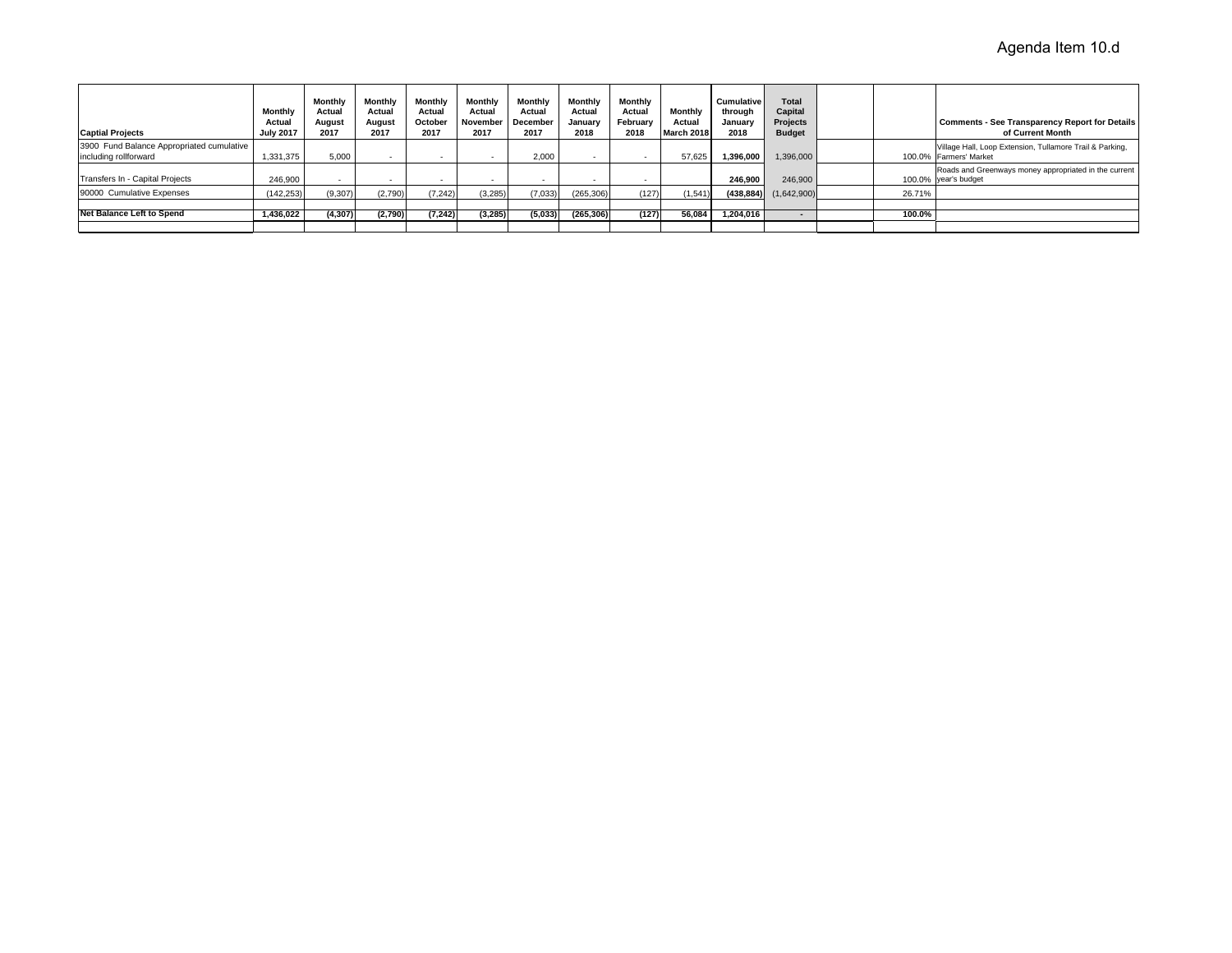04/19/18 **Profit & Loss Budget vs. Actual - Park** 

|                                        | Jul '17 - Mar 18 | <b>Budget</b> | \$ Over Budget | % of Budget |
|----------------------------------------|------------------|---------------|----------------|-------------|
| <b>Ordinary Income/Expense</b>         |                  |               |                |             |
| <b>Expense</b>                         |                  |               |                |             |
| 6700 · Park Operations                 |                  |               |                |             |
| 6701 · Park Revenue                    |                  |               |                |             |
| 6702 · Barn Rentals                    | $-5,250.00$      | $-3,000.00$   | $-2,250.00$    | 175.0%      |
| 6706 · Non-Resident Parking            | $-4,845.00$      | $-2,500.00$   | $-2,345.00$    | 193.8%      |
| 6707 · Resident Parking                | 0.00             | $-50.00$      | 50.00          | 0.0%        |
| 6708 · Community Garden Plots          | $-770.00$        | $-740.00$     | $-30.00$       | 104.1%      |
| Total 6701 · Park Revenue              | $-10,865.00$     | $-6,290.00$   | $-4,575.00$    | 172.7%      |
| 6709 · Park Expenditures               |                  |               |                |             |
| 6770 · Tullamore Landscaping & Mainten | 330.00           | 1,500.00      | $-1,170.00$    | 22.0%       |
| 6714 · Capital Spending / Equipment    | 1.100.00         | 10,000.00     | $-8,900.00$    | 11.0%       |
| 6720 · Electricity, Gas & Water        | 1.604.12         | 2,000.00      | $-395.88$      | 80.2%       |
| 6735 · Maintenance Expenses            |                  |               |                |             |
| 6736 · Cable/Internet Sec Monitoring   | 0.00             | 1,000.00      | $-1,000.00$    | $0.0\%$     |
| 6739 · General Repairs                 | 7,588.65         | 5,000.00      | 2,588.65       | 151.8%      |
| $6742 \cdot$ Supplies                  | 3,102.73         | 3,000.00      | 102.73         | 103.4%      |
| 6744 · Vehic, Equip Repair & Maint     | 502.13           | 2,000.00      | $-1,497.87$    | 25.1%       |
| 6751 · Gas for Vehicles                | 482.10           | 1,200.00      | $-717.90$      | 40.2%       |
| 6746 · Equipment Rental                | 0.00             | 1,000.00      | $-1,000.00$    | 0.0%        |
| 6749 · Landscaping                     | 328.07           | 3,000.00      | $-2,671.93$    | 10.9%       |
| 6743 · Tree Services                   | 3,191.00         | 1,500.00      | 1,691.00       | 212.7%      |
| 6745 · Painting/Staining               | 1,675.00         | 500.00        | 1,175.00       | 335.0%      |
| 6750 · Playground Mulch                | 675.00           | 500.00        | 175.00         | 135.0%      |
| 6753 · Emergency Repairs               | 0.00             | 2,500.00      | $-2,500.00$    | $0.0\%$     |
| Total 6735 · Maintenance Expenses      | 17.544.68        | 21,200.00     | $-3,655.32$    | 82.8%       |
| 6712 · Uniforms                        | 556.79           | 500.00        | 56.79          | 111.4%      |
| Total 6709 · Park Expenditures         | 21,135.59        | 35,200.00     | $-14,064.41$   | 60.0%       |
| Total 6700 · Park Operations           | 10,270.59        | 28,910.00     | $-18,639.41$   | 35.5%       |
| <b>Total Expense</b>                   | 10,270.59        | 28,910.00     | $-18,639.41$   | 35.5%       |
| <b>Net Ordinary Income</b>             | $-10,270.59$     | $-28,910.00$  | 18,639.41      | 35.5%       |
| Net Income                             | $-10.270.59$     | $-28.910.00$  | 18.639.41      | 35.5%       |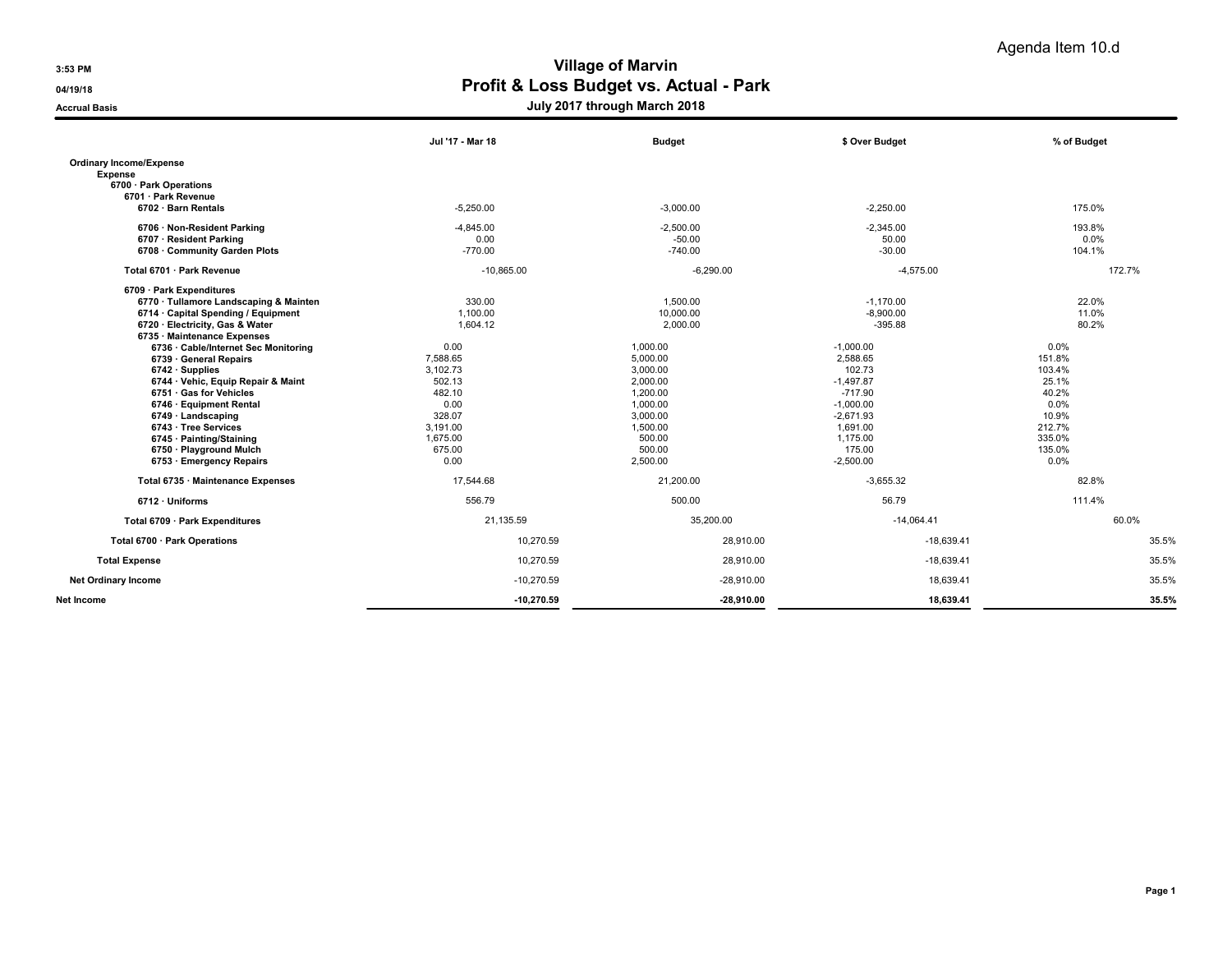## **Village of Marvin Traffic Control - Deputy Cost Budget and Actual/Budget Totals FY 2017-18**

| Month            | <b>School Days</b><br><b>Per Month</b> | <b>Maximum</b><br><b>Deputy Cost</b><br>per Day | <b>Budgeted</b><br>per Month<br>Marvin<br><b>School Road Marvin Road</b> |      | <b>Budgeted</b><br>per Month | <b>Budgeted</b><br>Light<br>Towers | Total<br><b>Monthly</b><br><b>Budget</b> |           | <b>Actual</b><br><b>Amount Paid</b><br>in this Month |     | <b>Cumulative</b><br><b>Actual</b> |      | <b>Cumulative</b><br>Over (Under)<br><b>Budget</b> |
|------------------|----------------------------------------|-------------------------------------------------|--------------------------------------------------------------------------|------|------------------------------|------------------------------------|------------------------------------------|-----------|------------------------------------------------------|-----|------------------------------------|------|----------------------------------------------------|
| <b>August</b>    | 4                                      | \$<br>150                                       | \$<br>600                                                                | \$   | 600                          | \$<br>$\blacksquare$               | \$<br>1,200                              | <b>\$</b> | $\blacksquare$                                       |     | $\blacksquare$                     |      |                                                    |
| <b>September</b> | 19                                     | \$<br>150                                       | \$<br>2,850                                                              | - \$ | 2,850                        | \$<br>$\blacksquare$               | \$<br>5,700                              | \$        | $3,569$ \$                                           |     | 3,569                              | S.   | (3, 331)                                           |
| <b>October</b>   | 21                                     | \$<br>150                                       | \$<br>$3,150$   \$                                                       |      | $3,150$ \$                   | $\blacksquare$                     | \$<br>6,300                              | -\$       | $3,100$ \ \$                                         |     | 6,669                              | - 56 | (6, 531)                                           |
| November         | 18                                     | \$<br>150                                       | \$<br>$2,700$   \$                                                       |      | $2,700$ \$                   | $\blacksquare$                     | \$<br>5,400                              | \$        | $2,550$   \$                                         |     | 9,219                              | - \$ | (9, 381)                                           |
| <b>December</b>  | 11                                     | \$<br>150                                       | \$<br>$1,650$   \$                                                       |      | $1,650$ \$                   | $842$ \ \$                         | 4,142                                    | S         | 3,691                                                | \$  | $12,910$ \$                        |      | (9, 832)                                           |
| January          | 20                                     | \$<br>150                                       | \$<br>$3,000$   \$                                                       |      | $3,000$   \$                 | $586$   \$                         | 6,586                                    | S         | $4,796$ \$                                           |     | 17,706                             | -\$  | (11, 622)                                          |
| February         | 20                                     | \$<br>180                                       | \$<br>$3,600$   \$                                                       |      | 3,000                        | \$<br>$586$   \$                   | 7,186                                    | S         | $6,256$ \$                                           |     | 23,962                             | S.   | (12, 552)                                          |
| <b>March</b>     | 21                                     | \$<br>180                                       | \$<br>3,780                                                              |      | 3,150                        | $586$ \ \$                         | 7,516                                    | S         | 7,556                                                | -\$ | 31,518                             | S    | (12, 512)                                          |
| April            | 16                                     | \$<br>180                                       | \$<br>2,880                                                              |      | 2,400                        | \$<br>۰.                           | \$<br>5,280                              |           |                                                      |     |                                    |      |                                                    |
| May              | 22                                     | \$<br>180                                       | \$<br>3,960                                                              | \$   | 3,300                        | \$<br>۰                            | \$<br>7,260                              |           |                                                      |     |                                    |      |                                                    |
| <b>June</b>      | 6                                      | \$<br>180                                       | \$<br>1,080                                                              | \$   | $900$ \$                     | ٠                                  | \$<br>1,980                              |           |                                                      |     |                                    |      |                                                    |
|                  | 178                                    |                                                 | \$<br>29,250 \$                                                          |      | 26,700 \$                    | $2,600$ \$                         | 58,550                                   |           |                                                      |     |                                    |      |                                                    |

Note - the officers who worked the 4 days in August were included on the bill for the week ended September 1. Therefore, there were no checks written for officers in August.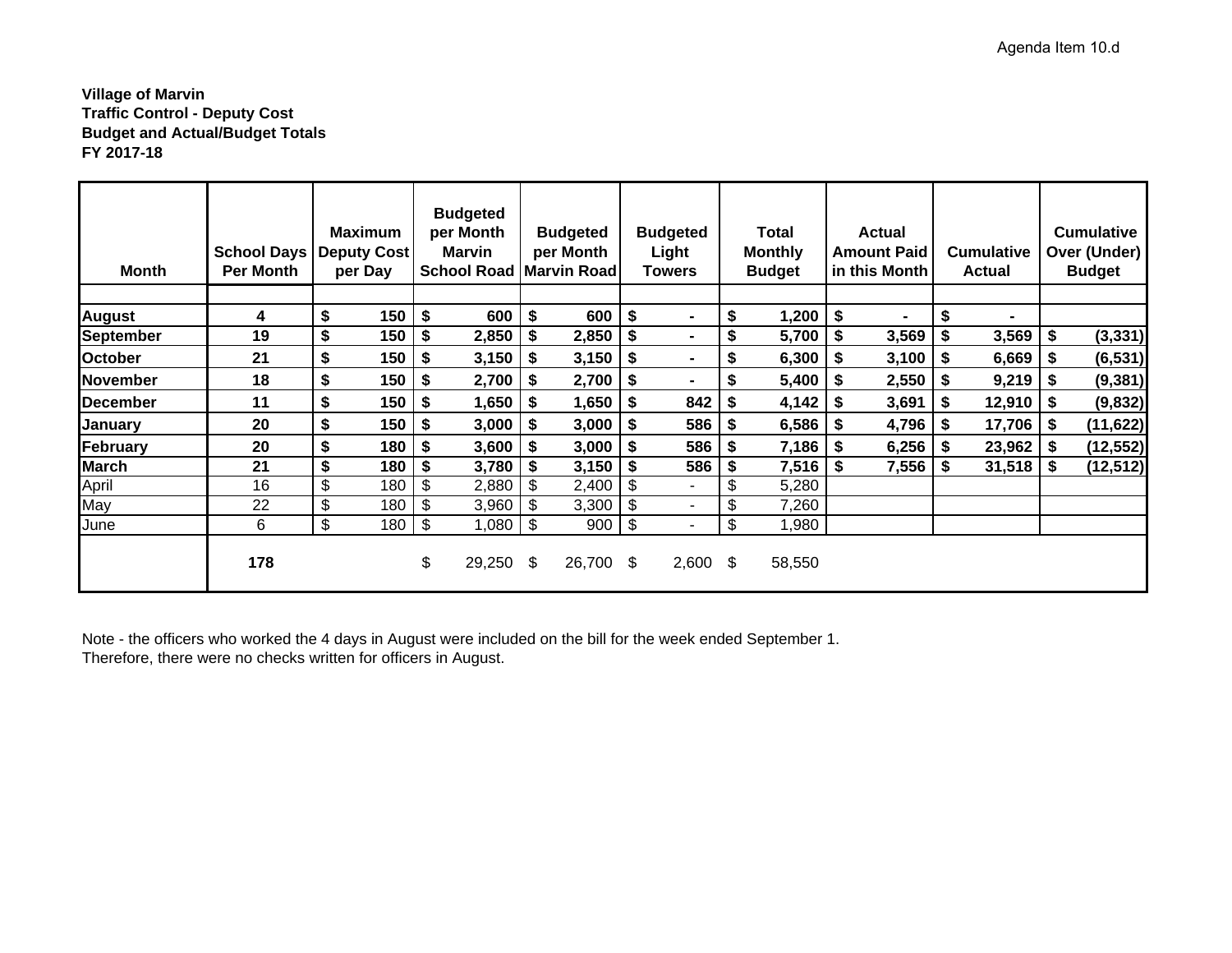| <b>Type</b>        | Date                           | <b>Memo</b>                                          | <b>Class</b>                           | <b>Amount</b>        |
|--------------------|--------------------------------|------------------------------------------------------|----------------------------------------|----------------------|
| 3001 · Ad Valorem  |                                |                                                      |                                        |                      |
|                    | 3002 · Prior Years Taxes       |                                                      |                                        |                      |
| General J          | 08/31/2017                     | August 2017 CC receipts                              | General Fund: VOM                      | 182.40               |
| Deposit            | 10/30/2017                     | Deposit                                              | General Fund: VOM                      | 493.40               |
| Deposit            | 01/29/2018                     | Deposit                                              | General Fund: VOM                      | 25.00                |
|                    | Total 3002 · Prior Years Taxes |                                                      |                                        | 700.80               |
|                    | 3005 · Current Year Taxes      |                                                      |                                        |                      |
| Deposit            | 07/31/2017                     | Deposit                                              | General Fund: VOM                      | 443.55               |
| Deposit            | 08/14/2017<br>08/17/2017       | Deposit                                              | General Fund: VOM<br>General Fund: VOM | 481.30<br>303.85     |
| Deposit<br>Deposit | 08/23/2017                     | Deposit<br>Deposit                                   | General Fund: VOM                      | 13,008.97            |
| Deposit            | 08/28/2017                     | Deposit                                              | General Fund: VOM                      | 13,993.09            |
| Deposit            | 08/30/2017                     | Deposit                                              | General Fund: VOM                      | 4,981.28             |
| General J          | 08/31/2017                     | August 2017 CC receipts                              | General Fund: VOM                      | 780.02               |
| Deposit            | 08/31/2017                     | Deposit                                              | General Fund: VOM                      | 2,668.22             |
| Deposit            | 09/05/2017                     | Deposit                                              | General Fund: VOM                      | 4,620.25             |
| Deposit            | 09/06/2017                     | Deposit                                              | General Fund: VOM                      | 5,709.18             |
| Deposit            | 09/07/2017                     | Deposit                                              | General Fund: VOM                      | 2,720.95             |
| Deposit            | 09/11/2017                     | Deposit                                              | General Fund: VOM                      | 4,118.80             |
| Deposit            | 09/13/2017                     | Deposit                                              | General Fund: VOM                      | 1,067.00             |
| Deposit            | 09/18/2017                     | Deposit                                              | General Fund: VOM                      | 93.55                |
| Deposit            | 09/18/2017                     | Deposit                                              | General Fund: VOM<br>General Fund: VOM | 3,142.84             |
| Deposit<br>Deposit | 09/19/2017<br>09/21/2017       | Deposit<br>Deposit                                   | General Fund: VOM                      | 3,570.32<br>1,838.65 |
| Deposit            | 09/25/2017                     | Deposit                                              | General Fund: VOM                      | 3,329.45             |
| Deposit            | 09/27/2017                     | Deposit                                              | General Fund: VOM                      | 430.55               |
| General J          | 09/30/2017                     | September 2017 CC receipts                           | General Fund: VOM                      | 1,344.54             |
| Deposit            | 10/02/2017                     | Deposit                                              | General Fund: VOM                      | 2,685.10             |
| Deposit            | 10/04/2017                     | Deposit                                              | General Fund: VOM                      | 1,463.70             |
| Deposit            | 10/09/2017                     | Deposit                                              | General Fund: VOM                      | 3,737.40             |
| Deposit            | 10/11/2017                     | Deposit                                              | General Fund: VOM                      | 1,052.25             |
| Deposit            | 10/12/2017                     | Deposit                                              | General Fund: VOM                      | 1,503.90             |
| Deposit            | 10/17/2017                     | Deposit                                              | General Fund: VOM                      | 1,796.40             |
| Deposit            | 10/19/2017                     | Deposit                                              | General Fund: VOM                      | 1,550.05             |
| Deposit            | 10/23/2017                     | Deposit                                              | General Fund: VOM<br>General Fund: VOM | 1,359.05             |
| Deposit<br>Deposit | 10/25/2017<br>10/26/2017       | Deposit<br>Deposit                                   | General Fund: VOM                      | 1,652.31<br>740.15   |
| Deposit            | 10/30/2017                     | Deposit                                              | General Fund: VOM                      | 2,913.27             |
| General J          | 10/31/2017                     | October 2017 CC receipts                             | General Fund:VOM                       | 679.35               |
| Deposit            | 11/01/2017                     | Deposit                                              | General Fund:VOM                       | 24,792.10            |
| Deposit            | 11/02/2017                     | Deposit                                              | General Fund: VOM                      | 43,829.13            |
| Deposit            | 11/06/2017                     | Deposit                                              | General Fund: VOM                      | 2,928.35             |
| Deposit            | 11/08/2017                     | Deposit                                              | General Fund: VOM                      | 541.15               |
| Deposit            | 11/13/2017                     | Deposit                                              | General Fund: VOM                      | 27,674.90            |
| Deposit            | 11/15/2017                     | Deposit                                              | General Fund: VOM                      | 42,892.05            |
| Deposit            | 11/16/2017                     | Deposit                                              | General Fund: VOM                      | 31,112.80            |
| Deposit            | 11/20/2017                     | Deposit                                              | General Fund: VOM                      | 51,474.20            |
| Deposit            | 11/22/2017<br>11/27/2017       | Deposit                                              | General Fund: VOM<br>General Fund: VOM | 63,726.68            |
| Deposit<br>Deposit | 11/30/2017                     | Deposit<br>Deposit                                   | General Fund: VOM                      | 3,658.61<br>697.86   |
| General J          | 11/30/2017                     | November 2017 CC receipts                            | General Fund: VOM                      | 907.32               |
| Deposit            | 12/04/2017                     | Deposit                                              | General Fund: VOM                      | 5,227.30             |
| Deposit            | 12/07/2017                     | Deposit                                              | General Fund: VOM                      | 4,816.25             |
| Deposit            | 12/11/2017                     | Deposit                                              | General Fund: VOM                      | 5,210.66             |
| Deposit            | 12/14/2017                     | Deposit                                              | General Fund: VOM                      | 6,239.78             |
| Deposit            | 12/18/2017                     | Deposit                                              | General Fund: VOM                      | 25,697.14            |
| Deposit            | 12/20/2017                     | Deposit                                              | General Fund: VOM                      | 15,787.55            |
| Deposit            | 12/21/2017                     | Deposit                                              | General Fund: VOM                      | 2,364.09             |
| Deposit            | 12/28/2017                     | Deposit                                              | General Fund: VOM                      | 6,621.07             |
| General J          | 12/31/2017                     | December 2017 CC receipts (resident picked the wrong | General Fund: VOM                      | 65.85                |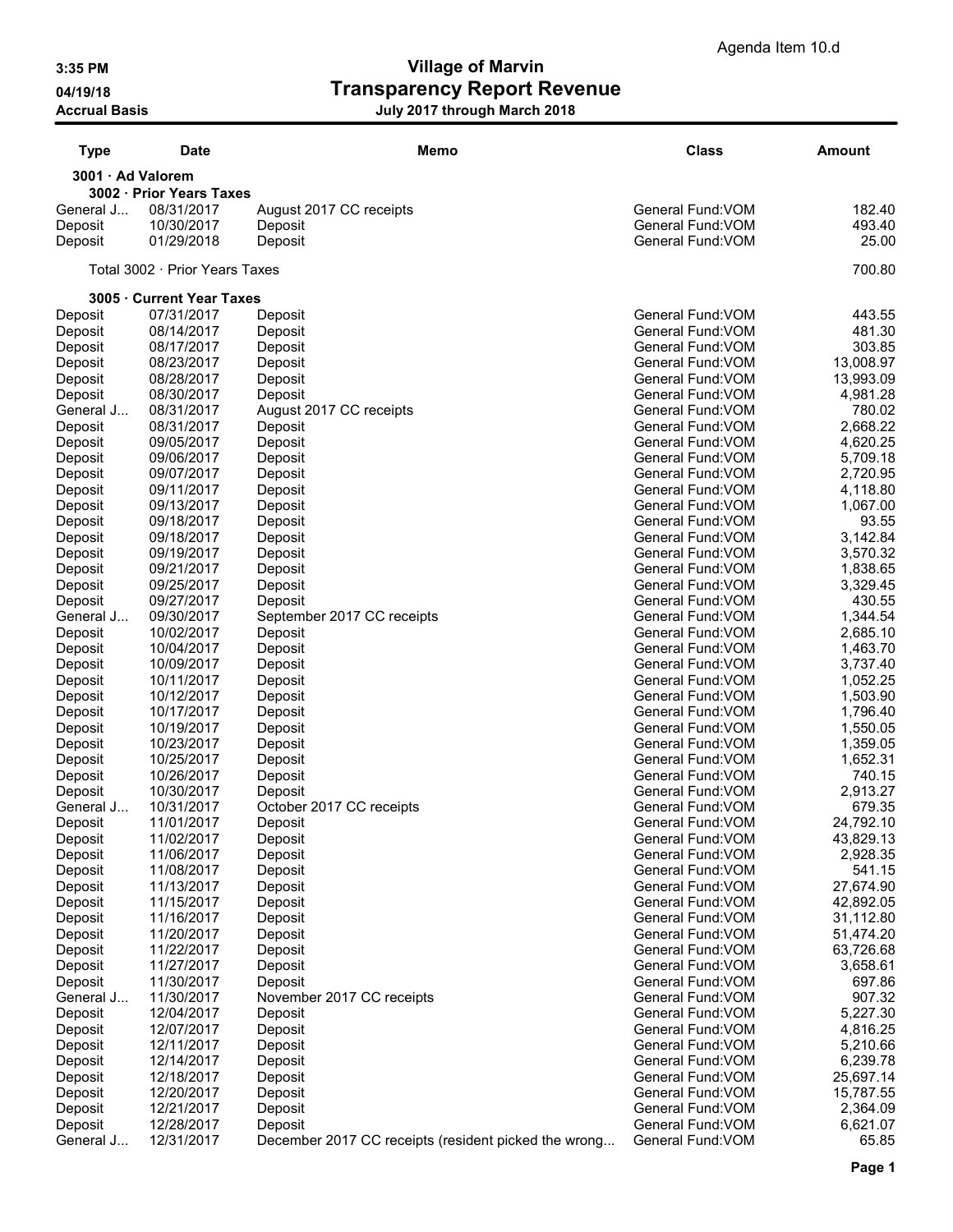| <b>Type</b>          | <b>Date</b>                             | <b>Memo</b>                               | <b>Class</b>                           | Amount             |
|----------------------|-----------------------------------------|-------------------------------------------|----------------------------------------|--------------------|
| General J            | 12/31/2017                              | December 2017 CC receipts                 | General Fund: VOM                      | 4,144.20           |
| General J            | 12/31/2017                              | December 2017 CC receipts                 | General Fund: VOM                      | 80.00              |
| Deposit              | 01/02/2018                              | Deposit                                   | General Fund: VOM                      | 23,238.68          |
| Deposit              | 01/03/2018                              | Deposit                                   | General Fund: VOM                      | 24,795.29          |
| Deposit              | 01/04/2018                              | Deposit                                   | General Fund: VOM                      | 8,995.01           |
| Deposit              | 01/08/2018                              | Deposit                                   | General Fund: VOM                      | 10.29              |
| Deposit              | 01/08/2018                              | Deposit                                   | General Fund: VOM                      | 2,392.61           |
| Deposit              | 01/10/2018                              | Deposit                                   | General Fund: VOM                      | 5,947.42           |
| Deposit              | 01/19/2018                              | Deposit                                   | General Fund: VOM                      | 1,871.70           |
| Deposit              | 01/22/2018                              | Deposit                                   | General Fund: VOM                      | 763.50             |
| Deposit              | 01/29/2018                              | Deposit                                   | General Fund: VOM                      | 176.93             |
| Deposit              | 01/29/2018                              | Deposit                                   | General Fund: VOM                      | 889.62<br>2,220.81 |
| Deposit<br>General J | 01/31/2018<br>01/31/2018                | Deposit<br>January 2018 CC receipts       | General Fund: VOM<br>General Fund: VOM | 1,615.38           |
| Deposit              | 02/05/2018                              | Deposit                                   | General Fund: VOM                      | 2,694.69           |
| Deposit              | 02/07/2018                              | Deposit                                   | General Fund: VOM                      | 172.80             |
| Deposit              | 02/08/2018                              | Deposit                                   | General Fund: VOM                      | 396.55             |
| Deposit              | 02/12/2018                              | Deposit                                   | General Fund: VOM                      | 765.12             |
| Deposit              | 02/19/2018                              | Deposit                                   | General Fund: VOM                      | 196.05             |
| Deposit              | 02/21/2018                              | Deposit                                   | General Fund: VOM                      | 149.70             |
| Deposit              | 02/26/2018                              | Deposit                                   | General Fund: VOM                      | 735.65             |
| Deposit              | 02/28/2018                              | Deposit                                   | General Fund: VOM                      | 214.31             |
| General J            | 02/28/2018                              | February 2018 CC receipts                 | General Fund: VOM                      | 937.84             |
| Deposit              | 03/05/2018                              | Deposit                                   | General Fund: VOM                      | 279.00             |
| Deposit              | 03/07/2018                              | Deposit                                   | General Fund: VOM                      | 70.00              |
| Deposit              | 03/14/2018                              | Deposit                                   | General Fund: VOM                      | 709.20             |
| Deposit              | 03/19/2018                              | Deposit                                   | General Fund: VOM                      | 340.30             |
| Deposit              | 03/21/2018                              | Deposit                                   | General Fund: VOM                      | 127.60             |
| Deposit              | 03/26/2018                              | Deposit                                   | General Fund: VOM                      | 156.50             |
| Deposit              | 03/27/2018                              | Deposit                                   | General Fund: VOM                      | 45.00              |
| General J            | 03/31/2018                              | March 2018 CC receipts                    | General Fund: VOM                      | 676.30             |
|                      | Total 3005 · Current Year Taxes         |                                           |                                        | 541,852.18         |
|                      | 3007 · Refunds of Tax Overpayments      |                                           |                                        |                    |
| Check                | 02/20/2018                              | Overpayment of property taxes: 06-222016a | General Fund: VOM                      | $-235.60$          |
| Check                | 02/20/2018                              | refund of tax payment                     | General Fund: VOM                      | $-20.75$           |
| Check                | 02/20/2018                              | Refunds of tax overpayments (16 parcels)  | General Fund: VOM                      | $-3,544.69$        |
| Check                | 02/20/2018                              | Overpayment of property taxes             | General Fund: VOM                      | $-8.16$            |
| Check                | 02/20/2018                              | Overpayment of property taxes             | General Fund: VOM                      | $-23.28$           |
| Check                | 02/20/2018                              | Overpayment of property taxes             | General Fund:VOM                       | $-3.51$            |
| Check                | 03/20/2018                              | Overpayment of property taxes             | General Fund: VOM                      | -42.62             |
|                      |                                         | Total 3007 · Refunds of Tax Overpayments  |                                        | $-3,878.61$        |
|                      | Total 3001 · Ad Valorem                 |                                           |                                        | 538,674.37         |
|                      | 3200 Motor Vehicle Tax                  |                                           |                                        |                    |
|                      | 3201 · Collection and Distrib Fee       |                                           |                                        |                    |
| Deposit              | 07/21/2017                              | NCVTS July 2017                           | General Fund: VOM                      | $-117.35$          |
| Deposit              | 08/21/2017                              | NCVTS Aug 2017                            | General Fund: VOM                      | $-130.28$          |
| Deposit              | 09/18/2017                              | NCVTS Sept 2017                           | General Fund: VOM                      | $-116.80$          |
| Deposit              | 10/23/2017                              | NCVTS Oct 2017                            | General Fund: VOM                      | $-81.39$           |
| Deposit              | 11/30/2017<br>12/22/2017                | NCVTS Oct 2017<br><b>NCVTS</b>            | General Fund: VOM<br>General Fund: VOM | $-138.78$<br>0.00  |
| Deposit              | 01/25/2018                              | NCVTS December 2017                       | General Fund: VOM                      | $-118.41$          |
| Deposit              | 02/16/2018                              |                                           | General Fund: VOM                      | $-125.15$          |
| Deposit<br>Deposit   | 03/19/2018                              | NCVTS January 2018<br>NCVTS February 2018 | General Fund: VOM                      | $-103.32$          |
|                      |                                         |                                           |                                        |                    |
|                      | Total 3201 · Collection and Distrib Fee |                                           |                                        | $-931.48$          |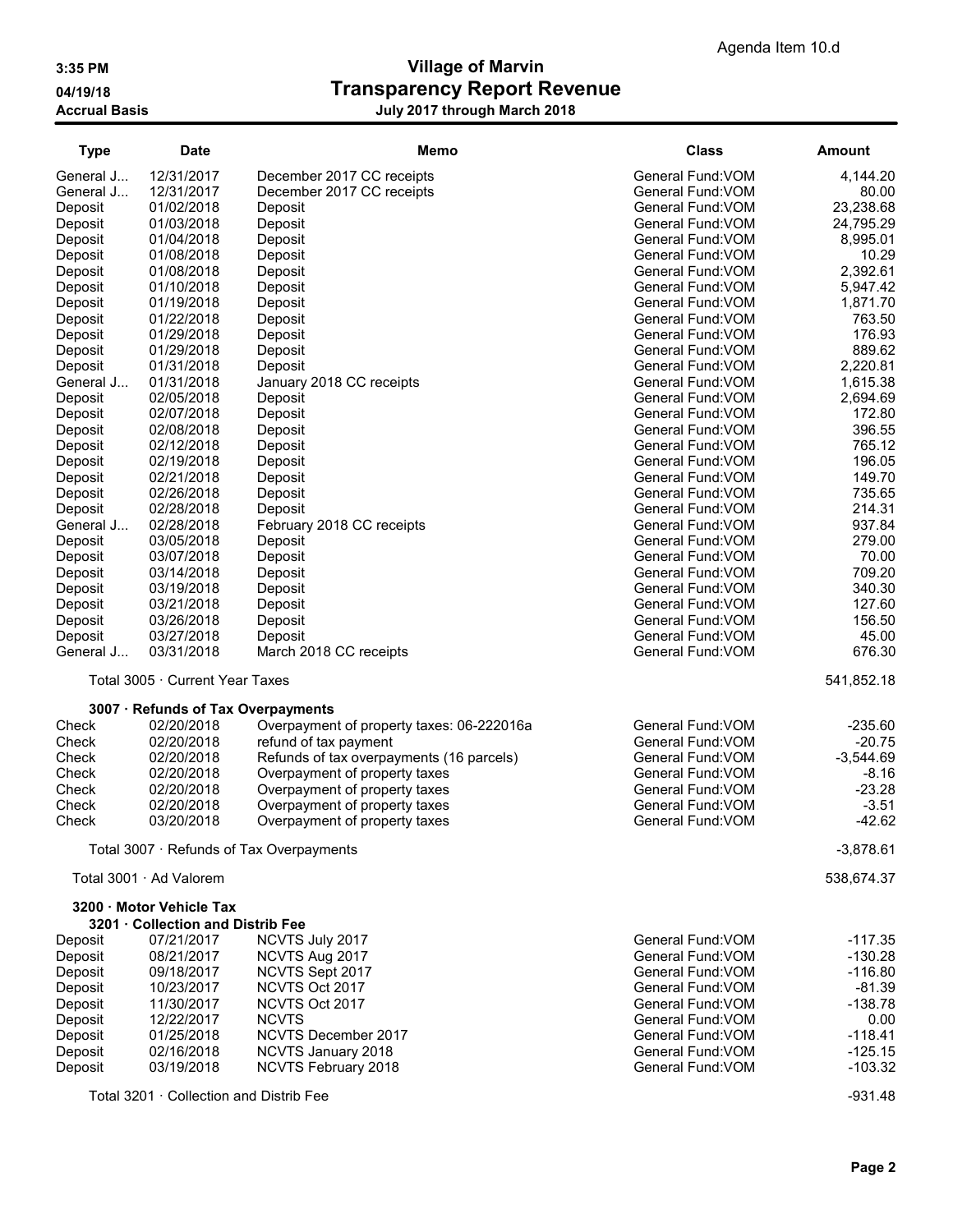| <b>Type</b>         | <b>Date</b>                            | Memo<br><b>Class</b>                                        |                                          | <b>Amount</b>        |
|---------------------|----------------------------------------|-------------------------------------------------------------|------------------------------------------|----------------------|
|                     | 3200 · Motor Vehicle Tax - Other       |                                                             |                                          |                      |
| Deposit             | 07/21/2017                             | NCVTS July 2017                                             | General Fund: VOM                        | 4,233.08             |
| Deposit             | 07/21/2017                             | Refunds NCVTS June 2017                                     | General Fund: VOM                        | 3.38                 |
| Deposit             | 08/21/2017                             | NCVTS Aug 2017                                              | General Fund: VOM                        | 4,730.01             |
| Deposit             | 08/21/2017                             | Refunds NCVTS July 2017                                     | General Fund: VOM                        | 0.00                 |
| Deposit             | 09/18/2017<br>09/18/2017               | NCVTS Sept 2017<br>Refunds NCVTS Aug 2017                   | General Fund: VOM<br>General Fund: VOM   | 4,724.24<br>$-22.81$ |
| Deposit<br>Deposit  | 10/23/2017                             | NCVTS Oct 2017                                              | General Fund: VOM                        | 4,453.31             |
| Deposit             | 10/23/2017                             | Refunds NCVTS Sept 2017                                     | General Fund: VOM                        | 4.90                 |
| Deposit             | 11/30/2017                             | NCVTS Oct 2017                                              | General Fund: VOM                        | 3,900.31             |
| Deposit             | 12/22/2017                             | NCVTS Nov 2017                                              | General Fund: VOM                        | 3,811.46             |
| Deposit             | 12/22/2017                             | Refunds NCVTS October 2017                                  | General Fund: VOM                        | $-61.78$             |
| Deposit             | 12/22/2017                             | Refunds NCVTS November 2017                                 | General Fund: VOM                        | $-19.27$             |
| Deposit             | 01/25/2018                             | NCVTS December 2017                                         | General Fund: VOM                        | 3,826.21             |
| Deposit             | 01/25/2018                             | Refunds NCVTS November 2017                                 | General Fund: VOM                        | $-14.55$             |
| Deposit             | 02/16/2018<br>02/16/2018               | NCVTS January 2018<br>Refunds NCVTS December 2017           | General Fund: VOM<br>General Fund: VOM   | 4,245.90<br>0.00     |
| Deposit<br>Deposit  | 03/19/2018                             | NCVTS February 2018                                         | General Fund: VOM                        | 3,717.93             |
| Deposit             | 03/19/2018                             | Refunds NCVTS January 2018                                  | General Fund: VOM                        | 0.00                 |
|                     | Total 3200 · Motor Vehicle Tax - Other |                                                             |                                          | 37,532.32            |
|                     | Total 3200 Motor Vehicle Tax           |                                                             |                                          |                      |
|                     |                                        |                                                             |                                          | 36,600.84            |
| Deposit             | 3300 · Sales & Use Tax<br>07/14/2017   | May 2017 Sales & Use tax                                    | General Fund: VOM                        | 14,165.22            |
| Deposit             | 08/15/2017                             | June 2017 Sales & Use tax                                   | General Fund: VOM                        | 13,872.40            |
| Deposit             | 09/15/2017                             | July 2017 Sales & Use tax                                   | General Fund: VOM                        | 15,763.12            |
| Deposit             | 10/15/2017                             | August 2017 Sales & Use tax                                 | General Fund: VOM                        | 13,957.69            |
| Deposit             | 11/15/2017                             | September 2017 Sales & Use tax                              | General Fund: VOM                        | 14,800.47            |
| Deposit             | 12/15/2017                             | October 2017 Sales & Use tax                                | General Fund: VOM                        | 15,089.77            |
| Deposit             | 01/15/2018                             | November 2017 Sales & Use tax                               | General Fund: VOM                        | 14,082.76            |
| Deposit             | 02/15/2018                             | December 2017 Sales & Use tax                               | General Fund: VOM                        | 15,526.90            |
| Deposit             | 03/15/2018                             | January 2018 Sales & Use tax                                | General Fund: VOM                        | 17,272.88            |
|                     | Total 3300 · Sales & Use Tax           |                                                             |                                          | 134,531.21           |
|                     | 3500 · Utilities Sales Tax             |                                                             |                                          |                      |
| Deposit             | 09/15/2017                             | Quarter ended June 2017                                     | General Fund: VOM                        | 71,680.67            |
| Deposit             | 12/15/2017                             | Quarter ended September 2017<br>Quarter ended December 2017 |                                          | 84,517.49            |
| Deposit             | 03/15/2018                             |                                                             |                                          | 68,781.53            |
|                     | Total 3500 · Utilities Sales Tax       |                                                             |                                          | 224,979.69           |
| $3600 \cdot$ Zoning | 3602 · Permits                         |                                                             |                                          |                      |
| Deposit             | 07/03/2017                             | 17-11926                                                    | General Fund: VOM                        | 25.00                |
| Deposit             | 07/10/2017                             | 17-11928                                                    | General Fund: VOM                        | 25.00                |
| Deposit             | 07/10/2017                             | 17-11929; Amber Meadows                                     | General Fund: Devel                      | 50.00                |
| Deposit             | 07/12/2017                             | 17-11934; Preserve                                          | General Fund:Devel                       | 50.00                |
| Deposit             | 07/17/2017                             | 17-11824; The Preserve                                      | General Fund:Devel                       | 50.00                |
| Deposit<br>Deposit  | 07/17/2017<br>07/21/2017               | 16-11790; Amber Meadows<br>17-11936                         | General Fund: Devel<br>General Fund: VOM | 50.00<br>50.00       |
| Deposit             | 07/26/2017                             | various permits; Amber Meadows                              | General Fund:Devel                       | 275.00               |
| Deposit             | 07/26/2017                             | 17-11927 & 17-11939                                         | General Fund: VOM                        | 50.00                |
| General J           | 07/31/2017                             | July 2017 CC receipts                                       | General Fund: VOM                        | 250.00               |
| Deposit             | 08/09/2017                             | 17-11950                                                    | General Fund: VOM                        | 25.00                |
| Deposit             | 08/09/2017                             | 16-11817, 16-11815 The Preserve                             | General Fund: Devel                      | 100.00               |
| Deposit             | 08/09/2017                             | 17-11945, 17-11900 Amber Meadows                            | General Fund: Devel                      | 100.00               |
| Deposit             | 08/14/2017                             | 17-11951                                                    | General Fund: VOM                        | 25.00                |
| Deposit<br>Deposit  | 08/17/2017<br>08/17/2017               | 17-11953 The Preserve<br>17-11954                           | General Fund:Devel<br>General Fund: VOM  | 50.00<br>25.00       |
| Deposit             | 08/23/2017                             | various                                                     | General Fund: VOM                        | 100.00               |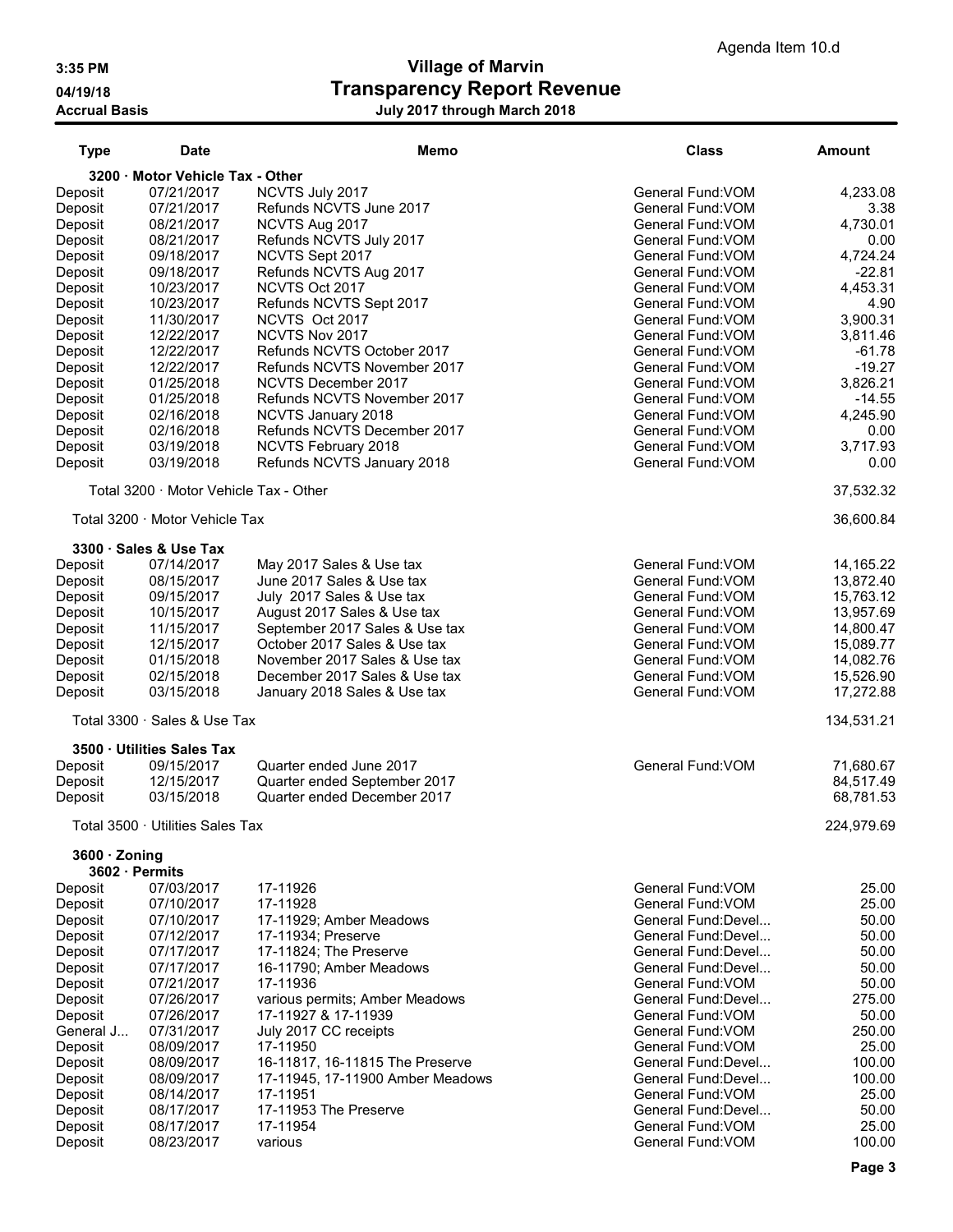| <b>Type</b>        | Date                     | Memo                                               | <b>Class</b>                             | Amount           |
|--------------------|--------------------------|----------------------------------------------------|------------------------------------------|------------------|
| Deposit            | 08/23/2017               | 16-11799 The Preserve                              | General Fund:Devel                       | 50.00            |
| Deposit            | 08/28/2017               | 17-11840; Preserve at Marvin                       | General Fund: Devel                      | 50.00            |
| General J          | 08/31/2017               | August 2017 CC receipts                            | General Fund: VOM                        | 200.00           |
| Deposit            | 08/31/2017               | 17-11832, Preserve                                 | General Fund:Devel                       | 50.00            |
| Deposit            | 08/31/2017               | 17-11958; Amber Meadows                            | General Fund: Devel                      | 50.00            |
| Deposit            | 09/05/2017               | Amber Meadows 17-11959                             | General Fund:Devel                       | 50.00            |
| Check              | 09/07/2017               | <b>Refund Tree Permit</b>                          | General Fund: VOM                        | $-50.00$         |
| Deposit            | 09/07/2017               | 17-11961                                           | General Fund: VOM                        | 25.00            |
| Deposit            | 09/07/2017               | Amber Meadows; 3 permits                           | General Fund: Devel                      | 150.00           |
| Deposit            | 09/11/2017               | Belle Grove; 17-11962                              | General Fund: Devel                      | 50.00            |
| Deposit            | 09/19/2017               | Preserve; 17-11828                                 | General Fund: Devel                      | 50.00            |
| Deposit            | 09/19/2017               | Preserve; 17-11829                                 | General Fund: Devel                      | 50.00            |
| Deposit            | 09/19/2017               | 17-11965                                           | General Fund: VOM                        | 25.00            |
| General J          | 09/30/2017               | September 2017 CC receipts                         | General Fund: VOM                        | 75.00            |
| Deposit            | 10/02/2017               | Belle Grove 17-11969, 17-11970                     | General Fund: Devel                      | 100.00           |
| Deposit            | 10/04/2017               | 17-11971, 17-11973                                 | General Fund: VOM                        | 75.00            |
| Deposit            | 10/04/2017               | Preserve 17-11974                                  | General Fund:Devel                       | 50.00            |
| Deposit            | 10/09/2017               | 17-11976                                           | General Fund: VOM                        | 25.00            |
| Deposit            | 10/09/2017               | Amber Meadows; 17-11929, 17-11940, 17-11975        | General Fund:Devel                       | 150.00           |
| Deposit            | 10/12/2017               | 17-11979, 17-11981                                 | General Fund: VOM                        | 350.00           |
| Deposit            | 10/19/2017               | 17-11982                                           | General Fund: VOM<br>General Fund: Devel | 25.00            |
| Deposit            | 10/23/2017               | Amber Meadows - 4 permits                          |                                          | 200.00           |
| Deposit            | 10/25/2017               | Toll Brothers                                      | General Fund: Devel<br>General Fund: VOM | 100.00           |
| General J          | 10/31/2017               | October 2017 CC receipts                           | General Fund: VOM                        | 275.00<br>100.00 |
| Deposit            | 11/01/2017<br>11/06/2017 | 17-11990, 17-11989, 17-11991<br>Preserve; 17-11993 | General Fund: Devel                      | 50.00            |
| Deposit            | 11/06/2017               | Amber Meadows; 17-11945 & 17-11992                 | General Fund: Devel                      | 100.00           |
| Deposit<br>Deposit | 11/08/2017               | Amber Meadows; 17-11994 & 17-11995                 | General Fund: Devel                      | 100.00           |
| Deposit            | 11/13/2017               | 17-11996                                           | General Fund: VOM                        | 25.00            |
| Deposit            | 11/20/2017               | Preserve; 17-11847 & 11875                         | General Fund: Devel                      | 100.00           |
| Deposit            | 11/20/2017               | 17-11861                                           | General Fund: VOM                        | 50.00            |
| Deposit            | 11/29/2017               | 17-12002, 17-12003                                 | General Fund: VOM                        | 50.00            |
| Deposit            | 11/29/2017               | Amber Meadows 17-11958                             | General Fund:Devel                       | 50.00            |
| Deposit            | 11/30/2017               | 17-12004                                           | General Fund: VOM                        | 25.00            |
| General J          | 11/30/2017               | November 2017 CC receipts                          | General Fund: VOM                        | 50.00            |
| Deposit            | 12/07/2017               | 17-12007, 17-12011, 17-12006, 17-12009             | General Fund: VOM                        | 225.00           |
| Deposit            | 12/14/2017               | 17-12010, 17-12014, 17-12015                       | General Fund: VOM                        | 400.00           |
| Deposit            | 12/20/2017               | 17-12019                                           | General Fund: Devel                      | 500.00           |
| General J          | 12/31/2017               | December 2017 CC receipts                          | General Fund: VOM                        | 275.00           |
| Deposit            | 01/03/2018               | 18-12022, 18-12021                                 | General Fund: VOM                        | 50.00            |
| Deposit            | 01/04/2018               | 18-12025                                           | General Fund: VOM                        | 25.00            |
| Deposit            | 01/08/2018               | 18-12026                                           | General Fund: VOM                        | 25.00            |
| Deposit            | 01/19/2018               | Deposit                                            | General Fund: VOM                        | 175.00           |
| Deposit            | 01/22/2018               | all Amber Meadows: 17-11959# 71159653              | General Fund: VOM                        | 50.00            |
| Deposit            | 01/29/2018               | Preserve 17-11903                                  | General Fund: VOM                        | 50.00            |
| Deposit            | 01/31/2018               | Amber Meadows 17-11987                             | General Fund: VOM                        | 50.00            |
| General J          | 01/31/2018               | January 2018 CC receipts                           | General Fund: VOM                        | 250.00           |
| Deposit            | 02/05/2018               | 18-12037                                           | General Fund:VOM                         | 25.00            |
| Deposit            | 02/07/2018               | #18-12038 Preserve, #17-11897 Three Pond Acres     | General Fund: VOM                        | 100.00           |
| Deposit            | 02/08/2018               | #18-12039                                          | General Fund: VOM                        | 25.00            |
| Deposit            | 02/19/2018               | #18-12043; #17-11992 Amber Meadows                 | General Fund: VOM                        | 75.00            |
| Deposit            | 02/21/2018               | #17-11856 Preserve                                 | General Fund: VOM                        | 50.00            |
| Deposit            | 02/28/2018               | 17-11995 Amber Meadows                             | General Fund: VOM                        | 50.00            |
| General J          | 02/28/2018               | February 2018 CC receipts                          | General Fund: VOM                        | 225.00           |
| Deposit            | 03/07/2018               | #17-11994 Amber Meadows                            | General Fund: VOM                        | 50.00            |
| Deposit            | 03/12/2018               | #17-11902 Three Pond Acres                         | General Fund: VOM                        | 50.00            |
| Deposit            | 03/12/2018               | #17-11859 Preserve at Marvin                       | General Fund: VOM                        | 50.00            |
| Deposit            | 03/14/2018               | #17-11936 and #18-12056                            | General Fund: VOM                        | 75.00            |
| Deposit            | 03/19/2018               | #18-12059 and #18-12057                            | General Fund: VOM                        | 75.00            |
| Deposit            | 03/26/2018               | #18-12049                                          | General Fund: VOM                        | 25.00            |
| Deposit            | 03/26/2018               | #18-12061 lot line revision                        | General Fund: VOM                        | 200.00           |
| Deposit            | 03/27/2018               | Deposit                                            | General Fund: VOM                        | 75.00            |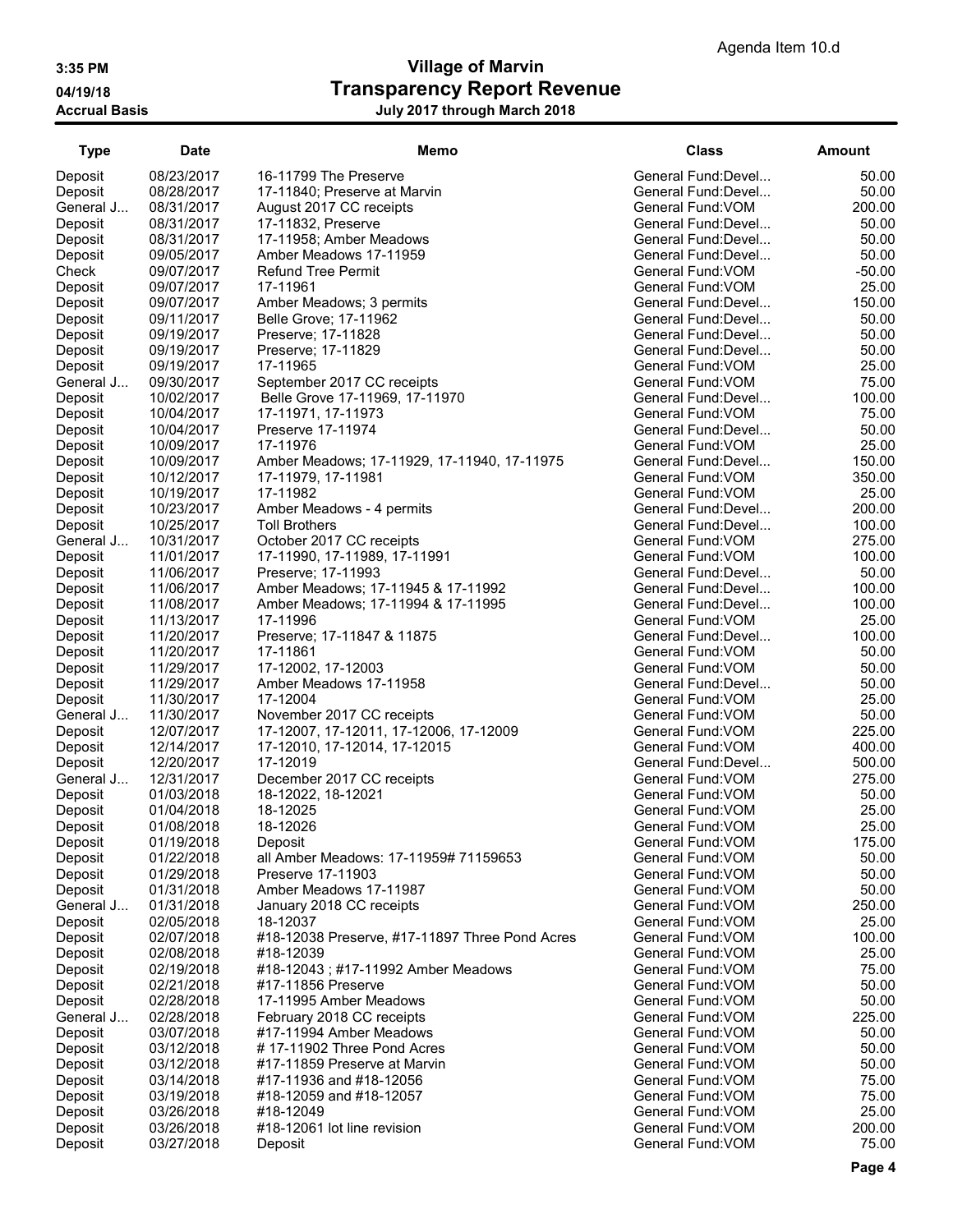| <b>Type</b>                                                                                     | <b>Date</b>                                                                                                                | Memo                                                                                                                                                                                                                                                                                              | <b>Class</b>                                                                                                                                                               | <b>Amount</b>                                                                               |
|-------------------------------------------------------------------------------------------------|----------------------------------------------------------------------------------------------------------------------------|---------------------------------------------------------------------------------------------------------------------------------------------------------------------------------------------------------------------------------------------------------------------------------------------------|----------------------------------------------------------------------------------------------------------------------------------------------------------------------------|---------------------------------------------------------------------------------------------|
| Deposit<br>General J                                                                            | 03/28/2018<br>03/31/2018                                                                                                   | #17-12014 Amber Meadows<br>March 2018 CC receipts                                                                                                                                                                                                                                                 | General Fund: VOM<br>General Fund: VOM                                                                                                                                     | 50.00<br>575.00                                                                             |
|                                                                                                 | Total $3602 \cdot$ Permits                                                                                                 |                                                                                                                                                                                                                                                                                                   |                                                                                                                                                                            | 8,025.00                                                                                    |
|                                                                                                 | 3603 · Development Fees                                                                                                    |                                                                                                                                                                                                                                                                                                   |                                                                                                                                                                            |                                                                                             |
| Deposit<br>Deposit<br>Deposit<br>Deposit<br>Deposit<br>Deposit<br>Invoice<br>Deposit<br>Deposit | 07/26/2017<br>08/17/2017<br>10/25/2017<br>01/22/2018<br>01/29/2018<br>02/21/2018<br>02/28/2018<br>03/19/2018<br>03/27/2018 | <b>Barcroft Final Plat Review</b><br><b>Broadmoor Final Plat Review</b><br>Three Pond Acres - final permitting<br>17-11960 # 0071159652 & 18-12033<br>both Amber Meadows 17-11975 # 71159797 17-11986<br>#17-11857 Preserve<br>Fee in Lieu - Broadmoor<br>#18-12058 Preserve at Marvin<br>Deposit | General Fund: Devel<br>General Fund:Devel<br>General Fund:Devel<br>General Fund: VOM<br>General Fund: VOM<br>General Fund: VOM<br>General Fund: Devel<br>General Fund: VOM | 2,065.50<br>4,307.00<br>700.00<br>100.00<br>100.00<br>50.00<br>22,757.06<br>50.00<br>700.00 |
|                                                                                                 | Total 3603 · Development Fees                                                                                              |                                                                                                                                                                                                                                                                                                   |                                                                                                                                                                            | 30,829.56                                                                                   |
| Total 3600 · Zoning                                                                             |                                                                                                                            |                                                                                                                                                                                                                                                                                                   |                                                                                                                                                                            | 38,854.56                                                                                   |
|                                                                                                 | 3700 · Interest & Misc. Revenues<br>3703 · Security Alarm Violations                                                       |                                                                                                                                                                                                                                                                                                   |                                                                                                                                                                            |                                                                                             |
| General J<br>Deposit                                                                            | 01/31/2018<br>02/05/2018                                                                                                   | January 2018 CC receipts<br>James - citation 2719                                                                                                                                                                                                                                                 | General Fund: VOM<br>General Fund: VOM                                                                                                                                     | 50.00<br>50.00                                                                              |
|                                                                                                 | Total 3703 · Security Alarm Violations                                                                                     |                                                                                                                                                                                                                                                                                                   |                                                                                                                                                                            | 100.00                                                                                      |
|                                                                                                 | 3704 · Interest Income - Savings<br><b>Collateralized Public Funds</b>                                                     |                                                                                                                                                                                                                                                                                                   |                                                                                                                                                                            |                                                                                             |
| Deposit                                                                                         | 02/28/2018                                                                                                                 | Interest                                                                                                                                                                                                                                                                                          | General Fund: VOM                                                                                                                                                          | 807.99                                                                                      |
|                                                                                                 | <b>Total Collateralized Public Funds</b>                                                                                   |                                                                                                                                                                                                                                                                                                   |                                                                                                                                                                            | 807.99                                                                                      |
|                                                                                                 |                                                                                                                            | 3704 · Interest Income - Savings - Other                                                                                                                                                                                                                                                          |                                                                                                                                                                            |                                                                                             |
| Deposit<br>Deposit<br>Deposit<br>Deposit<br>Deposit<br>Deposit<br>Deposit<br>Deposit            | 07/31/2017<br>08/31/2017<br>09/29/2017<br>10/31/2017<br>11/30/2017<br>12/29/2017<br>01/31/2018<br>03/30/2018               | monthly interest<br>monthly interest<br>monthly interest<br>monthly interest<br>monthly interest<br>monthly interest<br>monthly interest<br>monthly interest                                                                                                                                      | General Fund: VOM<br>General Fund: VOM<br>General Fund: VOM<br>General Fund: VOM<br>General Fund: VOM<br>General Fund: VOM<br>General Fund: VOM<br>General Fund: VOM       | 23.60<br>23.60<br>136.88<br>141.48<br>741.65<br>917.93<br>918.24<br>844.22                  |
|                                                                                                 |                                                                                                                            | Total 3704 · Interest Income - Savings - Other                                                                                                                                                                                                                                                    |                                                                                                                                                                            | 3,747.60                                                                                    |
|                                                                                                 | Total 3704 · Interest Income - Savings                                                                                     |                                                                                                                                                                                                                                                                                                   |                                                                                                                                                                            | 4,555.59                                                                                    |
|                                                                                                 | 3705 · Interest Income Checking Acct                                                                                       |                                                                                                                                                                                                                                                                                                   |                                                                                                                                                                            |                                                                                             |
| Deposit<br>Deposit<br>Deposit<br>Deposit<br>Deposit                                             | 07/13/2017<br>08/10/2017<br>09/13/2017<br>10/13/2017<br>11/13/2017                                                         | monthly interest<br>monthly interest<br>monthly interest<br>monthly interest<br>monthly interest                                                                                                                                                                                                  | General Fund: VOM<br>General Fund: VOM<br>General Fund: VOM<br>General Fund: VOM<br>General Fund: VOM                                                                      | 69.74<br>72.85<br>46.80<br>277.29<br>304.17                                                 |
|                                                                                                 |                                                                                                                            | Total 3705 · Interest Income Checking Acct                                                                                                                                                                                                                                                        |                                                                                                                                                                            | 770.85                                                                                      |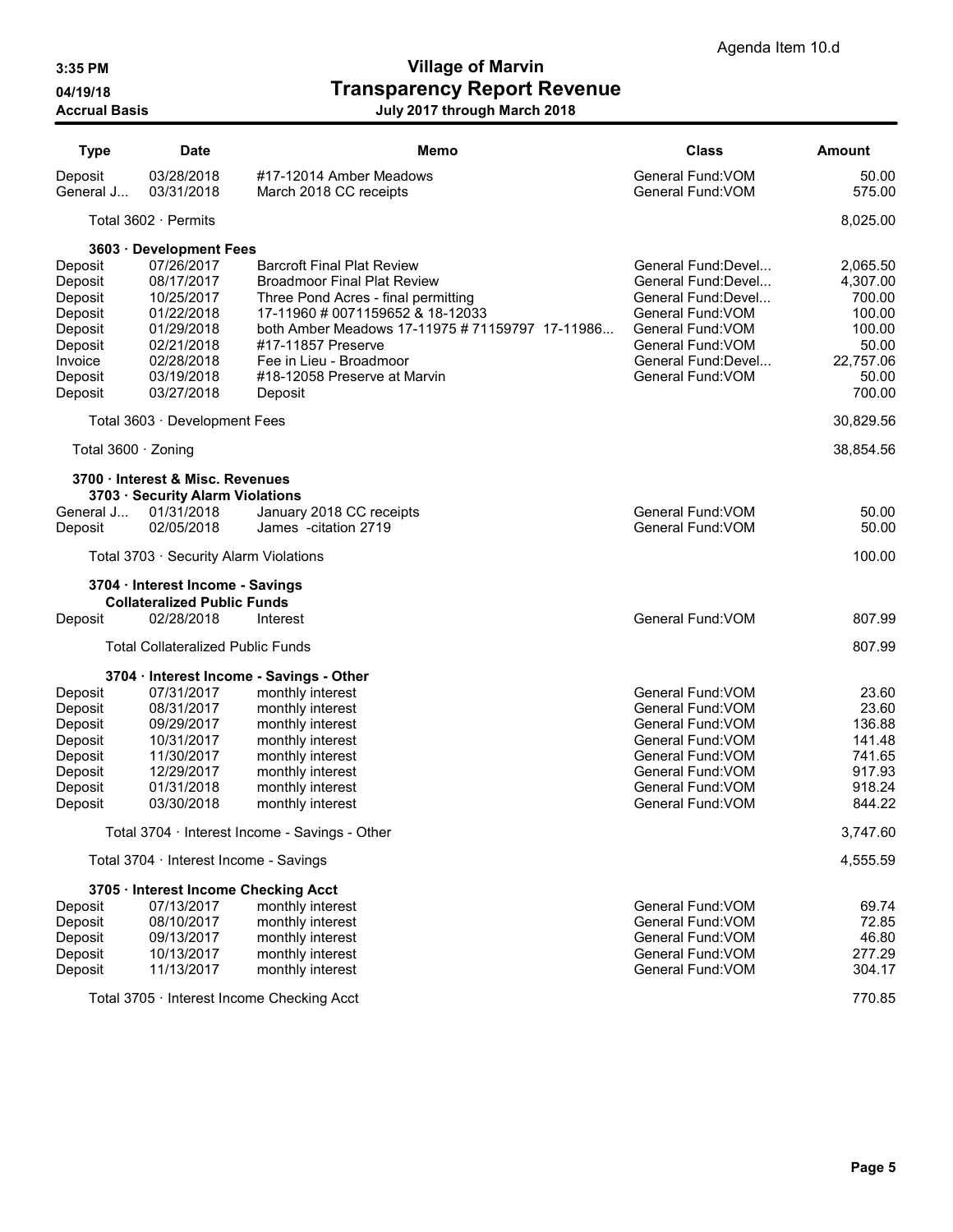| <b>Type</b>        | Date                                    | Memo                                                 | <b>Class</b>                           | Amount        |
|--------------------|-----------------------------------------|------------------------------------------------------|----------------------------------------|---------------|
|                    |                                         | 3706 · Late Fee/Penalty Delinquent Tax               |                                        |               |
| General J          | 08/31/2017                              | August 2017 CC receipts                              | General Fund: VOM                      | 11.87         |
| Deposit            | 10/30/2017                              | Deposit                                              | General Fund: VOM                      | 40.04         |
| Deposit            | 11/27/2017                              | Deposit                                              | General Fund: VOM<br>General Fund: VOM | 6.93<br>8.21  |
| Deposit<br>Deposit | 01/19/2018<br>01/22/2018                | Deposit<br>Deposit                                   | General Fund: VOM                      | 7.22          |
| Deposit            | 01/29/2018                              | Deposit                                              | General Fund: VOM                      | 3.07          |
| Deposit            | 01/29/2018                              | Deposit                                              | General Fund: VOM                      | 25.24         |
| Deposit            | 01/31/2018                              | Deposit                                              | General Fund: VOM                      | 50.51         |
| General J          | 01/31/2018                              | January 2018 CC receipts                             | General Fund: VOM                      | 20.60         |
| Deposit            | 02/05/2018                              | Deposit                                              | General Fund: VOM                      | 67.85         |
| Deposit            | 02/07/2018                              | Deposit                                              | General Fund: VOM                      | 3.46          |
| Deposit            | 02/08/2018                              | Deposit                                              | General Fund: VOM                      | 13.76         |
| Deposit            | 02/12/2018                              | Deposit                                              | General Fund: VOM                      | 29.97         |
| Deposit            | 02/19/2018                              | Deposit                                              | General Fund: VOM                      | 5.39          |
| Deposit            | 02/21/2018                              | Deposit                                              | General Fund: VOM                      | 3.83          |
| Deposit            | 02/22/2018                              | Deposit                                              | General Fund: VOM                      | 1.79          |
| Deposit            | 02/26/2018                              | Deposit                                              | General Fund: VOM                      | 21.25         |
| Deposit            | 02/28/2018                              | Deposit                                              | General Fund: VOM                      | 2.02          |
| Deposit            | 02/28/2018                              | Deposit                                              | General Fund: VOM                      | 5.00          |
| General J          | 02/28/2018<br>03/05/2018                | February 2018 CC receipts<br>Deposit                 | General Fund: VOM<br>General Fund: VOM | 21.40<br>7.67 |
| Deposit<br>Deposit | 03/14/2018                              | Deposit                                              | General Fund: VOM                      | 46.10         |
| Deposit            | 03/19/2018                              | Deposit                                              | General Fund: VOM                      | 22.12         |
| Deposit            | 03/21/2018                              | Deposit                                              | General Fund: VOM                      | 7.98          |
| Deposit            | 03/26/2018                              | Deposit                                              | General Fund: VOM                      | 9.50          |
| Deposit            | 03/27/2018                              | Deposit                                              | General Fund: VOM                      | 2.26          |
| General J          | 03/31/2018                              | March 2018 CC receipts                               | General Fund: VOM                      | 33.02         |
|                    |                                         | Total 3706 · Late Fee/Penalty Delinquent Tax         |                                        | 478.06        |
|                    |                                         |                                                      |                                        |               |
|                    | 3707 · Tax Deliquency Advertising       |                                                      |                                        |               |
| General J          | 08/31/2017                              | August 2017 CC receipts                              | General Fund: VOM                      | 15.82         |
| Deposit            | 10/30/2017                              | Deposit                                              | General Fund: VOM                      | 23.73         |
| Deposit<br>Deposit | 11/27/2017<br>01/29/2018                | Deposit<br>Deposit                                   | General Fund: VOM<br>General Fund: VOM | 7.91<br>7.91  |
|                    | 03/27/2018                              | Deposit                                              | General Fund: VOM                      | 13.93         |
| Deposit            |                                         |                                                      |                                        |               |
|                    | Total 3707 · Tax Deliquency Advertising |                                                      |                                        | 69.30         |
|                    | 3708 · Miscellaneous Revenue            |                                                      |                                        |               |
| Deposit            | 07/27/2017                              | <b>DOT Easement Acquisitions</b>                     | General Fund: VOM                      | 14,450.00     |
| Deposit            | 11/09/2017                              | NSF check fee                                        | General Fund: VOM                      | 25.00         |
|                    | Total 3708 · Miscellaneous Revenue      |                                                      |                                        | 14,475.00     |
|                    |                                         | 3700 · Interest & Misc. Revenues - Other             |                                        |               |
| Deposit            | 02/08/2018                              | check for NC Interlocal Risk Mgmnt 2016-17 Revised A | General Fund: VOM                      | 2.69          |
| Deposit            | 02/12/2018                              | Oak Brook Estates Homeowners cost of roads repaving  | General Fund: VOM                      | 2,578.94      |
| Deposit            | 02/21/2018                              | Sales and Use tax refund                             | General Fund: VOM                      | 2,568.39      |
| Deposit            | 02/21/2018                              | Weddington Chase resurfacing roads payment           | General Fund: VOM                      | 25,610.13     |
|                    |                                         | Total 3700 · Interest & Misc. Revenues - Other       |                                        | 30,760.15     |
|                    | Total 3700 · Interest & Misc. Revenues  |                                                      |                                        | 51,208.95     |
|                    | 3800 · Powell Bill Allocation           |                                                      |                                        |               |
| Deposit            | 09/28/2017                              | 1st allocation                                       | General Fund: Powel                    | 68,334.16     |
| Deposit            | 12/22/2017                              | 2nd allocation                                       | General Fund:Powel                     | 68,334.15     |
|                    | Total 3800 · Powell Bill Allocation     |                                                      |                                        | 136,668.31    |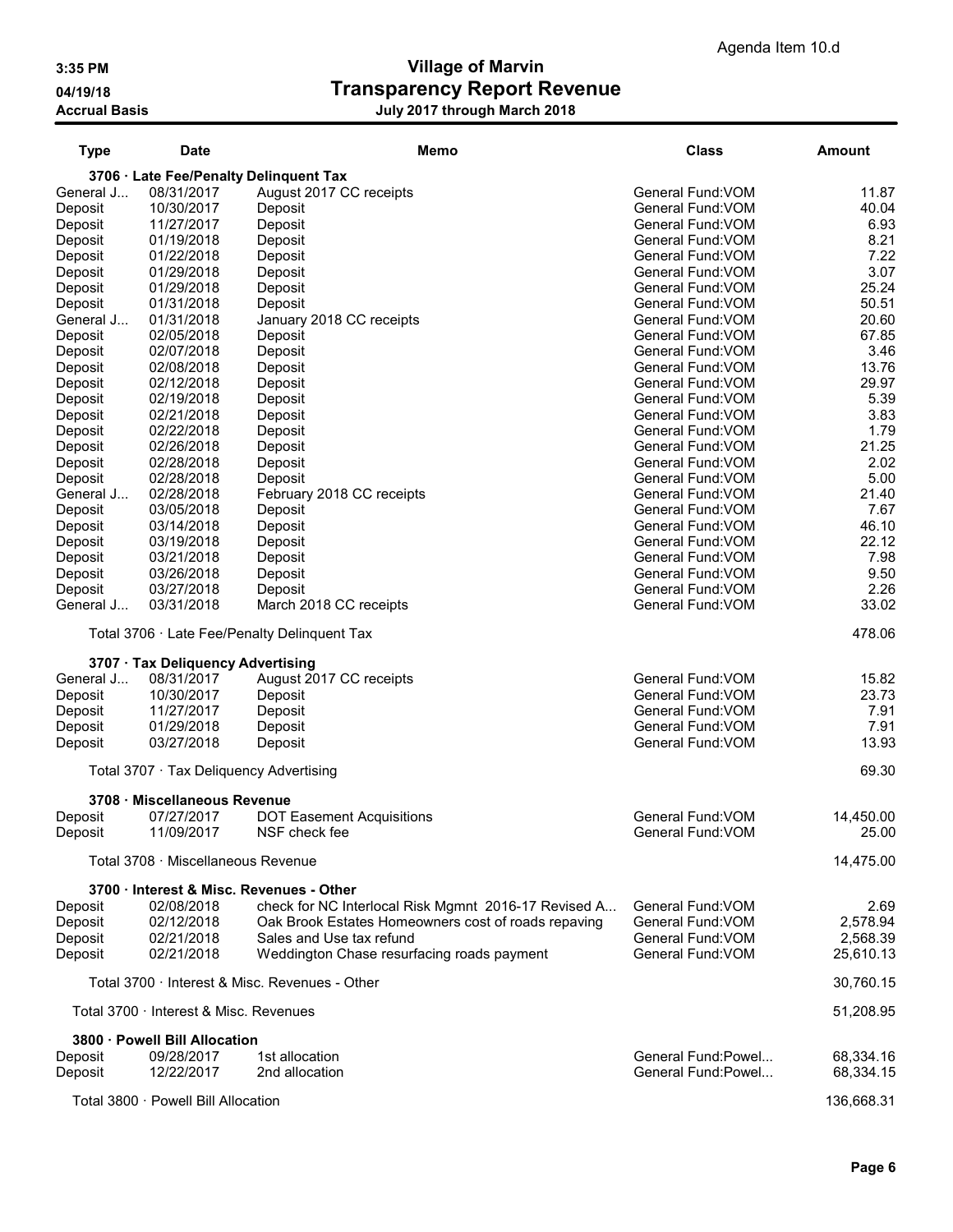| <b>Type</b>  | Date                                               | Memo                                             | <b>Class</b>      | Amount       |
|--------------|----------------------------------------------------|--------------------------------------------------|-------------------|--------------|
| Deposit      | 3850 · Fee in Lieu for Green Space<br>08/17/2017   | Barcroft Fee in Lieu                             | General Fund: VOM | 19.727.00    |
|              |                                                    | Total 3850 · Fee in Lieu for Green Space         |                   | 19,727.00    |
| General J    | 3905 · FB Appropriated Traffic Impr.<br>02/23/2018 | OR-02018-02-01 Transfer from Fund Balance        | General Fund: VOM | 220.000.00   |
|              |                                                    | Total 3905 $\cdot$ FB Appropriated Traffic Impr. |                   | 220.000.00   |
| <b>TOTAL</b> |                                                    |                                                  |                   | 1,401,244.93 |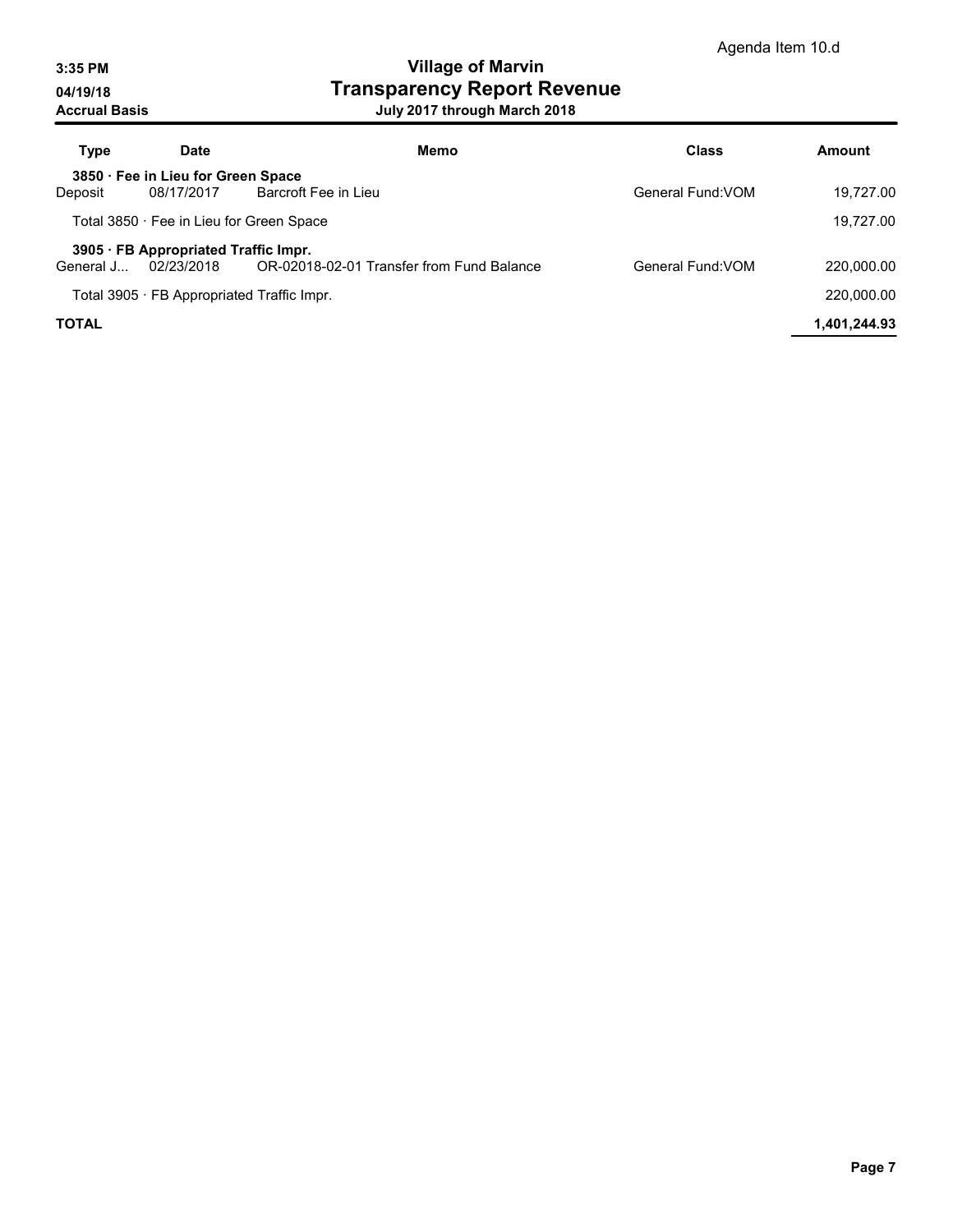### 04/19/18 and 04/19/18 of the control of the control of the Transparency Report Expenditures

| Acciual Dasis         |                                                            |                                                                      | July 2017 Uliough March 2010                                                                       |                                                                |                        |
|-----------------------|------------------------------------------------------------|----------------------------------------------------------------------|----------------------------------------------------------------------------------------------------|----------------------------------------------------------------|------------------------|
| Type                  | Date                                                       | Name                                                                 | Memo                                                                                               | Class                                                          | Amount                 |
| General J             | 7060 · Transfers Out - Capital Project<br>07/01/2017       |                                                                      | Transfer to Capital Project Fund                                                                   | General Fund:VOM                                               | 246,900.00             |
|                       | Total 7060 · Transfers Out - Capital Project               |                                                                      |                                                                                                    |                                                                | 246,900.00             |
|                       | 4000 · Community Outreach<br>4001 Community Events         |                                                                      |                                                                                                    |                                                                |                        |
| Check                 | 4001a · National Night Out<br>07/31/2017                   | Darla Ladd                                                           | Toys for the kids (Reimbursement)                                                                  | General Fund: VOM                                              | 83.62                  |
| Bill<br>Bill          | 07/31/2017<br>07/31/2017                                   | The Hinson Girls, LLC<br>Shea Rose Farm, Inc                         | Entertainment<br>Pony Rides                                                                        | General Fund: VOM<br>General Fund: VOM                         | 500.00<br>300.00       |
|                       | Credit Car 08/01/2017<br>Credit Car 08/01/2017             | <b>SAMS Club</b><br><b>BJ's Warehouse</b>                            | Hot Dogs and Hamburgers<br>Propane for grill                                                       | General Fund: VOM<br>General Fund: VOM                         | 222.70<br>8.99         |
|                       | Credit Car 08/01/2017                                      | Publix Grocery Store                                                 | Hot Dog and Hamburger Buns                                                                         | General Fund: VOM                                              | 172.16                 |
|                       | Total 4001a · National Night Out                           |                                                                      |                                                                                                    |                                                                | 1,287.47               |
| Bill                  | 4001b · Movie Night<br>07/31/2017                          | Bounce House Man                                                     | Summer movie night - Castle Combo                                                                  | General Fund: VOM                                              | 225.00                 |
| Bill<br>Bill          | 07/31/2017<br>07/31/2017                                   | Bounce House Man<br>Bounce House Man                                 | Summer movie night - snowcone machine<br>Summer movie night - 150 servings                         | General Fund: VOM<br>General Fund: VOM                         | 70.00<br>20.00         |
|                       | Total 4001b · Movie Night                                  |                                                                      |                                                                                                    |                                                                | 315.00                 |
|                       | 4001c · Tree Lighting<br>Credit Car 11/22/2017             | Michaels                                                             | Poinsettias (16)                                                                                   | General Fund:VOM                                               | 109.84                 |
|                       | Credit Car 11/23/2017<br>Credit Car 11/23/2017             | Keurig<br>Keurig                                                     | Hot Chocolate and Cider Keurig Pods<br>Keurig for tree lighting                                    | General Fund:VOM<br>General Fund:VOM                           | 335.76<br>79.99        |
|                       | Credit Car 11/25/2017<br>Credit Car 12/01/2017             | Oriental Trading<br>Providence Produce Market                        | <b>Craft Supplies</b><br>CHristmas tree for barn                                                   | General Fund:VOM                                               | 91.90<br>200.00        |
|                       | Credit Car 12/01/2017<br>Credit Car 12/06/2017             | Lowe's Home Centers<br>Lowe's Home Centers                           | lights/plugs for tree lighting<br>wood for barn decorations                                        | General Fund: Park Operations<br>General Fund: Park Operations | 89.44<br>27.92         |
|                       | Credit Car 12/06/2017<br>Credit Car 12/06/2017             | Lowe's Home Centers<br>Papa John's Restaurant                        | wood for barn decorations<br>lunch for staff & volunteers during barn decorating                   | General Fund: Park Operations                                  | 25.94<br>20.00         |
| Check<br>Check        | 12/07/2017<br>12/07/2017                                   | Marvin Ridge High School Choral<br>Marvin Ridge Band Boosters        | Donation for choral performance                                                                    | General Fund: VOM<br>General Fund: VOM                         | 0.00<br>0.00           |
|                       | Credit Car 12/08/2017                                      | Quiktrip                                                             | Donation for band performance<br>coffee & donuts for staff and volunteers during barn decorating   | General Fund: Park Operations                                  | 13.30                  |
|                       | Credit Car 12/09/2017<br>Credit Car 12/09/2017             | Lowe's Home Centers<br>Publix Grocery Store                          | supplies and heaters<br>desserts for ceremony                                                      | General Fund: Park Operations<br>General Fund:VOM              | 262.08<br>190.93       |
| Bill<br>Bill          | 01/09/2018<br>01/09/2018                                   | Mary Shkut<br>Mary Shkut                                             | reimbursements<br>reimbursements                                                                   | General Fund:VOM<br>General Fund: VOM                          | 1,082.70<br>814.80     |
| Bill                  | 01/22/2018<br>Total 4001c · Tree Lighting                  | Mary Shkut                                                           | reimbursements                                                                                     | General Fund: VOM                                              | 330.03<br>3,674.63     |
|                       | Total 4001 · Community Events                              |                                                                      |                                                                                                    |                                                                | 5,277.10               |
|                       | 4002 · Off Duty Deputy<br>General J 12/09/2017             |                                                                      | Reclass for tree lighting (Ed Swan - 1 hour)                                                       | General Fund: VOM                                              | 25.00                  |
|                       | Total 4002 · Off Duty Deputy                               |                                                                      |                                                                                                    |                                                                | 25.00                  |
|                       | 4003 · Vendor/HOA Event Contributions                      |                                                                      |                                                                                                    |                                                                |                        |
| Deposit<br>Deposit    | 07/03/2017<br>07/06/2017                                   |                                                                      | Valhalla Farms HOA<br>Robert Epps Custom Homes                                                     | General Fund: VOM<br>General Fund: VOM                         | $-100.00$<br>$-100.00$ |
| Deposit<br>Credit Car | 07/17/2017<br>08/01/2017                                   | Publix Grocery Store                                                 | Marvin Creek HOA<br>Publix Grocery Store Gift Card                                                 | General Fund:VOM<br>General Fund: VOM                          | $-200.00$<br>$-100.00$ |
| Deposit<br>General J  | 08/02/2017<br>08/07/2017                                   |                                                                      | Andy Wortman<br>Andy Wortman - NSF check                                                           | General Fund: VOM<br>General Fund: VOM                         | $-200.00$<br>200.00    |
| Deposit<br>Deposit    | 08/23/2017<br>11/09/2017                                   |                                                                      | Kohls Cares for NNO<br>NSF check reimbursement                                                     | General Fund:VOM<br>General Fund: VOM                          | $-500.00$<br>$-200.00$ |
|                       |                                                            | Total 4003 · Vendor/HOA Event Contributions                          |                                                                                                    |                                                                | $-1,200.00$            |
|                       | 4004 · Publications                                        |                                                                      |                                                                                                    |                                                                |                        |
| Bill<br>Bill          | 09/15/2017<br>10/20/2017                                   | Professional Mail Services, Inc.<br>Professional Mail Services, Inc. | <b>Fall Newsletter</b><br>Fall Newsletter printed and mailed to residents who don't get a tax bill | General Fund:VOM<br>General Fund: VOM                          | 456.25<br>1,513.76     |
|                       | Total 4004 · Publications                                  |                                                                      |                                                                                                    |                                                                | 1,970.01               |
|                       | Total 4000 · Community Outreach                            |                                                                      |                                                                                                    |                                                                | 6,072.11               |
|                       | 4100 · Dues & Subscriptions<br>4101 · Subscriptions        |                                                                      |                                                                                                    |                                                                |                        |
| Bill                  | 4105 · Subs-Internet Code Ordinances<br>02/01/2018 NCLM    |                                                                      | Internet Renewal 11/1/17 - 11/1/18                                                                 | General Fund: VOM                                              | 450.00                 |
|                       |                                                            | Total 4105 · Subs-Internet Code Ordinances                           |                                                                                                    |                                                                | 450.00                 |
|                       | Total 4101 · Subscriptions                                 |                                                                      |                                                                                                    |                                                                | 450.00                 |
|                       | 4150 · Membership Dues<br>4153 · Dues - Centralina Coun    |                                                                      |                                                                                                    |                                                                |                        |
| Bill                  | 07/01/2017                                                 | Centralina Council of Governments Annual Dues 2017-18                |                                                                                                    | General Fund: VOM                                              | 1,483.44               |
|                       | Total 4153 · Dues - Centralina Coun                        |                                                                      |                                                                                                    |                                                                | 1,483.44               |
| Bill                  | 4154 · Dues - NC Leag of Municipalitie<br>07/01/2017       | <b>NCLM</b>                                                          | 2017-18 Annual Service Fee & Subscriptions                                                         | General Fund: VOM                                              | 6,913.00               |
|                       |                                                            | Total 4154 · Dues - NC Leag of Municipalitie                         |                                                                                                    |                                                                | 6,913.00               |
| Bill                  | 4155 · Dues - NC Clerk Association<br>02/26/2018           |                                                                      | NC Association of Municipal Clerks FY 17/18 Dues -B. Blackwell - Customer ID C00379                | General Fund: VOM                                              | 70.00                  |
|                       |                                                            | Total 4155 · Dues - NC Clerk Association                             |                                                                                                    |                                                                | 70.00                  |
|                       | 4156 · Dues - School of Govt                               |                                                                      |                                                                                                    |                                                                |                        |
| Bill                  | 07/01/2017                                                 | School of Government Foundatio 2017-18 Annual Dues                   |                                                                                                    | General Fund: VOM                                              | 793.00                 |
|                       | Total 4156 · Dues - School of Govt                         |                                                                      |                                                                                                    |                                                                | 793.00                 |
| Check                 | 4158 Dues - Accounting & Finance<br>07/01/2017             | NCGFOA                                                               | Annual Membership                                                                                  | General Fund:VOM                                               | 50.00                  |
|                       |                                                            | Total 4158 · Dues - Accounting & Finance                             |                                                                                                    |                                                                | 50.00                  |
|                       | 4160 NC Recreation and Park Assoc<br>Credit Car 08/04/2017 | North Carolina Recreation & Park One year membership for Derek       |                                                                                                    | General Fund:VOM                                               | 65.00                  |
|                       |                                                            | Total 4160 · NC Recreation and Park Assoc                            |                                                                                                    |                                                                | 65.00                  |
|                       | Total 4150 · Membership Dues                               |                                                                      |                                                                                                    |                                                                | 9,374.44               |
|                       | Total 4100 · Dues & Subscriptions                          |                                                                      |                                                                                                    |                                                                | 9,824.44               |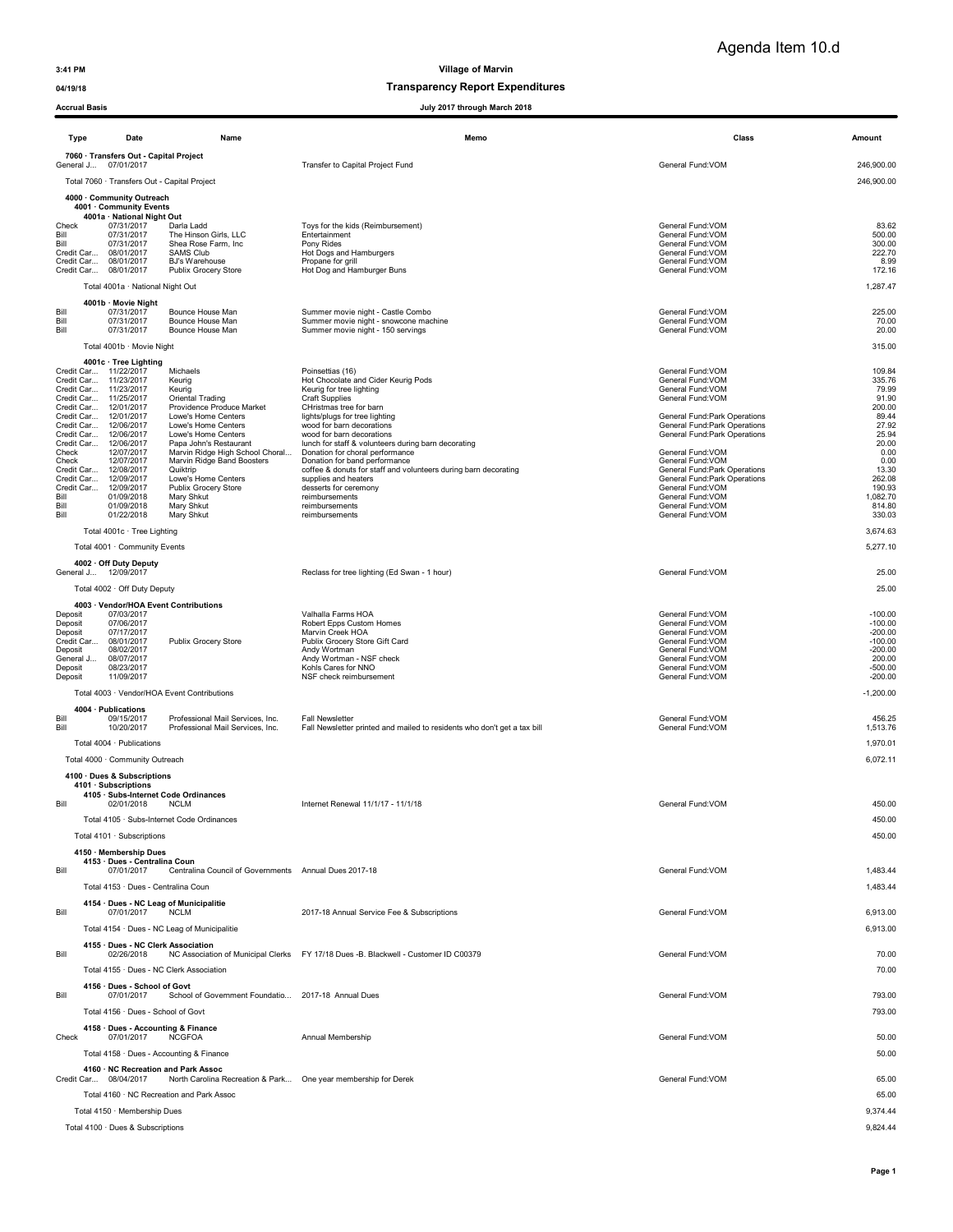## 04/19/18 and 04/19/18 of the control of the control of the Transparency Report Expenditures

| <b>Accrual Basis</b><br>July 2017 through March 2018 |                                                              |                                                                      |                                                                                           |                                        |                      |
|------------------------------------------------------|--------------------------------------------------------------|----------------------------------------------------------------------|-------------------------------------------------------------------------------------------|----------------------------------------|----------------------|
| Type                                                 | Date                                                         | Name                                                                 | Memo                                                                                      | Class                                  | Amount               |
| 4200 · Elections                                     | 4202 · Elections - Munic Election Cost                       |                                                                      |                                                                                           |                                        |                      |
| Bill                                                 | 12/14/2017                                                   | Union County Board of Elections                                      | December 2017 - municipal election                                                        |                                        | 4,448.36<br>4,448.36 |
|                                                      | Total 4200 · Elections                                       | Total 4202 · Elections - Munic Election Cost                         |                                                                                           |                                        | 4,448.36             |
| 4400 · Gifts                                         |                                                              |                                                                      |                                                                                           |                                        |                      |
|                                                      | 4402 · Miscellaneous Gifts<br>Credit Car 02/02/2018          | <b>Wounded Warrior Project</b>                                       | donation in memory of Clerk's family member                                               | General Fund: VOM                      | 100.00               |
|                                                      | Credit Car 02/02/2018<br>Credit Car 03/23/2018               | <b>CVS Pharmacy</b>                                                  | Visa gift card - B. Beaty<br>Visa gift card - N. Query                                    | General Fund: VOM                      | 105.95               |
|                                                      | Total 4402 · Miscellaneous Gifts                             | <b>CVS Pharmacy</b>                                                  |                                                                                           | General Fund: VOM                      | 105.95<br>311.90     |
| Total 4400 · Gifts                                   |                                                              |                                                                      |                                                                                           |                                        | 311.90               |
|                                                      | 4500 · Insurance and Bonds                                   |                                                                      |                                                                                           |                                        |                      |
| Bill                                                 | 4501 · Insurance - Liab & Property<br>07/01/2017             | Interlocal Risk Financing Fund of  2017-18 Annual Premium            |                                                                                           | General Fund: VOM                      | 9,086.85             |
|                                                      | Total 4501 · Insurance - Liab & Property                     |                                                                      |                                                                                           |                                        | 9,086.85             |
| Bill<br>Bill                                         | 4502 · Insurance - Worker's Comp<br>07/01/2017<br>12/21/2017 | NC Interlocal Risk Management<br>NC Interlocal Risk Management       | 2017-18 Annual Premium<br>2016-2017 Additional Premium                                    | General Fund: VOM<br>General Fund: VOM | 3,053.68<br>345.84   |
|                                                      | Total 4502 · Insurance - Worker's Comp                       |                                                                      |                                                                                           |                                        | 3,399.52             |
|                                                      | Total 4500 · Insurance and Bonds                             |                                                                      |                                                                                           |                                        | 12,486.37            |
|                                                      | 4700 · Occupancy                                             |                                                                      |                                                                                           |                                        |                      |
| Bill                                                 | 4702 · Occupancy - Electricity<br>07/18/2017                 | Union Power Cooperative                                              | 5369518001 Village Hall                                                                   | General Fund: VOM                      | 184.30               |
| Bill<br>Bill                                         | 08/18/2017<br>09/18/2017                                     | Union Power Cooperative<br>Union Power Cooperative                   | 5369518001 Village Hall<br>5369518001 Village Hall                                        | General Fund: VOM<br>General Fund: VOM | 189.85<br>158.55     |
| Bill<br>Bill                                         | 10/18/2017<br>11/18/2017                                     | Union Power Cooperative<br>Union Power Cooperative                   | 5369518001 Village Hall<br>5369518001 Village Hall                                        | General Fund: VOM<br>General Fund: VOM | 148.09<br>96.72      |
| Bill<br>Bill                                         | 12/18/2017<br>01/18/2018                                     | Union Power Cooperative<br>Union Power Cooperative                   | 5369518001 Village Hall<br>5369518001 Village Hall                                        | General Fund: VOM<br>General Fund: VOM | 99.50<br>108.82      |
| Bill<br>Bill                                         | 02/18/2018<br>03/18/2018                                     | Union Power Cooperative                                              | 5369518001 Village Hall                                                                   | General Fund: VOM<br>General Fund: VOM | 111.30<br>105.80     |
|                                                      | Total 4702 · Occupancy - Electricity                         | Union Power Cooperative                                              | 5369518001 Village Hall                                                                   |                                        | 1,202.93             |
|                                                      |                                                              | 4703 Occupancy - Fellowship Hall Use                                 |                                                                                           |                                        |                      |
| Bill                                                 | 03/31/2018                                                   | Banks Presbyterian Church                                            | Fellowship Hall Use - 1/17/18, 2/9/18, 3/13/18                                            | General Fund:VOM                       | 75.00                |
|                                                      |                                                              | Total 4703 · Occupancy - Fellowship Hall Use                         |                                                                                           |                                        | 75.00                |
| Check                                                | 4704 · Occupancy - Gas heat<br>07/18/2017                    | Piedmont Natural Gas                                                 | monthly billing                                                                           | General Fund: VOM                      | 22.00                |
| Check<br>Check                                       | 08/17/2017<br>09/18/2017                                     | Piedmont Natural Gas<br><b>Piedmont Natural Gas</b>                  | monthly billing<br>monthly billing                                                        | General Fund: VOM<br>General Fund: VOM | 22.00<br>22.00       |
| Check                                                | 10/17/2017                                                   | <b>Piedmont Natural Gas</b>                                          | monthly billing                                                                           | General Fund: VOM                      | 22.00                |
| Check<br>Check                                       | 11/16/2017<br>12/15/2017                                     | <b>Piedmont Natural Gas</b><br><b>Piedmont Natural Gas</b>           | monthly billing<br>monthly billing                                                        | General Fund: VOM<br>General Fund: VOM | 35.80<br>90.20       |
| Check<br>Check                                       | 01/18/2018<br>02/16/2018                                     | Piedmont Natural Gas<br>Piedmont Natural Gas                         | monthly billing<br>monthly billing                                                        | General Fund: VOM<br>General Fund: VOM | 185.47<br>125.86     |
| Check                                                | 03/16/2018                                                   | Piedmont Natural Gas                                                 | monthly billing                                                                           | General Fund: VOM                      | 59.48                |
|                                                      | Total 4704 · Occupancy - Gas heat                            |                                                                      |                                                                                           |                                        | 584.81               |
| Bill                                                 | 4705 Occupancy - Lawn Service<br>07/31/2017                  | The Long Group, LLC                                                  | Lawn service at Village Hall                                                              | General Fund: VOM                      | 188.00               |
| Bill<br>Bill                                         | 08/28/2017<br>09/30/2017                                     | The Long Group, LLC<br>The Long Group, LLC                           | Lawn service at Village Hall<br>Lawn service at Village Hall                              | General Fund: VOM<br>General Fund: VOM | 188.00<br>188.00     |
| Bill<br>Bill                                         | 10/31/2017<br>11/30/2017                                     | The Long Group, LLC<br>The Long Group, LLC                           | Lawn service at Village Hall<br>Lawn service at Village Hall                              | General Fund: VOM<br>General Fund: VOM | 188.00<br>188.00     |
| Bill<br>Bill                                         | 12/28/2017<br>01/31/2018                                     | The Long Group, LLC<br>The Long Group, LLC                           | Lawn service at Village Hall<br>Lawn service at Village Hall                              | General Fund: VOM<br>General Fund:VOM  | 188.00<br>188.00     |
| Bill<br>Bill                                         | 03/01/2018<br>03/31/2018                                     | The Long Group, LLC<br>The Long Group, LLC                           | Lawn service at Village Hall - February 2018<br>Lawn service at Village Hall - March 2018 | General Fund:VOM<br>General Fund:VOM   | 188.00<br>188.00     |
|                                                      | Total 4705 · Occupancy - Lawn Service                        |                                                                      |                                                                                           |                                        | 1,692.00             |
|                                                      |                                                              | 4706 · Occupancy - Maintenance/Repairs                               |                                                                                           |                                        |                      |
|                                                      | Credit Car 07/01/2017<br>Credit Car 08/01/2017               | Liberty Waste<br>Liberty Waste                                       | Qtly trash collection<br>Qtly trash collection                                            | General Fund: VOM<br>General Fund: VOM | 60.00<br>60.00       |
|                                                      | Credit Car 02/01/2018                                        | Liberty Waste                                                        | Qtly trash collection (2/1 - 4/30/18)                                                     | General Fund: VOM                      | 60.00                |
|                                                      |                                                              | Total 4706 · Occupancy - Maintenance/Repairs                         |                                                                                           |                                        | 180.00               |
| Bill                                                 | 4708 · Occupancy - Office Cleaning<br>07/31/2017             | Maid Brigade-Charlotte NC                                            | Office cleaning July 12, 2017                                                             | General Fund: VOM                      | 103.00               |
| Bill<br>Bill                                         | 07/31/2017<br>08/31/2017                                     | Maid Brigade-Charlotte NC<br>Maid Brigade-Charlotte NC               | Office cleaning July 27, 2017<br>Office cleaning Aug 2017                                 | General Fund: VOM<br>General Fund:VOM  | 103.00<br>206.00     |
| Bill<br>Bill                                         | 09/30/2017<br>10/26/2017                                     | Maid Brigade-Charlotte NC<br>Maid Brigade-Charlotte NC               | Office cleaning Sept 2017<br>Office cleaning October 2017                                 | General Fund:VOM<br>General Fund: VOM  | 206.00<br>206.00     |
| Bill<br>Bill                                         | 11/30/2017<br>12/31/2017                                     | Maid Brigade-Charlotte NC<br>Maid Brigade-Charlotte NC               | Office cleaning Nov 2017<br>Office cleaning Dec 2017                                      | General Fund: VOM<br>General Fund: VOM | 206.00<br>216.00     |
| Bill<br>Bill                                         | 01/31/2018<br>02/28/2018                                     | Maid Brigade-Charlotte NC<br>Maid Brigade-Charlotte NC               | Office cleaning Jan 2018<br>Office cleaning February 2018                                 | General Fund: VOM<br>General Fund:VOM  | 216.00<br>216.00     |
| Bill                                                 | 03/12/2018                                                   | Maid Brigade-Charlotte NC                                            | Office cleaning: 3/8/18 & 3/22/18                                                         | General Fund: VOM                      | 216.00               |
|                                                      | Total 4708 · Occupancy - Office Cleaning                     |                                                                      |                                                                                           |                                        | 1,894.00             |
| Check                                                | 07/26/2017                                                   | 4709 Occupancy - Security Monitoring<br><b>ADT Security Services</b> | Qtly Payment 7/24 - 10/25/17                                                              | General Fund: VOM                      | 116.97               |
| Check<br>Check                                       | 10/25/2017<br>01/26/2018                                     | <b>ADT Security Services</b><br><b>ADT Security Services</b>         | Qtly Payment 10/25/17-1/24/18<br>Qtly Payment 1/25/18-4/24/18                             | General Fund:VOM<br>General Fund:VOM   | 116.97<br>116.97     |

Total 4709 · Occupancy - Security Monitoring 350.91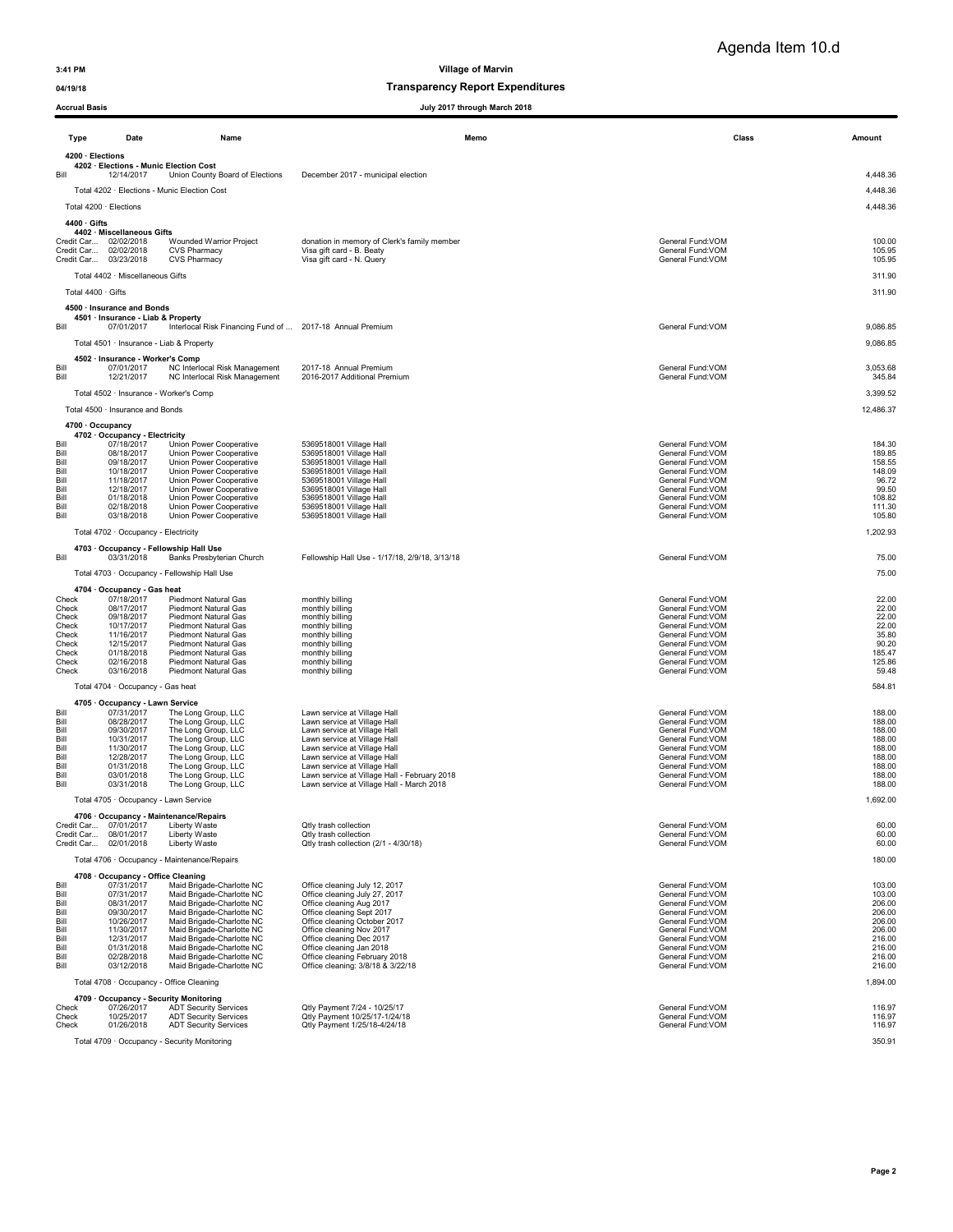## 04/19/18 and 04/19/18 of the control of the control of the Transparency Report Expenditures

| Type                                                                                                                                  | Date                                                                                                                                                                                                                                            | Name                                                                                                                                                                                                                                                                                                                                                                                                                                                 | Memo                                                                                                                                                                                                                                                                                                                                                                                              | Class                                                                                                                                                                                                                                                                                                                 | Amount                                                                                                                                   |
|---------------------------------------------------------------------------------------------------------------------------------------|-------------------------------------------------------------------------------------------------------------------------------------------------------------------------------------------------------------------------------------------------|------------------------------------------------------------------------------------------------------------------------------------------------------------------------------------------------------------------------------------------------------------------------------------------------------------------------------------------------------------------------------------------------------------------------------------------------------|---------------------------------------------------------------------------------------------------------------------------------------------------------------------------------------------------------------------------------------------------------------------------------------------------------------------------------------------------------------------------------------------------|-----------------------------------------------------------------------------------------------------------------------------------------------------------------------------------------------------------------------------------------------------------------------------------------------------------------------|------------------------------------------------------------------------------------------------------------------------------------------|
| Check<br>Check<br>Check<br>Check<br>Check<br>Check<br>Check<br>Check<br>Check                                                         | 4710 · Occupancy - Town Hall Rent<br>07/02/2017<br>08/01/2017<br>09/02/2017<br>10/01/2017<br>11/01/2017<br>12/01/2017<br>01/02/2018<br>02/02/2018<br>03/02/2018                                                                                 | T.R. Lawing Realty. Inc.<br>T.R. Lawing Realty. Inc.<br>T.R. Lawing Realty. Inc.<br>T.R. Lawing Realty. Inc.<br>T.R. Lawing Realty. Inc.<br>T.R. Lawing Realty. Inc.<br>T.R. Lawing Realty. Inc.<br>T.R. Lawing Realty. Inc.<br>T.R. Lawing Realty. Inc.                                                                                                                                                                                             | monthly rent on town hall<br>monthly rent on town hall<br>monthly rent on town hall<br>monthly rent on town hall<br>monthly rent on town hall<br>monthly rent on town hall<br>monthly rent on town hall<br>monthly rent on town hall<br>monthly rent on town hall - March 2018                                                                                                                    | General Fund: VOM<br>General Fund: VOM<br>General Fund: VOM<br>General Fund: VOM<br>General Fund: VOM<br>General Fund: VOM<br>General Fund: VOM<br>General Fund: VOM<br>General Fund: VOM                                                                                                                             | 915.00<br>915.00<br>915.00<br>915.00<br>915.00<br>915.00<br>915.00<br>915.00<br>915.00                                                   |
|                                                                                                                                       | Total 4710 · Occupancy - Town Hall Rent                                                                                                                                                                                                         |                                                                                                                                                                                                                                                                                                                                                                                                                                                      |                                                                                                                                                                                                                                                                                                                                                                                                   |                                                                                                                                                                                                                                                                                                                       | 8,235.00<br>14,214.65                                                                                                                    |
|                                                                                                                                       | Total 4700 · Occupancy<br>4800 · Office Expenditures                                                                                                                                                                                            |                                                                                                                                                                                                                                                                                                                                                                                                                                                      |                                                                                                                                                                                                                                                                                                                                                                                                   |                                                                                                                                                                                                                                                                                                                       |                                                                                                                                          |
| Bill<br>Bill<br>Bill<br>Bill                                                                                                          | 4802 Office Exp - Advertising<br>08/31/2017<br>09/25/2017<br>02/22/2018<br>02/22/2018                                                                                                                                                           | <b>NCLM</b><br><b>NCLM</b><br><b>NCLM</b><br><b>NCLM</b>                                                                                                                                                                                                                                                                                                                                                                                             | Part- time planner ad - July/August 2017<br>Administrator Ad - July/August 2017<br>Village Administrator ad - February 2018<br>Village Clerk ad - February 2018                                                                                                                                                                                                                                   | General Fund:VOM<br>General Fund:VOM<br>General Fund: VOM<br>General Fund: VOM                                                                                                                                                                                                                                        | 28.00<br>42.00<br>48.00<br>40.00                                                                                                         |
|                                                                                                                                       | Total 4802 · Office Exp - Advertising                                                                                                                                                                                                           |                                                                                                                                                                                                                                                                                                                                                                                                                                                      |                                                                                                                                                                                                                                                                                                                                                                                                   |                                                                                                                                                                                                                                                                                                                       | 158.00                                                                                                                                   |
| Check<br>Check<br>Deposit<br>Check<br>Check<br>Check<br>Check<br>Check<br>Check<br>Check<br>Check<br>Check<br>Check<br>Check<br>Check | 4803 · Office Exp - Bank Fees<br>07/31/2017<br>08/31/2017<br>09/25/2017<br>09/29/2017<br>10/02/2017<br>10/31/2017<br>11/30/2017<br>12/12/2017<br>12/31/2017<br>01/11/2018<br>01/31/2018<br>02/11/2018<br>02/28/2018<br>03/12/2018<br>03/31/2018 | <b>Heartland Payment Systems</b><br><b>Heartland Payment Systems</b><br>Fifth Third Bank<br><b>Heartland Payment Systems</b><br><b>Heartland Payment Systems</b><br><b>Heartland Payment Systems</b><br><b>Heartland Payment Systems</b><br>Fifth Third Bank<br><b>Heartland Payment Systems</b><br>Fifth Third Bank<br><b>Heartland Payment Systems</b><br><b>Heartland Payment Systems</b><br>Fifth Third Bank<br><b>Heartland Payment Systems</b> | monthly CC fees<br>monthly CC fees<br>Electronic Deposit Mgr Fee Refund<br>monthly CC fees<br>monthly CC fees - add'l amount<br>monthly CC fees<br>monthly CC fees<br>Service charge Dec 2017<br>monthly CC fees<br>Service charge Jan 2018<br>monthly CC fees<br>Service Charge<br>monthly CC fees<br>Service charge Mar 2018<br>monthly CC fees                                                 | General Fund: VOM<br>General Fund: VOM<br>General Fund: VOM<br>General Fund: VOM<br>General Fund: VOM<br>General Fund: VOM<br>General Fund: VOM<br>General Fund: VOM<br>General Fund: VOM<br>General Fund:VOM<br>General Fund: VOM<br>General Fund:VOM<br>General Fund: VOM<br>General Fund: VOM<br>General Fund: VOM | 45.00<br>45.00<br>$-3.80$<br>45.00<br>8.50<br>45.00<br>45.00<br>103.69<br>45.00<br>146.06<br>45.00<br>198.74<br>45.00<br>137.07<br>45.00 |
|                                                                                                                                       | Total 4803 · Office Exp - Bank Fees<br>4804 · Office Exp - Copier Rental                                                                                                                                                                        |                                                                                                                                                                                                                                                                                                                                                                                                                                                      |                                                                                                                                                                                                                                                                                                                                                                                                   |                                                                                                                                                                                                                                                                                                                       | 995.26                                                                                                                                   |
| Bill<br>Bill<br>Bill<br>Bill<br>Bill<br>Bill<br>Bill<br>Bill<br>Bill                                                                  | 07/15/2017<br>08/15/2017<br>09/14/2017<br>10/13/2017<br>11/14/2017<br>12/15/2017<br>01/15/2018<br>02/12/2018<br>03/15/2018                                                                                                                      | RICOH USA, INC/Ikon Office Sol<br>RICOH USA, INC/Ikon Office Sol Monthly copier rental<br>RICOH USA, INC/Ikon Office Sol<br>RICOH USA, INC/Ikon Office Sol<br>RICOH USA, INC/Ikon Office Sol<br>RICOH USA, INC/Ikon Office Sol<br>RICOH USA, INC/Ikon Office Sol<br>RICOH USA, INC/Ikon Office Sol<br>RICOH USA, INC/Ikon Office Sol                                                                                                                 | Monthly copier rental<br>Monthly copier rental<br>Monthly copier rental<br>Monthly copier rental<br>Monthly copier rental<br>Monthly copier rental (billing period 2/9/18-3/8/18)<br>Monthly copier rental - March 2018<br>Monthly copier rental                                                                                                                                                  | General Fund:VOM<br>General Fund:VOM<br>General Fund:VOM<br>General Fund:VOM<br>General Fund:VOM<br>General Fund:VOM<br>General Fund: VOM<br>General Fund: VOM<br>General Fund:VOM                                                                                                                                    | 183.99<br>183.99<br>183.99<br>183.99<br>183.99<br>183.99<br>183.99<br>183.99<br>183.99                                                   |
|                                                                                                                                       | Total 4804 · Office Exp - Copier Rental                                                                                                                                                                                                         |                                                                                                                                                                                                                                                                                                                                                                                                                                                      |                                                                                                                                                                                                                                                                                                                                                                                                   |                                                                                                                                                                                                                                                                                                                       | 1,655.91                                                                                                                                 |
| Bill                                                                                                                                  | 4805 · Office Exp - Meals<br>Credit Car 07/11/2017<br>Credit Car 07/26/2017<br>Credit Car 01/11/2018<br>General J 02/09/2018<br>03/23/2018<br>Credit Car 03/26/2018                                                                             | Restaurant<br>Restaurant<br>Showmars<br>Jennifer Palombella<br>Chicken Salad Chick                                                                                                                                                                                                                                                                                                                                                                   | Staff lunch- Barbie and Robyn<br>Personnel discussion - Robyn and Derek<br>staff lunch<br>Reimbursement for snacks for VC Special Meeting - B. Blackwell<br>24 frosted cookies<br>meal for joint mtg 3/26/18 VC/PB                                                                                                                                                                                | General Fund:VOM<br>General Fund: VOM<br>General Fund:VOM<br>General Fund: VOM<br>General Fund:VOM<br>General Fund:VOM                                                                                                                                                                                                | 28.17<br>18.90<br>51.41<br>25.38<br>30.00<br>105.98                                                                                      |
|                                                                                                                                       | Total 4805 · Office Exp - Meals                                                                                                                                                                                                                 |                                                                                                                                                                                                                                                                                                                                                                                                                                                      |                                                                                                                                                                                                                                                                                                                                                                                                   |                                                                                                                                                                                                                                                                                                                       | 259.84                                                                                                                                   |
| General J<br>General J                                                                                                                | 4806 · Office Exp - Mileage<br>General J 08/31/2017<br>10/23/2017<br>02/28/2018<br>General J 03/30/2018<br>Total 4806 · Office Exp - Mileage                                                                                                    |                                                                                                                                                                                                                                                                                                                                                                                                                                                      | 8/25/17 mileage report - BB<br>D. Durst - October<br>February 2018 errands - Kelley Moore<br>March 2018 errands - B. Blackwell                                                                                                                                                                                                                                                                    | General Fund:VOM<br>General Fund: VOM<br>General Fund: VOM<br>General Fund: VOM                                                                                                                                                                                                                                       | 36.11<br>11.77<br>17.23<br>11.93<br>77.04                                                                                                |
|                                                                                                                                       | 4807 Office Exp - Per Copy Costs                                                                                                                                                                                                                |                                                                                                                                                                                                                                                                                                                                                                                                                                                      |                                                                                                                                                                                                                                                                                                                                                                                                   |                                                                                                                                                                                                                                                                                                                       |                                                                                                                                          |
| Bill<br>Rill<br>Bill<br>Bill<br>Bill<br>Bill<br>Bill<br>Bill<br>Bill<br>Bill                                                          | 07/01/2017<br>08/01/2017<br>09/01/2017<br>09/03/2017<br>10/01/2017<br>11/01/2017<br>12/01/2017<br>01/01/2018<br>02/01/2018<br>03/01/2018                                                                                                        | RICOH USA, INC (Per Copy Cost)<br>RICOH USA, INC (Per Copy Cost)<br>RICOH USA, INC (Per Copy Cost)<br>RICOH USA, INC (Per Copy Cost)<br>RICOH USA, INC (Per Copy Cost)<br>RICOH USA, INC (Per Copy Cost)<br>RICOH USA, INC (Per Copy Cost)<br>RICOH USA, INC (Per Copy Cost)<br>RICOH USA, INC (Per Copy Cost)<br>RICOH USA, INC (Per Copy Cost)                                                                                                     | Base July 2017 Actual Color June 2017<br>Base August 2017 Actual Color July 2017<br>Base Sept 2017 Actual Color Aug 2017<br>Equipment repair costs<br>Base Oct 2017 Actual Color Sept 2017<br>Base Nov 2017 Actual Color Oct 2017<br>Base Dec 2017 Actual Color Nov 2017<br>Base Jan 2017 Actual Color Dec 2017<br>Base Feb 2018 Actual Color Jan 2018<br>Base March 2018 / Actual Color Feb 2018 | General Fund:VOM<br>General Fund: VOM<br>General Fund:VOM<br>General Fund: VOM<br>General Fund:VOM<br>General Fund:VOM<br>General Fund:VOM<br>General Fund:VOM<br>General Fund: VOM<br>General Fund: VOM                                                                                                              | 94.99<br>24789<br>207.71<br>320.95<br>203.53<br>137.60<br>97.65<br>77.46<br>93.85<br>124.30                                              |
|                                                                                                                                       | Total 4807 · Office Exp - Per Copy Costs                                                                                                                                                                                                        |                                                                                                                                                                                                                                                                                                                                                                                                                                                      |                                                                                                                                                                                                                                                                                                                                                                                                   |                                                                                                                                                                                                                                                                                                                       | 1,605.93                                                                                                                                 |
| Check                                                                                                                                 | 4808 Office Exp - Postage<br>Credit Car 10/04/2017<br>Credit Car 10/25/2017<br>Credit Car 02/06/2018<br>Credit Car 03/22/2018<br>03/26/2018                                                                                                     | <b>UPS</b><br>Walker's Drug Store<br>Walker's Drug Store<br>Walker's Drug Store<br>FP Mailing Solutions                                                                                                                                                                                                                                                                                                                                              | Shipping costs for sending radar unit for maintenance<br>Certified mail to Three Pond Acres<br>flashdrive to transcription service<br>flashdrive to transcription service<br>refill postage machine                                                                                                                                                                                               | General Fund: VOM<br>General Fund:VOM<br>General Fund: VOM<br>General Fund: VOM<br>General Fund: VOM                                                                                                                                                                                                                  | 16.48<br>6.59<br>6.70<br>7.20<br>250.00                                                                                                  |
|                                                                                                                                       | Total 4808 · Office Exp - Postage                                                                                                                                                                                                               |                                                                                                                                                                                                                                                                                                                                                                                                                                                      |                                                                                                                                                                                                                                                                                                                                                                                                   |                                                                                                                                                                                                                                                                                                                       | 286.97                                                                                                                                   |
| Bill<br>Bill<br>Bill                                                                                                                  | 4809 · Office Exp - Software<br>07/07/2017<br>08/15/2017<br>08/15/2017                                                                                                                                                                          | Hour Computer Man<br>Harris Computer Systems<br>Harris Computer Systems                                                                                                                                                                                                                                                                                                                                                                              | Hitman Pro 1 year subscription - Kelley and Derek<br>Annual SmartFusion Maintenance 9/1/17 - 8/31/18<br>Annual MyGovHub online tax lookup 9/1/17 - 8/31/18                                                                                                                                                                                                                                        | General Fund: VOM<br>General Fund: VOM<br>General Fund:VOM                                                                                                                                                                                                                                                            | 54.95<br>2,457.59<br>836.79                                                                                                              |
|                                                                                                                                       | Total 4809 · Office Exp - Software                                                                                                                                                                                                              |                                                                                                                                                                                                                                                                                                                                                                                                                                                      |                                                                                                                                                                                                                                                                                                                                                                                                   |                                                                                                                                                                                                                                                                                                                       | 3,349.33                                                                                                                                 |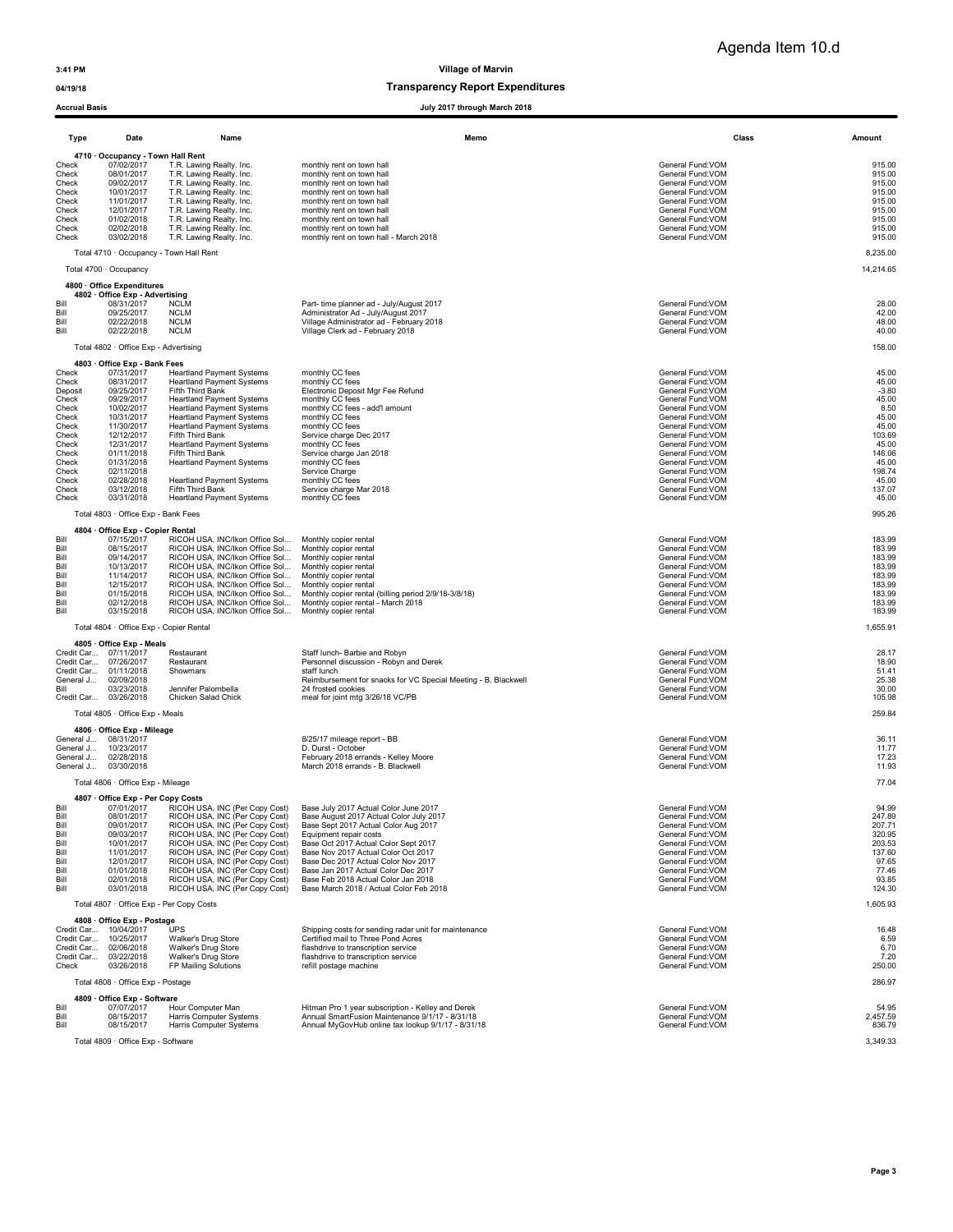### 04/19/18 Transparency Report Expenditures

|                          |                                                |                                                     | 2011 unvugn murun 2011                                                                                                                            |                                        |                    |
|--------------------------|------------------------------------------------|-----------------------------------------------------|---------------------------------------------------------------------------------------------------------------------------------------------------|----------------------------------------|--------------------|
|                          |                                                |                                                     |                                                                                                                                                   |                                        |                    |
| Type                     | Date                                           | Name                                                | Memo                                                                                                                                              |                                        | Class<br>Amount    |
|                          | 4810 · Office Exp - Supplies<br>07/13/2017     | Office Depot                                        | returned defective keyboard; Inv 940167909001                                                                                                     | General Fund: VOM                      | $-69.83$           |
| Credit<br>Bill           | 07/20/2017                                     | Office Depot                                        | office supplies; Inv 944661109001                                                                                                                 | General Fund: VOM                      | 145.16             |
| Bill<br>Credit Car       | 07/31/2017<br>08/03/2017                       | <b>Crystal Springs</b><br>Walmart                   | office water<br>Waters, kitchen supplies for office                                                                                               | General Fund: VOM<br>General Fund:VOM  | 11.31<br>66.49     |
| Bill                     | 08/14/2017                                     | Office Depot                                        | New digital recorder                                                                                                                              | General Fund:VOM                       | 39.99              |
| General J<br>Bill        | 08/31/2017<br>09/01/2017                       | <b>Crystal Springs</b>                              | 8/21/17 expense report - JP<br>office water                                                                                                       | General Fund: VOM<br>General Fund: VOM | 5.16<br>7.13       |
| Bill                     | 09/01/2017                                     | Office Depot                                        | office supplies; Inv 952035407001                                                                                                                 | General Fund: VOM                      | 12.79              |
| Bill<br>Bill             | 09/01/2017<br>09/01/2017                       | Office Depot<br>Office Depot                        | office supplies; Inv 952035226001<br>office supplies; Inv 952035405001                                                                            | General Fund: VOM<br>General Fund: VOM | 297.41<br>17.99    |
| Credit Car               | 09/19/2017                                     | Vista Print                                         | Business Cards - Mary                                                                                                                             | General Fund: VOM                      | 18.97              |
| Bill                     | 09/27/2017<br>09/27/2017                       | Office Depot                                        | office supplies; Inv 966008015001                                                                                                                 | General Fund: VOM                      | 28.79<br>28.28     |
| Bill<br>Bill             | 09/27/2017                                     | Office Depot<br>Office Depot                        | office supplies; Inv 966012136001<br>office supplies; Inv 966012137001                                                                            | General Fund: VOM<br>General Fund: VOM | 200.58             |
| Bill                     | 09/27/2017                                     | Office Depot<br>At A Glance                         | office supplies; Inv 966012138001                                                                                                                 | General Fund: VOM                      | 25.99              |
| Credit Car<br>Bill       | 09/28/2017<br>09/30/2017                       | <b>Crystal Springs</b>                              | Desk Calendar for Finance<br>office water                                                                                                         | General Fund: VOM<br>General Fund: VOM | 27.08<br>11.18     |
| Credit Car               | 10/12/2017                                     | Amazon.com                                          | White binder clips                                                                                                                                | General Fund: VOM                      | 17.98              |
| Bill<br>Bill             | 10/12/2017<br>10/16/2017                       | Office Depot<br>Office Depot                        | office supplies; Inv 970368805001<br>office supplies; Inv 970371521001                                                                            | General Fund: VOM<br>General Fund: VOM | 75.00<br>23.24     |
| Credit Car               | 10/19/2017                                     | Intuit/Quickbooks                                   | 1099 Kits (25) and W-2 Kits (25)                                                                                                                  | General Fund: VOM                      | 169.98             |
| Credit Car<br>Credit Car | 10/22/2017<br>10/25/2017                       | Staples<br>Vista Print                              | Banner for Open House<br>Business Cards - Mady                                                                                                    | General Fund: VOM<br>General Fund:VOM  | 94.58<br>20.97     |
| Credit Car               | 10/25/2017                                     | <b>CVS Pharmacy</b>                                 | Flash drive                                                                                                                                       | General Fund: VOM                      | 19.99              |
| Credit Car<br>Bill       | 10/27/2017<br>10/31/2017                       | Lowe's Home Centers                                 | 5 copies of Village Hall key<br>office water                                                                                                      | General Fund: VOM<br>General Fund: VOM | 11.45<br>11.18     |
| Credit Car               | 11/17/2017                                     | Crystal Springs<br><b>SAMS Club</b>                 | Office and Meeting Supplies                                                                                                                       | General Fund: VOM                      | 166.70             |
| Bill                     | 11/30/2017                                     | Office Depot                                        | office supplies; Inv 985083473001                                                                                                                 | General Fund: VOM                      | 215.62             |
| Bill<br>Bill             | 11/30/2017<br>11/30/2017                       | Office Depot<br><b>Crystal Springs</b>              | office supplies; Inv 985083667001<br>office water                                                                                                 | General Fund:VOM<br>General Fund: VOM  | 80.95<br>19.80     |
| Credit Car               | 12/15/2017                                     | Lowe's Home Centers                                 | new locks & keys for town hall                                                                                                                    | General Fund: VOM                      | 152.62             |
| General J<br>Bill        | 12/31/2017<br>01/01/2018                       | <b>Crystal Springs</b>                              | New locks for Village Hall due to staffing changes<br>office water                                                                                | General Fund: VOM<br>General Fund: VOM | 154.31<br>11.92    |
| Credit Car               | 01/02/2018                                     | Schwab Files                                        | replacement keys for file cabinet                                                                                                                 |                                        | 62.95              |
| Credit Car<br>Credit Car | 01/02/2018<br>01/08/2018                       | Winning Awards<br>Lowe's Home Centers               | name plates and name tags<br>storage bins & water for town hall                                                                                   | General Fund:VOM<br>General Fund: VOM  | 44.65<br>39.90     |
| Bill                     | 01/09/2018                                     | Mary Shkut                                          | reimbursements                                                                                                                                    | General Fund: VOM                      | 38.19              |
| Bill                     | 01/12/2018<br>Credit Car 01/12/2018            | E&S Security & "Lock"Smith                          | Lock and locksmith service<br>Refund for keys that did not work                                                                                   | General Fund: VOM<br>General Fund: VOM | 137.38<br>$-49.00$ |
|                          | Credit Car 01/16/2018                          | Schwab Files<br>Lowe's Home Centers                 | new locks & keys for town hall                                                                                                                    | General Fund: VOM                      | 152.62             |
| Bill                     | 01/22/2018                                     | Mary Shkut                                          | reimbursements                                                                                                                                    | General Fund:VOM                       | 26.18              |
| Credit Car<br>General J  | 01/22/2018<br>01/26/2018                       | T&S Rubber Stamps Inc.                              | notary stamp & seal for Clerk<br><b>Notary Supplies</b>                                                                                           | General Fund: VOM<br>General Fund: VOM | 42.44<br>20.00     |
| Bill                     | 01/26/2018                                     | Office Depot                                        | office supplies; Inv 101838928001                                                                                                                 | General Fund: VOM                      | 23.49              |
| Bill<br>Bill             | 01/26/2018<br>01/26/2018                       | Office Depot<br>Office Depot                        | office supplies; Inv 101838929001<br>office supplies; Inv 101838930001                                                                            | General Fund: VOM<br>General Fund: VOM | 92.98<br>18.96     |
| Bill                     | 01/30/2018                                     | Office Depot                                        | office supplies; Invoice # 101831412001                                                                                                           | General Fund: VOM                      | 73.20              |
| Bill                     | 02/01/2018                                     | <b>Crystal Springs</b>                              | office water                                                                                                                                      | General Fund: VOM                      | 11.92              |
| Credit Car<br>Credit Car | 02/01/2018<br>02/02/2018                       | Lowe's Home Centers<br><b>CVS Pharmacy</b>          | new locks & keys for town hall<br>greeting card, binder                                                                                           | General Fund: VOM<br>General Fund: VOM | -152.62<br>11.58   |
|                          | Credit Car 02/05/2018                          | Vista Print                                         | Business Cards - DIspenziere & Vandenberg                                                                                                         | General Fund: VOM                      | 39.99              |
|                          | Credit Car 02/11/2018<br>Credit Car 02/22/2018 | Lowe's Home Centers<br><b>Staples</b>               | ice melt for town hall<br>VC retreat materials & supplies for clerk                                                                               | General Fund:VOM<br>General Fund: VOM  | 6.47<br>65.27      |
| Credit Car               | 02/22/2018                                     | Fast Signs                                          | new Village Hall sign for front                                                                                                                   | General Fund:VOM                       | 127.00             |
| Credit Car<br>Credit Car | 02/23/2018<br>02/26/2018                       | Harris Teeter<br>Vista Print                        | supplies for VC retreat<br>Business Cards - L. Carnow                                                                                             | General Fund: VOM<br>General Fund: VOM | 74.53<br>20.97     |
| Credit Car               | 03/13/2018                                     | Harris Teeter                                       | supplies for town hall and VC meeting                                                                                                             | General Fund: VOM                      | 33.27              |
| Bill                     | 03/15/2018                                     | Office Depot                                        | office supplies; Inv 116038495001                                                                                                                 | General Fund: VOM                      | 123.47             |
| Bill<br>Credit Car       | 03/15/2018<br>03/23/2018                       | Office Depot<br>Lowe's Home Centers                 | office supplies; Inv 116038579001<br>chain, hooks, no trespass sign for town hall property                                                        | General Fund: VOM<br>General Fund: VOM | 13.71<br>60.87     |
| Credit Car               | 03/26/2018                                     | Lowe's Home Centers                                 | door knobs for town hall offices                                                                                                                  | General Fund:VOM                       | 55.15              |
| General J                | 03/30/2018                                     |                                                     | March 2018 Snacks for Council meetings - B. Blackwell                                                                                             | General Fund: VOM                      | 35.76              |
|                          | Total 4810 · Office Exp - Supplies             |                                                     |                                                                                                                                                   |                                        | 3,372.04           |
|                          | 4811 · Office Exp - Telephone/DSL              |                                                     |                                                                                                                                                   |                                        |                    |
| Check<br>Check           | 07/12/2017<br>08/22/2017                       | Windstream<br>Windstream                            | Village Hall phone and internet<br>Village Hall phone and internet                                                                                | General Fund: VOM<br>General Fund: VOM | 449.25<br>449.19   |
| Check                    | 09/22/2017                                     | Windstream                                          | Village Hall phone and internet                                                                                                                   | General Fund: VOM                      | 449.19             |
| Check<br>Check           | 10/22/2017<br>11/22/2017                       | Windstream<br>Windstream                            | Village Hall phone and internet                                                                                                                   | General Fund:VOM<br>General Fund: VOM  | 450.48<br>450.38   |
| Check                    | 12/13/2017                                     | Windstream                                          | Village Hall phone and internet<br>Village Hall phone and internet                                                                                | General Fund: VOM                      | 451.38             |
| Check                    | 01/10/2018                                     | Windstream                                          | Village Hall phone and internet                                                                                                                   | General Fund:VOM                       | 451.89             |
| Check<br>Check           | 02/22/2018<br>03/22/2018                       | Windstream<br>Windstream                            | Village Hall phone and internet<br>Village Hall phone and internet                                                                                | General Fund: VOM<br>General Fund: VOM | 451.85<br>451.85   |
|                          |                                                | Total 4811 · Office Exp - Telephone/DSL             |                                                                                                                                                   |                                        | 4,055.46           |
|                          |                                                |                                                     |                                                                                                                                                   |                                        |                    |
| Bill                     | 07/01/2017                                     | 4812 · Office Exp - Website Host/Email<br>VC3, Inc. | Annual website hosting FY17-18                                                                                                                    | General Fund: VOM                      | 1,140.00           |
| Credit Car               | 07/13/2017                                     | Microsoft online                                    | Email for planning board members and tax collector                                                                                                | General Fund: VOM                      | 14.00              |
|                          | Credit Car 07/13/2017<br>Credit Car 07/13/2017 | Microsoft online<br>Microsoft online                | Sharepoint for Council, Clerk, Village Administrator, Finance Officer, Planning Board Chair<br>Office 365 Enterprise E3 for Kelley                | General Fund:VOM<br>General Fund: VOM  | 54.00<br>20.00     |
|                          | Credit Car 08/13/2017                          | Microsoft online                                    | Email for planning board members and tax collector                                                                                                | General Fund: VOM                      | 14.00              |
|                          | Credit Car 08/13/2017<br>Credit Car 08/13/2017 | Microsoft online<br>Microsoft online                | Sharepoint for Council, Clerk, Village Administrator, Finance Officer, Planning Board Chair<br>Office 365 Enterprise E3 for Kelley                | General Fund:VOM<br>General Fund: VOM  | 54.00<br>20.00     |
|                          | Credit Car 09/13/2017                          | Microsoft online                                    | Email for planning board members and tax collector                                                                                                | General Fund: VOM                      | 14.00              |
|                          | Credit Car 09/13/2017                          | Microsoft online                                    | Sharepoint for Council, Clerk, Village Administrator, Finance Officer, Planning Board Chair                                                       | General Fund:VOM                       | 70.45              |
| Credit Car<br>Bill       | 09/13/2017<br>09/15/2017                       | Microsoft online<br>HereToHost, LLC                 | Office 365 Enterprise E3 for Karen<br>Elist Manager with Web (online alarm system registration)                                                   | General Fund: VOM<br>General Fund: VOM | 20.00<br>240.00    |
| Credit Car               | 10/03/2017                                     | Microsoft online                                    | Email for planning board members and tax collector                                                                                                | General Fund:VOM                       | 14.00              |
| Credit Car<br>Credit Car | 10/03/2017<br>10/03/2017                       | Microsoft online<br>Microsoft online                | Sharepoint for Council, Clerk, Village Administrator, Finance Officer, Planning Board Chair<br>Office 365 Enterprise E3 for Karen                 | General Fund:VOM<br>General Fund: VOM  | 88.00<br>20.00     |
| Credit Car               | 10/03/2017                                     | Mail Chimp                                          | Monthly subscription for e-blast account                                                                                                          | General Fund: VOM                      | 20.00              |
|                          | Credit Car 11/02/2017<br>Credit Car 11/02/2017 | Microsoft online                                    | Email for planning board members and tax collector<br>Sharepoint for Council, Clerk, Village Administrator, Finance Officer, Planning Board Chair | General Fund:VOM<br>General Fund:VOM   | 14.00<br>100.80    |
|                          | Credit Car 11/02/2017                          | Microsoft online<br>Microsoft online                | Office 365 Enterprise E3 for Karen                                                                                                                | General Fund: VOM                      | 20.00              |
|                          | Credit Car 11/03/2017                          | Mail Chimp                                          | Monthly subscription for e-blast account                                                                                                          | General Fund: VOM                      | 20.00              |
| Credit Car               | Credit Car 12/02/2017<br>12/02/2017            | Microsoft online<br>Microsoft online                | Email for planning board members and tax collector<br>Sharepoint for Council, Clerk, Village Administrator, Finance Officer, Planning Board Chair | General Fund:VOM<br>General Fund:VOM   | 14.00<br>120.77    |
|                          | Credit Car 12/02/2017                          | Microsoft online                                    | Office 365 Enterprise E3 for Karen                                                                                                                | General Fund: VOM                      | 20.00              |
|                          | Credit Car 12/05/2017<br>Credit Car 01/02/2018 | Mail Chimp<br>Microsoft online                      | Monthly subscription for e-blast account<br>Office 365 Enterprise E3 for Admin Asst                                                               | General Fund: VOM<br>General Fund: VOM | 20.00<br>20.00     |
|                          | Credit Car 01/02/2018                          | Microsoft online                                    | Office 365 - Sharepoint (9 licenses)                                                                                                              | General Fund: VOM                      | 120.00             |
|                          | Credit Car 01/02/2018                          | Microsoft online                                    | Office 365 - Email (4 licenses)                                                                                                                   | General Fund: VOM                      | 16.00              |
|                          | Credit Car 02/02/2018<br>Credit Car 02/02/2018 | Microsoft online<br>Microsoft online                | Email for planning board members and tax collector<br>Sharepoint for Council, Clerk, Village Administrator, Finance Officer, Planning Board Chair | General Fund: VOM<br>General Fund:VOM  | 16.00<br>120.00    |
|                          | Credit Car 02/02/2018                          | Microsoft online                                    | Office 365 Enterprise E3 for Kelley                                                                                                               | General Fund: VOM                      | 20.00              |
|                          | Credit Car 02/14/2018<br>Credit Car 03/02/2018 | Mail Chimp<br>Microsoft online                      | Monthly subscription for e-blast account<br>Email for planning board members and tax collector                                                    | General Fund: VOM<br>General Fund:VOM  | 50.00<br>16.00     |
| Credit Car               | 03/02/2018                                     | Microsoft online                                    | 15 licenses - Sharepoint for Council, Clerk, Village Administrator, Finance Officer, Planning Bo.                                                 | General Fund:VOM                       | 120.00             |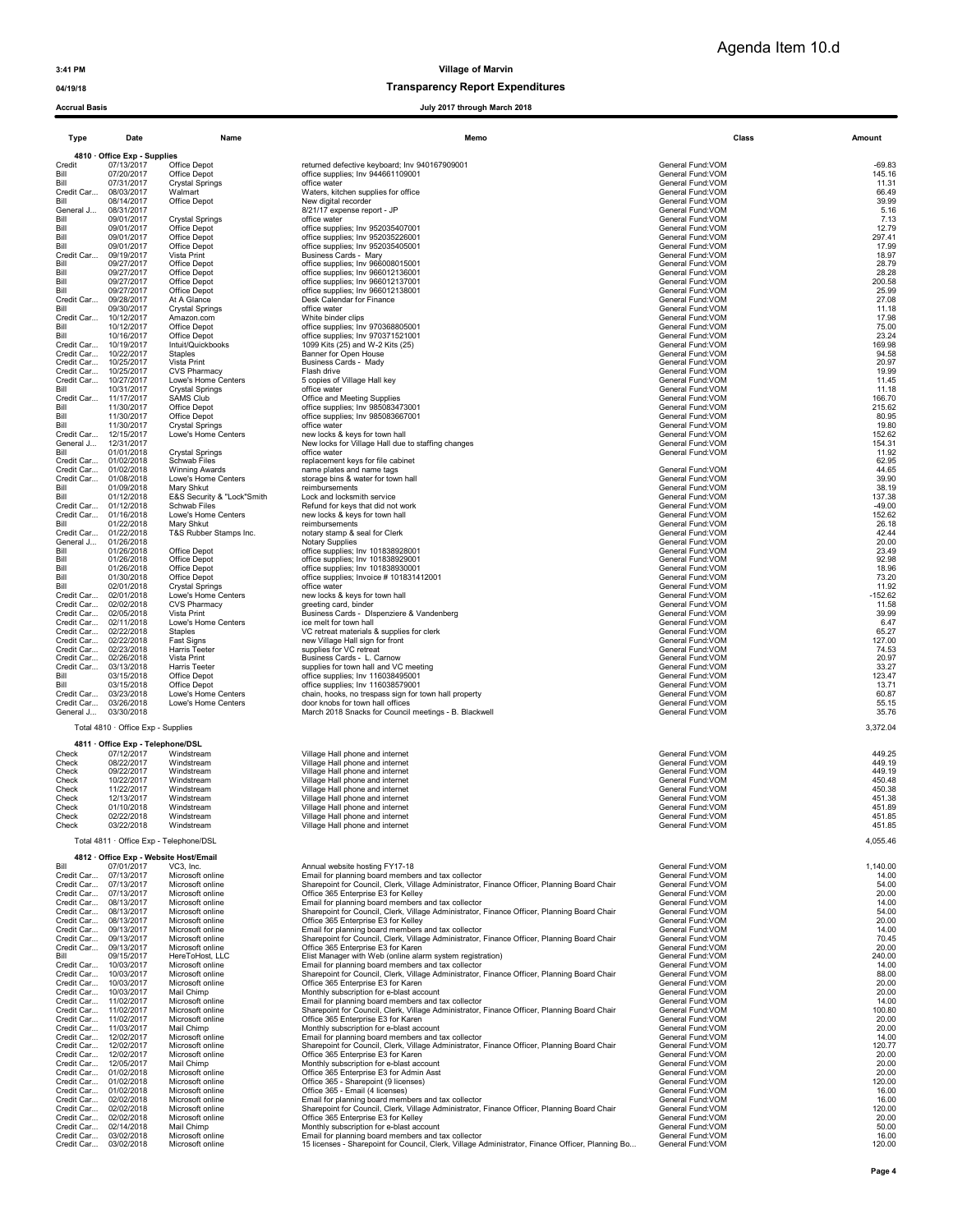Agenda Item 10.d

## 04/19/18 and 04/19/18 of the control of the control of the Transparency Report Expenditures

|              | ACCIU AI DASIS                                       |                                                    | July 2017 Uliough March 2010                                                                                      |                                        |                      |
|--------------|------------------------------------------------------|----------------------------------------------------|-------------------------------------------------------------------------------------------------------------------|----------------------------------------|----------------------|
|              | Type<br>Date                                         | Name                                               | Memo                                                                                                              |                                        | Class<br>Amount      |
|              | Credit Car 03/02/2018<br>Credit Car<br>03/14/2018    | Microsoft online<br>Mail Chimp                     | Office 365 Enterprise E3 for Kelley<br>Monthly subscription for e-blast account                                   | General Fund: VOM<br>General Fund: VOM | 20.00<br>20.00       |
|              | Total 4812 · Office Exp - Website Host/Email         |                                                    |                                                                                                                   |                                        | 2,670.02             |
|              | 4813 · Office Exp -Postage Mach Rental               |                                                    |                                                                                                                   |                                        |                      |
| Bill<br>Bill | 09/05/2017<br>12/05/2017                             | FP Mailing Solutions<br>FP Mailing Solutions       | Quarterly postage machine rental<br>Quarterly postage machine rental                                              | General Fund: VOM<br>General Fund: VOM | 73.08<br>73.08       |
| Bill         | 03/04/2018                                           | FP Mailing Solutions                               | Quarterly postage machine rental: 3/18-5/18                                                                       | General Fund: VOM                      | 73.08                |
|              | Total 4813 · Office Exp - Postage Mach Rental        |                                                    |                                                                                                                   |                                        | 219.24               |
|              | 4814 · Off Exp-Accounting Adjustments                |                                                    |                                                                                                                   |                                        |                      |
|              | General J 08/31/2017<br>General J<br>08/31/2017      |                                                    | Correct payroll liabliity adjustments<br>adjust payroll liablilities                                              | General Fund: VOM<br>General Fund: VOM | $-0.14$<br>0.07      |
|              | Total 4814 · Off Exp-Accounting Adjustments          |                                                    |                                                                                                                   |                                        | $-0.07$              |
|              | Total 4800 · Office Expenditures                     |                                                    |                                                                                                                   |                                        | 18,704.97            |
|              | 5000 · Professional Services                         |                                                    |                                                                                                                   |                                        |                      |
|              | 5001 · Prof Fees - Attorney<br>50010 · Retainer      |                                                    |                                                                                                                   |                                        |                      |
| Bill         | 07/31/2017<br>08/31/2017                             | Cox Law Firm, PLLC<br>Cox Law Firm, PLLC           | Retainer - July 2017<br>Retainer - August 2017                                                                    | General Fund:VOM<br>General Fund: VOM  | 250.00<br>250.00     |
| Bill<br>Bill | 09/30/2017                                           | Cox Law Firm, PLLC                                 | Retainer - Septemer 2017                                                                                          | General Fund: VOM                      | 250.00               |
| Bill<br>Bill | 10/31/2017<br>11/30/2017                             | Cox Law Firm, PLLC<br>Cox Law Firm, PLLC           | Retainer - October 2017<br>Retainer - November 2017                                                               | General Fund:VOM<br>General Fund: VOM  | 250.00<br>250.00     |
| Bill         | 01/17/2018                                           | Cox Law Firm, PLLC<br>Cox Law Firm, PLLC           | Retainer - December 2017                                                                                          | General Fund: VOM<br>General Fund:VOM  | 250.00               |
| Bill<br>Bill | 02/09/2018<br>03/09/2018                             | Cox Law Firm, PLLC                                 | Retainer - January 2018<br>VOID                                                                                   | General Fund: VOM                      | 250.00<br>0.00       |
| Bill         | 03/09/2018                                           | Cox Law Firm, PLLC                                 | Retainer - February 2018                                                                                          | General Fund:VOM                       | 250.00               |
|              | Total 50010 · Retainer                               |                                                    |                                                                                                                   |                                        | 2,000.00             |
| Bill         | 50011 · On Call Services<br>07/31/2017               | Cox Law Firm, PLLC                                 | Time Entries - July (13 hours)                                                                                    | General Fund:VOM                       | 2,925.00             |
| Bill         | 07/31/2017                                           | Interlocal Risk Financing Fund of                  | Deductible for legal claim 3160081817                                                                             | General Fund:VOM                       | 1,000.00             |
| Bill<br>Bill | 08/31/2017<br>08/31/2017                             | Cox Law Firm, PLLC<br>Cox Law Firm, PLLC           | Time Entries - August (18.6 hours)<br>VOM share of Municipal Attorney's Conference (Aug 2017)                     | General Fund: VOM<br>General Fund:VOM  | 4,115.00<br>530.22   |
| Bill<br>Bill | 09/30/2017<br>10/31/2017                             | Cox Law Firm, PLLC<br>Cox Law Firm, PLLC           | Time Entries - September (19.8 hours)<br>Time Entries - October (11 hours)                                        | General Fund: VOM<br>General Fund: VOM | 4,455.00<br>2,475.00 |
| Bill         | 11/30/2017                                           | Cox Law Firm, PLLC                                 | Time Entries - November (6 hours)<br>Time Entries - December (25 hours)                                           | General Fund: VOM                      | 1,350.00             |
| Bill<br>Bill | 01/17/2018<br>02/09/2018                             | Cox Law Firm, PLLC<br>Cox Law Firm, PLLC           | Time Entries - January 2018 (9.6 hours)                                                                           | General Fund: VOM<br>General Fund: VOM | 5,625.00<br>2,160.00 |
| Bill<br>Bill | 03/09/2018<br>03/09/2018                             | Cox Law Firm, PLLC<br>Cox Law Firm, PLLC           | <b>VOID</b><br>Time Entries - February (12.4 hours), CUP recording fee                                            | General Fund:VOM<br>General Fund: VOM  | 0.00<br>2,816.00     |
|              | Total 50011 · On Call Services                       |                                                    |                                                                                                                   |                                        | 27,451.22            |
|              | Total 5001 · Prof Fees - Attorney                    |                                                    |                                                                                                                   |                                        | 29,451.22            |
|              | 5002 · Prof Fees - Auditor                           |                                                    |                                                                                                                   |                                        |                      |
| Bill         | 10/19/2017                                           | Kendra Gangal CPA                                  | Progress billing - FY17 audit                                                                                     | General Fund:VOM                       | 3,300.00             |
| Bill         | 11/17/2017                                           | Kendra Gangal CPA                                  | Final billing - FY17 audit                                                                                        | General Fund: VOM                      | 2,200.00             |
|              | Total 5002 · Prof Fees - Auditor                     |                                                    |                                                                                                                   |                                        | 5,500.00             |
| Bill         | 5003 · Prof Fees - Codification of Ord<br>02/01/2018 | <b>NCLM</b>                                        | 2017 Folio Supplement pages                                                                                       | General Fund:VOM                       | 7,213.00             |
|              | Total 5003 · Prof Fees - Codification of Ord         |                                                    |                                                                                                                   |                                        | 7,213.00             |
|              | 5004 · Prof Fees - Computer Consultant               |                                                    |                                                                                                                   |                                        |                      |
| Bill<br>Bill | 07/05/2017<br>07/10/2017                             | Hour Computer Man<br>Hour Computer Man             | Onsite support - various issues<br>Onsite support - various issues                                                | General Fund:VOM<br>General Fund:VOM   | 18.75<br>37.50       |
| Bill         | 08/16/2017                                           | Hour Computer Man                                  | Onsite support - various issues                                                                                   | General Fund:VOM                       | 75.00                |
| Bill<br>Bill | 08/19/2017<br>08/21/2017                             | Hour Computer Man<br>Hour Computer Man             | Carbonite Annual Subscription<br>Onsite support - various issues                                                  | General Fund: VOM<br>General Fund:VOM  | 99.99<br>75.00       |
| Bill<br>Bill | 08/21/2017<br>09/07/2017                             | Hour Computer Man<br>Hour Computer Man             | In shop repair service - updated old computer<br>Onsite support - checked backups prior to Hurrican Irma          | General Fund:VOM<br>General Fund: VOM  | 112.50<br>75.00      |
| Bill         | 09/27/2017                                           | Hour Computer Man                                  | Telephone support - YouTube                                                                                       | General Fund: VOM                      | 18.75                |
| Bill<br>Bill | 10/17/2017<br>10/25/2017                             | Hour Computer Man<br>Hour Computer Man             | Telephone support - various issues<br>Onsite support - Set up Mady's computer access                              | General Fund: VOM<br>General Fund:VOM  | 18.75<br>37.50       |
| Bill<br>Bill | 11/20/2017<br>11/29/2017                             | Hour Computer Man<br>Hour Computer Man             | Remote support<br>Onsite support                                                                                  | General Fund: VOM<br>General Fund:VOM  | 25.00<br>112.50      |
| Bill         | 11/30/2017                                           | Hour Computer Man                                  | Onsite support                                                                                                    | General Fund:VOM                       | 56.25                |
| Bill<br>Bill | 12/06/2017<br>12/07/2017                             | Hour Computer Man<br>Hour Computer Man             | Onsite support<br>Onsite support                                                                                  | General Fund: VOM<br>General Fund:VOM  | 93.75<br>187.50      |
| Bill<br>Bill | 12/13/2017<br>12/15/2017                             | Hour Computer Man<br>Hour Computer Man             | Onsite support<br>Onsite support                                                                                  | General Fund:VOM<br>General Fund:VOM   | 300.00<br>93.75      |
| Bill<br>Bill | 12/22/2017<br>01/10/2018                             | Hour Computer Man<br>Hour Computer Man             | Onsite support<br>Onsite support                                                                                  | General Fund:VOM<br>General Fund:VOM   | 150.00<br>168.75     |
| Bill         | 01/11/2018                                           | Hour Computer Man                                  | Onsite support                                                                                                    | General Fund:VOM                       | 56.25                |
| Bill<br>Bill | 01/19/2018<br>01/22/2018                             | Hour Computer Man<br>Hour Computer Man             | Onsite support<br>Onsite support                                                                                  | General Fund:VOM<br>General Fund:VOM   | 93.75<br>118.75      |
| Bill<br>Bill | 01/29/2018<br>01/30/2018                             | Hour Computer Man<br>Hour Computer Man             | Onsite support<br>Onsite support                                                                                  | General Fund:VOM<br>General Fund:VOM   | 112.50<br>37.50      |
| Bill         | 02/01/2018                                           | Hour Computer Man                                  | Onsite support                                                                                                    | General Fund:VOM                       | 37.50                |
| Bill<br>Bill | 02/05/2018<br>02/08/2018                             | Hour Computer Man<br>Hour Computer Man             | Onsite support<br>Onsite support                                                                                  | General Fund:VOM<br>General Fund: VOM  | 25.00<br>56.25       |
| Bill<br>Bill | 02/20/2018<br>03/19/2018                             | Hour Computer Man<br>Hour Computer Man             | Onsite support<br>Onsite support                                                                                  | General Fund: VOM<br>General Fund: VOM | 75.00<br>157.50      |
| Bill         | 03/20/2018<br>03/24/2018                             | Hour Computer Man<br>Hour Computer Man             | Onsite support                                                                                                    | General Fund: VOM<br>General Fund: VOM | 37.50                |
| Bill         |                                                      |                                                    | Onsite support                                                                                                    |                                        | 262.50               |
|              | Total 5004 · Prof Fees - Computer Consultant         |                                                    |                                                                                                                   |                                        | 2,826.24             |
| Bill         | 5005 · Prof Fees - Tax Bills<br>09/15/2017           | Professional Mail Services, Inc.                   | 2017 Tax Bills                                                                                                    | General Fund:VOM                       | 432.66               |
|              | Total 5005 · Prof Fees - Tax Bills                   |                                                    |                                                                                                                   |                                        | 432.66               |
|              | 5007 · Prof Fees - Other                             |                                                    |                                                                                                                   |                                        |                      |
| Bill<br>Bill | 03/05/2018<br>03/12/2018                             | Transcription Plus, LLC<br>Transcription Plus, LLC | Transcription Services - 2017-09-20 VC regular meeting<br>Transcription Services - 2017-010-10 VC regular meeting | General Fund: VOM<br>General Fund:VOM  | 526.50<br>465.75     |
| Bill         | 03/19/2018                                           | Transcription Plus, LLC                            | Transcription Services - 2017-11-14 VC regular meeting                                                            | General Fund:VOM                       | 459.00               |
|              | Total 5007 · Prof Fees - Other                       |                                                    |                                                                                                                   |                                        | 1,451.25             |
|              | Total 5000 · Professional Services                   |                                                    |                                                                                                                   |                                        | 46,874.37            |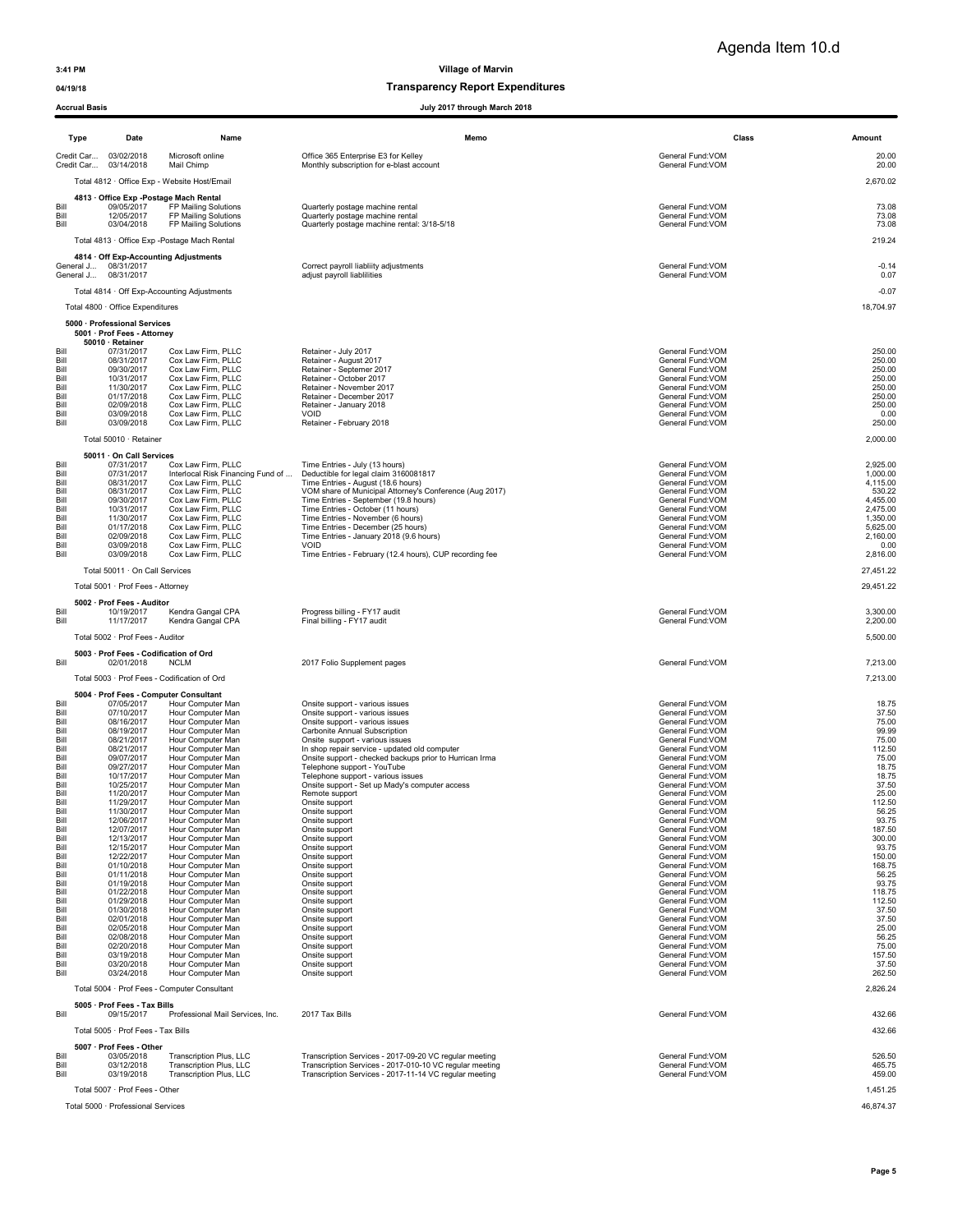## 04/19/18 and 04/19/18 of the control of the control of the Transparency Report Expenditures

| Type              | Date                                               | Name                                             | Memo                                                                     | Class                                  | Amount              |
|-------------------|----------------------------------------------------|--------------------------------------------------|--------------------------------------------------------------------------|----------------------------------------|---------------------|
|                   | 5500 · Public Safety<br>5501 · Other Public Safety |                                                  |                                                                          |                                        |                     |
| Bill              | 09/01/2017                                         | Thomas Chad Coppedge                             | Traffic Marvin W/E 09-01-2017                                            | General Fund: VOM                      | 75.00               |
| Bill              | 09/01/2017                                         | Stephen A. Eason                                 | Traffic Marvin W/E 09-01-2017                                            | General Fund: VOM                      | 75.00               |
| Bill              | 09/01/2017                                         | James Edward Murray                              | Traffic Marvin W/E 09-01-2017                                            | General Fund:VOM                       | 75.00               |
| Bill              | 09/01/2017                                         | Malcolm Thomas Murray III                        | Traffic Marvin W/E 09-01-2017                                            | General Fund:VOM                       | 300.00              |
| Bill              | 09/01/2017                                         | Jonathon David Philemon                          | Traffic Marvin W/E 09-01-2017                                            | General Fund: VOM                      | 75.00               |
| Bill              | 09/01/2017                                         | Jason Rumley                                     | Traffic Marvin W/E 09-01-2017                                            | General Fund:VOM                       | 150.00              |
| Bill              | 09/01/2017                                         | Joshua Boyd Rushing                              | Traffic Marvin W/E 09-01-2017                                            | General Fund: VOM                      | 150.00              |
| Bill              | 09/01/2017                                         | Lia Fue Yang                                     | Traffic Marvin W/E 09-01-2017                                            | General Fund: VOM                      | 75.00               |
| Bill              | 09/08/2017                                         | Jerry Chad Barbee                                | Week ended 9/8/17                                                        | General Fund:VOM                       | 75.00               |
| Bill              | 09/08/2017                                         | Stephen A. Eason                                 | Week ended 9/8/17                                                        | General Fund: VOM                      | 75.00               |
| Bill              | 09/08/2017                                         | <b>Christopher Hicks</b>                         | Week ended 9/8/17                                                        | General Fund: VOM                      | 118.75              |
| Bill              | 09/08/2017                                         | Justin L. Keziah                                 | Week ended 9/8/17                                                        | General Fund: VOM                      | 75.00               |
| Bill              | 09/08/2017                                         | James Michael Maye                               | week ended 9/8/17                                                        | General Fund:VOM                       | 75.00               |
| Bill              | 09/08/2017<br>09/08/2017                           | Darrell Morris                                   | Week ended 9/8/17<br>week ended 9/8/17                                   | General Fund:VOM<br>General Fund:VOM   | 75.00               |
| Bill<br>Bill      | 09/08/2017                                         | James Edward Murray<br>Malcolm Thomas Murray III | week ended 9/8/17                                                        | General Fund:VOM                       | 75.00<br>150.00     |
| Bill              | 09/08/2017                                         | Jerry Dale Paxton, Jr.                           | week ended 9/8/17                                                        | General Fund:VOM                       | 75.00               |
| Bill              | 09/08/2017                                         | Jason Rumley                                     | Week ended 9/8/17                                                        | General Fund: VOM                      | 75.00               |
| Bill              | 09/15/2017<br>09/15/2017                           | Jerry Chad Barbee                                | Week ended 9/15/17                                                       | General Fund: VOM                      | 75.00               |
| Bill<br>Bill      | 09/15/2017                                         | James Edward Murray<br>Malcolm Thomas Murray III | week ended 9/15/17<br>week ended 9/15/17                                 | General Fund:VOM<br>General Fund:VOM   | 75.00<br>75.00      |
| Bill              | 09/15/2017                                         | Lauren Marleen Ramsey                            | week ended 9/15/17                                                       | General Fund:VOM                       | 75.00               |
| Bill              | 09/15/2017                                         | Jason Rumley                                     | Week ended 9/15/17                                                       | General Fund:VOM                       | 75.00               |
| Bill              | 09/22/2017                                         | Jerry Chad Barbee                                | Week ended 9/22/17                                                       | General Fund: VOM                      | 150.00              |
| Bill              | 09/22/2017                                         | Jackson Ross Hunt                                | Week ended 9/22/17                                                       | General Fund: VOM                      | 225.00              |
| Bill              | 09/22/2017                                         | James Edward Murray                              | Week ended 9/22/17                                                       | General Fund: VOM                      | 150.00              |
| Bill              | 09/22/2017                                         | Malcolm Thomas Murray III                        | Week ended 9/22/17                                                       | General Fund: VOM                      | 75.00               |
| Bill              | 09/22/2017                                         | Jerry Dale Paxton, Jr.                           | Week ended 9/22/17                                                       | General Fund: VOM                      | 150.00              |
| Bill              | 09/22/2017                                         | Lauren Marleen Ramsey                            | Week ended 9/22/17                                                       | General Fund:VOM                       | 75.00               |
| Bill              | 09/22/2017                                         | Jason Rumley                                     | Week ended 9/22/17                                                       | General Fund: VOM                      | 75.00               |
| Bill              | 09/29/2017                                         | Jackson Ross Hunt                                | week ending 9/29/17                                                      | General Fund: VOM                      | 225.00              |
| Bill<br>Bill      | 09/29/2017<br>09/29/2017                           | James Edward Murray<br>Jerry Dale Paxton, Jr.    | week ending 9/29/17                                                      | General Fund:VOM<br>General Fund: VOM  | 75.00<br>75.00      |
| Bill              | 09/29/2017                                         | Jason Rumley                                     | week ending 9/29/17<br>Week ended 9/29/17                                | General Fund:VOM                       | 75.00               |
| Bill<br>General J | 09/29/2017<br>09/30/2017                           | <b>Christopher Hicks</b>                         | Replacement check; original check 8919 was lost<br>VOID lost check #8919 | General Fund: VOM<br>General Fund: VOM | 150.00<br>$-150.00$ |
| Bill              | 10/06/2017                                         | Jackson Ross Hunt                                | week ending 10/6/17                                                      | General Fund:VOM                       | 150.00              |
| Bill              | 10/06/2017                                         | Jerry Dale Paxton, Jr.                           | week ended 10/6/17                                                       | General Fund:VOM                       | 150.00              |
| Bill              | 10/06/2017                                         | William E Summey                                 | week ended 10/6/17                                                       | General Fund:VOM                       | 225.00              |
| Bill              | 10/06/2017                                         | Patrick Tyson                                    | week ended 10/6/17                                                       | General Fund:VOM                       | 75.00               |
| Bill              | 10/13/2017                                         | Jerry Chad Barbee                                | week ended 10/13/17                                                      | General Fund:VOM                       | 75.00               |
| Bill              | 10/13/2017                                         | Thomas Chad Coppedge                             | week ended 10/13/17                                                      | General Fund:VOM                       | 75.00               |
| Bill              | 10/13/2017                                         | Jackson Ross Hunt                                | week ended 10/13/17                                                      | General Fund: VOM                      | 175.00              |
| Bill              | 10/13/2017                                         | James Edward Murray                              | week ended 10/31/17                                                      | General Fund:VOM                       | 75.00               |
| Bill              | 10/13/2017                                         | William E Summey                                 | week ended 10/13/17                                                      | General Fund:VOM                       | 225.00              |
| Bill              | 10/20/2017                                         | Jackson Ross Hunt                                | week ended 10/20/17                                                      | General Fund:VOM                       | 150.00              |
| Bill              | 10/20/2017                                         | James Edward Murray                              | week ended 10/20/17                                                      | General Fund:VOM                       | 75.00               |
| Bill              | 10/20/2017                                         | Jerry Dale Paxton, Jr.                           | week ended 10/20/17                                                      | General Fund:VOM                       | 150.00              |
| Bill              | 10/20/2017                                         | Lauren Marleen Ramsey                            | week ended 10/20/17                                                      | General Fund:VOM                       | 75.00               |
| Bill              | 10/20/2017                                         | David Taylor Richardson                          | week ended 10/20/17                                                      | General Fund: VOM                      | 75.00               |
| Bill              | 10/20/2017                                         | Jason Rumley                                     | week ended 10/20/17                                                      | General Fund:VOM                       | 75.00               |
| Bill              | 10/20/2017                                         | William E Summey                                 | week ended 10/20/17                                                      | General Fund:VOM                       | 225.00              |
| Bill              | 10/27/2017                                         | Jerry Chad Barbee                                | week ended 10/27/17                                                      | General Fund:VOM                       | 75.00               |
| Bill              | 10/27/2017                                         | Stephen A. Eason                                 | week ended 10/27/17                                                      | General Fund:VOM                       | 150.00              |
| Bill              | 10/27/2017                                         | Jackson Ross Hunt                                | Week ending 10/27/17                                                     | General Fund: VOM                      | 225.00              |
| Bill              | 10/27/2017                                         | Jerry Dale Paxton, Jr.                           | week ended 10/27/17                                                      | General Fund: VOM                      | 150.00              |
| Bill              | 10/27/2017                                         | Lauren Marleen Ramsey                            | week ended 10/27/17                                                      | General Fund:VOM                       | 75.00               |
| Bill              | 10/27/2017                                         | Jason Rumley                                     | week ended 10/27/17                                                      | General Fund:VOM                       | 150.00              |
| Bill              | 10/27/2017                                         | William E Summey                                 | week ended 10/27/17                                                      | General Fund: VOM                      | 225.00              |
| Bill              | 11/03/2017                                         | Jackson Ross Hunt                                | week ended 11/3/17                                                       | General Fund: VOM                      | 75.00               |
| Bill              | 11/03/2017                                         | James Edward Murray                              | Week ended 11/3/17                                                       | General Fund: VOM                      | 150.00              |
| Bill              | 11/03/2017                                         | Jerry Dale Paxton, Jr.                           | Week ended 11/3/17                                                       | General Fund: VOM                      | 75.00               |
| Bill              | 11/03/2017                                         | William E Summey                                 | week ended 11/3/17                                                       | General Fund:VOM                       | 300.00              |
| Bill              | 11/03/2017                                         | Patrick Tyson                                    | week ended 11/3/17                                                       | General Fund:VOM                       | 150.00              |
| Bill              | 11/09/2017                                         | Jackson Ross Hunt                                | week ended 11/9/17                                                       | General Fund:VOM                       | 225.00              |
| Bill              | 11/09/2017                                         | Jerry Dale Paxton, Jr.                           | Week ended 11/9/17                                                       | General Fund:VOM                       | 75.00               |
| Bill              | 11/09/2017                                         | Jason Rumley                                     | week ended 11/9/17                                                       | General Fund: VOM                      | 75.00               |
| Bill              | 11/09/2017                                         | William E Summey                                 | week ended 11/9/17                                                       | General Fund: VOM                      | 150.00              |
| Bill              | 11/17/2017                                         | Jerry Chad Barbee                                | week ended 11/17/17                                                      | General Fund:VOM                       | 150.00              |
| Bill              | 11/17/2017                                         | Samuel Forest Clark                              | week ended 11/17/17                                                      | General Fund:VOM                       | 150.00              |
| Bill              | 11/17/2017                                         | Kacey Gregory Moore                              | week ended 11/17/17                                                      | General Fund:VOM                       | 75.00               |
| Bill              | 11/17/2017                                         | James Edward Murray                              | week ended 11/17/2017                                                    | General Fund: VOM                      | 75.00               |
| Bill              | 11/17/2017                                         | Jerry Dale Paxton, Jr.                           | week ended 11/17/17                                                      | General Fund: VOM                      | 75.00               |
| Bill              | 11/17/2017                                         | Jason Rumley                                     | week ended 11/17/17                                                      | General Fund: VOM                      | 150.00              |
| Bill              | 11/17/2017                                         | William E Summey                                 | week ended 11/17/17                                                      | General Fund: VOM                      | 225.00              |
| Bill              | 11/17/2017                                         | Joseph Patrick Whitley                           | week ended 11/17/17                                                      | General Fund:VOM                       | 75.00               |
| Bill              | 11/21/2017                                         | Jerry Dale Paxton, Jr.                           | week ended 11/21/17                                                      | General Fund: VOM                      | 75.00               |
| Bill              | 11/21/2017                                         | Jason Rumley                                     | week ended 11/21/17                                                      | General Fund: VOM                      | 75.00               |
| Bill              | 11/21/2017                                         | William E Summey                                 | week ended 11/21/17                                                      | General Fund: VOM                      | 150.00              |
| Bill              | 12/01/2017                                         | Thomas Chad Coppedge                             | week ended 12/1/17                                                       | General Fund: VOM                      | 75.00               |
| Bill              | 12/01/2017                                         | <b>Christopher Hicks</b>                         | week ended 12/1/17                                                       | General Fund: VOM                      | 75.00               |
| Bill              | 12/01/2017                                         | Jackson Ross Hunt                                | week ended 12/1/17                                                       | General Fund:VOM                       | 150.00              |
| Bill              | 12/01/2017                                         | Jerry Dale Paxton, Jr.                           | week ended 12/1/17                                                       | General Fund: VOM                      | 150.00              |
| Bill              | 12/01/2017                                         | William E Summey                                 | week ended 12/1/17                                                       | General Fund: VOM                      | 300.00              |
| Bill              | 12/01/2017                                         | Joseph Patrick Whitley                           | week ended 12/1/17                                                       | General Fund: VOM                      | 75.00               |
| Bill              | 12/01/2017                                         | Jessica N. Hines                                 | week ended 12/1/17                                                       | General Fund: VOM                      | 225.00              |
| Bill              | 12/06/2017                                         | <b>Sunbelt Rentals</b>                           | Light tower rental 11/28 thru 12/25/17 (Acct #645956)                    | General Fund: VOM                      | 841.38              |
| Bill              | 12/08/2017                                         | Jackson Ross Hunt                                | week ended 12/8/17                                                       | General Fund:VOM                       | 225.00              |
| Bill              | 12/08/2017                                         | McKensie Richard Lorenz                          | week ended 12/8/17                                                       | General Fund:VOM                       | 150.00              |
| Bill              | 12/08/2017                                         | Jerry Dale Paxton, Jr.                           | week ended 12/8/17                                                       | General Fund:VOM                       | 75.00               |
| Bill              | 12/08/2017                                         | Jason Rumley                                     | week ended 12/8/17                                                       | General Fund:VOM                       | 75.00               |
| Bill              | 12/08/2017                                         | William E Summey                                 | week ended 12/8/17                                                       | General Fund: VOM                      | 150.00              |
| Bill              | 12/08/2017                                         | Lia Fue Yang                                     | week ended 12/8/17                                                       | General Fund:VOM                       | 75.00               |
| Bill              | 12/15/2017                                         | Stephen A. Eason                                 | week ended 12/15/17                                                      | General Fund:VOM                       | 75.00               |
| Bill              | 12/15/2017                                         | Jessica N. Hines                                 | week ended 12/15/17                                                      | General Fund:VOM                       | 75.00               |
| Bill              | 12/15/2017                                         | McKensie Richard Lorenz                          | week ended 12/15/17                                                      | General Fund:VOM                       | 75.00               |
| Bill              | 12/15/2017                                         | Jason Rumley                                     | week ended 12/15/17                                                      | General Fund:VOM                       | 150.00              |
| Bill              | 12/15/2017                                         | William E Summey                                 | week ended 12/15/17                                                      | General Fund:VOM                       | 300.00              |
| Bill              | 12/15/2017                                         | Joseph Patrick Whitley                           | week ended 12/8/17                                                       | General Fund:VOM                       | 75.00               |
| Bill              | 12/19/2017                                         | Jackson Ross Hunt                                | week ended 12/19/17                                                      | General Fund: VOM                      | 150.00              |
| Bill              | 12/19/2017                                         | Jerry Dale Paxton, Jr.                           | week ended 12/19/17                                                      | General Fund:VOM                       | 150.00              |
| Bill              | 01/03/2018                                         | Sunbelt Rentals                                  | Light tower rental 12/27/17 thru 1/22/18 (Acct #645956)                  | General Fund:VOM                       | 586.08              |
| Bill              | 01/05/2018                                         | Jackson Ross Hunt                                | week ended 1/5/2018                                                      | General Fund: VOM                      | 180.00              |
| Bill              | 01/05/2018                                         | Jerry Dale Paxton, Jr.                           | week ended 1/5/18                                                        | General Fund:VOM                       | 90.00               |
| Bill              | 01/05/2018                                         | William E Summey                                 | week ended 1/5/18                                                        | General Fund: VOM                      | 360.00              |
| Bill              | 01/05/2018                                         | Joseph Patrick Whitley                           | week ended 1/5/18                                                        | General Fund: VOM                      | 90.00               |
| Bill              | 01/12/2018                                         | William E Summey                                 | week ended 1/12/18                                                       | General Fund:VOM                       | 450.00              |
| Bill              | 01/12/2018                                         | Jerry Dale Paxton, Jr.                           | week ended 1/12/2018                                                     | General Fund: VOM                      | 180.00              |
| Bill              | 01/12/2018                                         | James Edward Murray                              | week ended 1/12/2018                                                     | General Fund: VOM                      | 90.00               |
| Bill              | 01/12/2018                                         | Christopher Hicks                                | week ended 1/12/2018                                                     | General Fund:VOM                       | 90.00               |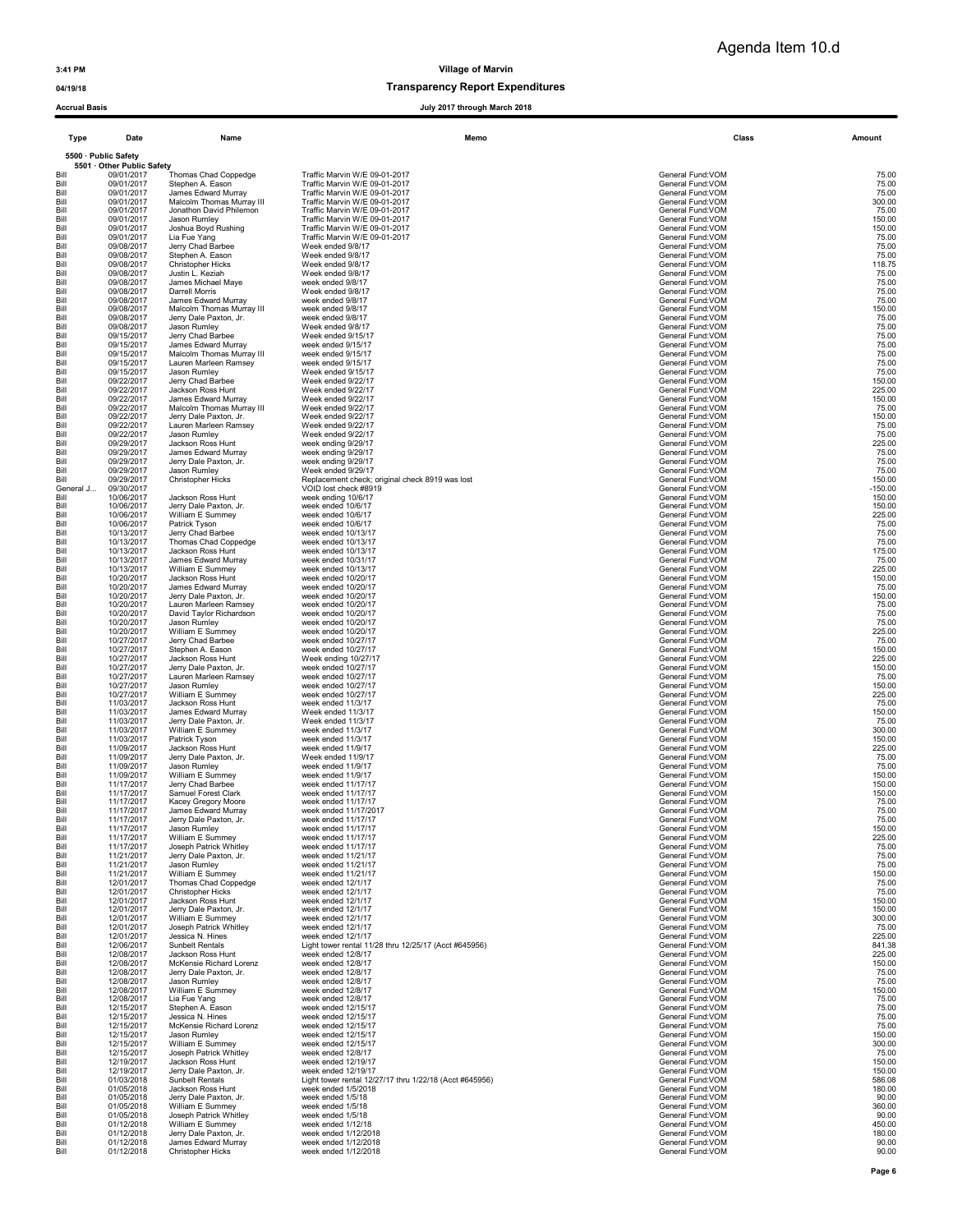Agenda Item 10.d

### 04/19/18 Transparency Report Expenditures

Accrual Basis July 2017 through March 2018

| Type       | Date                             | Name                             | Memo                                              |                   | Class<br>Amount |
|------------|----------------------------------|----------------------------------|---------------------------------------------------|-------------------|-----------------|
| Bill       | 01/12/2018                       | Jackson Ross Hunt                | week ended 1/12/2018                              | General Fund:VOM  | 270.00          |
| Bill       | 01/12/2018                       | Anthony Mason                    | week ended 1/12/2018                              | General Fund:VOM  | 90.00           |
| Bill       | 01/12/2018                       | Logan C. Starnes                 | week ended 1/12/2018                              | General Fund: VOM | 90.00           |
| Bill       | 01/17/2018                       | Jessica N. Hines                 | week ended 1/17/18                                | General Fund: VOM | 90.00           |
| Bill       | 01/17/2018                       | Jackson Ross Hunt                | week ended 1/17/2018                              | General Fund: VOM | 90.00           |
| Bill       | 01/17/2018                       | Anthony Mason                    | week ended 1/17/2018                              | General Fund:VOM  | 90.00           |
| Bill       | 01/17/2018                       | Jason Rumley                     | week ended 1/17/2018                              | General Fund:VOM  | 90.00           |
| Bill       | 01/17/2018                       | Logan C. Starnes                 | week ended 1/17/2018                              | General Fund:VOM  | 90.00           |
| Bill       | 01/17/2018                       | William E Summey                 | week ended 1/17/18                                | General Fund:VOM  | 90.00           |
| Credit Car | 01/25/2018                       | QT                               | diesel for light trailer                          | General Fund: VOM | 24.15           |
| Bill       | 01/25/2018                       | Stephen A. Eason                 | week ended 1/25/2018                              | General Fund: VOM | 180.00          |
| Bill       | 01/25/2018                       | Jessica N. Hines                 | week ended 1/25/18                                | General Fund:VOM  | 90.00           |
| Bill       | 01/25/2018                       | Jackson Ross Hunt                | week ended 1/25/2018                              | General Fund:VOM  | 180.00          |
| Bill       | 01/25/2018                       | Anthony Mason                    | week ended 1/25/2018                              | General Fund: VOM | 180.00          |
| Bill       | 01/25/2018                       | William E Summev                 | week ended 1/25/18                                | General Fund:VOM  | 270.00          |
| Bill       | 01/25/2018                       | Lia Fue Yang                     | week ended 1/25/2018                              | General Fund:VOM  | 180.00          |
| Bill       | 01/31/2018                       | <b>Sunbelt Rentals</b>           | Light tower rental 1/23/18-2/19/18 (Acct #645956) | General Fund: VOM | 586.08          |
| Bill       | 02/02/2018                       | Jerry Chad Barbee                | week ended 2/2/2018                               | General Fund: VOM | 90.00           |
| Bill       | 02/02/2018                       | Chadwick T Evans                 | Traffic - week ended 2/2/2018                     | General Fund: VOM | 90.00           |
| Bill       | 02/02/2018                       | Tex R. Huffman III               | Traffic - week ended 2/2/2018                     | General Fund: VOM | 90.00           |
| Bill       | 02/02/2018                       | Jackson Ross Hunt                | Traffic - week ended 2/2/2018                     | General Fund: VOM | 90.00           |
| Bill       | 02/02/2018                       | Nicholas J. Kirkley              | Traffic - week ended 2/2/2018                     | General Fund: VOM | 180.00          |
| Bill       | 02/02/2018                       | Malcolm Thomas Murray III        | Traffic - week ended 2/2/2018                     | General Fund: VOM | 90.00           |
| Bill       | 02/02/2018                       | Jerry Dale Paxton, Jr.           | Traffic - week ended 2/2/2018                     | General Fund: VOM | 90.00           |
| Bill       | 02/02/2018                       | William E Summey                 | Traffic - week ended 2/2/2018                     | General Fund: VOM | 270.00          |
| Bill       | 02/02/2018                       | Lia Fue Yang                     | Traffic - week ended 2/2/2018                     | General Fund: VOM | 180.00          |
| Bill       | 02/09/2018                       | Eric Dees II                     | week ended 2/2/2018                               | General Fund:VOM  | 90.00           |
| Bill       | 02/09/2018                       | Stephen A. Eason                 | week ended 2/9/2018                               | General Fund: VOM | 180.00          |
| Bill       | 02/09/2018                       | Jessica N. Hines                 | week ended 2/9/2018                               | General Fund: VOM | 90.00           |
| Bill       | 02/09/2018                       | Tex R. Huffman III               | Traffic - week ended 2/9/2018                     | General Fund: VOM | 90.00           |
| Bill       | 02/09/2018                       | Jackson Ross Hunt                | Traffic - week ended 2/9/2018                     | General Fund: VOM | 180.00          |
| Bill       | 02/09/2018                       | Anthony Mason                    | Traffic - week ended 2/9/2018                     | General Fund: VOM | 180.00          |
| Bill       | 02/09/2018                       | William C. McWhorter             | Traffic - week ended 2/9/2018                     | General Fund: VOM | 90.00           |
| Bill       | 02/09/2018                       | Jerry Dale Paxton, Jr.           | Traffic - week ended 2/9/2018                     | General Fund: VOM | 90.00           |
| Bill       | 02/09/2018                       | Lauren Marleen Ramsey            | Traffic - week ended 2/9/2018                     | General Fund: VOM | 90.00           |
| Bill       | 02/09/2018                       | Jason Rumley                     | Traffic - week ended 2/9/2018                     | General Fund: VOM | 180.00          |
| Bill       | 02/09/2018                       | Logan C. Starnes                 | Traffic - week ended 2/9/2018                     | General Fund: VOM | 180.00          |
| Bill       | 02/09/2018                       | William E Summey                 | Traffic - week ended 2/9/2018                     | General Fund: VOM | 270.00          |
| Bill       | 02/16/2018                       | <b>Christopher Hicks</b>         | Week ended 2/16/2018                              | General Fund: VOM | 90.00           |
| Bill       | 02/16/2018                       | Tex R. Huffman III               | Week ended 2/16/2018                              | General Fund:VOM  | 270.00          |
| Bill       | 02/16/2018                       | Jackson Ross Hunt                | Week ended 2/16/2018                              | General Fund: VOM | 180.00          |
| Bill       | 02/16/2018                       | Jerry Dale Paxton, Jr.           | Week ended 2/16/2018                              | General Fund: VOM | 90.00           |
| Bill       | 02/16/2018                       | Jason Rumley                     | Week ended 2/16/2018                              | General Fund: VOM | 90.00           |
| Bill       | 02/16/2018                       | Douglas Scott Straining          | Week ended 2/16/2018                              | General Fund: VOM | 180.00          |
| Bill       | 02/16/2018                       | William E Summey                 | Week ended 2/16/2018                              | General Fund: VOM | 270.00          |
| Bill       | 02/20/2018                       | North Carolina Dept of Transport | Marvin-New Town roundabout                        | General Fund: VOM | 220,000.00      |
| Bill       | 02/23/2018                       | <b>Christopher Hicks</b>         | Week ended 2/23/2018                              | General Fund: VOM | 90.00           |
| Bill       | 02/23/2018                       | Jessica N. Hines                 | Week ended 2/23/2018                              | General Fund: VOM | 90.00           |
| Bill       | 02/23/2018                       | Tex R. Huffman III               | Week ended 2/23/2018                              | General Fund: VOM | 360.00          |
| Bill       | 02/23/2018                       | Jackson Ross Hunt                | Week ended 2/23/2018                              | General Fund: VOM | 180.00          |
| Bill       | 02/23/2018                       | Nicholas J. Kirkley              | Week ended 2/23/2018                              | General Fund: VOM | 90.00           |
| Bill       | 02/23/2018                       | McKensie Richard Lorenz          | Week ended 2/23/2018                              | General Fund: VOM | 90.00           |
| Bill       | 02/23/2018                       | William C. McWhorter             | Week ended 2/23/2018                              | General Fund: VOM | 90.00           |
| Bill       | 02/23/2018                       | Jerry Dale Paxton, Jr.           | Week ended 2/23/2018                              | General Fund: VOM | 90.00           |
| Bill       | 02/23/2018                       | David Taylor Richardson          | Week ended 2/23/2018                              | General Fund: VOM | 90.00           |
| Bill       | 02/23/2018                       | Jason Rumley                     | Week ended 2/23/2018                              | General Fund:VOM  | 90.00           |
| Bill       | 02/23/2018                       | William E Summey                 | Week ended 2/23/2018                              | General Fund:VOM  | 360.00          |
| Bill       | 02/28/2018                       | Sunbelt Rentals                  | Light tower rental 2/20/18-3/19/18 (Acct #645956) | General Fund:VOM  | 586.08          |
| Bill       | 03/02/2018                       | <b>Christopher Hicks</b>         | Week ended 3/2/2018                               | General Fund: VOM | 90.00           |
| Bill       | 03/02/2018                       | Tex R. Huffman III               | Week ended 3/2/2018                               | General Fund: VOM | 90.00           |
| Bill       | 03/02/2018                       | Jackson Ross Hunt                | Week ended 3/2/2018                               | General Fund: VOM | 180.00          |
| Bill       | 03/02/2018                       | McKensie Richard Lorenz          | Week ended 3/2/2018                               | General Fund: VOM | 180.00          |
| Bill       | 03/02/2018                       | Michael Lee Malloy               | Week ended 3/2/2018                               | General Fund:VOM  | 90.00           |
| Bill       | 03/02/2018                       | Jason Rumley                     | Week ended 3/2/2018                               | General Fund: VOM | 90.00           |
| Bill       | 03/02/2018                       | Douglas Scott Straining          | Week ended 3/2/2018                               | General Fund: VOM | 180.00          |
| Bill       | 03/02/2018                       | William E Summey                 | Week ended 3/2/2018                               | General Fund: VOM | 360.00          |
| Bill       | 03/02/2018                       | Joseph Patrick Whitley           | Week ended 3/2/2018                               | General Fund: VOM | 90.00           |
| Bill       | 03/02/2018                       | Lia Fue Yang                     | Week ended 3/2/2018                               | General Fund: VOM | 90.00           |
| Bill       | 03/02/2018                       | Joseph L. Sailer                 | Week ended 3/2/2018                               | General Fund:VOM  | 90.00           |
| Bill       | 03/09/2018                       | Jerry Chad Barbee                | week ended 3/9/18                                 | General Fund: VOM | 90.00           |
| Bill       | 03/09/2018                       | <b>Christopher Hicks</b>         | week ended 3/9/18                                 | General Fund: VOM | 180.00          |
| Bill       | 03/09/2018                       | Tex R. Huffman III               | week ended 3/9/18                                 | General Fund: VOM | 270.00          |
| Bill       | 03/09/2018                       | Jackson Ross Hunt                | week ended 3/9/18                                 | General Fund: VOM | 270.00          |
| Bill       | 03/09/2018                       | Nicholas J. Kirkley              | week ended 3/9/18                                 | General Fund:VOM  | 180.00          |
| Bill       | 03/09/2018                       | James Edward Murray              | week ended 3/9/18                                 | General Fund: VOM | 90.00           |
| Bill       | 03/09/2018                       | David Taylor Richardson          | week ended 3/9/18                                 | General Fund:VOM  | 180.00          |
| Bill       | 03/09/2018                       | Joseph L. Sailer                 | week ended 3/9/18                                 | General Fund:VOM  | 90.00           |
| Bill       | 03/09/2018                       | William E Summey                 | week ended 3/9/18                                 | General Fund: VOM | 270.00          |
| Bill       | 03/09/2018                       | Lia Fue Yang                     | week ended 3/9/18                                 | General Fund:VOM  | 180.00          |
| Credit Car | 03/14/2018                       | OT                               | fuel for light trailer                            | General Fund: VOM | 36.40           |
| Bill       | 03/16/2018                       | Jerry Chad Barbee                | Traffic Control: week ended 3/16/2018             | General Fund: VOM | 90.00           |
| Bill       | 03/16/2018                       | Jessica N. Hines                 | Traffic Control: week ended 3/16/2018             | General Fund: VOM | 90.00           |
| Bill       | 03/16/2018                       | Tex R. Huffman III               | Traffic Control: week ended 3/16/2018             | General Fund:VOM  | 360.00          |
| Bill       | 03/16/2018                       | Nicholas J. Kirkley              | Traffic Control: week ended 3/16/2018             | General Fund: VOM | 90.00           |
| Bill       | 03/16/2018                       | Jerry Dale Paxton, Jr.           | Traffic Control: week ended 3/16/2018             | General Fund: VOM | 90.00           |
| Bill       | 03/16/2018                       | Jason Rumley                     | Traffic Control: week ended 3/16/2018             | General Fund: VOM | 180.00          |
| Bill       | 03/16/2018                       | William E Summey                 | Traffic Control: week ended 3/16/2018             | General Fund:VOM  | 540.00          |
| Bill       | 03/21/2018                       | Sunbelt Rentals                  | Light tower rental 3/20/18-3/20/18 (Acct #645956) | General Fund:VOM  | 49.50           |
| Bill       | 03/23/2018                       | <b>Christopher Hicks</b>         | Traffic control: week ended 3/23/18               | General Fund:VOM  | 90.00           |
| Bill       | 03/23/2018                       | Jessica N. Hines                 | Traffic control: week ended 3/23/18               | General Fund:VOM  | 180.00          |
| Bill       | 03/23/2018                       | McKensie Richard Lorenz          | Traffic control: week ended 3/23/18               | General Fund:VOM  | 180.00          |
| Bill       | 03/23/2018                       | Mason A. Montgomery              | Traffic control: week ended 3/23/18               | General Fund: VOM | 90.00           |
| Bill       | 03/23/2018                       | Jerry Dale Paxton, Jr.           | Traffic control: week ended 3/23/18               | General Fund: VOM | 180.00          |
| Bill       | 03/23/2018                       | William E Summey                 | Traffic control: week ended 3/23/18               | General Fund: VOM | 270.00          |
| Bill       | 03/23/2018                       | Joseph Patrick Whitley           | Traffic control: week ended 3/23/18               | General Fund:VOM  | 90.00           |
| Bill       | 03/23/2018                       | Lia Fue Yang                     | Traffic control: week ended 3/23/18               | General Fund:VOM  | 90.00           |
| Bill       | 03/23/2018                       | Michael J. Kenary                | Traffic control: week ended 3/23/18               | General Fund: VOM | 90.00           |
| Bill       | 03/27/2018                       | Tex R. Huffman III               | Traffic control: week ended 3/23/18               | General Fund:VOM  | 450.00          |
| Bill       | 03/29/2018                       | Jerry Chad Barbee                | Traffic control: week ended 3/29/18               | General Fund: VOM | 180.00          |
| Bill       | 03/29/2018                       | Stephen A. Eason                 | Traffic control: week ended 3/29/18               | General Fund: VOM | 90.00           |
| Bill       | 03/29/2018                       | <b>Christopher Hicks</b>         | Traffic control: week ended 3/29/18               | General Fund: VOM | 90.00           |
| Bill       | 03/29/2018                       | Tex R. Huffman III               | Traffic control: week ended 3/29/18               | General Fund:VOM  | 180.00          |
| Bill       | 03/29/2018                       | McKensie Richard Lorenz          | Traffic control: week ended 3/29/18               | General Fund: VOM | 90.00           |
| Bill       | 03/29/2018                       | Mason A. Montgomery              | Traffic control: week ended 3/29/18               | General Fund: VOM | 90.00           |
| Bill       | 03/29/2018                       | Jason Rumley                     | Traffic control: week ended 3/29/18               | General Fund:VOM  | 180.00          |
| Bill       | 03/29/2018                       | William E Summey                 | Traffic control: week ended 3/29/18               | General Fund: VOM | 90.00           |
|            | Total 5501 · Other Public Safety |                                  |                                                   |                   | 251,518.42      |

Page 7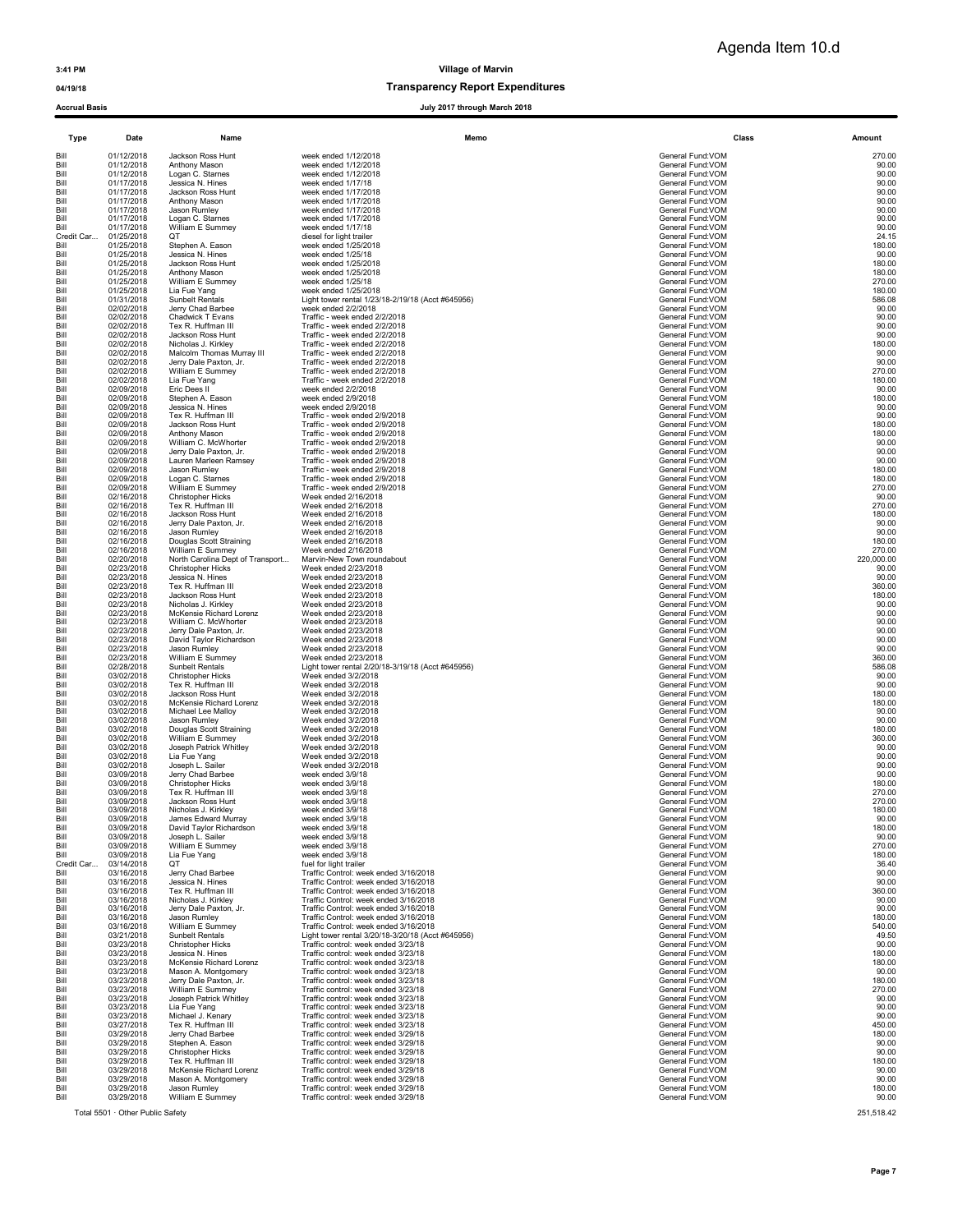## 04/19/18 and 04/19/18 of the control of the control of the Transparency Report Expenditures

### Accrual Basis July 2017 through March 2018

| Type                 | Date                                                                                       | Name                                                                                                  | Memo                                                                                                                    | Class                                                      | Amount                              |
|----------------------|--------------------------------------------------------------------------------------------|-------------------------------------------------------------------------------------------------------|-------------------------------------------------------------------------------------------------------------------------|------------------------------------------------------------|-------------------------------------|
| Bill<br>Bill<br>Bill | 5502 · Public Safety - Deputy Contract<br>07/01/2017<br>10/01/2017<br>01/01/2018           | Union County Finance Department<br>Union County Finance Department<br>Union County Finance Department | 2017-18 Deputy Contract - 1st quarter<br>2017-18 Deputy Contract - 2nd quarter<br>2017-18 Deputy Contract - 3rd quarter | General Fund: VOM<br>General Fund: VOM<br>General Fund:VOM | 22,014.50<br>22,014.50<br>22,014.50 |
|                      |                                                                                            | Total 5502 · Public Safety - Deputy Contract                                                          |                                                                                                                         |                                                            | 66.043.50                           |
|                      | Total 5500 · Public Safety                                                                 |                                                                                                       |                                                                                                                         |                                                            | 317,561.92                          |
|                      | 6000 · Salaries & Related Expenditures<br>6001 · Gross Wages<br>6032 · Temporary Assistant |                                                                                                       |                                                                                                                         |                                                            |                                     |
| Paycheck             | 01/12/2018                                                                                 | Julie W. Rothrock                                                                                     | <b>Direct Deposit</b>                                                                                                   | General Fund: VOM                                          | 143.75                              |
| Paycheck             | 01/31/2018                                                                                 | Julie W. Rothrock                                                                                     | <b>Direct Deposit</b>                                                                                                   | General Fund:VOM                                           | 500.00                              |
| Paycheck             | 02/15/2018                                                                                 | Julie W. Rothrock                                                                                     | <b>Direct Deposit</b>                                                                                                   | General Fund:VOM                                           | 737.50                              |
| Paycheck             | 02/28/2018                                                                                 | Julie W. Rothrock                                                                                     | <b>Direct Deposit</b>                                                                                                   | General Fund: VOM                                          | 506.25                              |
| Paycheck             | 03/15/2018                                                                                 | Julie W. Rothrock                                                                                     | <b>Direct Deposit</b>                                                                                                   | General Fund: VOM                                          | 350.00                              |
| Paycheck             | 03/30/2018                                                                                 | Julie W. Rothrock                                                                                     | <b>Direct Deposit</b>                                                                                                   | General Fund: VOM                                          | 425.00                              |
|                      | Total 6032 · Temporary Assistant                                                           |                                                                                                       |                                                                                                                         |                                                            | 2,662.50                            |
|                      | 6003 · Village Administrator/Senior Pl                                                     |                                                                                                       |                                                                                                                         |                                                            |                                     |
| Paycheck             | 07/14/2017                                                                                 | Robyn M. Stuber                                                                                       | <b>Direct Deposit</b>                                                                                                   | General Fund: VOM                                          | 2,625.00                            |
| Paycheck             | 07/31/2017                                                                                 | Robyn M. Stuber                                                                                       | <b>Direct Deposit</b>                                                                                                   | General Fund: VOM                                          | 2,625.00                            |
| Paycheck             | 08/15/2017                                                                                 | Robyn M. Stuber                                                                                       | <b>Direct Deposit</b>                                                                                                   | General Fund:VOM                                           | 2,625.00                            |
| Paycheck             | 09/15/2017                                                                                 | Mary G. Shkut                                                                                         | <b>Direct Deposit</b>                                                                                                   | General Fund:VOM                                           | 5,734.62                            |
| Paycheck             | 09/29/2017                                                                                 | Mary G. Shkut                                                                                         | <b>Direct Deposit</b>                                                                                                   | General Fund:VOM                                           | 2,625.00                            |
| General J            | 09/30/2017                                                                                 |                                                                                                       | Reclass vacation pay - 1st qtr                                                                                          | General Fund:VOM                                           | 995.85                              |
| Paycheck             | 10/13/2017                                                                                 | Mary G. Shkut                                                                                         | <b>Direct Deposit</b>                                                                                                   | General Fund:VOM                                           | 2,625.00                            |
| Paycheck             | 10/31/2017                                                                                 | Mary G. Shkut                                                                                         | <b>Direct Deposit</b>                                                                                                   | General Fund:VOM                                           | 2,625.00                            |
| Paycheck             | 11/15/2017                                                                                 | Mary G. Shkut                                                                                         | <b>Direct Deposit</b>                                                                                                   | General Fund: VOM                                          | 2,625.00                            |
| Paycheck             | 11/30/2017                                                                                 | Mary G. Shkut                                                                                         | <b>Direct Deposit</b>                                                                                                   | General Fund: VOM                                          | 2,625.00                            |
| Paycheck             | 12/15/2017                                                                                 | Mary G. Shkut                                                                                         | <b>Direct Deposit</b>                                                                                                   | General Fund: VOM                                          | 2,625.00                            |
|                      |                                                                                            | Total 6003 · Village Administrator/Senior Pl                                                          |                                                                                                                         |                                                            | 30,355.47                           |
|                      | 6004 Clerk                                                                                 |                                                                                                       |                                                                                                                         |                                                            | 1.891.03                            |
| Paycheck             | 07/14/2017                                                                                 | Barbara R. Blackwell                                                                                  | <b>Direct Deposit</b>                                                                                                   | General Fund: VOM                                          | 2,083.33                            |
| Paycheck             | 07/31/2017                                                                                 | Barbara R. Blackwell                                                                                  | <b>Direct Deposit</b>                                                                                                   | General Fund:VOM                                           |                                     |
| Paycheck             | 08/15/2017                                                                                 | Barbara R. Blackwell                                                                                  | <b>Direct Deposit</b>                                                                                                   | General Fund: VOM                                          | 2,083.33                            |
| Paycheck             | 08/31/2017                                                                                 | Barbara R. Blackwell                                                                                  | <b>Direct Deposit</b>                                                                                                   | General Fund: VOM                                          | 2,145.83                            |
| Paycheck             | 09/15/2017                                                                                 | Barbara R. Blackwell                                                                                  | <b>Direct Deposit</b>                                                                                                   | General Fund: VOM                                          | 2,145.83                            |
| Paycheck             | 09/29/2017                                                                                 | Barbara R. Blackwell                                                                                  | <b>Direct Deposit</b>                                                                                                   | General Fund: VOM                                          | 2,145.83                            |
| General J            | 09/30/2017                                                                                 | Barbara R. Blackwell                                                                                  | Reclass vacation pay - 1st gtr                                                                                          | General Fund:VOM                                           | 192.30                              |
| Paycheck             | 10/13/2017                                                                                 |                                                                                                       | <b>Direct Deposit</b>                                                                                                   | General Fund:VOM                                           | 2,145.83                            |
| Paycheck<br>Paycheck | 10/31/2017                                                                                 | Barbara R. Blackwell<br>Barbara R. Blackwell                                                          | <b>Direct Deposit</b>                                                                                                   | General Fund: VOM                                          | 2,145.83                            |
| Paycheck             | 11/15/2017<br>11/30/2017                                                                   | Barbara R. Blackwell                                                                                  | <b>Direct Deposit</b><br>Direct Deposit                                                                                 | General Fund: VOM<br>General Fund: VOM                     | 2,145.83<br>2,145.83                |
| Paycheck             | 12/15/2017                                                                                 | Barbara R. Blackwell                                                                                  | <b>Direct Deposit</b>                                                                                                   | General Fund: VOM                                          | 6,170.69                            |
| Paycheck             | 01/31/2018                                                                                 | Barbara R. Blackwell                                                                                  | <b>Direct Deposit</b>                                                                                                   | General Fund: VOM                                          | 1,584.62                            |
| Paycheck             | 02/15/2018                                                                                 | Barbara R. Blackwell                                                                                  | <b>Direct Deposit</b>                                                                                                   | General Fund: VOM                                          | 2,145.83                            |
| Paycheck             | 02/28/2018                                                                                 | Barbara R. Blackwell                                                                                  | <b>Direct Deposit</b>                                                                                                   | General Fund: VOM                                          | 2,145.83                            |
| Paycheck             | 03/15/2018                                                                                 | Barbara R. Blackwell                                                                                  | <b>Direct Deposit</b>                                                                                                   | General Fund: VOM                                          | 2,145.83                            |
| Paycheck             | 03/30/2018                                                                                 | Barbara R. Blackwell                                                                                  | <b>Direct Deposit</b>                                                                                                   | General Fund: VOM                                          | 2,145.83                            |
|                      | Total 6004 · Clerk                                                                         |                                                                                                       |                                                                                                                         |                                                            | 37,609.43                           |
|                      | 6006 · Planner                                                                             |                                                                                                       |                                                                                                                         |                                                            |                                     |
| Paycheck             | 01/31/2018                                                                                 | Lara R Carnow                                                                                         | <b>Direct Deposit</b>                                                                                                   | General Fund:VOM                                           | 530.00                              |
| Paycheck             | 02/15/2018                                                                                 | Lara R Carnow                                                                                         | <b>Direct Deposit</b>                                                                                                   | General Fund:VOM                                           | 400.00                              |
| Paycheck             | 02/28/2018                                                                                 | Lara R Carnow                                                                                         | <b>Direct Deposit</b>                                                                                                   | General Fund:VOM                                           | 500.00                              |
| Paycheck             | 03/15/2018                                                                                 | Lara R Carnow                                                                                         | <b>Direct Deposit</b>                                                                                                   | General Fund: VOM                                          | 950.00                              |
| Paycheck             | 03/30/2018                                                                                 | Lara R Carnow                                                                                         | <b>Direct Deposit</b>                                                                                                   | General Fund: VOM                                          | 1,020.00                            |
|                      | Total 6006 · Planner                                                                       |                                                                                                       |                                                                                                                         |                                                            | 3,400.00                            |
| Paycheck             | 6005 · Finance Officer<br>07/14/2017                                                       | Christine A Robertson                                                                                 | <b>Direct Deposit</b>                                                                                                   | General Fund: VOM                                          | 968.00                              |
| Paycheck             | 07/31/2017                                                                                 | Christine A Robertson                                                                                 | <b>Direct Deposit</b>                                                                                                   | General Fund: VOM                                          | 448.00                              |
| Paycheck             | 08/15/2017                                                                                 | Christine A Robertson                                                                                 | <b>Direct Deposit</b>                                                                                                   | General Fund: VOM                                          | 752.00                              |
| Paycheck             | 08/31/2017                                                                                 | Christine A Robertson                                                                                 | <b>Direct Deposit</b>                                                                                                   | General Fund:VOM                                           | 1,163.25                            |
| Paycheck             | 09/15/2017                                                                                 | Christine A Robertson                                                                                 | <b>Direct Deposit</b>                                                                                                   | General Fund: VOM                                          | 651.75                              |
| Paycheck             | 09/29/2017                                                                                 | Christine A Robertson                                                                                 | <b>Direct Deposit</b>                                                                                                   | General Fund: VOM                                          | 808.50                              |
| Paycheck             | 10/13/2017                                                                                 | Christine A Robertson                                                                                 | <b>Direct Deposit</b>                                                                                                   | General Fund: VOM                                          | 676.50                              |
| Paycheck             | 10/31/2017                                                                                 | Christine A Robertson                                                                                 | <b>Direct Deposit</b>                                                                                                   | General Fund: VOM                                          | 858.00                              |
| Paycheck             | 11/15/2017                                                                                 | Christine A Robertson                                                                                 | <b>Direct Deposit</b>                                                                                                   | General Fund:VOM                                           | 899.25                              |
| Paycheck             | 11/30/2017                                                                                 | Christine A Robertson                                                                                 | <b>Direct Deposit</b>                                                                                                   | General Fund: VOM                                          | 1,130.25                            |
| Paycheck             | 12/15/2017                                                                                 | Christine A Robertson                                                                                 | <b>Direct Deposit</b>                                                                                                   | General Fund: VOM                                          | 726.00                              |
| Paycheck             | 12/29/2017                                                                                 | Christine A Robertson                                                                                 | <b>Direct Deposit</b>                                                                                                   | General Fund: VOM                                          | 1,355.64                            |
| Paycheck             | 01/12/2018                                                                                 | Christine A Robertson                                                                                 | <b>Direct Deposit</b>                                                                                                   | General Fund: VOM                                          | 1,146.75                            |
| Paycheck             | 01/31/2018                                                                                 | Christine A Robertson                                                                                 | <b>Direct Deposit</b>                                                                                                   | General Fund: VOM                                          | 1,625.25                            |
| Paycheck             | 02/15/2018<br>02/28/2018                                                                   | Christine A Robertson                                                                                 | <b>Direct Deposit</b>                                                                                                   | General Fund: VOM                                          | 1,905.75<br>2.004.75                |
| Paycheck<br>Paycheck | 03/15/2018                                                                                 | Christine A Robertson<br>Christine A Robertson                                                        | <b>Direct Deposit</b><br><b>Direct Deposit</b>                                                                          | General Fund:VOM<br>General Fund: VOM                      | 1,369.50                            |
| Paycheck             | 03/30/2018                                                                                 | Christine A Robertson                                                                                 | <b>Direct Deposit</b>                                                                                                   | General Fund: VOM                                          | 1,443.75                            |
|                      | Total 6005 · Finance Officer<br>6002 · Tax Collector                                       |                                                                                                       |                                                                                                                         |                                                            | 19,932.89                           |
| Paycheck             | 07/14/2017                                                                                 | Nancy A. Schneeberger                                                                                 | <b>Direct Deposit</b>                                                                                                   | General Fund:VOM                                           | 256.00                              |
| Paycheck             | 07/31/2017                                                                                 | Nancy A. Schneeberger                                                                                 | <b>Direct Deposit</b>                                                                                                   | General Fund:VOM                                           | 208.00                              |
| Paycheck<br>Paycheck | 08/15/2017                                                                                 | Nancy A. Schneeberger                                                                                 | <b>Direct Deposit</b><br><b>Direct Deposit</b>                                                                          | General Fund: VOM<br>General Fund:VOM                      | 464.00<br>693.00                    |
| Paycheck             | 08/31/2017<br>09/15/2017                                                                   | Nancy A. Schneeberger<br>Nancy A. Schneeberger                                                        | <b>Direct Deposit</b>                                                                                                   | General Fund:VOM                                           | 565.13                              |
| Paycheck             | 09/29/2017                                                                                 | Nancy A. Schneeberger                                                                                 | <b>Direct Deposit</b>                                                                                                   | General Fund: VOM                                          | 462.00                              |
| Paycheck             | 10/13/2017                                                                                 | Nancy A. Schneeberger                                                                                 | <b>Direct Deposit</b>                                                                                                   | General Fund:VOM                                           | 391.88                              |
| Paycheck             | 10/31/2017                                                                                 | Nancy A. Schneeberger                                                                                 | <b>Direct Deposit</b>                                                                                                   | General Fund:VOM                                           | 486.75                              |
| Paycheck             | 11/15/2017                                                                                 | Nancy A. Schneeberger                                                                                 | <b>Direct Deposit</b>                                                                                                   | General Fund:VOM                                           | 495.00                              |
| Paycheck             | 11/30/2017                                                                                 | Nancy A. Schneeberger<br>Nancy A. Schneeberger                                                        | <b>Direct Deposit</b><br><b>Direct Deposit</b>                                                                          | General Fund: VOM<br>General Fund:VOM                      | 771.38<br>519.75                    |
| Paycheck<br>Paycheck | 12/15/2017<br>12/29/2017                                                                   | Nancy A. Schneeberger                                                                                 | <b>Direct Deposit</b>                                                                                                   | General Fund: VOM                                          | 552.75                              |
| Paycheck             | 01/12/2018                                                                                 | Nancy A. Schneeberger                                                                                 | <b>Direct Deposit</b>                                                                                                   | General Fund: VOM                                          | 589.88                              |
| Paycheck             | 01/31/2018                                                                                 | Nancy A. Schneeberger                                                                                 | <b>Direct Deposit</b>                                                                                                   | General Fund: VOM                                          | 519.75                              |
| Paycheck             | 02/15/2018                                                                                 | Nancy A. Schneeberger                                                                                 | <b>Direct Deposit</b>                                                                                                   | General Fund: VOM                                          | 808.50                              |
| Paycheck             | 02/28/2018                                                                                 | Nancy A. Schneeberger                                                                                 | <b>Direct Deposit</b>                                                                                                   | General Fund:VOM                                           | 495.00                              |
| Paycheck             | 03/15/2018                                                                                 | Nancy A. Schneeberger                                                                                 | <b>Direct Deposit</b>                                                                                                   | General Fund:VOM                                           | 519.75                              |
| Paycheck             | 03/30/2018                                                                                 | Nancy A. Schneeberger                                                                                 | <b>Direct Deposit</b>                                                                                                   | General Fund:VOM                                           | 495.00                              |
|                      |                                                                                            |                                                                                                       |                                                                                                                         |                                                            |                                     |

Total 6002 · Tax Collector 9,293.52

Page 8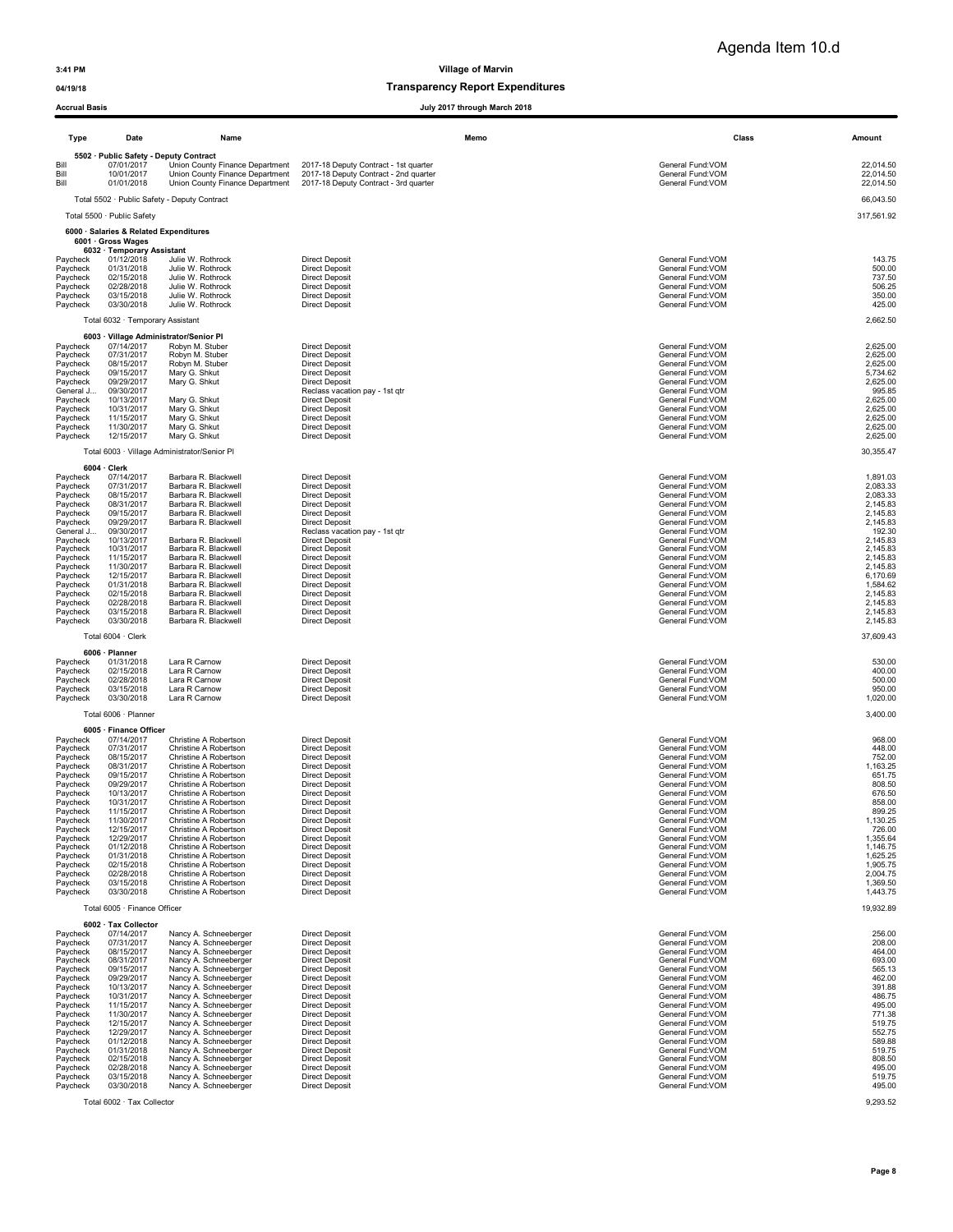### 04/19/18 and 04/19/18 of the control of the control of the Transparency Report Expenditures

Accrual Basis July 2017 through March 2018

| Type                   | Date                             | Name                                       | Memo                                                                               | Class                                                          | <b>Amount</b>        |
|------------------------|----------------------------------|--------------------------------------------|------------------------------------------------------------------------------------|----------------------------------------------------------------|----------------------|
|                        | 6007 · Zoning Assistant          |                                            |                                                                                    |                                                                |                      |
| Paycheck               | 07/14/2017                       | Kelley S. Moore                            | <b>Direct Deposit</b>                                                              | General Fund:VOM                                               | 367.50               |
| Paycheck               | 07/31/2017                       | Kelley S. Moore                            | <b>Direct Deposit</b>                                                              | General Fund:VOM                                               | 412.50               |
| Paycheck               | 08/15/2017                       | Kelley S. Moore                            | <b>Direct Deposit</b>                                                              | General Fund: VOM                                              | 521.25               |
| Paycheck               | 08/31/2017                       | Kelley S. Moore                            | <b>Direct Deposit</b>                                                              | General Fund:VOM                                               | 610.50               |
| Paycheck<br>Paycheck   | 09/15/2017<br>09/29/2017         | Kelley S. Moore<br>Kelley S. Moore         | <b>Direct Deposit</b><br><b>Direct Deposit</b>                                     | General Fund: VOM<br>General Fund: VOM                         | 705.38<br>486.75     |
| Paycheck               | 10/13/2017                       | Kelley S. Moore                            | <b>Direct Deposit</b>                                                              | General Fund:VOM                                               | 462.00               |
| Paycheck               | 10/31/2017                       | Kelley S. Moore                            | <b>Direct Deposit</b>                                                              | General Fund:VOM                                               | 800.25               |
| Paycheck               | 11/15/2017                       | Kelley S. Moore                            | <b>Direct Deposit</b>                                                              | General Fund: VOM                                              | 495.00               |
| Paycheck               | 11/15/2017                       | Madeline McGiverin                         | <b>Direct Deposit</b>                                                              | General Fund:VOM                                               | 463.12               |
| Paycheck               | 11/30/2017                       | Kelley S. Moore                            | <b>Direct Deposit</b>                                                              | General Fund: VOM                                              | 664.13               |
| Paycheck<br>Paycheck   | 11/30/2017<br>12/15/2017         | Madeline McGiverin<br>Kelley S. Moore      | <b>Direct Deposit</b><br><b>Direct Deposit</b>                                     | General Fund: Park Operations<br>General Fund: VOM             | 469.00<br>503.25     |
| Paycheck               | 12/15/2017                       | Madeline McGiverin                         | <b>Direct Deposit</b>                                                              | General Fund: Park Operations                                  | 455.00               |
| Paycheck               | 12/29/2017                       | Kelley S. Moore                            | <b>Direct Deposit</b>                                                              | General Fund: VOM                                              | 610.50               |
| Paycheck               | 12/29/2017                       | Madeline McGiverin                         | <b>Direct Deposit</b>                                                              | General Fund:VOM                                               | 269.50               |
| Paycheck               | 01/12/2018                       | Kelley S. Moore                            | <b>Direct Deposit</b>                                                              | General Fund: VOM                                              | 420.75               |
| Paycheck               | 01/31/2018                       | Kelley S. Moore                            | <b>Direct Deposit</b>                                                              | General Fund: VOM                                              | 569.25               |
| Paycheck               | 02/15/2018                       | Kelley S. Moore                            | <b>Direct Deposit</b>                                                              | General Fund:VOM                                               | 787.88               |
| Paycheck               | 02/28/2018<br>03/15/2018         | Kelley S. Moore<br>Kelley S. Moore         | <b>Direct Deposit</b><br><b>Direct Deposit</b>                                     | General Fund: VOM<br>General Fund: VOM                         | 519.75<br>437.25     |
| Paycheck<br>Paycheck   | 03/30/2018                       | Kelley S. Moore                            | <b>Direct Deposit</b>                                                              | General Fund:VOM                                               | 565.13               |
|                        |                                  |                                            |                                                                                    |                                                                |                      |
|                        | Total 6007 · Zoning Assistant    |                                            |                                                                                    |                                                                | 11,595.64            |
|                        |                                  | 6031 · Park Mgr / Code Enforcement         |                                                                                    |                                                                |                      |
| Paycheck               | 07/14/2017                       | Derek R Durst                              | <b>Direct Deposit</b>                                                              | General Fund: Park Operations                                  | 1,516.67             |
| Paycheck               | 07/31/2017                       | Derek R Durst                              | <b>Direct Deposit</b>                                                              | General Fund: Park Operations                                  | 1,516.67             |
| Paycheck<br>Paycheck   | 08/15/2017<br>08/31/2017         | Derek R Durst<br>Derek R Durst             | <b>Direct Deposit</b><br><b>Direct Deposit</b>                                     | General Fund: Park Operations<br>General Fund: Park Operations | 1,516.67<br>1,666.67 |
| Paycheck               | 09/15/2017                       | Derek R Durst                              | <b>Direct Deposit</b>                                                              | General Fund: Park Operations                                  | 1,666.67             |
| Paycheck               | 09/29/2017                       | Derek R Durst                              | <b>Direct Deposit</b>                                                              | General Fund: Park Operations                                  | 1,540.14             |
| General J              | 09/30/2017                       |                                            | Reclass vacation pay - 1st qtr                                                     | General Fund: VOM                                              | 126.53               |
| Paycheck               | 10/13/2017                       | Derek R Durst                              | <b>Direct Deposit</b>                                                              | General Fund: Park Operations                                  | 1,266.69             |
| Paycheck               | 10/31/2017                       | Derek R Durst                              | <b>Direct Deposit</b>                                                              | General Fund: Park Operations                                  | 1,666.67             |
| Paycheck               | 11/15/2017                       | Derek R Durst                              | <b>Direct Deposit</b>                                                              | General Fund: Park Operations                                  | 1,666.67             |
| Paycheck<br>Paycheck   | 11/30/2017<br>12/15/2017         | Derek R Durst<br>Derek R Durst             | <b>Direct Deposit</b><br><b>Direct Deposit</b>                                     | General Fund: Park Operations<br>General Fund: Park Operations | 1,666.67<br>1,666.67 |
| Paycheck               | 12/29/2017                       | Derek R Durst                              | <b>Direct Deposit</b>                                                              | General Fund: Park Operations                                  | 1,666.67             |
| Paycheck               | 01/12/2018                       | Derek R Durst                              | <b>Direct Deposit</b>                                                              | General Fund: Park Operations                                  | 1,666.67             |
| Paycheck               | 01/31/2018                       | Derek R Durst                              | <b>Direct Deposit</b>                                                              | General Fund: Park Operations                                  | 1,666.67             |
| Paycheck               | 02/15/2018                       | Derek R Durst                              | <b>Direct Deposit</b>                                                              | General Fund: Park Operations                                  | 1,506.94             |
| Paycheck               | 02/28/2018                       | Derek R Durst                              | <b>Direct Deposit</b>                                                              | General Fund: Park Operations                                  | 1,541.67             |
| Paycheck               | 03/15/2018                       | Derek R Durst                              | <b>Direct Deposit</b>                                                              | General Fund: Park Operations                                  | 1,666.67             |
| Paycheck               | 03/30/2018                       | Derek R Durst                              | <b>Direct Deposit</b>                                                              | General Fund: Park Operations                                  | 1,666.67             |
|                        |                                  | Total 6031 · Park Mgr / Code Enforcement   |                                                                                    |                                                                | 28,865.35            |
|                        |                                  | 6711 · Park Maintenance Associates         |                                                                                    |                                                                |                      |
| Paycheck               | 07/14/2017                       | Justin T Moore                             | <b>Direct Deposit</b>                                                              | General Fund: Park Operations                                  | 92.50                |
| Paycheck               | 07/14/2017                       | Nicholas R Muti                            | <b>Direct Deposit</b>                                                              | General Fund: Park Operations                                  | 203.00               |
| Paycheck               | 07/14/2017                       | Nicholas R Muti                            | <b>Direct Deposit</b>                                                              | General Fund: Park Operations                                  | 29.00                |
| Paycheck               | 07/14/2017                       | Willis E. Helms                            | <b>Direct Deposit</b>                                                              | General Fund: Park Operations                                  | 471.25               |
| Paycheck               | 07/14/2017                       | Willis E. Helms                            | <b>Direct Deposit</b>                                                              | General Fund: Park Operations                                  | 14.50                |
| Paycheck               | 07/31/2017                       | Justin T Moore                             | <b>Direct Deposit</b>                                                              | General Fund: Park Operations                                  | 132.50               |
| Paycheck               | 07/31/2017<br>07/31/2017         | Nicholas R Muti<br>Willis E. Helms         | <b>Direct Deposit</b><br><b>Direct Deposit</b>                                     | General Fund: Park Operations                                  | 558.25<br>416.88     |
| Paycheck<br>General J  | 07/31/2017                       |                                            | Reclass Justin's gross pay for July                                                | General Fund: Park Operations<br>General Fund: VOM             | $-225.00$            |
| Paycheck               | 08/15/2017                       | Justin T Moore                             | <b>Direct Deposit</b>                                                              | General Fund: Park Operations                                  | 185.00               |
| Paycheck               | 08/15/2017                       | Willis E. Helms                            | <b>Direct Deposit</b>                                                              | General Fund: Park Operations                                  | 493.00               |
| Paycheck               | 08/31/2017                       | Justin T Moore                             | <b>Direct Deposit</b>                                                              | General Fund: Park Operations                                  | 207.50               |
| Paycheck               | 08/31/2017                       | Willis E. Helms                            | <b>Direct Deposit</b>                                                              | General Fund: Park Operations                                  | 731.25               |
| Paycheck               | 09/15/2017                       | Justin T Moore                             | <b>Direct Deposit</b>                                                              | General Fund: Park Operations                                  | 125.00               |
| Paycheck<br>Paycheck   | 09/15/2017<br>09/15/2017         | Willis E. Helms<br>Willis E. Helms         | <b>Direct Deposit</b><br><b>Direct Deposit</b>                                     | General Fund: Park Operations<br>General Fund: Park Operations | 450.00<br>22.50      |
| Paycheck               | 09/29/2017                       | Justin T Moore                             | <b>Direct Deposit</b>                                                              | General Fund: Park Operations                                  | 145.00               |
| Paycheck               | 09/29/2017                       | Willis E. Helms                            | <b>Direct Deposit</b>                                                              | General Fund: Park Operations                                  | 375.00               |
| Paycheck               | 10/13/2017                       | Justin T Moore                             | <b>Direct Deposit</b>                                                              | General Fund: Park Operations                                  | 80.00                |
| Paycheck               | 10/13/2017                       | Timothy Lockwood                           | <b>Direct Deposit</b>                                                              | General Fund: Park Operations                                  | 525.00               |
| Paycheck               | 10/13/2017                       | Willis E. Helms                            | <b>Direct Deposit</b>                                                              | General Fund: Park Operations                                  | 667.50               |
| Paycheck               | 10/31/2017                       | Justin T Moore                             | <b>Direct Deposit</b>                                                              | General Fund: Park Operations                                  | 85.00                |
| Paycheck<br>Paycheck   | 10/31/2017<br>10/31/2017         | Timothy Lockwood<br>Willis E. Helms        | <b>Direct Deposit</b><br><b>Direct Deposit</b>                                     | General Fund: Park Operations<br>General Fund: Park Operations | 434.00<br>618.75     |
| Paycheck               | 11/15/2017                       | Justin T Moore                             | <b>Direct Deposit</b>                                                              | General Fund: Park Operations                                  | 40.00                |
| Pavcheck               | 11/15/2017                       | <b>Timothy Lockwooc</b>                    | <b>Direct Deposit</b>                                                              | General Fund:Park Operations                                   | 441.00               |
| Paycheck               | 11/15/2017                       | Willis E. Helms                            | <b>Direct Deposit</b>                                                              | General Fund: Park Operations                                  | 401.25               |
| Paycheck               | 11/30/2017                       | Justin T Moore                             | <b>Direct Deposit</b>                                                              | General Fund: Park Operations                                  | 30.00                |
| Paycheck               | 11/30/2017                       | Timothy Lockwood                           | <b>Direct Deposit</b>                                                              | General Fund: Park Operations                                  | 476.00               |
| Paycheck               | 11/30/2017                       | Timothy Lockwood                           | <b>Direct Deposit</b>                                                              | General Fund: Park Operations                                  | 112.00               |
| Paycheck<br>Paycheck   | 11/30/2017<br>12/15/2017         | Willis E. Helms<br>Justin T Moore          | <b>Direct Deposit</b><br><b>Direct Deposit</b>                                     | General Fund: Park Operations<br>General Fund: Park Operations | 532.50<br>25.00      |
| Paycheck               | 12/15/2017                       | Timothy Lockwood                           | <b>Direct Deposit</b>                                                              | General Fund: Park Operations                                  | 532.00               |
| Paycheck               | 12/15/2017                       | Willis E. Helms                            | <b>Direct Deposit</b>                                                              | General Fund: Park Operations                                  | 573.75               |
| Paycheck               | 12/29/2017                       | Timothy Lockwood                           | <b>Direct Deposit</b>                                                              | General Fund: Park Operations                                  | 413.00               |
| Paycheck               | 12/29/2017                       | Willis E. Helms                            | <b>Direct Deposit</b>                                                              | General Fund: Park Operations                                  | 75.00                |
| General J              | 12/31/2017                       |                                            | Reclass Justin's gross pay for Aug thru Dec                                        | General Fund: VOM                                              | $-1,147.50$          |
| Paycheck               | 01/12/2018                       | Timothy Lockwood                           | <b>Direct Deposit</b>                                                              | General Fund: Park Operations                                  | 238.00               |
| Paycheck<br>Paycheck   | 01/31/2018<br>01/31/2018         | <b>Timothy Lockwood</b><br>Willis E. Helms | <b>Direct Deposit</b><br><b>Direct Deposit</b>                                     | General Fund: Park Operations<br>General Fund: Park Operations | 336.00<br>37.50      |
| Paycheck               | 02/15/2018                       | Timothy Lockwood                           | <b>Direct Deposit</b>                                                              | General Fund: Park Operations                                  | 581.00               |
| Paycheck               | 02/15/2018                       | Willis E. Helms                            | <b>Direct Deposit</b>                                                              | General Fund: Park Operations                                  | 405.00               |
| Paycheck               | 02/28/2018                       | Timothy Lockwood                           | <b>Direct Deposit</b>                                                              | General Fund: Park Operations                                  | 322.00               |
| Paycheck               | 02/28/2018                       | Willis E. Helms                            | <b>Direct Deposit</b>                                                              | General Fund: Park Operations                                  | 431.25               |
| Paycheck               | 03/15/2018                       | Shana Grigston                             | <b>Direct Deposit</b>                                                              | General Fund: Park Operations                                  | 36.00                |
| Paycheck               | 03/15/2018                       | Timothy Lockwood                           | <b>Direct Deposit</b>                                                              | General Fund: Park Operations                                  | 504.00               |
| Paycheck<br>Paycheck   | 03/15/2018<br>03/30/2018         | Willis E. Helms<br>Shana Grigston          | <b>Direct Deposit</b><br><b>Direct Deposit</b>                                     | General Fund: Park Operations<br>General Fund: Park Operations | 322.50<br>24.00      |
| Paycheck               | 03/30/2018                       | Timothy Lockwood                           | <b>Direct Deposit</b>                                                              | General Fund: Park Operations                                  | 507.50               |
| Paycheck               | 03/30/2018                       | Willis E. Helms                            | <b>Direct Deposit</b>                                                              | General Fund: Park Operations                                  | 300.00               |
|                        |                                  | Total 6711 · Park Maintenance Associates   |                                                                                    |                                                                | 13,386.13            |
|                        |                                  |                                            |                                                                                    |                                                                |                      |
|                        | 6711b · Park Seasonal Associates |                                            |                                                                                    |                                                                |                      |
| General J<br>General J | 07/31/2017<br>12/31/2017         |                                            | Reclass Justin's gross pay for July<br>Reclass Justin's gross pay for Aug thru Dec | General Fund: VOM<br>General Fund: VOM                         | 225.00<br>1,147.50   |
|                        |                                  |                                            |                                                                                    |                                                                |                      |

Total 6711b · Park Seasonal Associates 1,372.50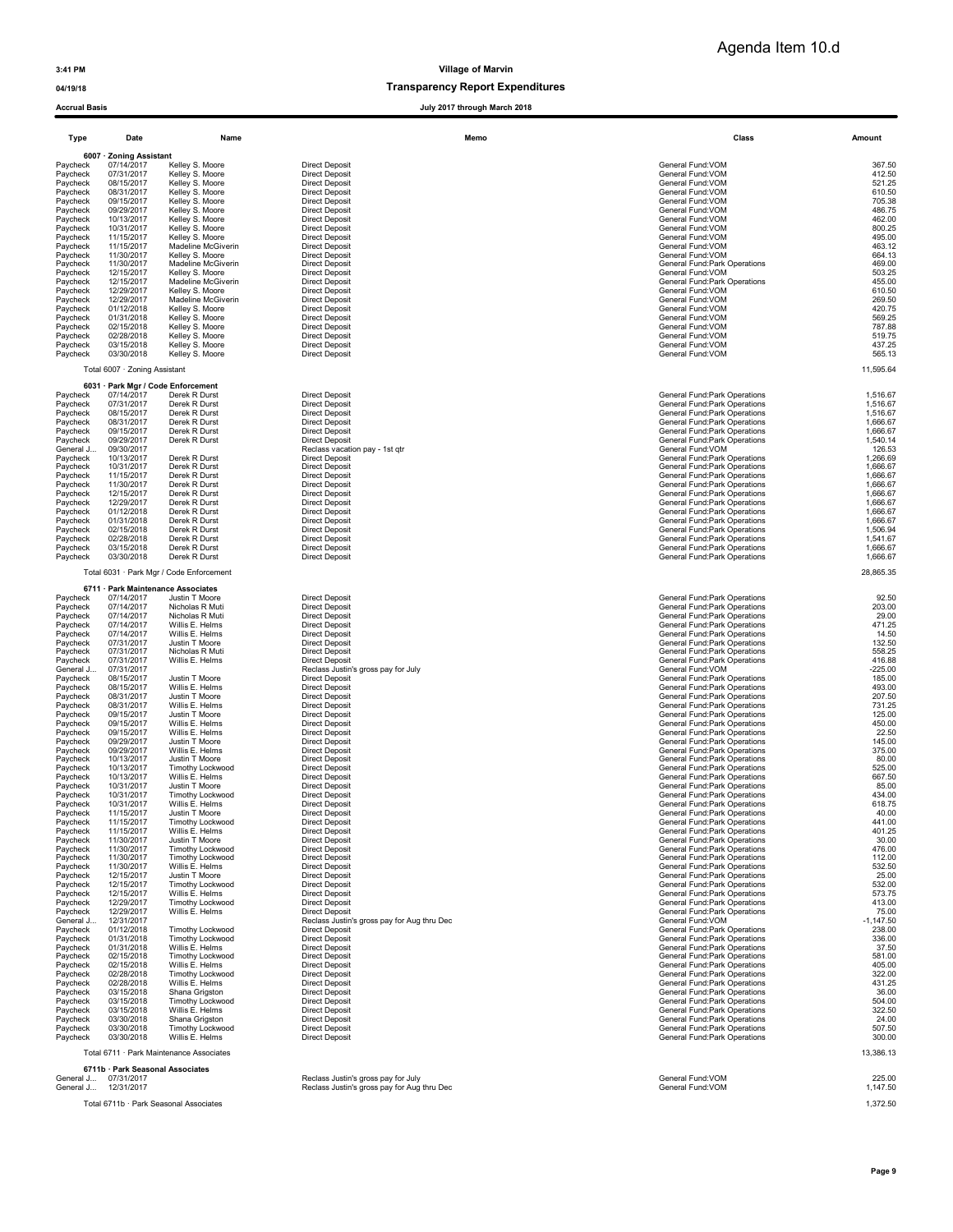## 04/19/18 04/19/18

| <b>Accrual Basis</b> |                                          |                                                                           | July 2017 through March 2018                                                                            |                                                                |                     |
|----------------------|------------------------------------------|---------------------------------------------------------------------------|---------------------------------------------------------------------------------------------------------|----------------------------------------------------------------|---------------------|
|                      | Date                                     | Name                                                                      | Memo                                                                                                    | Class                                                          | Amount              |
| Type                 |                                          |                                                                           |                                                                                                         |                                                                |                     |
| Paycheck             | 6001 · Gross Wages - Other<br>07/14/2017 | Barbara R. Blackwell                                                      | <b>Direct Deposit</b>                                                                                   | General Fund:VOM                                               | 192.30              |
| Paycheck             | 07/14/2017                               | Robyn M. Stuber                                                           | <b>Direct Deposit</b>                                                                                   | General Fund: VOM                                              | 0.00                |
| Paycheck<br>Paycheck | 08/15/2017<br>09/29/2017                 | Robyn M. Stuber<br>Derek R Durst                                          | <b>Direct Deposit</b><br><b>Direct Deposit</b>                                                          | General Fund: VOM<br>General Fund: Park Operations             | 995.85<br>126.53    |
| General J            | 09/30/2017                               |                                                                           | Reclass vacation pay - 1st qtr                                                                          | General Fund:VOM                                               | $-1,314.68$         |
| Paycheck             | 10/13/2017                               | Derek R Durst                                                             | <b>Direct Deposit</b>                                                                                   | General Fund: Park Operations                                  | 399.98              |
| Paycheck             | 10/13/2017                               | Derek R Durst                                                             | <b>Direct Deposit</b>                                                                                   | General Fund: Park Operations                                  | 0.00                |
| Paycheck<br>Paycheck | 11/15/2017<br>11/30/2017                 | Derek R Durst<br>Derek R Durst                                            | <b>Direct Deposit</b><br><b>Direct Deposit</b>                                                          | General Fund: Park Operations<br>General Fund: Park Operations | 0.00<br>0.00        |
| Paycheck             | 12/15/2017                               | Derek R Durst                                                             | <b>Direct Deposit</b>                                                                                   | General Fund: Park Operations                                  | 0.00                |
| Paycheck             | 12/15/2017                               | Mary G. Shkut                                                             | <b>Direct Deposit</b>                                                                                   | General Fund: VOM                                              | 0.00                |
| Paycheck             | 01/12/2018                               | Derek R Durst                                                             | <b>Direct Deposit</b>                                                                                   | General Fund: Park Operations                                  | 0.00                |
| Paycheck             | 02/15/2018                               | Barbara R. Blackwell                                                      | <b>Direct Deposit</b>                                                                                   | General Fund:VOM                                               | 0.00                |
| Paycheck<br>Paycheck | 02/15/2018<br>02/15/2018                 | Derek R Durst<br>Derek R Durst                                            | <b>Direct Deposit</b><br><b>Direct Deposit</b>                                                          | General Fund: Park Operations<br>General Fund: Park Operations | 159.73<br>0.00      |
| Paycheck             | 02/28/2018                               | Derek R Durst                                                             | <b>Direct Deposit</b>                                                                                   | General Fund: Park Operations                                  | 125.00              |
|                      | Total 6001 · Gross Wages - Other         |                                                                           |                                                                                                         |                                                                | 684.71              |
|                      | Total 6001 · Gross Wages                 |                                                                           |                                                                                                         |                                                                | 159, 158.14         |
|                      | 6080 · Fringe Benefits                   |                                                                           |                                                                                                         |                                                                |                     |
| Bill                 | 07/01/2017                               | 6083 · Payroll - Health/Life Insurance<br>Municipal Insurance Trust of NC | monthly health insurance full time staff - July                                                         | General Fund: VOM                                              | 2,178.00            |
| Bill                 | 08/01/2017                               | Municipal Insurance Trust of NC                                           | monthly health insurance full time staff - May                                                          | General Fund: VOM                                              | 2,178.00            |
| Bill                 | 09/01/2017                               | Municipal Insurance Trust of NC                                           | monthly health insurance full time staff - Sept                                                         | General Fund:VOM                                               | 1,452.00            |
| General J            | 09/30/2017                               |                                                                           | Reverse June 30th accrual                                                                               | General Fund: VOM                                              | $-53.50$            |
| General J            | 09/30/2017<br>09/30/2017                 |                                                                           | Record refund rec'd from Robyn's August health insurance premiums                                       | General Fund: VOM                                              | $-900.50$           |
| General J<br>Bill    | 10/01/2017                               | Municipal Insurance Trust of NC                                           | Reverse August health insurance accrual<br>monthly health insurance full time staff - Oct               | General Fund:VOM<br>General Fund: VOM                          | 174.50<br>1,452.00  |
| Bill                 | 11/01/2017                               | Municipal Insurance Trust of NC                                           | monthly health insurance full time staff - Nov                                                          | General Fund: VOM                                              | 1,452.00            |
| Bill                 | 12/01/2017                               | Municipal Insurance Trust of NC                                           | monthly health insurance full time staff - Dec                                                          | General Fund: VOM                                              | 1,452.00            |
| General J            | 12/12/2017                               |                                                                           | To reclass against amount accrued at 6/30/17                                                            | General Fund:VOM                                               | 53.50               |
| Bill<br>Bill         | 01/01/2018<br>01/01/2018                 | Municipal Insurance Trust of NC<br>Municipal Insurance Trust of NC        | monthly health insurance full time staff - Dec<br>monthly health insurance full time staff - Dec credit | General Fund: VOM<br>General Fund: VOM                         | 726.00<br>$-726.00$ |
| Bill                 | 02/01/2018                               | Municipal Insurance Trust of NC                                           | monthly health insurance full time staff - February                                                     | General Fund: VOM                                              | 1,452.00            |
| Bill                 | 03/01/2018                               | Municipal Insurance Trust of NC                                           | monthly health insurance full time staff - February                                                     | General Fund: VOM                                              | 1,452.00            |
|                      |                                          | Total 6083 · Payroll - Health/Life Insurance                              |                                                                                                         |                                                                | 12,342.00           |
|                      | 6084 · Payroll - Retirement Exp          |                                                                           |                                                                                                         |                                                                |                     |
| Paycheck             | 07/14/2017                               | Barbara R. Blackwell                                                      | <b>Direct Deposit</b>                                                                                   | General Fund: VOM                                              | 156.25              |
| Paycheck             | 07/14/2017                               | Derek R Durst                                                             | <b>Direct Deposit</b>                                                                                   | General Fund: Park Operations                                  | 113.75              |
| Paycheck             | 07/14/2017                               | Robyn M. Stuber                                                           | <b>Direct Deposit</b>                                                                                   | General Fund: VOM                                              | 196.88              |
| Paycheck<br>Paycheck | 07/31/2017<br>07/31/2017                 | Barbara R. Blackwell<br>Derek R Durst                                     | <b>Direct Deposit</b><br><b>Direct Deposit</b>                                                          | General Fund:VOM<br>General Fund: Park Operations              | 156.25<br>113.75    |
| Paycheck             | 07/31/2017                               | Robyn M. Stuber                                                           | <b>Direct Deposit</b>                                                                                   | General Fund:VOM                                               | 196.88              |
| Paycheck             | 08/15/2017                               | Barbara R. Blackwell                                                      | <b>Direct Deposit</b>                                                                                   | General Fund:VOM                                               | 156.25              |
| Paycheck             | 08/15/2017                               | Derek R Durst                                                             | <b>Direct Deposit</b>                                                                                   | General Fund: Park Operations                                  | 113.75              |
| Paycheck<br>Paycheck | 08/15/2017<br>08/31/2017                 | Robyn M. Stuber<br>Barbara R. Blackwell                                   | <b>Direct Deposit</b><br><b>Direct Deposit</b>                                                          | General Fund: VOM<br>General Fund:VOM                          | 271.56<br>160.94    |
| Paycheck             | 08/31/2017                               | Derek R Durst                                                             | <b>Direct Deposit</b>                                                                                   | General Fund: Park Operations                                  | 125.00              |
| Paycheck             | 09/15/2017                               | Barbara R. Blackwell                                                      | <b>Direct Deposit</b>                                                                                   | General Fund: VOM                                              | 160.94              |
| Paycheck             | 09/15/2017                               | Derek R Durst                                                             | <b>Direct Deposit</b>                                                                                   | General Fund: Park Operations                                  | 125.00              |
| Paycheck<br>Paycheck | 09/15/2017<br>09/29/2017                 | Mary G. Shkut<br>Barbara R. Blackwell                                     | <b>Direct Deposit</b><br><b>Direct Deposit</b>                                                          | General Fund:VOM<br>General Fund: VOM                          | 430.10<br>160.94    |
| Paycheck             | 09/29/2017                               | Derek R Durst                                                             | <b>Direct Deposit</b>                                                                                   | General Fund: Park Operations                                  | 125.00              |
| Paycheck             | 09/29/2017                               | Mary G. Shkut                                                             | <b>Direct Deposit</b>                                                                                   | General Fund: VOM                                              | 196.88              |
| Paycheck             | 10/13/2017                               | Barbara R. Blackwell                                                      | <b>Direct Deposit</b>                                                                                   | General Fund:VOM                                               | 160.94              |
| Paycheck<br>Paycheck | 10/13/2017                               | Derek R Durst                                                             | <b>Direct Deposit</b>                                                                                   | General Fund: Park Operations                                  | 125.00              |
| Paycheck             | 10/13/2017<br>10/31/2017                 | Mary G. Shkut<br>Barbara R. Blackwell                                     | <b>Direct Deposit</b><br><b>Direct Deposit</b>                                                          | General Fund:VOM<br>General Fund: VOM                          | 196.88<br>160.94    |
| Paycheck             | 10/31/2017                               | Derek R Durst                                                             | <b>Direct Deposit</b>                                                                                   | General Fund: Park Operations                                  | 125.00              |
| Paycheck             | 10/31/2017                               | Mary G. Shkut                                                             | <b>Direct Deposit</b>                                                                                   | General Fund: VOM                                              | 196.88              |
| Paycheck             | 11/15/2017                               | Barbara R. Blackwell                                                      | <b>Direct Deposit</b>                                                                                   | General Fund:VOM                                               | 160.94              |
| Paycheck<br>Paycheck | 11/15/2017<br>11/15/2017                 | Derek R Durst<br>Mary G. Shkut                                            | <b>Direct Deposit</b><br><b>Direct Deposit</b>                                                          | General Fund:Park Operations<br>General Fund:VOM               | 125.00<br>196.88    |
| Paycheck             | 11/30/2017                               | Barbara R. Blackwell                                                      | <b>Direct Deposit</b>                                                                                   | General Fund:VOM                                               | 160.94              |
| Paycheck             | 11/30/2017                               | Derek R Durst                                                             | <b>Direct Deposit</b>                                                                                   | General Fund: Park Operations                                  | 125.00              |
| Paycheck             | 11/30/2017                               | Mary G. Shkut                                                             | <b>Direct Deposit</b>                                                                                   | General Fund: VOM                                              | 196.88              |
| Paycheck<br>Paycheck | 12/15/2017<br>12/15/2017                 | Barbara R. Blackwell                                                      | <b>Direct Deposit</b>                                                                                   | General Fund:VOM<br>General Fund:Park Operations               | 462.80<br>125.00    |
| Paycheck             | 12/15/2017                               | Derek R Durst<br>Mary G. Shkut                                            | <b>Direct Deposit</b><br><b>Direct Deposit</b>                                                          | General Fund:VOM                                               | 196.88              |
| Paycheck             | 12/29/2017                               | Derek R Durst                                                             | <b>Direct Deposit</b>                                                                                   | General Fund: Park Operations                                  | 125.00              |
| Paycheck             | 01/12/2018                               | Derek R Durst                                                             | <b>Direct Deposit</b>                                                                                   | General Fund: Park Operations                                  | 125.00              |
| Paycheck             | 01/31/2018                               | Barbara R. Blackwell                                                      | <b>Direct Deposit</b>                                                                                   | General Fund:VOM                                               | 118.85              |
| Paycheck<br>Paycheck | 01/31/2018<br>02/15/2018                 | Derek R Durst<br>Barbara R. Blackwell                                     | <b>Direct Deposit</b><br><b>Direct Deposit</b>                                                          | General Fund: Park Operations<br>General Fund: VOM             | 125.00<br>160.94    |
| Paycheck             | 02/15/2018                               | Derek R Durst                                                             | <b>Direct Deposit</b>                                                                                   | General Fund: Park Operations                                  | 125.00              |
| Pavcheck             | 02/28/2018                               | Barbara R. Blackwell                                                      | <b>Direct Deposit</b>                                                                                   | General Fund: VOM                                              | 160.94              |
| Paycheck             | 02/28/2018                               | Derek R Durst                                                             | <b>Direct Deposit</b>                                                                                   | General Fund: Park Operations                                  | 125.00              |
| Paycheck             | 03/15/2018                               | Barbara R. Blackwell<br>Derek R Durst                                     | <b>Direct Deposit</b>                                                                                   | General Fund: VOM                                              | 160.94              |
| Paycheck<br>Paycheck | 03/15/2018<br>03/30/2018                 | Barbara R. Blackwell                                                      | <b>Direct Deposit</b><br><b>Direct Deposit</b>                                                          | General Fund: Park Operations<br>General Fund: VOM             | 125.00<br>160.94    |
| Paycheck             | 03/30/2018                               | Derek R Durst                                                             | <b>Direct Deposit</b>                                                                                   | <b>General Fund:Park Operations</b>                            | 125.00              |
|                      | Total 6084 · Payroll - Retirement Exp    |                                                                           |                                                                                                         |                                                                | 7,313.69            |
|                      |                                          |                                                                           |                                                                                                         |                                                                |                     |

Total 6080 · Fringe Benefits 19,655.69 19,655.69 · 19,655.69 · 19,655.69 · 19,655.69 · 19,655.69 · 19,655.69 · 19,655.69 · 19,655.69 · 19,655.69 · 19,655.69 · 19,655.69 · 19,655.69 · 19,655.69 · 19,655.69 · 19,655.69 · 19,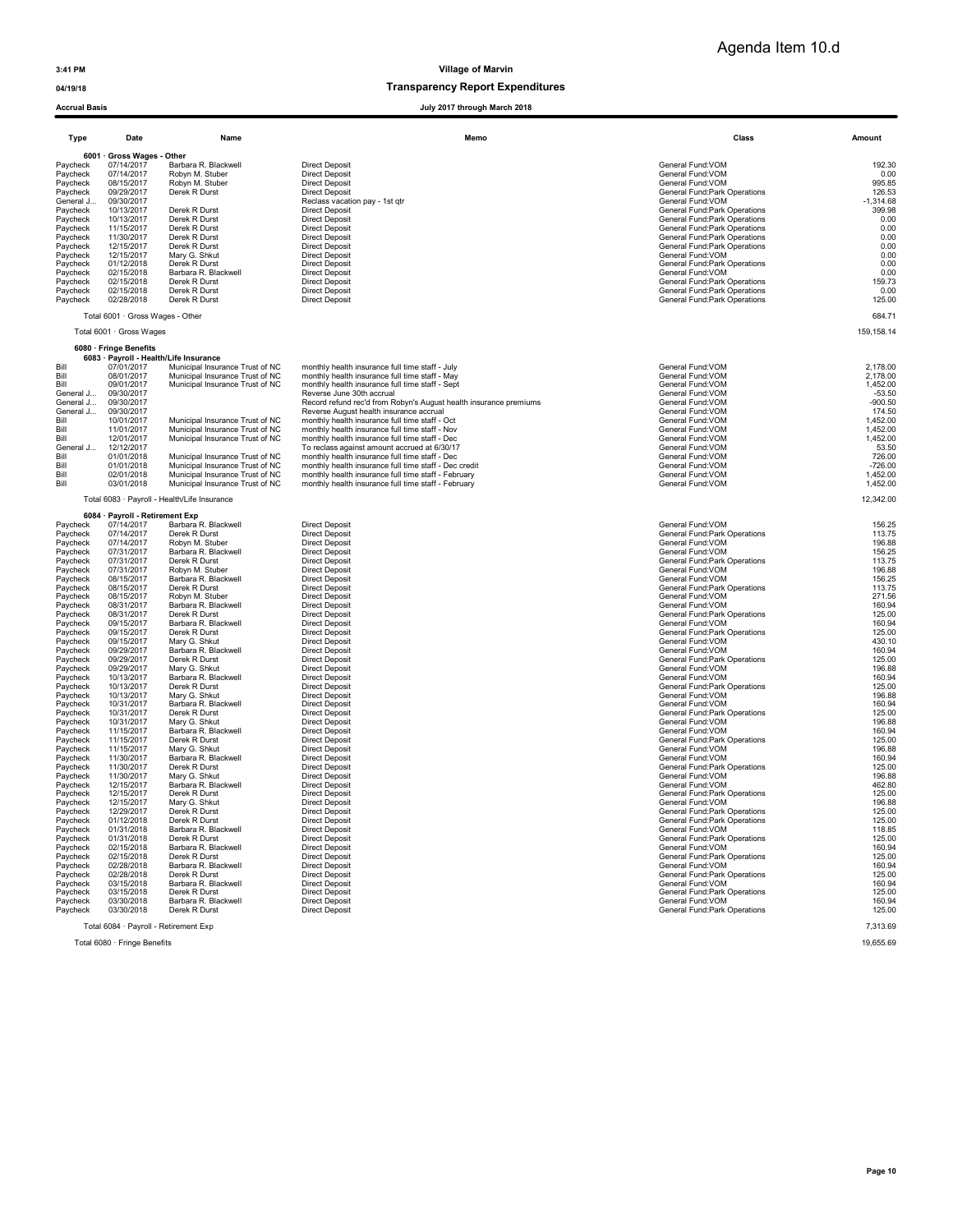### 04/19/18 Transparency Report Expenditures

| <b>Accrual Basis</b> |                                            |                                                | July 2017 through March 2018                   |                                                               |                |
|----------------------|--------------------------------------------|------------------------------------------------|------------------------------------------------|---------------------------------------------------------------|----------------|
| Type                 | Date                                       | Name                                           | Memo                                           | Class                                                         | Amount         |
|                      | 6090 · Payroll Tax                         |                                                |                                                |                                                               |                |
| Paycheck             | 6091 · FICA/941 (Town match)<br>07/14/2017 | Barbara R. Blackwell                           | <b>Direct Deposit</b>                          | General Fund:VOM                                              | 125.49         |
| Paycheck             | 07/14/2017                                 | Barbara R. Blackwell                           | <b>Direct Deposit</b>                          | General Fund:VOM                                              | 29.35          |
| Paycheck             | 07/14/2017                                 | Christine A Robertson                          | <b>Direct Deposit</b>                          | General Fund:VOM                                              | 60.02          |
| Paycheck             | 07/14/2017                                 | Christine A Robertson                          | <b>Direct Deposit</b>                          | General Fund: VOM                                             | 14.04          |
| Paycheck             | 07/14/2017                                 | Derek R Durst                                  | <b>Direct Deposit</b>                          | General Fund: Park Operations                                 | 88.36          |
| Paycheck<br>Paycheck | 07/14/2017<br>07/14/2017                   | Derek R Durst<br>Justin T Moore                | <b>Direct Deposit</b><br><b>Direct Deposit</b> | General Fund:Park Operations<br>General Fund:Park Operations  | 20.67<br>5.74  |
| Paycheck             | 07/14/2017                                 | Justin T Moore                                 | <b>Direct Deposit</b>                          | General Fund:Park Operations                                  | 1.34           |
| Paycheck             | 07/14/2017                                 | Kelley S. Moore                                | <b>Direct Deposit</b>                          | General Fund:VOM                                              | 22.79          |
| Paycheck             | 07/14/2017                                 | Kelley S. Moore                                | <b>Direct Deposit</b>                          | General Fund:VOM                                              | 5.33           |
| Paycheck             | 07/14/2017                                 | Nancy A. Schneeberger                          | <b>Direct Deposit</b>                          | General Fund: VOM                                             | 15.87          |
| Paycheck<br>Paycheck | 07/14/2017<br>07/14/2017                   | Nancy A. Schneeberger<br>Nicholas R Muti       | <b>Direct Deposit</b><br><b>Direct Deposit</b> | General Fund: VOM<br>General Fund: Park Operations            | 3.71<br>14.38  |
| Paycheck             | 07/14/2017                                 | Nicholas R Muti                                | <b>Direct Deposit</b>                          | General Fund: Park Operations                                 | 3.36           |
| Paycheck             | 07/14/2017                                 | Robyn M. Stuber                                | <b>Direct Deposit</b>                          | General Fund: VOM                                             | 157.34         |
| Paycheck             | 07/14/2017                                 | Robyn M. Stuber                                | <b>Direct Deposit</b>                          | General Fund:VOM                                              | 36.80          |
| Paycheck             | 07/14/2017                                 | Willis E. Helms                                | <b>Direct Deposit</b>                          | General Fund: Park Operations                                 | 30.11          |
| Paycheck             | 07/14/2017                                 | Willis E. Helms                                | <b>Direct Deposit</b>                          | General Fund: Park Operations                                 | 7.04           |
| Paycheck<br>Paycheck | 07/31/2017<br>07/31/2017                   | Brian W. Beaty<br>Brian W. Beaty               | <b>Direct Deposit</b><br><b>Direct Deposit</b> | General Fund:VOM<br>General Fund:VOM                          | 27.90<br>6.53  |
| Paycheck             | 07/31/2017                                 | Joseph E. Pollino Jr.                          | <b>Direct Deposit</b>                          | General Fund:VOM                                              | 31.00          |
| Paycheck             | 07/31/2017                                 | Joseph E. Pollino Jr.                          | <b>Direct Deposit</b>                          | General Fund:VOM                                              | 7.25           |
| Paycheck             | 07/31/2017                                 | Nicholas R. Dispenziere                        | <b>Direct Deposit</b>                          | General Fund: VOM                                             | 24.80          |
| Paycheck             | 07/31/2017                                 | Nicholas R. Dispenziere                        | <b>Direct Deposit</b>                          | General Fund: VOM                                             | 5.80           |
| Paycheck<br>Paycheck | 07/31/2017<br>07/31/2017                   | Robert E Epps<br>Robert E Epps                 | <b>Direct Deposit</b><br><b>Direct Deposit</b> | General Fund: VOM<br>General Fund: VOM                        | 24.80<br>5.80  |
| Paycheck             | 07/31/2017                                 | Ronald J. Salimao                              | <b>Direct Deposit</b>                          | General Fund: VOM                                             | 24.80          |
| Paycheck             | 07/31/2017                                 | Ronald J. Salimao                              | <b>Direct Deposit</b>                          | General Fund: VOM                                             | 5.80           |
| Paycheck             | 07/31/2017                                 | Barbara R. Blackwell                           | <b>Direct Deposit</b>                          | General Fund:VOM                                              | 125.49         |
| Paycheck             | 07/31/2017                                 | Barbara R. Blackwell                           | <b>Direct Deposit</b>                          | General Fund: VOM                                             | 29.35          |
| Paycheck             | 07/31/2017                                 | Christine A Robertson                          | <b>Direct Deposit</b>                          | General Fund: VOM<br>General Fund: VOM                        | 27.77          |
| Paycheck<br>Paycheck | 07/31/2017<br>07/31/2017                   | Christine A Robertson<br>Derek R Durst         | <b>Direct Deposit</b><br><b>Direct Deposit</b> | General Fund: Park Operations                                 | 6.49<br>88.36  |
| Paycheck             | 07/31/2017                                 | Derek R Durst                                  | <b>Direct Deposit</b>                          | General Fund: Park Operations                                 | 20.66          |
| Paycheck             | 07/31/2017                                 | Justin T Moore                                 | <b>Direct Deposit</b>                          | General Fund: Park Operations                                 | 8.21           |
| Paycheck             | 07/31/2017                                 | Justin T Moore                                 | <b>Direct Deposit</b>                          | General Fund: Park Operations                                 | 1.92           |
| Paycheck             | 07/31/2017                                 | Kelley S. Moore                                | <b>Direct Deposit</b>                          | General Fund: VOM                                             | 25.57          |
| Paycheck             | 07/31/2017                                 | Kelley S. Moore                                | <b>Direct Deposit</b>                          | General Fund: VOM                                             | 5.98           |
| Paycheck<br>Paycheck | 07/31/2017<br>07/31/2017                   | Nancy A. Schneeberger<br>Nancy A. Schneeberger | <b>Direct Deposit</b><br><b>Direct Deposit</b> | General Fund: VOM<br>General Fund: VOM                        | 12.89<br>3.01  |
| Paycheck             | 07/31/2017                                 | Nicholas R Muti                                | <b>Direct Deposit</b>                          | General Fund: Park Operations                                 | 34.61          |
| Paycheck             | 07/31/2017                                 | Nicholas R Muti                                | <b>Direct Deposit</b>                          | General Fund: Park Operations                                 | 8.10           |
| Paycheck             | 07/31/2017                                 | Robyn M. Stuber                                | <b>Direct Deposit</b>                          | General Fund: VOM                                             | 157.34         |
| Paycheck             | 07/31/2017                                 | Robyn M. Stuber                                | <b>Direct Deposit</b>                          | General Fund:VOM                                              | 36.80          |
| Paycheck<br>Paycheck | 07/31/2017<br>07/31/2017                   | Willis E. Helms<br>Willis E. Helms             | <b>Direct Deposit</b><br><b>Direct Deposit</b> | General Fund:Park Operations<br>General Fund: Park Operations | 25.85<br>6.04  |
| Paycheck             | 08/15/2017                                 | Barbara R. Blackwell                           | <b>Direct Deposit</b>                          | General Fund:VOM                                              | 122.10         |
| Paycheck             | 08/15/2017                                 | Barbara R. Blackwell                           | <b>Direct Deposit</b>                          | General Fund:VOM                                              | 28.55          |
| Paycheck             | 08/15/2017                                 | Christine A Robertson                          | <b>Direct Deposit</b>                          | General Fund: VOM                                             | 46.63          |
| Paycheck             | 08/15/2017                                 | Christine A Robertson                          | <b>Direct Deposit</b>                          | General Fund: VOM                                             | 10.91          |
| Paycheck<br>Paycheck | 08/15/2017<br>08/15/2017                   | Derek R Durst<br>Derek R Durst                 | <b>Direct Deposit</b><br><b>Direct Deposit</b> | General Fund: Park Operations<br>General Fund:Park Operations | 88.36<br>20.67 |
| Paycheck             | 08/15/2017                                 | Justin T Moore                                 | <b>Direct Deposit</b>                          | General Fund: Park Operations                                 | 11.47          |
| Paycheck             | 08/15/2017                                 | Justin T Moore                                 | <b>Direct Deposit</b>                          | General Fund: Park Operations                                 | 2.69           |
| Paycheck             | 08/15/2017                                 | Kelley S. Moore                                | <b>Direct Deposit</b>                          | General Fund: VOM                                             | 32.32          |
| Paycheck             | 08/15/2017                                 | Kelley S. Moore                                | <b>Direct Deposit</b>                          | General Fund:VOM                                              | 7.56           |
| Paycheck<br>Paycheck | 08/15/2017<br>08/15/2017                   | Nancy A. Schneeberger<br>Nancy A. Schneeberger | <b>Direct Deposit</b><br><b>Direct Deposit</b> | General Fund:VOM<br>General Fund:VOM                          | 28.77<br>6.73  |
| Paycheck             | 08/15/2017                                 | Robyn M. Stuber                                | <b>Direct Deposit</b>                          | General Fund:VOM                                              | 219.08         |
| Paycheck             | 08/15/2017                                 | Robyn M. Stuber                                | <b>Direct Deposit</b>                          | General Fund: VOM                                             | 51.23          |
| Paycheck             | 08/15/2017                                 | Willis E. Helms                                | <b>Direct Deposit</b>                          | General Fund:Park Operations                                  | 30.57          |
| Paycheck             | 08/15/2017                                 | Willis E. Helms                                | <b>Direct Deposit</b>                          | General Fund: Park Operations                                 | 7.15           |
| Paycheck             | 08/31/2017                                 | Brian W. Beaty                                 | <b>Direct Deposit</b>                          | General Fund:VOM                                              | 27.90          |
| Paycheck<br>Paycheck | 08/31/2017<br>08/31/2017                   | Brian W. Beaty<br>Joseph E. Pollino Jr.        | <b>Direct Deposit</b><br><b>Direct Deposit</b> | General Fund:VOM<br>General Fund:VOM                          | 6.52<br>31.00  |
| Paycheck             | 08/31/2017                                 | Joseph E. Pollino Jr.                          | <b>Direct Deposit</b>                          | General Fund: VOM                                             | 7.25           |
| Paycheck             | 08/31/2017                                 | Nicholas R. Dispenziere                        | <b>Direct Deposit</b>                          | General Fund:VOM                                              | 24.80          |
| Paycheck             | 08/31/2017                                 | Nicholas R. Dispenziere                        | <b>Direct Deposit</b>                          | General Fund: VOM                                             | 5.80           |
| Paycheck             | 08/31/2017                                 | Robert E Epps                                  | <b>Direct Deposit</b>                          | General Fund: VOM                                             | 24.80          |
| Paycheck             | 08/31/2017<br>08/31/2017                   | Robert E Epps<br>Ronald J. Salimao             | <b>Direct Deposit</b>                          | General Fund: VOM                                             | 5.80           |
| Paycheck<br>Paycheck | 08/31/2017                                 | Ronald J. Salimao                              | <b>Direct Deposit</b><br><b>Direct Deposit</b> | General Fund:VOM<br>General Fund:VOM                          | 24.80<br>5.80  |
| Paycheck             | 08/31/2017                                 | Barbara R. Blackwell                           | <b>Direct Deposit</b>                          | General Fund: VOM                                             | 125.97         |
| Paycheck             | 08/31/2017                                 | Barbara R. Blackwell                           | <b>Direct Deposit</b>                          | General Fund:VOM                                              | 29.46          |
| Paycheck             | 08/31/2017                                 | Christine A Robertson                          | <b>Direct Deposit</b>                          | General Fund:VOM                                              | 72.12          |
| Paycheck             | 08/31/2017                                 | Christine A Robertson                          | <b>Direct Deposit</b>                          | General Fund:VOM                                              | 16.87          |
| Paycheck<br>Paycheck | 08/31/2017<br>08/31/2017                   | Derek R Durst<br>Derek R Durst                 | <b>Direct Deposit</b><br><b>Direct Deposit</b> | General Fund: Park Operations<br>General Fund:Park Operations | 97.66<br>22.84 |
| Pavcheck             | 08/31/2017                                 | Justin T Moore                                 | <b>Direct Deposit</b>                          | <b>General Fund:Park Operations</b>                           | 12.87          |
| Paycheck             | 08/31/2017                                 | Justin T Moore                                 | <b>Direct Deposit</b>                          | General Fund: Park Operations                                 | 3.00           |
| Paycheck             | 08/31/2017                                 | Kelley S. Moore                                | <b>Direct Deposit</b>                          | General Fund: VOM                                             | 37.85          |
| Paycheck             | 08/31/2017                                 | Kelley S. Moore                                | <b>Direct Deposit</b>                          | General Fund:VOM                                              | 8.85           |
| Paycheck             | 08/31/2017<br>08/31/2017                   | Nancy A. Schneeberger                          | <b>Direct Deposit</b><br><b>Direct Deposit</b> | General Fund: VOM<br>General Fund:VOM                         | 42.97<br>10.05 |
| Paycheck<br>Paycheck | 08/31/2017                                 | Nancy A. Schneeberger<br>Willis E. Helms       | <b>Direct Deposit</b>                          | General Fund: Park Operations                                 | 45.33          |
| Paycheck             | 08/31/2017                                 | Willis E. Helms                                | <b>Direct Deposit</b>                          | General Fund: Park Operations                                 | 10.61          |
| Paycheck             | 09/15/2017                                 | Barbara R. Blackwell                           | <b>Direct Deposit</b>                          | General Fund: VOM                                             | 127.64         |
| Paycheck             | 09/15/2017                                 | Barbara R. Blackwell                           | <b>Direct Deposit</b>                          | General Fund:VOM                                              | 29.85          |
| Paycheck             | 09/15/2017                                 | Christine A Robertson                          | <b>Direct Deposit</b>                          | General Fund:VOM                                              | 40.41          |
| Paycheck             | 09/15/2017<br>09/15/2017                   | Christine A Robertson<br>Derek R Durst         | <b>Direct Deposit</b><br><b>Direct Deposit</b> | General Fund: VOM<br><b>General Fund:Park Operations</b>      | 9.45<br>97.66  |
| Paycheck<br>Paycheck | 09/15/2017                                 | Derek R Durst                                  | <b>Direct Deposit</b>                          | General Fund: Park Operations                                 | 22.84          |
|                      |                                            |                                                |                                                |                                                               |                |

Paycheck 09/15/2017 Justin T Moore Direct Deposit<br>
Paycheck 09/15/2017 Justin T Moore Direct Deposit<br>
Paycheck 09/15/2017 Kelley S. Moore Direct Deposit<br>
Paycheck 09/15/2017 Kelley S. Moore Direct Deposit<br>
Paycheck 09/15/

Paycheck 09/29/2017 Joseph R. Pollino Jr. Direct Deposit<br>Paycheck 09/29/2017 Nicholas R. Disperziere Direct Deposit<br>Paycheck 09/29/2017 Nicholas R. Disperziere Direct Deposit<br>Paycheck 09/29/2017 Robert E Epps Direct D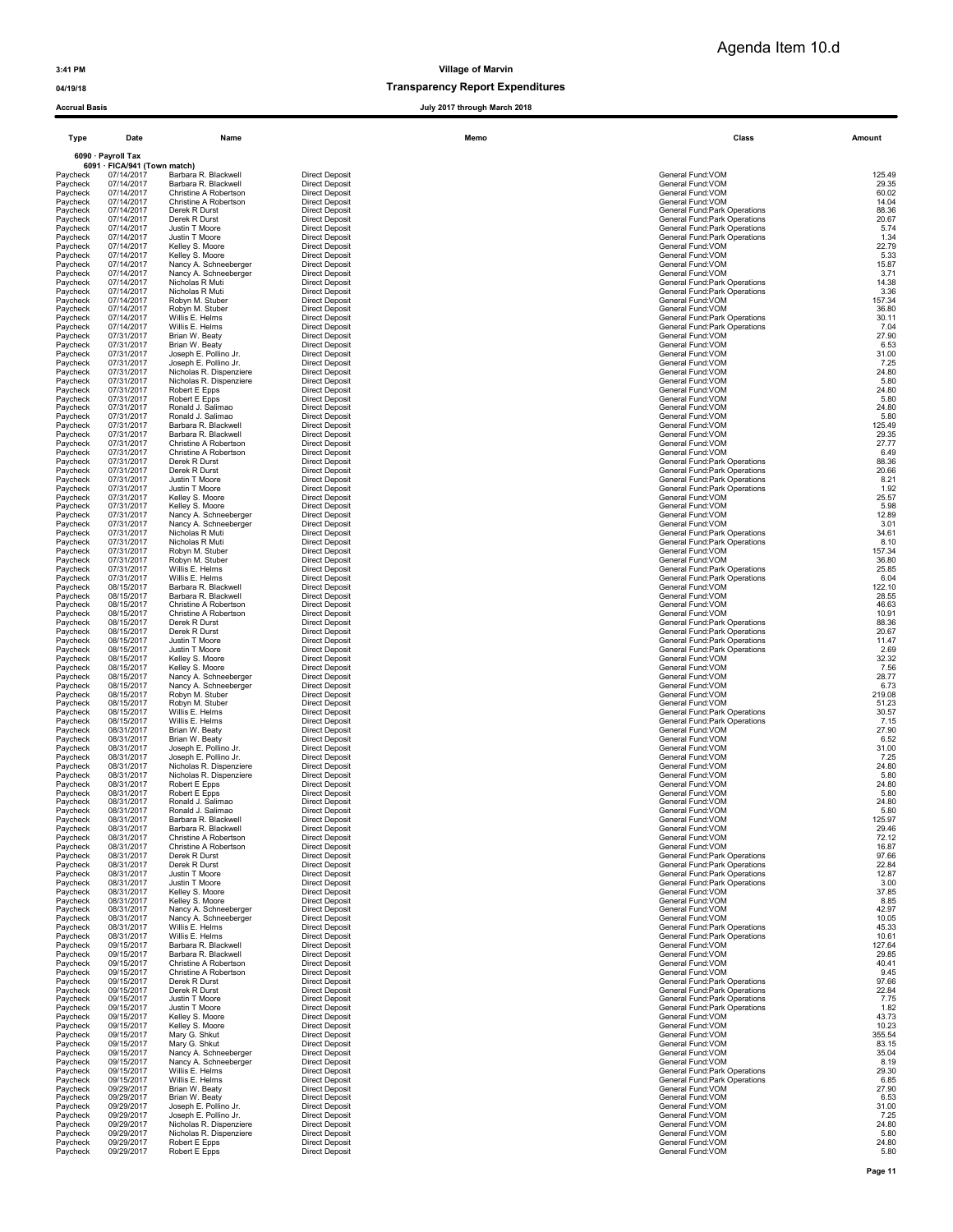## 04/19/18 Transparency Report Expenditures

| Type                 | Date                     | Name                                           |                                                | Memo | Class                                                          | Amount         |
|----------------------|--------------------------|------------------------------------------------|------------------------------------------------|------|----------------------------------------------------------------|----------------|
| Paycheck             | 09/29/2017               | Ronald J. Salimao                              | <b>Direct Deposit</b>                          |      | General Fund:VOM                                               | 24.80          |
| Paycheck             | 09/29/2017               | Ronald J. Salimao                              | <b>Direct Deposit</b>                          |      | General Fund: VOM                                              | 5.80           |
| Paycheck             | 09/29/2017               | Barbara R. Blackwell                           | <b>Direct Deposit</b>                          |      | General Fund: VOM                                              | 127.63         |
| Paycheck             | 09/29/2017               | Barbara R. Blackwell                           | <b>Direct Deposit</b>                          |      | General Fund:VOM                                               | 29.85          |
| Paycheck             | 09/29/2017               | Christine A Robertson                          | <b>Direct Deposit</b>                          |      | General Fund:VOM                                               | 50.13          |
| Paycheck             | 09/29/2017               | Christine A Robertson                          | <b>Direct Deposit</b>                          |      | General Fund:VOM                                               | 11.72          |
| Paycheck             | 09/29/2017               | Derek R Durst                                  | <b>Direct Deposit</b>                          |      | General Fund: Park Operations                                  | 97.66          |
| Paycheck             | 09/29/2017               | Derek R Durst                                  | <b>Direct Deposit</b>                          |      | General Fund: Park Operations                                  | 22.84          |
| Paycheck             | 09/29/2017               | Justin T Moore                                 | <b>Direct Deposit</b>                          |      | General Fund:Park Operations                                   | 8.99           |
| Paycheck             | 09/29/2017               | Justin T Moore                                 | <b>Direct Deposit</b>                          |      | General Fund: Park Operations                                  | 2.10           |
| Paycheck             | 09/29/2017               | Kelley S. Moore                                | <b>Direct Deposit</b>                          |      | General Fund:VOM                                               | 30.18          |
| Paycheck             | 09/29/2017               | Kelley S. Moore                                | <b>Direct Deposit</b>                          |      | General Fund:VOM                                               | 7.05           |
| Paycheck             | 09/29/2017               | Mary G. Shkut                                  | <b>Direct Deposit</b>                          |      | General Fund:VOM                                               | 162.75         |
| Paycheck             | 09/29/2017               | Mary G. Shkut                                  | <b>Direct Deposit</b>                          |      | General Fund: VOM                                              | 38.06          |
| Paycheck             | 09/29/2017               | Nancy A. Schneeberger                          | <b>Direct Deposit</b>                          |      | General Fund:VOM                                               | 28.64          |
| Paycheck             | 09/29/2017               | Nancy A. Schneeberger                          | <b>Direct Deposit</b>                          |      | General Fund:VOM                                               | 6.70           |
| Paycheck             | 09/29/2017               | Willis E. Helms                                | <b>Direct Deposit</b>                          |      | General Fund:Park Operations                                   | 23.25          |
| Paycheck             | 09/29/2017               | Willis E. Helms                                | <b>Direct Deposit</b>                          |      | General Fund:Park Operations                                   | 5.43           |
| Paycheck             | 10/06/2017               | Edward N. Querv                                |                                                |      | General Fund:VOM                                               | 6.20           |
| Paycheck<br>Paycheck | 10/06/2017<br>10/06/2017 | Edward N. Query<br>Jennifer Slotten            |                                                |      | General Fund: VOM<br>General Fund:VOM                          | 1.45<br>9.30   |
| Paycheck             | 10/06/2017               | Jennifer Slotten<br>Thomas E Traub             |                                                |      | General Fund:VOM                                               | 2.17           |
| Paycheck<br>Paycheck | 10/06/2017<br>10/06/2017 | Thomas E Traub                                 |                                                |      | General Fund:VOM<br>General Fund:VOM                           | 13.95<br>3.27  |
| Paycheck             | 10/13/2017               | Barbara R. Blackwell                           | <b>Direct Deposit</b>                          |      | General Fund:VOM                                               | 127.63         |
| Paycheck             | 10/13/2017               | Barbara R. Blackwell                           | <b>Direct Deposit</b>                          |      | General Fund:VOM                                               | 29.85          |
| Paycheck             | 10/13/2017               | Christine A Robertson                          | <b>Direct Deposit</b>                          |      | General Fund: VOM                                              | 41.94          |
| Paycheck             | 10/13/2017               | Christine A Robertson                          | <b>Direct Deposit</b>                          |      | General Fund: VOM                                              | 9.81           |
| Paycheck             | 10/13/2017               | Derek R Durst                                  | <b>Direct Deposit</b>                          |      | General Fund: Park Operations                                  | 97.66          |
| Paycheck             | 10/13/2017               | Derek R Durst<br>Justin T Moore                | <b>Direct Deposit</b>                          |      | General Fund: Park Operations                                  | 22.84<br>4.96  |
| Paycheck<br>Paycheck | 10/13/2017<br>10/13/2017 | Justin T Moore                                 | <b>Direct Deposit</b><br><b>Direct Deposit</b> |      | General Fund: Park Operations<br>General Fund: Park Operations | 1.16           |
| Paycheck             | 10/13/2017               | Kelley S. Moore                                | <b>Direct Deposit</b>                          |      | General Fund:VOM                                               | 28.64          |
| Paycheck             | 10/13/2017               | Kelley S. Moore                                | <b>Direct Deposit</b>                          |      | General Fund:VOM                                               | 6.70           |
| Paycheck             | 10/13/2017               | Mary G. Shkut                                  | <b>Direct Deposit</b>                          |      | General Fund:VOM                                               | 162.75         |
| Paycheck             | 10/13/2017               | Mary G. Shkut                                  | <b>Direct Deposit</b>                          |      | General Fund:VOM                                               | 38.06          |
| Paycheck             | 10/13/2017               | Nancy A. Schneeberger                          | <b>Direct Deposit</b>                          |      | General Fund:VOM                                               | 24.30          |
| Paycheck             | 10/13/2017               | Nancy A. Schneeberger                          | <b>Direct Deposit</b>                          |      | General Fund:VOM                                               | 5.69           |
| Paycheck             | 10/13/2017               | Timothy Lockwood                               | <b>Direct Deposit</b>                          |      | General Fund:Park Operations                                   | 32.55          |
| Paycheck             | 10/13/2017               | <b>Timothy Lockwood</b>                        | <b>Direct Deposit</b>                          |      | General Fund: Park Operations                                  | 7.61           |
| Paycheck             | 10/13/2017               | Willis E. Helms                                | <b>Direct Deposit</b>                          |      | General Fund: Park Operations                                  | 41.38          |
| Paycheck             | 10/13/2017               | Willis E. Helms                                | <b>Direct Deposit</b>                          |      | General Fund: Park Operations                                  | 9.68           |
| Paycheck             | 10/31/2017               | Brian W. Beaty                                 | <b>Direct Deposit</b>                          |      | General Fund: VOM                                              | 27.90          |
| Paycheck             | 10/31/2017               | Brian W. Beaty                                 | <b>Direct Deposit</b>                          |      | General Fund: VOM                                              | 6.52           |
| Paycheck             | 10/31/2017               | Joseph E. Pollino Jr.                          | <b>Direct Deposit</b>                          |      | General Fund: VOM                                              | 31.00          |
| Paycheck             | 10/31/2017               | Joseph E. Pollino Jr.                          | <b>Direct Deposit</b>                          |      | General Fund: VOM                                              | 7.25           |
| Paycheck             | 10/31/2017               | Nicholas R. Dispenziere                        | <b>Direct Deposit</b>                          |      | General Fund:VOM                                               | 24.80          |
| Paycheck             | 10/31/2017               | Nicholas R. Dispenziere                        | <b>Direct Deposit</b>                          |      | General Fund:VOM                                               | 5.80           |
| Paycheck             | 10/31/2017               | Robert E Epps                                  | <b>Direct Deposit</b>                          |      | General Fund:VOM                                               | 24.80          |
| Paycheck             | 10/31/2017               | Robert E Epps                                  | <b>Direct Deposit</b>                          |      | General Fund:VOM                                               | 5.80           |
| Paycheck             | 10/31/2017               | Ronald J. Salimao                              | <b>Direct Deposit</b>                          |      | General Fund:VOM                                               | 24.80          |
| Paycheck             | 10/31/2017               | Ronald J. Salimao                              | <b>Direct Deposit</b>                          |      | General Fund: VOM                                              | 5.80           |
| Paycheck             | 10/31/2017               | Barbara R. Blackwell                           | <b>Direct Deposit</b>                          |      | General Fund: VOM                                              | 127.63         |
| Paycheck             | 10/31/2017               | Barbara R. Blackwell                           | <b>Direct Deposit</b>                          |      | General Fund:VOM                                               | 29.85          |
| Paycheck             | 10/31/2017               | Christine A Robertson                          | <b>Direct Deposit</b>                          |      | General Fund:VOM                                               | 53.19          |
| Paycheck             | 10/31/2017               | Christine A Robertson                          | <b>Direct Deposit</b>                          |      | General Fund:VOM                                               | 12.44          |
| Paycheck             | 10/31/2017               | Derek R Durst<br>Derek R Durst                 | <b>Direct Deposit</b>                          |      | General Fund: Park Operations                                  | 97.66          |
| Paycheck<br>Paycheck | 10/31/2017<br>10/31/2017 | Justin T Moore                                 | <b>Direct Deposit</b><br><b>Direct Deposit</b> |      | General Fund: Park Operations<br>General Fund: Park Operations | 22.84<br>5.27  |
| Paycheck             | 10/31/2017               | Justin T Moore                                 | <b>Direct Deposit</b>                          |      | General Fund: Park Operations                                  | 1.23           |
| Paycheck             | 10/31/2017               | Kelley S. Moore                                | <b>Direct Deposit</b>                          |      | General Fund:VOM                                               | 49.62          |
| Paycheck             | 10/31/2017               | Kelley S. Moore                                | <b>Direct Deposit</b>                          |      | General Fund: VOM                                              | 11.61          |
| Paycheck             | 10/31/2017               | Mary G. Shkut                                  | <b>Direct Deposit</b>                          |      | General Fund:VOM                                               | 162.75         |
| Paycheck             | 10/31/2017               | Mary G. Shkut                                  | <b>Direct Deposit</b>                          |      | General Fund: VOM                                              | 38.07          |
| Paycheck             | 10/31/2017               | Nancy A. Schneeberger                          | <b>Direct Deposit</b>                          |      | General Fund: VOM                                              | 30.18          |
| Paycheck             | 10/31/2017               | Nancy A. Schneeberger                          | <b>Direct Deposit</b>                          |      | General Fund:VOM                                               | 7.05           |
| Paycheck             | 10/31/2017               | Timothy Lockwood                               | <b>Direct Deposit</b>                          |      | General Fund:Park Operations                                   | 26.91          |
| Paycheck             | 10/31/2017               | Timothy Lockwood                               | <b>Direct Deposit</b>                          |      | General Fund:Park Operations                                   | 6.30           |
| Paycheck             | 10/31/2017               | Willis E. Helms                                | <b>Direct Deposit</b>                          |      | General Fund: Park Operations                                  | 38.37          |
| Paycheck             | 10/31/2017               | Willis E. Helms                                | <b>Direct Deposit</b>                          |      | General Fund: Park Operations                                  | 8.98           |
| Paycheck             | 11/15/2017               | Barbara R. Blackwell                           | <b>Direct Deposit</b>                          |      | General Fund:VOM                                               | 127.63         |
| Paycheck             | 11/15/2017               | Barbara R. Blackwell                           | <b>Direct Deposit</b>                          |      | General Fund:VOM                                               | 29.85          |
| Paycheck             | 11/15/2017<br>11/15/2017 | Christine A Robertson<br>Christine A Robertson | <b>Direct Deposit</b><br><b>Direct Deposit</b> |      | General Fund:VOM<br>General Fund: VOM                          | 55.76<br>13.04 |
| Paycheck<br>Paycheck | 11/15/2017               | Derek R Durst                                  | Direct Deposit                                 |      | <b>General Fund:Park Operations</b>                            | 97.66          |
| Paycheck             | 11/15/2017               | Derek R Durst                                  | <b>Direct Deposit</b>                          |      | General Fund: Park Operations                                  | 22.84          |
| Paycheck             | 11/15/2017               | Justin T Moore                                 | <b>Direct Deposit</b>                          |      | General Fund: Park Operations                                  | 2.48           |
| Paycheck             | 11/15/2017               | Justin T Moore                                 | <b>Direct Deposit</b>                          |      | General Fund: Park Operations                                  | 0.58           |
| Paycheck             | 11/15/2017               | Kelley S. Moore                                | <b>Direct Deposit</b>                          |      | General Fund:VOM                                               | 30.69          |
| Paycheck             | 11/15/2017               | Kelley S. Moore                                | <b>Direct Deposit</b>                          |      | General Fund: VOM                                              | 7.17           |
| Paycheck             | 11/15/2017               | Madeline McGiverin                             | <b>Direct Deposit</b>                          |      | General Fund:VOM                                               | 28.71          |
| Paycheck             | 11/15/2017               | Madeline McGiverin                             | <b>Direct Deposit</b>                          |      | General Fund:VOM                                               | 6.72           |
| Paycheck             | 11/15/2017               | Mary G. Shkut                                  | <b>Direct Deposit</b>                          |      | General Fund:VOM                                               | 162.75         |
| Paycheck             | 11/15/2017               | Mary G. Shkut                                  | <b>Direct Deposit</b>                          |      | General Fund:VOM                                               | 38.06          |
| Paycheck             | 11/15/2017               | Nancy A. Schneeberger                          | <b>Direct Deposit</b>                          |      | General Fund:VOM                                               | 30.69          |
| Paycheck             | 11/15/2017               | Nancy A. Schneeberger                          | <b>Direct Deposit</b>                          |      | General Fund:VOM                                               | 7.18           |
| Paycheck             | 11/15/2017               | Timothy Lockwood                               | <b>Direct Deposit</b>                          |      | General Fund:Park Operations                                   | 27.34          |
| Paycheck             | 11/15/2017               | <b>Timothy Lockwood</b>                        | <b>Direct Deposit</b>                          |      | General Fund:Park Operations                                   | 6.39           |
| Paycheck             | 11/15/2017               | Willis E. Helms                                | <b>Direct Deposit</b>                          |      | General Fund: Park Operations                                  | 24.87          |
| Paycheck             | 11/15/2017               | Willis E. Helms                                | <b>Direct Deposit</b>                          |      | General Fund: Park Operations                                  | 5.81           |
| Paycheck             | 11/30/2017               | Brian W. Beaty                                 | <b>Direct Deposit</b>                          |      | General Fund:VOM                                               | 27.90          |
| Paycheck             | 11/30/2017               | Brian W. Beaty                                 | <b>Direct Deposit</b>                          |      | General Fund:VOM                                               | 6.53           |
| Paycheck             | 11/30/2017               | Joseph E. Pollino Jr.                          | <b>Direct Deposit</b>                          |      | General Fund: VOM                                              | 31.00          |
| Paycheck             | 11/30/2017               | Joseph E. Pollino Jr.                          | <b>Direct Deposit</b>                          |      | General Fund: VOM                                              | 7.25           |
| Paycheck             | 11/30/2017               | Nicholas R. Dispenziere                        | <b>Direct Deposit</b>                          |      | General Fund:VOM                                               | 24.80          |
| Paycheck             | 11/30/2017               | Nicholas R. Dispenziere                        | <b>Direct Deposit</b>                          |      | General Fund:VOM                                               | 5.80           |
| Paycheck<br>Paycheck | 11/30/2017<br>11/30/2017 | Robert E Epps                                  | <b>Direct Deposit</b><br><b>Direct Deposit</b> |      | General Fund:VOM<br>General Fund:VOM                           | 24.80<br>5.80  |
| Paycheck             | 11/30/2017               | Robert E Epps<br>Ronald J. Salimao             | <b>Direct Deposit</b>                          |      | General Fund:VOM                                               | 24.80          |
| Paycheck             | 11/30/2017               | Ronald J. Salimao                              | <b>Direct Deposit</b>                          |      | General Fund:VOM                                               | 5.80           |
| Paycheck             | 11/30/2017               | Barbara R. Blackwell                           | <b>Direct Deposit</b>                          |      | General Fund:VOM                                               | 127.64         |
| Paycheck             | 11/30/2017               | Barbara R. Blackwell                           | <b>Direct Deposit</b>                          |      | General Fund:VOM                                               | 29.85          |
| Paycheck             | 11/30/2017               | Christine A Robertson                          | <b>Direct Deposit</b>                          |      | General Fund:VOM                                               | 70.07          |
| Paycheck             | 11/30/2017               | Christine A Robertson                          | <b>Direct Deposit</b>                          |      | General Fund:VOM                                               | 16.39          |
| Paycheck             | 11/30/2017               | Derek R Durst                                  | <b>Direct Deposit</b>                          |      | General Fund: Park Operations                                  | 97.66          |
| Paycheck             | 11/30/2017               | Derek R Durst                                  | <b>Direct Deposit</b>                          |      | General Fund: Park Operations                                  | 22.84          |
| Paycheck             | 11/30/2017               | Justin T Moore                                 | <b>Direct Deposit</b>                          |      | General Fund: Park Operations                                  | 1.86           |
| Paycheck             | 11/30/2017               | Justin T Moore                                 | <b>Direct Deposit</b>                          |      | General Fund: Park Operations                                  | 0.44           |
| Paycheck             | 11/30/2017               | Kelley S. Moore                                | <b>Direct Deposit</b>                          |      | General Fund:VOM                                               | 41.18          |
| Paycheck             | 11/30/2017               | Kelley S. Moore                                | <b>Direct Deposit</b>                          |      | General Fund:VOM                                               | 9.63           |
| Paycheck             | 11/30/2017               | Madeline McGiverin                             | <b>Direct Deposit</b>                          |      | General Fund:Park Operations                                   | 29.08          |
| Paycheck             | 11/30/2017               | Madeline McGiverin                             | <b>Direct Deposit</b>                          |      | General Fund: Park Operations                                  | 6.80           |
|                      |                          |                                                |                                                |      |                                                                |                |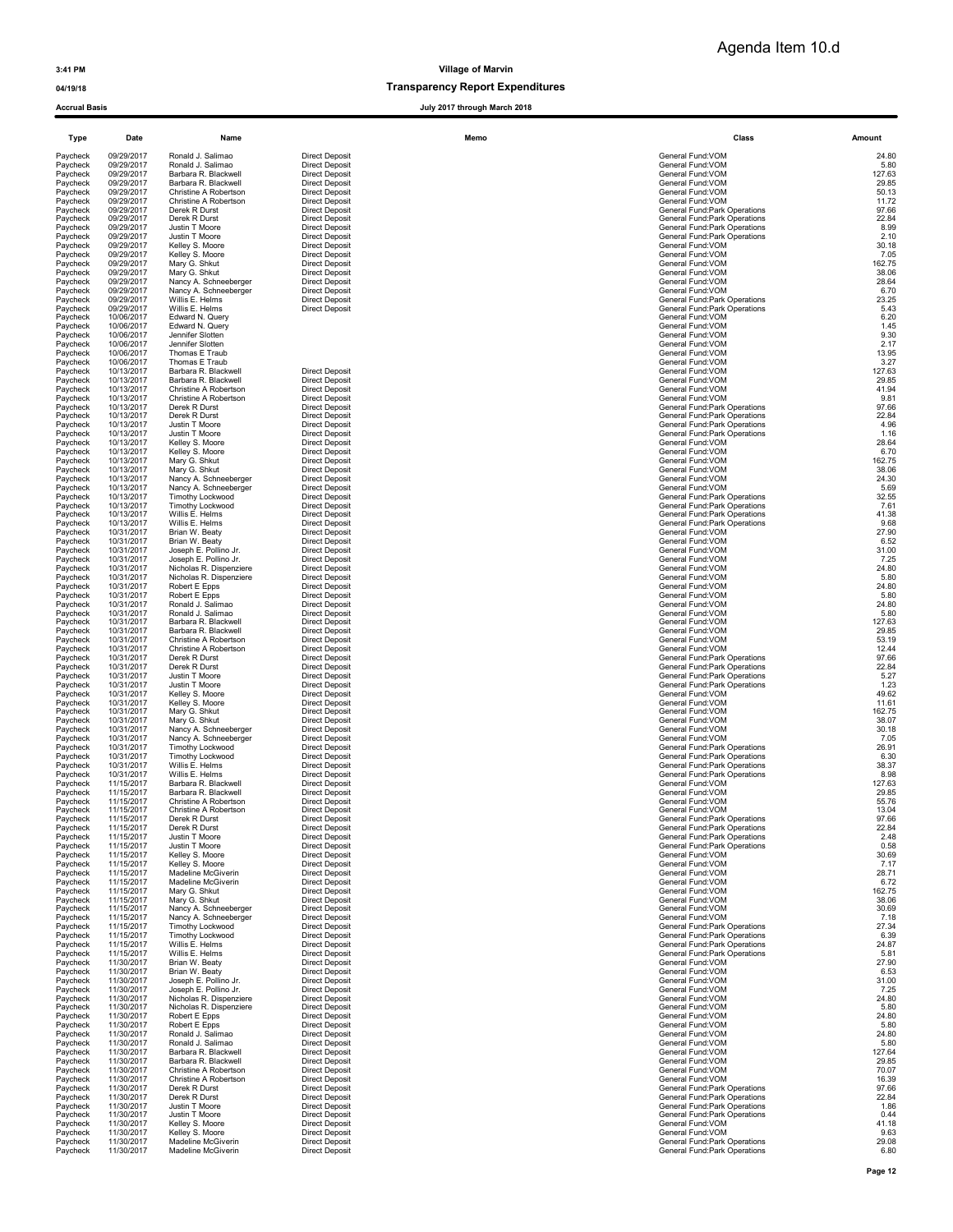# 04/19/18 Transparency Report Expenditures

| Type                 | Date                     | Name                                               | Memo                                           | Class                                                          | Amount          |
|----------------------|--------------------------|----------------------------------------------------|------------------------------------------------|----------------------------------------------------------------|-----------------|
| Paycheck             | 11/30/2017               | Mary G. Shkut                                      | <b>Direct Deposit</b>                          | General Fund:VOM                                               | 162.75          |
| Paycheck             | 11/30/2017               | Mary G. Shkut                                      | <b>Direct Deposit</b>                          | General Fund:VOM                                               | 38.06           |
| Paycheck<br>Paycheck | 11/30/2017<br>11/30/2017 | Nancy A. Schneeberger<br>Nancy A. Schneeberger     | <b>Direct Deposit</b><br><b>Direct Deposit</b> | General Fund: VOM<br>General Fund: VOM                         | 47.82<br>11.19  |
| Paycheck             | 11/30/2017               | Timothy Lockwood                                   | <b>Direct Deposit</b>                          | General Fund: Park Operations                                  | 36.46           |
| Paycheck             | 11/30/2017<br>11/30/2017 | Timothy Lockwood                                   | <b>Direct Deposit</b>                          | General Fund: Park Operations<br>General Fund:Park Operations  | 8.53            |
| Paycheck<br>Paycheck | 11/30/2017               | Willis E. Helms<br>Willis E. Helms                 | <b>Direct Deposit</b><br><b>Direct Deposit</b> | General Fund: Park Operations                                  | 33.02<br>7.72   |
| Paycheck             | 12/15/2017               | Barbara R. Blackwell                               | <b>Direct Deposit</b>                          | General Fund: VOM                                              | 382.58          |
| Paycheck<br>Paycheck | 12/15/2017<br>12/15/2017 | Barbara R. Blackwell<br>Christine A Robertson      | <b>Direct Deposit</b><br><b>Direct Deposit</b> | General Fund:VOM<br>General Fund:VOM                           | 89.48<br>45.02  |
| Paycheck             | 12/15/2017               | Christine A Robertson                              | <b>Direct Deposit</b>                          | General Fund: VOM                                              | 10.52           |
| Paycheck             | 12/15/2017               | Derek R Durst<br>Derek R Durst                     | <b>Direct Deposit</b>                          | General Fund: Park Operations                                  | 97.66           |
| Paycheck<br>Pavcheck | 12/15/2017<br>12/15/2017 | Justin T Moore                                     | <b>Direct Deposit</b><br><b>Direct Deposit</b> | General Fund: Park Operations<br>General Fund: Park Operations | 22.84<br>1.55   |
| Paycheck             | 12/15/2017               | Justin T Moore                                     | <b>Direct Deposit</b>                          | General Fund: Park Operations                                  | 0.36            |
| Paycheck<br>Paycheck | 12/15/2017<br>12/15/2017 | Kelley S. Moore<br>Kelley S. Moore                 | <b>Direct Deposit</b><br><b>Direct Deposit</b> | General Fund: VOM<br>General Fund:VOM                          | 31.20<br>7.30   |
| Paycheck             | 12/15/2017               | Madeline McGiverin                                 | <b>Direct Deposit</b>                          | General Fund: Park Operations                                  | 28.21           |
| Paycheck             | 12/15/2017               | Madeline McGiverin                                 | <b>Direct Deposit</b>                          | General Fund: Park Operations                                  | 6.59            |
| Paycheck<br>Paycheck | 12/15/2017<br>12/15/2017 | Mary G. Shkut<br>Mary G. Shkut                     | <b>Direct Deposit</b><br><b>Direct Deposit</b> | General Fund:VOM<br>General Fund:VOM                           | 162.75<br>38.06 |
| Paycheck             | 12/15/2017               | Nancy A. Schneeberger                              | <b>Direct Deposit</b>                          | General Fund:VOM                                               | 32.23           |
| Paycheck<br>Paycheck | 12/15/2017<br>12/15/2017 | Nancy A. Schneeberger<br>Timothy Lockwood          | <b>Direct Deposit</b><br>Direct Deposit        | General Fund: VOM<br>General Fund: Park Operations             | 7.53<br>32.98   |
| Paycheck             | 12/15/2017               | <b>Timothy Lockwood</b>                            | <b>Direct Deposit</b>                          | General Fund: Park Operations                                  | 7.71            |
| Paycheck             | 12/15/2017               | Willis E. Helms                                    | <b>Direct Deposit</b>                          | General Fund: Park Operations                                  | 35.57           |
| Paycheck<br>Paycheck | 12/15/2017<br>12/29/2017 | Willis E. Helms<br>Brian W. Beaty                  | <b>Direct Deposit</b><br><b>Direct Deposit</b> | General Fund: Park Operations<br>General Fund:VOM              | 8.32<br>27.90   |
| Paycheck             | 12/29/2017               | Brian W. Beaty                                     | <b>Direct Deposit</b>                          | General Fund: VOM                                              | 6.52            |
| Paycheck             | 12/29/2017               | Joseph E. Pollino Jr.<br>Joseph E. Pollino Jr.     | <b>Direct Deposit</b>                          | General Fund:VOM<br>General Fund:VOM                           | 31.00           |
| Paycheck<br>Paycheck | 12/29/2017<br>12/29/2017 | Kimberly B. Vandenberg                             | <b>Direct Deposit</b><br><b>Direct Deposit</b> | General Fund: VOM                                              | 7.25<br>24.80   |
| Paycheck             | 12/29/2017               | Kimberly B. Vandenberg                             | <b>Direct Deposit</b>                          | General Fund: VOM                                              | 5.80            |
| Paycheck<br>Paycheck | 12/29/2017<br>12/29/2017 | Nicholas R. Dispenziere<br>Nicholas R. Dispenziere | <b>Direct Deposit</b><br><b>Direct Deposit</b> | General Fund:VOM<br>General Fund:VOM                           | 27.90<br>6.53   |
| Paycheck             | 12/29/2017               | Robert E Epps                                      | <b>Direct Deposit</b>                          | General Fund:VOM                                               | 24.80           |
| Paycheck             | 12/29/2017               | Robert E Epps                                      | <b>Direct Deposit</b>                          | General Fund: VOM                                              | 5.80            |
| Paycheck<br>Paycheck | 12/29/2017<br>12/29/2017 | Ronald J. Salimao<br>Ronald J. Salimao             | <b>Direct Deposit</b><br><b>Direct Deposit</b> | General Fund:VOM<br>General Fund:VOM                           | 24.80<br>5.80   |
| Paycheck             | 12/29/2017               | Christine A Robertson                              | <b>Direct Deposit</b>                          | General Fund: VOM                                              | 84.04           |
| Paycheck             | 12/29/2017               | Christine A Robertson                              | <b>Direct Deposit</b>                          | General Fund: VOM                                              | 19.66           |
| Paycheck<br>Paycheck | 12/29/2017<br>12/29/2017 | Derek R Durst<br>Derek R Durst                     | <b>Direct Deposit</b><br><b>Direct Deposit</b> | General Fund: Park Operations<br>General Fund: Park Operations | 97.66<br>22.84  |
| Paycheck             | 12/29/2017               | Kelley S. Moore                                    | <b>Direct Deposit</b>                          | General Fund:VOM                                               | 37.85           |
| Paycheck<br>Paycheck | 12/29/2017<br>12/29/2017 | Kelley S. Moore<br>Madeline McGiverin              | <b>Direct Deposit</b><br><b>Direct Deposit</b> | General Fund:VOM<br>General Fund:VOM                           | 8.85<br>16.71   |
| Paycheck             | 12/29/2017               | Madeline McGiverin                                 | <b>Direct Deposit</b>                          | General Fund: VOM                                              | 3.91            |
| Paycheck             | 12/29/2017               | Nancy A. Schneeberger                              | <b>Direct Deposit</b>                          | General Fund:VOM                                               | 34.27           |
| Paycheck<br>Paycheck | 12/29/2017<br>12/29/2017 | Nancy A. Schneeberger<br>Timothy Lockwood          | <b>Direct Deposit</b><br><b>Direct Deposit</b> | General Fund: VOM<br>General Fund: Park Operations             | 8.02<br>25.61   |
| Paycheck             | 12/29/2017               | Timothy Lockwood                                   | <b>Direct Deposit</b>                          | General Fund: Park Operations                                  | 5.99            |
| Paycheck             | 12/29/2017               | Willis E. Helms                                    | <b>Direct Deposit</b>                          | General Fund: Park Operations                                  | 4.65            |
| Paycheck<br>Paycheck | 12/29/2017<br>12/31/2017 | Willis E. Helms<br>Edward N. Query                 | <b>Direct Deposit</b>                          | General Fund: Park Operations<br>General Fund: VOM             | 1.09<br>9.30    |
| Paycheck             | 12/31/2017               | Edward N. Query                                    |                                                | General Fund:VOM                                               | 2.17            |
| Paycheck<br>Paycheck | 12/31/2017<br>12/31/2017 | Jennifer Slotten<br>Jennifer Slotten               |                                                | General Fund:VOM<br>General Fund:VOM                           | 4.65<br>1.09    |
| Paycheck             | 01/12/2018               | Christine A Robertson                              | <b>Direct Deposit</b>                          | General Fund: VOM                                              | 71.10           |
| Paycheck             | 01/12/2018               | Christine A Robertson                              | <b>Direct Deposit</b>                          | General Fund: VOM                                              | 16.63           |
| Paycheck<br>Paycheck | 01/12/2018<br>01/12/2018 | Derek R Durst<br>Derek R Durst                     | <b>Direct Deposit</b><br><b>Direct Deposit</b> | General Fund: Park Operations<br>General Fund: Park Operations | 97.66<br>22.84  |
| Paycheck             | 01/12/2018               | Julie W. Rothrock                                  | <b>Direct Deposit</b>                          | General Fund: VOM                                              | 8.91            |
| Paycheck<br>Paycheck | 01/12/2018<br>01/12/2018 | Julie W. Rothrock<br>Kelley S. Moore               | <b>Direct Deposit</b><br><b>Direct Deposit</b> | General Fund: VOM<br>General Fund:VOM                          | 2.08<br>26.09   |
| Paycheck             | 01/12/2018               | Kelley S. Moore                                    | <b>Direct Deposit</b>                          | General Fund: VOM                                              | 6.10            |
| Paycheck             | 01/12/2018               | Nancy A. Schneeberger                              | <b>Direct Deposit</b>                          | General Fund: VOM                                              | 36.57           |
| Paycheck<br>Paycheck | 01/12/2018<br>01/12/2018 | Nancy A. Schneeberger<br>Timothy Lockwood          | <b>Direct Deposit</b><br><b>Direct Deposit</b> | General Fund: VOM<br>General Fund:Park Operations              | 8.55<br>14.76   |
| Paycheck             | 01/12/2018               | Timothy Lockwood                                   | <b>Direct Deposit</b>                          | General Fund: Park Operations                                  | 3.45            |
| Paycheck<br>Paycheck | 01/31/2018<br>01/31/2018 | Joseph E. Pollino Jr.<br>Joseph E. Pollino Jr.     | <b>Direct Deposit</b><br><b>Direct Deposit</b> | General Fund:VOM<br>General Fund: VOM                          | 31.00<br>7.25   |
| Paycheck             | 01/31/2018               | Kimberly B. Vandenberg                             | <b>Direct Deposit</b>                          | General Fund: VOM                                              | 24.80           |
| Paycheck             | 01/31/2018               | Kimberly B. Vandenberg                             | <b>Direct Deposit</b>                          | General Fund: VOM                                              | 5.80            |
| Paycheck<br>Paycheck | 01/31/2018<br>01/31/2018 | Nicholas R. Dispenziere<br>Nicholas R. Dispenziere | <b>Direct Deposit</b><br><b>Direct Deposit</b> | General Fund:VOM<br>General Fund:VOM                           | 27.90<br>6.53   |
| Paycheck             | 01/31/2018               | Robert E Epps                                      | <b>Direct Deposit</b>                          | General Fund:VOM                                               | 24.80           |
| Paycheck<br>Paycheck | 01/31/2018<br>01/31/2018 | Robert E Epps<br>Ronald J. Salimao                 | <b>Direct Deposit</b><br><b>Direct Deposit</b> | General Fund:VOM<br>General Fund:VOM                           | 5.80<br>24.80   |
| Paycheck             | 01/31/2018               | Ronald J. Salimao                                  | <b>Direct Deposit</b>                          | General Fund:VOM                                               | 5.80            |
| Paycheck             | 01/31/2018               | Barbara R. Blackwell                               | <b>Direct Deposit</b>                          | General Fund:VOM                                               | 98.25           |
| Paycheck<br>Paycheck | 01/31/2018<br>01/31/2018 | Barbara R. Blackwell<br>Christine A Robertson      | <b>Direct Deposit</b><br>Direct Deposit        | General Fund: VOM<br>General Fund:VOM                          | 22.98<br>100.76 |
| Paycheck             | 01/31/2018               | Christine A Robertson                              | <b>Direct Deposit</b>                          | General Fund: VOM                                              | 23.56           |
| Paycheck             | 01/31/2018               | Derek R Durst                                      | <b>Direct Deposit</b>                          | General Fund: Park Operations                                  | 97.66           |
| Paycheck<br>Paycheck | 01/31/2018<br>01/31/2018 | Derek R Durst<br>Julie W. Rothrock                 | <b>Direct Deposit</b><br><b>Direct Deposit</b> | General Fund: Park Operations<br>General Fund:VOM              | 22.84<br>31.00  |
| Paycheck             | 01/31/2018               | Julie W. Rothrock                                  | <b>Direct Deposit</b>                          | General Fund:VOM                                               | 7.25            |
| Paycheck             | 01/31/2018<br>01/31/2018 | Kelley S. Moore<br>Kellev S. Moore                 | <b>Direct Deposit</b><br><b>Direct Deposit</b> | General Fund:VOM<br>General Fund:VOM                           | 35.29<br>8.26   |
| Paycheck<br>Paycheck | 01/31/2018               | Lara R Carnow                                      | <b>Direct Deposit</b>                          | General Fund:VOM                                               | 32.86           |
| Paycheck             | 01/31/2018               | Lara R Carnow                                      | <b>Direct Deposit</b>                          | General Fund:VOM                                               | 7.69            |
| Paycheck<br>Paycheck | 01/31/2018<br>01/31/2018 | Nancy A. Schneeberger<br>Nancy A. Schneeberger     | <b>Direct Deposit</b><br><b>Direct Deposit</b> | General Fund:VOM<br>General Fund: VOM                          | 32.23<br>7.54   |
| Paycheck             | 01/31/2018               | Timothy Lockwood                                   | Direct Deposit                                 | General Fund: Park Operations                                  | 20.83           |
| Paycheck<br>Paycheck | 01/31/2018<br>01/31/2018 | Timothy Lockwood<br>Willis E. Helms                | <b>Direct Deposit</b><br><b>Direct Deposit</b> | General Fund: Park Operations<br>General Fund: Park Operations | 4.87<br>2.33    |
| Paycheck             | 01/31/2018               | Willis E. Helms                                    | <b>Direct Deposit</b>                          | General Fund: Park Operations                                  | 0.54            |
| Paycheck             | 02/15/2018               | Barbara R. Blackwell                               | <b>Direct Deposit</b>                          | General Fund: VOM                                              | 127.63          |
| Paycheck<br>Paycheck | 02/15/2018<br>02/15/2018 | Barbara R. Blackwell<br>Christine A Robertson      | <b>Direct Deposit</b><br><b>Direct Deposit</b> | General Fund: VOM<br>General Fund:VOM                          | 29.85<br>118.16 |
| Paycheck             | 02/15/2018               | Christine A Robertson                              | <b>Direct Deposit</b>                          | General Fund:VOM                                               | 27.64           |
| Paycheck             | 02/15/2018               | Derek R Durst                                      | <b>Direct Deposit</b>                          | General Fund: Park Operations                                  | 97.66           |
| Paycheck<br>Paycheck | 02/15/2018<br>02/15/2018 | Derek R Durst<br>Julie W. Rothrock                 | <b>Direct Deposit</b><br><b>Direct Deposit</b> | General Fund: Park Operations<br>General Fund:VOM              | 22.84<br>45.73  |
| Paycheck             | 02/15/2018               | Julie W. Rothrock                                  | <b>Direct Deposit</b>                          | General Fund:VOM                                               | 10.70           |
| Paycheck<br>Paycheck | 02/15/2018<br>02/15/2018 | Kelley S. Moore<br>Kelley S. Moore                 | <b>Direct Deposit</b><br><b>Direct Deposit</b> | General Fund: VOM<br>General Fund: VOM                         | 48.85<br>11.42  |
| Paycheck             | 02/15/2018               | Lara R Carnow                                      | <b>Direct Deposit</b>                          | General Fund:VOM                                               | 24.80           |
| Paycheck             | 02/15/2018               | Lara R Carnow                                      | <b>Direct Deposit</b>                          | General Fund: VOM                                              | 5.80            |
| Paycheck<br>Paycheck | 02/15/2018<br>02/15/2018 | Nancy A. Schneeberger<br>Nancy A. Schneeberger     | <b>Direct Deposit</b><br><b>Direct Deposit</b> | General Fund: VOM<br>General Fund:VOM                          | 50.12<br>11.72  |
|                      |                          |                                                    |                                                |                                                                |                 |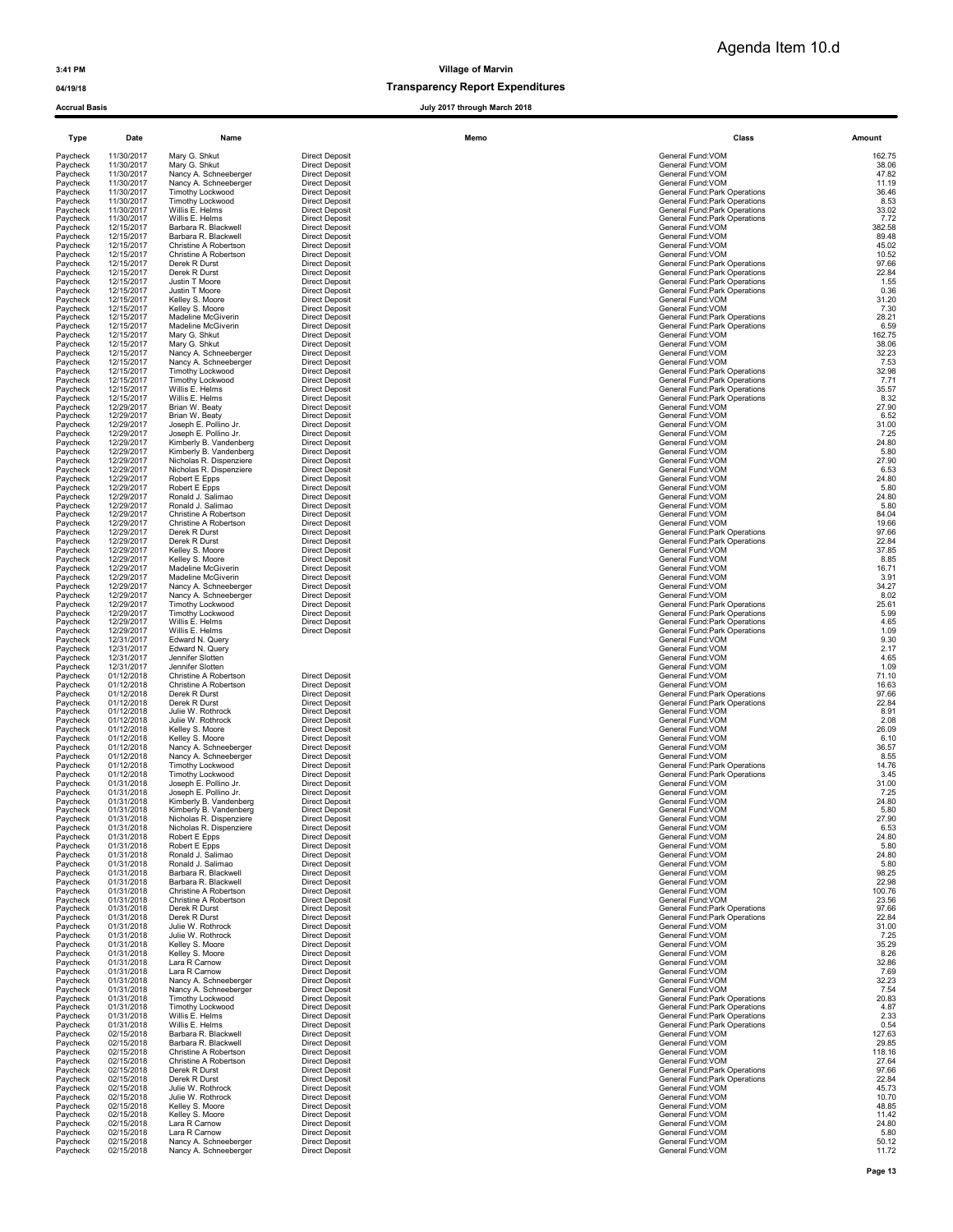## 04/19/18 and 04/19/18 of the control of the control of the Transparency Report Expenditures

| Type                 | Date                                          | Name                                              | Memo                                           | Class                                                          | Amount          |
|----------------------|-----------------------------------------------|---------------------------------------------------|------------------------------------------------|----------------------------------------------------------------|-----------------|
| Paycheck             | 02/15/2018                                    | Timothy Lockwood                                  | <b>Direct Deposit</b>                          | General Fund: Park Operations                                  | 36.02           |
| Paycheck             | 02/15/2018                                    | Timothy Lockwood                                  | <b>Direct Deposit</b>                          | General Fund: Park Operations                                  | 8.43            |
| Paycheck             | 02/15/2018                                    | Willis E. Helms                                   | <b>Direct Deposit</b>                          | General Fund: Park Operations                                  | 25.11           |
| Paycheck<br>Paycheck | 02/15/2018<br>02/28/2018                      | Willis E. Helms<br>Joseph E. Pollino Jr.          | <b>Direct Deposit</b><br><b>Direct Deposit</b> | General Fund: Park Operations<br>General Fund: VOM             | 5.88<br>31.00   |
| Paycheck             | 02/28/2018                                    | Joseph E. Pollino Jr.                             | <b>Direct Deposit</b>                          | General Fund: VOM                                              | 7.25            |
| Paycheck             | 02/28/2018                                    | Kimberly B. Vandenberg                            | <b>Direct Deposit</b>                          | General Fund: VOM                                              | 24.80           |
| Paycheck             | 02/28/2018<br>02/28/2018                      | Kimberly B. Vandenberg<br>Nicholas R. Dispenziere | <b>Direct Deposit</b><br><b>Direct Deposit</b> | General Fund: VOM<br>General Fund:VOM                          | 5.80<br>27.90   |
| Paycheck<br>Paycheck | 02/28/2018                                    | Nicholas R. Dispenziere                           | <b>Direct Deposit</b>                          | General Fund:VOM                                               | 6.52            |
| Paycheck             | 02/28/2018                                    | Robert E Epps                                     | <b>Direct Deposit</b>                          | General Fund:VOM                                               | 24.80           |
| Paycheck             | 02/28/2018                                    | Robert E Epps                                     | <b>Direct Deposit</b>                          | General Fund: VOM                                              | 5.80            |
| Paycheck<br>Paycheck | 02/28/2018<br>02/28/2018                      | Ronald J. Salimao<br>Ronald J. Salimao            | <b>Direct Deposit</b><br><b>Direct Deposit</b> | General Fund: VOM<br>General Fund: VOM                         | 24.80<br>5.80   |
| Paycheck             | 02/28/2018                                    | Barbara R. Blackwell                              | <b>Direct Deposit</b>                          | General Fund: VOM                                              | 127.63          |
| Paycheck             | 02/28/2018                                    | Barbara R. Blackwell                              | <b>Direct Deposit</b>                          | General Fund: VOM                                              | 29.85           |
| Paycheck             | 02/28/2018                                    | Christine A Robertson                             | <b>Direct Deposit</b>                          | General Fund: VOM                                              | 124.30          |
| Paycheck<br>Paycheck | 02/28/2018<br>02/28/2018                      | Christine A Robertson<br>Derek R Durst            | <b>Direct Deposit</b><br><b>Direct Deposit</b> | General Fund: VOM<br>General Fund: Park Operations             | 29.07<br>97.66  |
| Paycheck             | 02/28/2018                                    | Derek R Durst                                     | <b>Direct Deposit</b>                          | General Fund: Park Operations                                  | 22.84           |
| Paycheck             | 02/28/2018                                    | Julie W. Rothrock                                 | <b>Direct Deposit</b>                          | General Fund: VOM                                              | 31.39           |
| Paycheck             | 02/28/2018                                    | Julie W. Rothrock                                 | <b>Direct Deposit</b>                          | General Fund:VOM                                               | 7.34            |
| Paycheck<br>Paycheck | 02/28/2018<br>02/28/2018                      | Kelley S. Moore<br>Kelley S. Moore                | <b>Direct Deposit</b><br><b>Direct Deposit</b> | General Fund:VOM<br>General Fund: VOM                          | 32.22<br>7.54   |
| Paycheck             | 02/28/2018                                    | Lara R Carnow                                     | <b>Direct Deposit</b>                          | General Fund: VOM                                              | 31.00           |
| Paycheck             | 02/28/2018                                    | Lara R Carnow                                     | <b>Direct Deposit</b>                          | General Fund: VOM                                              | 7.25            |
| Paycheck             | 02/28/2018                                    | Nancy A. Schneeberger                             | <b>Direct Deposit</b>                          | General Fund:VOM                                               | 30.69           |
| Paycheck<br>Paycheck | 02/28/2018<br>02/28/2018                      | Nancy A. Schneeberger<br><b>Timothy Lockwood</b>  | <b>Direct Deposit</b><br><b>Direct Deposit</b> | General Fund: VOM<br>General Fund: Park Operations             | 7.18<br>19.96   |
| Paycheck             | 02/28/2018                                    | <b>Timothy Lockwood</b>                           | <b>Direct Deposit</b>                          | General Fund: Park Operations                                  | 4.67            |
| Paycheck             | 02/28/2018                                    | Willis E. Helms                                   | <b>Direct Deposit</b>                          | General Fund: Park Operations                                  | 26.73           |
| Paycheck             | 02/28/2018                                    | Willis E. Helms                                   | <b>Direct Deposit</b>                          | General Fund: Park Operations                                  | 6.25            |
| Paycheck             | 02/28/2018<br>02/28/2018                      | Kimberly B. Vandenberg                            | <b>Direct Deposit</b><br><b>Direct Deposit</b> |                                                                | 0.00<br>0.00    |
| Paycheck<br>Paycheck | 03/15/2018                                    | Kimberly B. Vandenberg<br>Barbara R. Blackwell    | <b>Direct Deposit</b>                          | General Fund:VOM                                               | 127.63          |
| Paycheck             | 03/15/2018                                    | Barbara R. Blackwell                              | <b>Direct Deposit</b>                          | General Fund:VOM                                               | 29.85           |
| Paycheck             | 03/15/2018                                    | Christine A Robertson                             | <b>Direct Deposit</b>                          | General Fund: VOM                                              | 84.90           |
| Paycheck             | 03/15/2018                                    | Christine A Robertson                             | <b>Direct Deposit</b>                          | General Fund: VOM                                              | 19.85           |
| Paycheck<br>Paycheck | 03/15/2018<br>03/15/2018                      | Derek R Durst<br>Derek R Durst                    | Direct Deposit<br><b>Direct Deposit</b>        | General Fund: Park Operations<br>General Fund: Park Operations | 97.66<br>22.84  |
| Paycheck             | 03/15/2018                                    | Julie W. Rothrock                                 | <b>Direct Deposit</b>                          | General Fund: VOM                                              | 21.70           |
| Paycheck             | 03/15/2018                                    | Julie W. Rothrock                                 | <b>Direct Deposit</b>                          | General Fund:VOM                                               | 5.07            |
| Paycheck             | 03/15/2018                                    | Kelley S. Moore                                   | <b>Direct Deposit</b>                          | General Fund:VOM                                               | 27.11           |
| Paycheck<br>Paycheck | 03/15/2018<br>03/15/2018                      | Kelley S. Moore<br>Lara R Carnow                  | <b>Direct Deposit</b><br><b>Direct Deposit</b> | General Fund:VOM<br>General Fund:VOM                           | 6.34<br>58.90   |
| Paycheck             | 03/15/2018                                    | Lara R Carnow                                     | <b>Direct Deposit</b>                          | General Fund:VOM                                               | 13.77           |
| Paycheck             | 03/15/2018                                    | Nancy A. Schneeberger                             | <b>Direct Deposit</b>                          | General Fund: VOM                                              | 32.23           |
| Paycheck             | 03/15/2018                                    | Nancy A. Schneeberger                             | <b>Direct Deposit</b>                          | General Fund: VOM                                              | 7.54            |
| Paycheck             | 03/15/2018                                    | Shana Grigston                                    | <b>Direct Deposit</b>                          | General Fund: Park Operations                                  | 2.23            |
| Paycheck<br>Paycheck | 03/15/2018<br>03/15/2018                      | Shana Grigston<br><b>Timothy Lockwood</b>         | <b>Direct Deposit</b><br><b>Direct Deposit</b> | General Fund: Park Operations<br>General Fund: Park Operations | 0.52<br>31.25   |
| Paycheck             | 03/15/2018                                    | Timothy Lockwood                                  | <b>Direct Deposit</b>                          | General Fund: Park Operations                                  | 7.30            |
| Paycheck             | 03/15/2018                                    | Willis E. Helms                                   | <b>Direct Deposit</b>                          | General Fund: Park Operations                                  | 20.00           |
| Paycheck             | 03/15/2018                                    | Willis E. Helms                                   | <b>Direct Deposit</b>                          | General Fund: Park Operations                                  | 4.68            |
| Paycheck<br>Paycheck | 03/30/2018<br>03/30/2018                      | Joseph E. Pollino Jr.<br>Joseph E. Pollino Jr.    | <b>Direct Deposit</b><br><b>Direct Deposit</b> | General Fund: VOM<br>General Fund: VOM                         | 31.00<br>7.25   |
| Paycheck             | 03/30/2018                                    | Kimberly B. Vandenberg                            | <b>Direct Deposit</b>                          | General Fund: VOM                                              | 24.80           |
| Paycheck             | 03/30/2018                                    | Kimberly B. Vandenberg                            | <b>Direct Deposit</b>                          | General Fund: VOM                                              | 5.80            |
| Paycheck             | 03/30/2018                                    | Nicholas R. Dispenziere                           | <b>Direct Deposit</b>                          | General Fund:VOM                                               | 27.90           |
| Paycheck<br>Paycheck | 03/30/2018<br>03/30/2018                      | Nicholas R. Dispenziere<br>Robert E Epps          | <b>Direct Deposit</b><br><b>Direct Deposit</b> | General Fund:VOM<br>General Fund: VOM                          | 6.53<br>24.80   |
| Paycheck             | 03/30/2018                                    | Robert E Epps                                     | <b>Direct Deposit</b>                          | General Fund: VOM                                              | 5.80            |
| Paycheck             | 03/30/2018                                    | Ronald J. Salimao                                 | <b>Direct Deposit</b>                          | General Fund: VOM                                              | 24.80           |
| Paycheck             | 03/30/2018                                    | Ronald J. Salimao                                 | <b>Direct Deposit</b>                          | General Fund: VOM                                              | 5.80            |
| Paycheck<br>Paycheck | 03/30/2018<br>03/30/2018                      | Barbara R. Blackwell<br>Barbara R. Blackwell      | <b>Direct Deposit</b><br><b>Direct Deposit</b> | General Fund: VOM<br>General Fund: VOM                         | 127.63<br>29.84 |
| Paycheck             | 03/30/2018                                    | Christine A Robertson                             | <b>Direct Deposit</b>                          | General Fund: VOM                                              | 89.52           |
| Paycheck             | 03/30/2018                                    | Christine A Robertson                             | <b>Direct Deposit</b>                          | General Fund: VOM                                              | 20.94           |
| Paycheck             | 03/30/2018                                    | Derek R Durst                                     | <b>Direct Deposit</b>                          | General Fund: Park Operations                                  | 97.66           |
| Paycheck<br>Paycheck | 03/30/2018<br>03/30/2018                      | Derek R Durst<br>Julie W. Rothrock                | <b>Direct Deposit</b><br><b>Direct Deposit</b> | General Fund: Park Operations<br>General Fund:VOM              | 22.84<br>26.35  |
| Paycheck             | 03/30/2018                                    | Julie W. Rothrock                                 | <b>Direct Deposit</b>                          | General Fund:VOM                                               | 6.17            |
| Paycheck             | 03/30/2018                                    | Kelley S. Moore                                   | <b>Direct Deposit</b>                          | General Fund:VOM                                               | 35.04           |
| Paycheck             | 03/30/2018                                    | Kelley S. Moore                                   | <b>Direct Deposit</b>                          | General Fund: VOM                                              | 8.19            |
| Paycheck             | 03/30/2018                                    | Lara R Carnow                                     | <b>Direct Deposit</b>                          | General Fund: VOM                                              | 63.24           |
| Paycheck<br>Paycheck | 03/30/2018<br>03/30/2018                      | Lara R Carnow<br>Nancy A. Schneeberger            | <b>Direct Deposit</b><br><b>Direct Deposit</b> | General Fund: VOM<br>General Fund:VOM                          | 14.79<br>30.69  |
| Paycheck             | 03/30/2018                                    | Nancy A. Schneeberger                             | <b>Direct Deposit</b>                          | General Fund:VOM                                               | 7.17            |
| Paycheck             | 03/30/2018                                    | Shana Grigston                                    | <b>Direct Deposit</b>                          | General Fund: Park Operations                                  | 1.49            |
| Paycheck             | 03/30/2018                                    | Shana Grigston<br>Timothy Lockwood                | <b>Direct Deposit</b><br><b>Direct Deposit</b> | General Fund: Park Operations                                  | 0.35<br>31.47   |
| Paycheck<br>Paycheck | 03/30/2018<br>03/30/2018                      | Timothy Lockwood                                  | <b>Direct Deposit</b>                          | General Fund: Park Operations<br>General Fund: Park Operations | 7.36            |
| Paycheck             | 03/30/2018                                    | Willis E. Helms                                   | Direct Deposit                                 | General Fund: Park Operations                                  | 18.60           |
| Paycheck             | 03/30/2018                                    | Willis E. Helms                                   | <b>Direct Deposit</b>                          | General Fund: Park Operations                                  | 4.35            |
|                      | Total 6091 · FICA/941 (Town match)            |                                                   |                                                |                                                                | 13,504.56       |
|                      |                                               |                                                   |                                                |                                                                |                 |
|                      | Total 6090 · Payroll Tax                      |                                                   |                                                |                                                                | 13.504.56       |
|                      | 6100 Other Payroll Expenditures               |                                                   |                                                |                                                                |                 |
| Bill                 | 6103 · Benefit Services<br>02/12/2018         | <b>MedCost Benefit Services</b>                   | <b>ACA Reporting fees</b>                      | General Fund: VOM                                              | 250.00          |
|                      | Total 6103 · Benefit Services                 |                                                   |                                                |                                                                | 250.00          |
|                      |                                               |                                                   |                                                |                                                                |                 |
| Bill                 | 6101 · Unemployment Ins Reserve<br>12/21/2017 | North Carolina Dept of Commerce                   | Unemployment Insurance -Late                   | General Fund: VOM                                              | 245.70          |
|                      |                                               | Total 6101 · Unemployment Ins Reserve             |                                                |                                                                | 245.70          |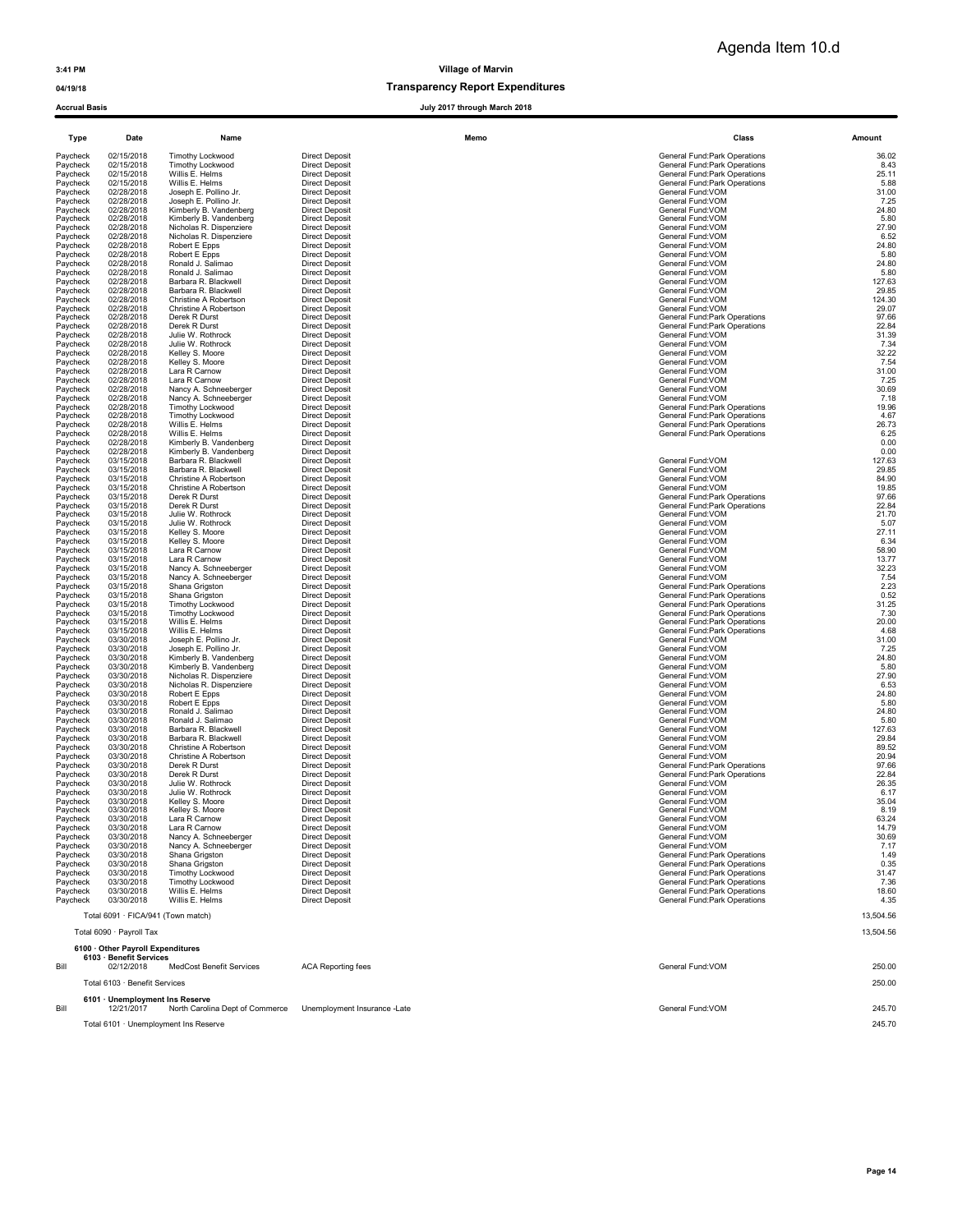Agenda Item 10.d

### 04/19/18 Transparency Report Expenditures

July 2017 through March 2018

| งเนนเ มนงเง             |                            |                                                    | 2011 unvugn murun 20                                                 |                                                                |               |
|-------------------------|----------------------------|----------------------------------------------------|----------------------------------------------------------------------|----------------------------------------------------------------|---------------|
| Type                    | Date                       | Name                                               | Memo                                                                 | Class                                                          | Amount        |
|                         | 6102 · Direct Deposit Fees |                                                    |                                                                      |                                                                |               |
| Liability C<br>Paycheck | 07/13/2017<br>07/14/2017   | QuickBooks Payroll Service<br>Barbara R. Blackwell | Fee for 9 direct deposit(s) at \$1.75 each<br><b>Direct Deposit</b>  | General Fund: VOM<br>General Fund: VOM                         | 15.75<br>0.00 |
| Paycheck                | 07/14/2017                 | Christine A Robertson                              | <b>Direct Deposit</b>                                                | General Fund: VOM                                              | 0.00          |
| Paycheck<br>Paycheck    | 07/14/2017<br>07/14/2017   | Derek R Durst<br>Justin T Moore                    | <b>Direct Deposit</b><br><b>Direct Deposit</b>                       | General Fund: Park Operations<br>General Fund: Park Operations | 0.00<br>0.00  |
| Paycheck                | 07/14/2017                 | Kelley S. Moore                                    | <b>Direct Deposit</b>                                                | General Fund: VOM                                              | 0.00          |
| Paycheck<br>Paycheck    | 07/14/2017<br>07/14/2017   | Nancy A. Schneeberger<br>Nicholas R Muti           | <b>Direct Deposit</b><br><b>Direct Deposit</b>                       | General Fund: VOM<br>General Fund:Park Operations              | 0.00<br>0.00  |
| Paycheck                | 07/14/2017                 | Robyn M. Stuber                                    | <b>Direct Deposit</b>                                                | General Fund: VOM                                              | 0.00          |
| Paycheck<br>Liability C | 07/14/2017<br>07/28/2017   | Willis E. Helms<br>QuickBooks Payroll Service      | <b>Direct Deposit</b><br>Fee for 14 direct deposit(s) at \$1.75 each | General Fund: Park Operations<br>General Fund: VOM             | 0.00<br>24.50 |
| Paycheck                | 07/31/2017                 | Barbara R. Blackwell                               | <b>Direct Deposit</b>                                                | General Fund:VOM                                               | 0.00          |
| Paycheck<br>Paycheck    | 07/31/2017<br>07/31/2017   | Christine A Robertson<br>Derek R Durst             | <b>Direct Deposit</b><br><b>Direct Deposit</b>                       | General Fund: VOM<br>General Fund: Park Operations             | 0.00<br>0.00  |
| Paycheck                | 07/31/2017                 | Justin T Moore                                     | <b>Direct Deposit</b>                                                | General Fund: Park Operations                                  | 0.00          |
| Paycheck<br>Paycheck    | 07/31/2017<br>07/31/2017   | Kelley S. Moore<br>Nancy A. Schneeberger           | <b>Direct Deposit</b><br><b>Direct Deposit</b>                       | General Fund:VOM<br>General Fund: VOM                          | 0.00<br>0.00  |
| Paycheck                | 07/31/2017                 | Nicholas R Muti                                    | <b>Direct Deposit</b>                                                | General Fund: Park Operations                                  | 0.00          |
| Paycheck                | 07/31/2017<br>07/31/2017   | Robyn M. Stuber<br>Willis E. Helms                 | <b>Direct Deposit</b><br><b>Direct Deposit</b>                       | General Fund: VOM<br>General Fund: Park Operations             | 0.00<br>0.00  |
| Paycheck<br>Liability C | 08/14/2017                 | QuickBooks Payroll Service                         | Fee for 8 direct deposit(s) at \$1.75 each                           | General Fund: VOM                                              | 14.00         |
| Paycheck                | 08/15/2017                 | Barbara R. Blackwell                               | <b>Direct Deposit</b>                                                | General Fund:VOM                                               | 0.00          |
| Paycheck<br>Paycheck    | 08/15/2017<br>08/15/2017   | Christine A Robertson<br>Derek R Durst             | <b>Direct Deposit</b><br><b>Direct Deposit</b>                       | General Fund: VOM<br>General Fund: Park Operations             | 0.00<br>0.00  |
| Paycheck                | 08/15/2017                 | Justin T Moore                                     | <b>Direct Deposit</b>                                                | General Fund: Park Operations                                  | 0.00          |
| Paycheck<br>Paycheck    | 08/15/2017<br>08/15/2017   | Kelley S. Moore<br>Nancy A. Schneeberger           | <b>Direct Deposit</b><br><b>Direct Deposit</b>                       | General Fund: VOM<br>General Fund:VOM                          | 0.00<br>0.00  |
| Paycheck                | 08/15/2017                 | Robyn M. Stuber                                    | <b>Direct Deposit</b>                                                | General Fund: VOM                                              | 0.00          |
| Paycheck<br>Liability C | 08/15/2017<br>08/30/2017   | Willis E. Helms<br>QuickBooks Payroll Service      | <b>Direct Deposit</b><br>Fee for 12 direct deposit(s) at \$1.75 each | General Fund: Park Operations<br>General Fund: VOM             | 0.00<br>21.00 |
| Paycheck                | 08/31/2017                 | Barbara R. Blackwell                               | <b>Direct Deposit</b>                                                | General Fund: VOM                                              | 0.00          |
| Paycheck                | 08/31/2017<br>08/31/2017   | Christine A Robertson<br>Derek R Durst             | <b>Direct Deposit</b><br><b>Direct Deposit</b>                       | General Fund: VOM<br>General Fund: Park Operations             | 0.00<br>0.00  |
| Paycheck<br>Paycheck    | 08/31/2017                 | Justin T Moore                                     | <b>Direct Deposit</b>                                                | General Fund: Park Operations                                  | 0.00          |
| Paycheck                | 08/31/2017                 | Kelley S. Moore                                    | <b>Direct Deposit</b>                                                | General Fund: VOM                                              | 0.00          |
| Paycheck<br>Paycheck    | 08/31/2017<br>08/31/2017   | Nancy A. Schneeberger<br>Willis E. Helms           | <b>Direct Deposit</b><br><b>Direct Deposit</b>                       | General Fund: VOM<br>General Fund: Park Operations             | 0.00<br>0.00  |
| Liability C             | 09/14/2017                 | QuickBooks Payroll Service                         | Fee for 8 direct deposit(s) at \$1.75 each                           | General Fund: VOM                                              | 14.00         |
| Paycheck<br>Paycheck    | 09/15/2017<br>09/15/2017   | Barbara R. Blackwell<br>Christine A Robertson      | <b>Direct Deposit</b><br><b>Direct Deposit</b>                       | General Fund: VOM<br>General Fund: VOM                         | 0.00<br>0.00  |
| Paycheck                | 09/15/2017                 | Derek R Durst                                      | <b>Direct Deposit</b>                                                | General Fund: Park Operations                                  | 0.00          |
| Paycheck<br>Paycheck    | 09/15/2017<br>09/15/2017   | Justin T Moore<br>Kelley S. Moore                  | <b>Direct Deposit</b><br><b>Direct Deposit</b>                       | General Fund: Park Operations<br>General Fund:VOM              | 0.00<br>0.00  |
| Paycheck                | 09/15/2017                 | Mary G. Shkut                                      | <b>Direct Deposit</b>                                                | General Fund: VOM                                              | 0.00          |
| Paycheck                | 09/15/2017<br>09/15/2017   | Nancy A. Schneeberger<br>Willis E. Helms           | <b>Direct Deposit</b><br><b>Direct Deposit</b>                       | General Fund: VOM<br>General Fund: Park Operations             | 0.00<br>0.00  |
| Paycheck<br>Liability C | 09/28/2017                 | QuickBooks Payroll Service                         | Fee for 13 direct deposit(s) at \$1.75 each                          | General Fund:VOM                                               | 22.75         |
| Paycheck                | 09/29/2017                 | Barbara R. Blackwell                               | <b>Direct Deposit</b>                                                | General Fund: VOM                                              | 0.00          |
| Paycheck<br>Paycheck    | 09/29/2017<br>09/29/2017   | Christine A Robertson<br>Derek R Durst             | <b>Direct Deposit</b><br><b>Direct Deposit</b>                       | General Fund: VOM<br>General Fund: Park Operations             | 0.00<br>0.00  |
| Paycheck                | 09/29/2017                 | Justin T Moore                                     | <b>Direct Deposit</b>                                                | General Fund: Park Operations                                  | 0.00          |
| Paycheck<br>Paycheck    | 09/29/2017<br>09/29/2017   | Kelley S. Moore<br>Mary G. Shkut                   | <b>Direct Deposit</b><br><b>Direct Deposit</b>                       | General Fund: VOM<br>General Fund:VOM                          | 0.00<br>0.00  |
| Paycheck                | 09/29/2017                 | Nancy A. Schneeberger                              | <b>Direct Deposit</b>                                                | General Fund: VOM                                              | 0.00          |
| Paycheck<br>Liability C | 09/29/2017<br>10/12/2017   | Willis E. Helms<br>QuickBooks Payroll Service      | <b>Direct Deposit</b><br>Fee for 9 direct deposit(s) at \$1.75 each  | General Fund: Park Operations<br>General Fund: VOM             | 0.00<br>15.75 |
| Paycheck                | 10/13/2017                 | Barbara R. Blackwell                               | <b>Direct Deposit</b>                                                | General Fund: VOM                                              | 0.00          |
| Paycheck<br>Paycheck    | 10/13/2017<br>10/13/2017   | Christine A Robertson<br>Derek R Durst             | <b>Direct Deposit</b><br><b>Direct Deposit</b>                       | General Fund: VOM<br>General Fund: Park Operations             | 0.00<br>0.00  |
| Paycheck                | 10/13/2017                 | Justin T Moore                                     | <b>Direct Deposit</b>                                                | General Fund: Park Operations                                  | 0.00          |
| Paycheck<br>Paycheck    | 10/13/2017<br>10/13/2017   | Kelley S. Moore<br>Mary G. Shkut                   | <b>Direct Deposit</b><br><b>Direct Deposit</b>                       | General Fund: VOM<br>General Fund: VOM                         | 0.00<br>0.00  |
| Paycheck                | 10/13/2017                 | Nancy A. Schneeberger                              | <b>Direct Deposit</b>                                                | General Fund:VOM                                               | 0.00          |
| Paycheck<br>Paycheck    | 10/13/2017<br>10/13/2017   | Timothy Lockwood<br>Willis E. Helms                | <b>Direct Deposit</b><br><b>Direct Deposit</b>                       | General Fund: Park Operations<br>General Fund: Park Operations | 0.00<br>0.00  |
| Liability C             | 10/30/2017                 | QuickBooks Pavroll Service                         | Fee for 14 direct deposit(s) at \$1.75 each                          | General Fund:VOM                                               | 24.50         |
| Paycheck                | 10/31/2017<br>10/31/2017   | Barbara R. Blackwell<br>Christine A Robertson      | <b>Direct Deposit</b><br><b>Direct Deposit</b>                       | General Fund: VOM<br>General Fund: VOM                         | 0.00<br>0.00  |
| Paycheck<br>Paycheck    | 10/31/2017                 | Derek R Durst                                      | <b>Direct Deposit</b>                                                | General Fund: Park Operations                                  | 0.00          |
| Paycheck                | 10/31/2017<br>10/31/2017   | Justin T Moore<br>Kelley S. Moore                  | <b>Direct Deposit</b><br><b>Direct Deposit</b>                       | General Fund: Park Operations<br>General Fund: VOM             | 0.00<br>0.00  |
| Paycheck<br>Paycheck    | 10/31/2017                 | Mary G. Shkut                                      | <b>Direct Deposit</b>                                                | General Fund:VOM                                               | 0.00          |
| Paycheck                | 10/31/2017                 | Nancy A. Schneeberger                              | <b>Direct Deposit</b>                                                | General Fund: VOM                                              | 0.00          |
| Paycheck<br>Paycheck    | 10/31/2017<br>10/31/2017   | Timothy Lockwood<br>Willis E. Helms                | <b>Direct Deposit</b><br><b>Direct Deposit</b>                       | General Fund: Park Operations<br>General Fund: Park Operations | 0.00<br>0.00  |
| Liability C             | 11/14/2017                 | QuickBooks Payroll Service<br>Barbara R. Blackwell | Fee for 10 direct deposit(s) at \$1.75 each                          | General Fund:VOM<br>General Fund: VOM                          | 17.50         |
| Paycheck<br>Paycheck    | 11/15/2017<br>11/15/2017   | Christine A Robertson                              | <b>Direct Deposit</b><br><b>Direct Deposit</b>                       | General Fund: VOM                                              | 0.00<br>0.00  |
| Paycheck                | 11/15/2017                 | Derek R Durst                                      | <b>Direct Deposit</b>                                                | General Fund:Park Operations                                   | 0.00          |
| Paycheck<br>Paycheck    | 11/15/2017<br>11/15/2017   | Justin T Moore<br>Kelley S. Moore                  | <b>Direct Deposit</b><br><b>Direct Deposit</b>                       | General Fund: Park Operations<br>General Fund: VOM             | 0.00<br>0.00  |
| Paycheck                | 11/15/2017                 | Madeline McGiverin                                 | <b>Direct Deposit</b>                                                | General Fund:VOM                                               | 0.00          |
| Paycheck<br>Paycheck    | 11/15/2017<br>11/15/2017   | Mary G. Shkut<br>Nancy A. Schneeberger             | <b>Direct Deposit</b><br><b>Direct Deposit</b>                       | General Fund: VOM<br>General Fund: VOM                         | 0.00<br>0.00  |
| Paycheck                | 11/15/2017                 | Timothy Lockwood                                   | <b>Direct Deposit</b>                                                | General Fund: Park Operations                                  | 0.00          |
| Paycheck<br>Liability C | 11/15/2017<br>11/29/2017   | Willis E. Helms<br>QuickBooks Payroll Service      | <b>Direct Deposit</b><br>Fee for 15 direct deposit(s) at \$1.75 each | General Fund: Park Operations<br>General Fund: VOM             | 0.00<br>26.25 |
| Paycheck                | 11/30/2017                 | Barbara R. Blackwell                               | <b>Direct Deposit</b>                                                | General Fund: VOM                                              | 0.00          |
| Paycheck<br>Paycheck    | 11/30/2017<br>11/30/2017   | Christine A Robertson<br>Derek R Durst             | <b>Direct Deposit</b><br><b>Direct Deposit</b>                       | General Fund: VOM<br>General Fund: Park Operations             | 0.00<br>0.00  |
| Paycheck                | 11/30/2017                 | Justin T Moore                                     | <b>Direct Deposit</b>                                                | General Fund: Park Operations                                  | 0.00          |
| Paycheck                | 11/30/2017<br>11/30/2017   | Kelley S. Moore<br>Madeline McGiverin              | <b>Direct Deposit</b><br><b>Direct Deposit</b>                       | General Fund: VOM<br>General Fund: Park Operations             | 0.00<br>0.00  |
| Paycheck<br>Paycheck    | 11/30/2017                 | Mary G. Shkut                                      | <b>Direct Deposit</b>                                                | General Fund: VOM                                              | 0.00          |
| Paycheck                | 11/30/2017<br>11/30/2017   | Nancy A. Schneeberger<br>Timothy Lockwood          | <b>Direct Deposit</b><br><b>Direct Deposit</b>                       | General Fund: VOM                                              | 0.00<br>0.00  |
| Paycheck<br>Paycheck    | 11/30/2017                 | Willis E. Helms                                    | <b>Direct Deposit</b>                                                | General Fund: Park Operations<br>General Fund: Park Operations | 0.00          |
| Liability C             | 12/14/2017                 | QuickBooks Payroll Service                         | Fee for 10 direct deposit(s) at \$1.75 each                          | General Fund:VOM                                               | 17.50         |
| Paycheck<br>Paycheck    | 12/15/2017<br>12/15/2017   | Barbara R. Blackwell<br>Christine A Robertson      | <b>Direct Deposit</b><br><b>Direct Deposit</b>                       | General Fund:VOM<br>General Fund: VOM                          | 0.00<br>0.00  |
| Paycheck                | 12/15/2017                 | Derek R Durst                                      | <b>Direct Deposit</b>                                                | General Fund: Park Operations                                  | 0.00          |
| Paycheck<br>Paycheck    | 12/15/2017<br>12/15/2017   | Justin T Moore<br>Kelley S. Moore                  | <b>Direct Deposit</b><br><b>Direct Deposit</b>                       | General Fund: Park Operations<br>General Fund: VOM             | 0.00<br>0.00  |
| Paycheck                | 12/15/2017                 | Madeline McGiverin                                 | <b>Direct Deposit</b>                                                | General Fund: Park Operations                                  | 0.00          |
| Paycheck<br>Paycheck    | 12/15/2017<br>12/15/2017   | Mary G. Shkut<br>Nancy A. Schneeberger             | <b>Direct Deposit</b><br><b>Direct Deposit</b>                       | General Fund: VOM<br>General Fund: VOM                         | 0.00<br>0.00  |
| Paycheck                | 12/15/2017                 | Timothy Lockwood                                   | <b>Direct Deposit</b>                                                | General Fund: Park Operations                                  | 0.00          |
| Paycheck<br>Liability C | 12/15/2017<br>12/28/2017   | Willis E. Helms<br>QuickBooks Payroll Service      | <b>Direct Deposit</b><br>Fee for 13 direct deposit(s) at \$1.75 each | General Fund: Park Operations<br>General Fund:VOM              | 0.00<br>22.75 |
| Paycheck                | 12/29/2017<br>122202204    | Kimberly B. Vandenberg                             | <b>Direct Deposit</b>                                                | General Fund: VOM                                              | 2.40<br>0.00  |
|                         |                            |                                                    |                                                                      |                                                                |               |

| for 9 direct deposit(s) at \$1.75 each                                                                                                                         |  |
|----------------------------------------------------------------------------------------------------------------------------------------------------------------|--|
| ect Deposit                                                                                                                                                    |  |
| ect Deposit                                                                                                                                                    |  |
| ect Deposit<br>ect Deposit                                                                                                                                     |  |
| ect Deposit                                                                                                                                                    |  |
| ct Deposit<br>ct Deposit                                                                                                                                       |  |
| ect Deposit                                                                                                                                                    |  |
| ect Deposit                                                                                                                                                    |  |
| for 14 direct deposit(s) at \$1.75 each<br>ect Deposit                                                                                                         |  |
| ect Deposit                                                                                                                                                    |  |
| ect Deposit                                                                                                                                                    |  |
| ect Deposit                                                                                                                                                    |  |
| ect Deposit<br>ect Deposit                                                                                                                                     |  |
| ect Deposit<br>ect Deposit                                                                                                                                     |  |
| ct Deposit                                                                                                                                                     |  |
| for 8 direct deposit(s) at \$1.75 each                                                                                                                         |  |
| ect Deposit                                                                                                                                                    |  |
| ct Deposit<br>ct Deposit                                                                                                                                       |  |
| ect Deposit                                                                                                                                                    |  |
| ect Deposit                                                                                                                                                    |  |
| ect Deposit<br>ect Deposit                                                                                                                                     |  |
| ect Deposit                                                                                                                                                    |  |
| for 12 direct deposit(s) at \$1.75 each                                                                                                                        |  |
| ect Deposit<br>ct Deposit                                                                                                                                      |  |
| ct Deposit                                                                                                                                                     |  |
| ect Deposit                                                                                                                                                    |  |
| ct Deposit<br>ct Deposit                                                                                                                                       |  |
| ect Deposit                                                                                                                                                    |  |
| for 8 direct deposit(s) at \$1.75 each                                                                                                                         |  |
| ct Deposit<br>ect Deposit                                                                                                                                      |  |
| ect Deposit<br>ect Deposit                                                                                                                                     |  |
|                                                                                                                                                                |  |
| ct Deposit<br>ct Deposit                                                                                                                                       |  |
| ect Deposit                                                                                                                                                    |  |
| ect Deposit                                                                                                                                                    |  |
| for 13 direct deposit(s) at \$1.75 each<br>ct Deposit                                                                                                          |  |
| ect Deposit                                                                                                                                                    |  |
| ect Deposit                                                                                                                                                    |  |
| ect Deposit<br>ect Deposit                                                                                                                                     |  |
| ect Deposit                                                                                                                                                    |  |
| ect Deposit<br>ect Deposit                                                                                                                                     |  |
| for 9 direct deposit(s) at \$1.75 each                                                                                                                         |  |
|                                                                                                                                                                |  |
| ect Deposit                                                                                                                                                    |  |
|                                                                                                                                                                |  |
|                                                                                                                                                                |  |
| ct Deposit<br>ect Deposit<br>ct Deposit<br>ect Deposit                                                                                                         |  |
| ect Deposit                                                                                                                                                    |  |
| ect Deposit                                                                                                                                                    |  |
| ect Deposit<br>ect Deposit                                                                                                                                     |  |
| for 14 direct deposit(s) at \$1.75 each                                                                                                                        |  |
| ct Deposit                                                                                                                                                     |  |
| ct Deposit<br>ct Deposit                                                                                                                                       |  |
| ct Deposit                                                                                                                                                     |  |
| ect Deposit                                                                                                                                                    |  |
| ct Deposit<br>ct Deposit                                                                                                                                       |  |
| ct Deposit                                                                                                                                                     |  |
| ect Deposit                                                                                                                                                    |  |
| for 10 direct deposit(s) at \$1.75 each<br>ect Deposit                                                                                                         |  |
|                                                                                                                                                                |  |
| ect Deposit<br>ect Deposit                                                                                                                                     |  |
| ect Deposit<br>ect Deposit                                                                                                                                     |  |
| ect Deposit                                                                                                                                                    |  |
| ct Deposit                                                                                                                                                     |  |
| ct Deposit<br>ct Deposit                                                                                                                                       |  |
|                                                                                                                                                                |  |
|                                                                                                                                                                |  |
|                                                                                                                                                                |  |
|                                                                                                                                                                |  |
|                                                                                                                                                                |  |
|                                                                                                                                                                |  |
| ect Deposit<br>for 15 direct deposit(s) at \$1.75 each<br>ect Deposit<br>ect Deposit<br>ect Deposit<br>ect Deposit<br>ect Deposit<br>ect Deposit<br>ct Deposit |  |
| ect Deposit<br>ct Deposit                                                                                                                                      |  |
| ct Deposit                                                                                                                                                     |  |
| for 10 direct deposit(s) at \$1.75 each                                                                                                                        |  |
| ect Deposit                                                                                                                                                    |  |
| ect Deposit<br>ect Deposit                                                                                                                                     |  |
| ect Deposit                                                                                                                                                    |  |
| ect Deposit                                                                                                                                                    |  |
|                                                                                                                                                                |  |
| ect Deposit<br>ect Deposit<br>ect Deposit                                                                                                                      |  |
| ct Deposit                                                                                                                                                     |  |
| ect Deposit<br>for 13 direct deposit(s) at \$1.75 each<br>ect Deposit                                                                                          |  |

| Type                     | Date                       | Name                                               | Memo                                                                 | Class                                                          | Amount        |
|--------------------------|----------------------------|----------------------------------------------------|----------------------------------------------------------------------|----------------------------------------------------------------|---------------|
|                          | 6102 · Direct Deposit Fees |                                                    |                                                                      |                                                                |               |
| Liability C              | 07/13/2017                 | QuickBooks Payroll Service                         | Fee for 9 direct deposit(s) at \$1.75 each                           | General Fund: VOM                                              | 15.75         |
| Paycheck                 | 07/14/2017                 | Barbara R. Blackwell                               | <b>Direct Deposit</b>                                                | General Fund: VOM                                              | 0.00          |
| Paycheck                 | 07/14/2017                 | Christine A Robertson                              | <b>Direct Deposit</b>                                                | General Fund: VOM                                              | 0.00          |
| Paycheck<br>Paycheck     | 07/14/2017<br>07/14/2017   | Derek R Durst<br>Justin T Moore                    | <b>Direct Deposit</b><br><b>Direct Deposit</b>                       | General Fund: Park Operations<br>General Fund: Park Operations | 0.00<br>0.00  |
| Paycheck                 | 07/14/2017                 | Kelley S. Moore                                    | <b>Direct Deposit</b>                                                | General Fund: VOM                                              | 0.00          |
| Paycheck                 | 07/14/2017                 | Nancy A. Schneeberger                              | <b>Direct Deposit</b>                                                | General Fund: VOM                                              | 0.00          |
| Paycheck                 | 07/14/2017                 | Nicholas R Muti                                    | <b>Direct Deposit</b>                                                | General Fund: Park Operations                                  | 0.00          |
| Paycheck<br>Paycheck     | 07/14/2017<br>07/14/2017   | Robyn M. Stuber<br>Willis E. Helms                 | <b>Direct Deposit</b><br><b>Direct Deposit</b>                       | General Fund: VOM<br>General Fund: Park Operations             | 0.00<br>0.00  |
| Liability C              | 07/28/2017                 | QuickBooks Payroll Service                         | Fee for 14 direct deposit(s) at \$1.75 each                          | General Fund: VOM                                              | 24.50         |
| Paycheck                 | 07/31/2017                 | Barbara R. Blackwell                               | <b>Direct Deposit</b>                                                | General Fund:VOM                                               | 0.00          |
| Paycheck                 | 07/31/2017                 | Christine A Robertson                              | <b>Direct Deposit</b>                                                | General Fund: VOM                                              | 0.00          |
| Paycheck                 | 07/31/2017                 | Derek R Durst                                      | <b>Direct Deposit</b>                                                | General Fund: Park Operations<br>General Fund: Park Operations | 0.00<br>0.00  |
| Paycheck<br>Paycheck     | 07/31/2017<br>07/31/2017   | Justin T Moore<br>Kelley S. Moore                  | <b>Direct Deposit</b><br><b>Direct Deposit</b>                       | General Fund: VOM                                              | 0.00          |
| Paycheck                 | 07/31/2017                 | Nancy A. Schneeberger                              | <b>Direct Deposit</b>                                                | General Fund: VOM                                              | 0.00          |
| Paycheck                 | 07/31/2017                 | Nicholas R Muti                                    | <b>Direct Deposit</b>                                                | General Fund: Park Operations                                  | 0.00          |
| Paycheck                 | 07/31/2017                 | Robyn M. Stuber                                    | <b>Direct Deposit</b>                                                | General Fund: VOM                                              | 0.00          |
| Paycheck<br>Liability C. | 07/31/2017<br>08/14/2017   | Willis E. Helms<br>QuickBooks Payroll Service      | <b>Direct Deposit</b><br>Fee for 8 direct deposit(s) at \$1.75 each  | General Fund: Park Operations<br>General Fund: VOM             | 0.00<br>14.00 |
| Paycheck                 | 08/15/2017                 | Barbara R. Blackwell                               | <b>Direct Deposit</b>                                                | General Fund:VOM                                               | 0.00          |
| Paycheck                 | 08/15/2017                 | Christine A Robertson                              | <b>Direct Deposit</b>                                                | General Fund: VOM                                              | 0.00          |
| Paycheck                 | 08/15/2017                 | Derek R Durst                                      | <b>Direct Deposit</b>                                                | General Fund:Park Operations                                   | 0.00          |
| Paycheck                 | 08/15/2017                 | Justin T Moore                                     | <b>Direct Deposit</b>                                                | General Fund: Park Operations                                  | 0.00          |
| Paycheck<br>Paycheck     | 08/15/2017<br>08/15/2017   | Kelley S. Moore<br>Nancy A. Schneeberger           | <b>Direct Deposit</b><br><b>Direct Deposit</b>                       | General Fund: VOM<br>General Fund:VOM                          | 0.00<br>0.00  |
| Paycheck                 | 08/15/2017                 | Robyn M. Stuber                                    | <b>Direct Deposit</b>                                                | General Fund: VOM                                              | 0.00          |
| Paycheck                 | 08/15/2017                 | Willis E. Helms                                    | <b>Direct Deposit</b>                                                | General Fund: Park Operations                                  | 0.00          |
| Liability C              | 08/30/2017                 | QuickBooks Payroll Service                         | Fee for 12 direct deposit(s) at \$1.75 each                          | General Fund:VOM                                               | 21.00         |
| Paycheck                 | 08/31/2017                 | Barbara R. Blackwell                               | <b>Direct Deposit</b>                                                | General Fund: VOM                                              | 0.00<br>0.00  |
| Paycheck<br>Paycheck     | 08/31/2017<br>08/31/2017   | Christine A Robertson<br>Derek R Durst             | <b>Direct Deposit</b><br><b>Direct Deposit</b>                       | General Fund: VOM<br>General Fund: Park Operations             | 0.00          |
| Paycheck                 | 08/31/2017                 | Justin T Moore                                     | <b>Direct Deposit</b>                                                | General Fund: Park Operations                                  | 0.00          |
| Paycheck                 | 08/31/2017                 | Kelley S. Moore                                    | <b>Direct Deposit</b>                                                | General Fund: VOM                                              | 0.00          |
| Paycheck                 | 08/31/2017                 | Nancy A. Schneeberger                              | <b>Direct Deposit</b>                                                | General Fund: VOM                                              | 0.00          |
| Paycheck                 | 08/31/2017                 | Willis E. Helms                                    | <b>Direct Deposit</b>                                                | General Fund: Park Operations                                  | 0.00          |
| Liability C<br>Paycheck  | 09/14/2017<br>09/15/2017   | QuickBooks Payroll Service<br>Barbara R. Blackwell | Fee for 8 direct deposit(s) at \$1.75 each<br><b>Direct Deposit</b>  | General Fund: VOM<br>General Fund:VOM                          | 14.00<br>0.00 |
| Paycheck                 | 09/15/2017                 | Christine A Robertson                              | <b>Direct Deposit</b>                                                | General Fund: VOM                                              | 0.00          |
| Paycheck                 | 09/15/2017                 | Derek R Durst                                      | <b>Direct Deposit</b>                                                | General Fund: Park Operations                                  | 0.00          |
| Paycheck                 | 09/15/2017                 | Justin T Moore                                     | <b>Direct Deposit</b>                                                | General Fund: Park Operations                                  | 0.00          |
| Paycheck                 | 09/15/2017                 | Kelley S. Moore                                    | <b>Direct Deposit</b>                                                | General Fund: VOM                                              | 0.00          |
| Paycheck<br>Paycheck     | 09/15/2017<br>09/15/2017   | Mary G. Shkut<br>Nancy A. Schneeberger             | <b>Direct Deposit</b><br><b>Direct Deposit</b>                       | General Fund: VOM<br>General Fund: VOM                         | 0.00<br>0.00  |
| Paycheck                 | 09/15/2017                 | Willis E. Helms                                    | <b>Direct Deposit</b>                                                | General Fund: Park Operations                                  | 0.00          |
| Liability C.,            | 09/28/2017                 | QuickBooks Payroll Service                         | Fee for 13 direct deposit(s) at \$1.75 each                          | General Fund: VOM                                              | 22.75         |
| Paycheck                 | 09/29/2017                 | Barbara R. Blackwell                               | <b>Direct Deposit</b>                                                | General Fund:VOM                                               | 0.00          |
| Paycheck                 | 09/29/2017                 | Christine A Robertson<br>Derek R Durst             | <b>Direct Deposit</b>                                                | General Fund: VOM                                              | 0.00<br>0.00  |
| Paycheck<br>Paycheck     | 09/29/2017<br>09/29/2017   | Justin T Moore                                     | <b>Direct Deposit</b><br><b>Direct Deposit</b>                       | General Fund: Park Operations<br>General Fund: Park Operations | 0.00          |
| Paycheck                 | 09/29/2017                 | Kelley S. Moore                                    | <b>Direct Deposit</b>                                                | General Fund:VOM                                               | 0.00          |
| Paycheck                 | 09/29/2017                 | Mary G. Shkut                                      | <b>Direct Deposit</b>                                                | General Fund:VOM                                               | 0.00          |
| Paycheck                 | 09/29/2017                 | Nancy A. Schneeberger                              | <b>Direct Deposit</b>                                                | General Fund: VOM                                              | 0.00          |
| Paycheck<br>Liability C  | 09/29/2017<br>10/12/2017   | Willis E. Helms<br>QuickBooks Payroll Service      | <b>Direct Deposit</b><br>Fee for 9 direct deposit(s) at \$1.75 each  | General Fund: Park Operations<br>General Fund: VOM             | 0.00<br>15.75 |
| Paycheck                 | 10/13/2017                 | Barbara R. Blackwell                               | <b>Direct Deposit</b>                                                | General Fund: VOM                                              | 0.00          |
| Paycheck                 | 10/13/2017                 | Christine A Robertson                              | <b>Direct Deposit</b>                                                | General Fund: VOM                                              | 0.00          |
| Paycheck                 | 10/13/2017                 | Derek R Durst                                      | <b>Direct Deposit</b>                                                | General Fund: Park Operations                                  | 0.00          |
| Paycheck                 | 10/13/2017                 | Justin T Moore                                     | <b>Direct Deposit</b>                                                | General Fund: Park Operations                                  | 0.00          |
| Paycheck<br>Paycheck     | 10/13/2017<br>10/13/2017   | Kelley S. Moore<br>Mary G. Shkut                   | <b>Direct Deposit</b><br><b>Direct Deposit</b>                       | General Fund: VOM<br>General Fund:VOM                          | 0.00<br>0.00  |
| Paycheck                 | 10/13/2017                 | Nancy A. Schneeberger                              | <b>Direct Deposit</b>                                                | General Fund: VOM                                              | 0.00          |
| Paycheck                 | 10/13/2017                 | Timothy Lockwood                                   | <b>Direct Deposit</b>                                                | General Fund: Park Operations                                  | 0.00          |
| Paycheck                 | 10/13/2017                 | Willis E. Helms                                    | <b>Direct Deposit</b>                                                | General Fund: Park Operations                                  | 0.00          |
| Liability C.             | 10/30/2017<br>10/31/2017   | QuickBooks Payroll Service<br>Barbara R. Blackwell | Fee for 14 direct deposit(s) at \$1.75 each<br><b>Direct Deposit</b> | General Fund:VOM<br>General Fund: VOM                          | 24.50<br>0.00 |
| Paycheck<br>Paycheck     | 10/31/2017                 | Christine A Robertson                              | <b>Direct Deposit</b>                                                | General Fund: VOM                                              | 0.00          |
| Paycheck                 | 10/31/2017                 | Derek R Durst                                      | <b>Direct Deposit</b>                                                | General Fund: Park Operations                                  | 0.00          |
| Paycheck                 | 10/31/2017                 | Justin T Moore                                     | <b>Direct Deposit</b>                                                | General Fund: Park Operations                                  | 0.00          |
| Paycheck                 | 10/31/2017                 | Kelley S. Moore                                    | <b>Direct Deposit</b>                                                | General Fund:VOM                                               | 0.00          |
| Paycheck<br>Paycheck     | 10/31/2017<br>10/31/2017   | Mary G. Shkut<br>Nancy A. Schneeberger             | <b>Direct Deposit</b><br><b>Direct Deposit</b>                       | General Fund:VOM<br>General Fund: VOM                          | 0.00<br>0.00  |
| Paycheck                 | 10/31/2017                 | Timothy Lockwood                                   | <b>Direct Deposit</b>                                                | General Fund:Park Operations                                   | 0.00          |
| Paycheck                 | 10/31/2017                 | Willis E. Helms                                    | <b>Direct Deposit</b>                                                | General Fund:Park Operations                                   | 0.00          |
| Liability C              | 11/14/2017                 | QuickBooks Payroll Service                         | Fee for 10 direct deposit(s) at \$1.75 each                          | General Fund:VOM                                               | 17.50         |
| Paycheck<br>Paycheck     | 11/15/2017<br>11/15/2017   | Barbara R. Blackwell<br>Christine A Robertson      | <b>Direct Deposit</b><br><b>Direct Deposit</b>                       | General Fund: VOM<br>General Fund: VOM                         | 0.00<br>0.00  |
| Paycheck                 | 11/15/2017                 | Derek R Durst                                      | <b>Direct Deposit</b>                                                | General Fund: Park Operations                                  | 0.00          |
| Paycheck                 | 11/15/2017                 | Justin T Moore                                     | <b>Direct Deposit</b>                                                | General Fund: Park Operations                                  | 0.00          |
| Paycheck                 | 11/15/2017                 | Kelley S. Moore                                    | <b>Direct Deposit</b>                                                | General Fund:VOM                                               | 0.00          |
| Paycheck                 | 11/15/2017                 | Madeline McGiverin                                 | <b>Direct Deposit</b>                                                | General Fund: VOM                                              | 0.00          |
| Paycheck<br>Paycheck     | 11/15/2017<br>11/15/2017   | Mary G. Shkut<br>Nancy A. Schneeberger             | <b>Direct Deposit</b><br><b>Direct Deposit</b>                       | General Fund:VOM<br>General Fund: VOM                          | 0.00<br>0.00  |
| Paycheck                 | 11/15/2017                 | Timothy Lockwood                                   | <b>Direct Deposit</b>                                                | General Fund: Park Operations                                  | 0.00          |
| Paycheck                 | 11/15/2017                 | Willis E. Helms                                    | <b>Direct Deposit</b>                                                | General Fund: Park Operations                                  | 0.00          |
| Liability C              | 11/29/2017                 | QuickBooks Pavroll Service                         | Fee for 15 direct deposit(s) at \$1.75 each                          | General Fund:VOM                                               | 26.25         |
| Paycheck                 | 11/30/2017                 | Barbara R. Blackwell                               | <b>Direct Deposit</b>                                                | General Fund:VOM                                               | 0.00          |
| Paycheck                 | 11/30/2017<br>11/30/2017   | Christine A Robertson                              | <b>Direct Deposit</b><br><b>Direct Deposit</b>                       | General Fund: VOM<br>General Fund: Park Operations             | 0.00<br>0.00  |
| Paycheck<br>Paycheck     | 11/30/2017                 | Derek R Durst<br>Justin T Moore                    | <b>Direct Deposit</b>                                                | General Fund: Park Operations                                  | 0.00          |
| Paycheck                 | 11/30/2017                 | Kelley S. Moore                                    | <b>Direct Deposit</b>                                                | General Fund: VOM                                              | 0.00          |
| Paycheck                 | 11/30/2017                 | Madeline McGiverin                                 | <b>Direct Deposit</b>                                                | General Fund: Park Operations                                  | 0.00          |
| Paycheck                 | 11/30/2017                 | Mary G. Shkut                                      | <b>Direct Deposit</b>                                                | General Fund: VOM                                              | 0.00          |
| Paycheck<br>Paycheck     | 11/30/2017<br>11/30/2017   | Nancy A. Schneeberger<br><b>Timothy Lockwood</b>   | <b>Direct Deposit</b><br><b>Direct Deposit</b>                       | General Fund: VOM<br>General Fund:Park Operations              | 0.00<br>0.00  |
| Paycheck                 | 11/30/2017                 | Willis E. Helms                                    | <b>Direct Deposit</b>                                                | General Fund: Park Operations                                  | 0.00          |
| Liability C              | 12/14/2017                 | QuickBooks Payroll Service                         | Fee for 10 direct deposit(s) at \$1.75 each                          | General Fund:VOM                                               | 17.50         |
| Paycheck                 | 12/15/2017                 | Barbara R. Blackwell                               | <b>Direct Deposit</b>                                                | General Fund:VOM                                               | 0.00          |
| Paycheck                 | 12/15/2017                 | Christine A Robertson                              | <b>Direct Deposit</b>                                                | General Fund: VOM                                              | 0.00          |
| Paycheck<br>Paycheck     | 12/15/2017<br>12/15/2017   | Derek R Durst<br>Justin T Moore                    | <b>Direct Deposit</b><br><b>Direct Deposit</b>                       | General Fund: Park Operations<br>General Fund: Park Operations | 0.00<br>0.00  |
| Paycheck                 | 12/15/2017                 | Kelley S. Moore                                    | <b>Direct Deposit</b>                                                | General Fund: VOM                                              | 0.00          |
| Paycheck                 | 12/15/2017                 | Madeline McGiverin                                 | <b>Direct Deposit</b>                                                | General Fund: Park Operations                                  | 0.00          |
| Paycheck                 | 12/15/2017                 | Mary G. Shkut                                      | <b>Direct Deposit</b>                                                | General Fund: VOM                                              | 0.00          |
| Paycheck                 | 12/15/2017                 | Nancy A. Schneeberger                              | <b>Direct Deposit</b>                                                | General Fund: VOM                                              | 0.00          |
| Paycheck<br>Paycheck     | 12/15/2017<br>12/15/2017   | <b>Timothy Lockwood</b><br>Willis E. Helms         | <b>Direct Deposit</b><br><b>Direct Deposit</b>                       | General Fund: Park Operations<br>General Fund: Park Operations | 0.00<br>0.00  |
| Liability C              | 12/28/2017                 | QuickBooks Payroll Service                         | Fee for 13 direct deposit(s) at \$1.75 each                          | General Fund:VOM                                               | 22.75         |
| Paycheck                 | 12/29/2017                 | Kimberly B. Vandenberg                             | <b>Direct Deposit</b>                                                | General Fund: VOM                                              | 2.40          |
| Paycheck                 | 12/29/2017                 | Christine A Robertson                              | <b>Direct Deposit</b>                                                | General Fund: VOM                                              | 0.00          |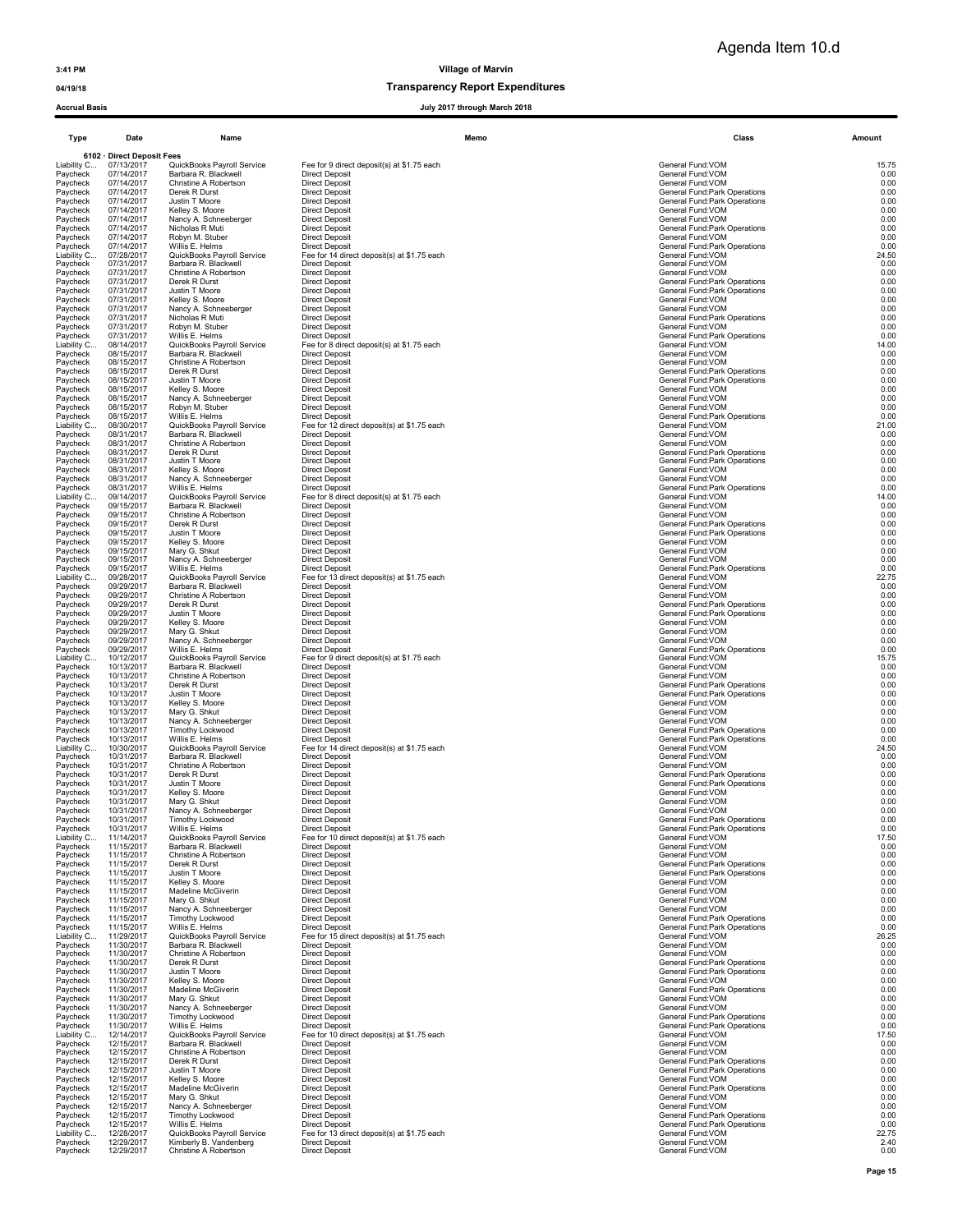04/19/18 Transparency Report Expenditures

Accrual Basis July 2017 through March 2018

| Type                    | Date                     | Name                                                | Memo                                                                 | Class                                                         | Amount        |
|-------------------------|--------------------------|-----------------------------------------------------|----------------------------------------------------------------------|---------------------------------------------------------------|---------------|
| Paycheck                | 12/29/2017               | Derek R Durst                                       | <b>Direct Deposit</b>                                                | General Fund:Park Operations                                  | 0.00          |
| Paycheck                | 12/29/2017               | Kelley S. Moore                                     | <b>Direct Deposit</b>                                                | General Fund: VOM                                             | 0.00          |
| Paycheck                | 12/29/2017               | Madeline McGiverin                                  | <b>Direct Deposit</b>                                                | General Fund: VOM                                             | 0.00          |
| Paycheck                | 12/29/2017               | Nancy A. Schneeberger                               | <b>Direct Deposit</b>                                                | General Fund:VOM                                              | 0.00          |
| Paycheck                | 12/29/2017               | Timothy Lockwood                                    | <b>Direct Deposit</b>                                                | General Fund:Park Operations                                  | 0.00          |
| Paycheck                | 12/29/2017               | Willis E. Helms                                     | <b>Direct Deposit</b>                                                | General Fund:Park Operations                                  | 0.00          |
| Liability C<br>Paycheck | 01/11/2018<br>01/12/2018 | QuickBooks Payroll Service<br>Christine A Robertson | Fee for 6 direct deposit(s) at \$1.75 each<br><b>Direct Deposit</b>  | General Fund: VOM<br>General Fund: VOM                        | 10.50<br>0.00 |
| Paycheck                | 01/12/2018               | Derek R Durst                                       | <b>Direct Deposit</b>                                                | General Fund: Park Operations                                 | 0.00          |
| Paycheck                | 01/12/2018               | Julie W. Rothrock                                   | <b>Direct Deposit</b>                                                | General Fund: VOM                                             | 0.00          |
| Paycheck                | 01/12/2018               | Kelley S. Moore                                     | <b>Direct Deposit</b>                                                | General Fund: VOM                                             | 0.00          |
| Paycheck                | 01/12/2018               | Nancy A. Schneeberger                               | <b>Direct Deposit</b>                                                | General Fund: VOM                                             | 0.00          |
| Paycheck                | 01/12/2018               | Timothy Lockwood                                    | <b>Direct Deposit</b>                                                | General Fund:Park Operations                                  | 0.00          |
| Liability C             | 01/30/2018               | QuickBooks Payroll Service                          | Fee for 14 direct deposit(s) at \$1.75 each                          | General Fund:VOM                                              | 24.50         |
| Paycheck                | 01/31/2018               | Barbara R. Blackwell                                | <b>Direct Deposit</b>                                                | General Fund:VOM                                              | 0.00          |
| Paycheck                | 01/31/2018               | Christine A Robertson                               | <b>Direct Deposit</b>                                                | General Fund: VOM                                             | 0.00          |
| Paycheck                | 01/31/2018               | Derek R Durst                                       | <b>Direct Deposit</b>                                                | General Fund: Park Operations                                 | 0.00          |
| Paycheck                | 01/31/2018               | Julie W. Rothrock                                   | <b>Direct Deposit</b>                                                | General Fund:VOM                                              | 0.00          |
| Paycheck<br>Paycheck    | 01/31/2018<br>01/31/2018 | Kelley S. Moore<br>Lara R Carnow                    | <b>Direct Deposit</b><br><b>Direct Deposit</b>                       | General Fund: VOM<br>General Fund:VOM                         | 0.00<br>0.00  |
| Paycheck                | 01/31/2018               | Nancy A. Schneeberger                               | <b>Direct Deposit</b>                                                | General Fund: VOM                                             | 0.00          |
| Paycheck                | 01/31/2018               | Timothy Lockwood                                    | <b>Direct Deposit</b>                                                | General Fund:Park Operations                                  | 0.00          |
| Paycheck                | 01/31/2018               | Willis E. Helms                                     | <b>Direct Deposit</b>                                                | General Fund: Park Operations                                 | 0.00          |
| Liability C             | 02/14/2018               | QuickBooks Payroll Service                          | Fee for 9 direct deposit(s) at \$1.75 each                           | General Fund: VOM                                             | 15.75         |
| Paycheck                | 02/15/2018               | Barbara R. Blackwell                                | <b>Direct Deposit</b>                                                | General Fund:VOM                                              | 0.00          |
| Paycheck                | 02/15/2018               | Christine A Robertson                               | <b>Direct Deposit</b>                                                | General Fund:VOM                                              | 0.00          |
| Paycheck                | 02/15/2018               | Derek R Durst                                       | <b>Direct Deposit</b>                                                | General Fund:Park Operations                                  | 0.00          |
| Paycheck                | 02/15/2018               | Julie W. Rothrock                                   | <b>Direct Deposit</b>                                                | General Fund:VOM                                              | 0.00          |
| Paycheck                | 02/15/2018               | Kelley S. Moore                                     | <b>Direct Deposit</b>                                                | General Fund: VOM                                             | 0.00          |
| Paycheck                | 02/15/2018               | Lara R Carnow                                       | <b>Direct Deposit</b>                                                | General Fund: VOM                                             | 0.00          |
| Paycheck                | 02/15/2018               | Nancy A. Schneeberger                               | <b>Direct Deposit</b>                                                | General Fund:VOM                                              | 0.00          |
| Paycheck<br>Paycheck    | 02/15/2018<br>02/15/2018 | <b>Timothy Lockwood</b><br>Willis E. Helms          | <b>Direct Deposit</b><br><b>Direct Deposit</b>                       | General Fund:Park Operations<br>General Fund: Park Operations | 0.00<br>0.00  |
| Liability C             | 02/27/2018               | QuickBooks Payroll Service                          | Fee for 15 direct deposit(s) at \$1.75 each                          | General Fund:VOM                                              | 26.25         |
| Paycheck                | 02/28/2018               | Barbara R. Blackwell                                | <b>Direct Deposit</b>                                                | General Fund: VOM                                             | 0.00          |
| Paycheck                | 02/28/2018               | Christine A Robertson                               | <b>Direct Deposit</b>                                                | General Fund: VOM                                             | 0.00          |
| Paycheck                | 02/28/2018               | Derek R Durst                                       | <b>Direct Deposit</b>                                                | General Fund: Park Operations                                 | 0.00          |
| Paycheck                | 02/28/2018               | Julie W. Rothrock                                   | <b>Direct Deposit</b>                                                | General Fund: VOM                                             | 0.00          |
| Paycheck                | 02/28/2018               | Kelley S. Moore                                     | <b>Direct Deposit</b>                                                | General Fund: VOM                                             | 0.00          |
| Paycheck                | 02/28/2018               | Lara R Carnow                                       | <b>Direct Deposit</b>                                                | General Fund:VOM                                              | 0.00          |
| Paycheck                | 02/28/2018               | Nancy A. Schneeberger                               | <b>Direct Deposit</b>                                                | General Fund:VOM                                              | 0.00          |
| Paycheck                | 02/28/2018               | Timothy Lockwood                                    | <b>Direct Deposit</b>                                                | General Fund:Park Operations                                  | 0.00          |
| Paycheck                | 02/28/2018               | Willis E. Helms                                     | <b>Direct Deposit</b>                                                | General Fund:Park Operations                                  | 0.00          |
| Liability C             | 03/14/2018<br>03/15/2018 | QuickBooks Payroll Service<br>Barbara R. Blackwell  | Fee for 10 direct deposit(s) at \$1.75 each<br><b>Direct Deposit</b> | General Fund: VOM<br>General Fund:VOM                         | 17.50<br>0.00 |
| Paycheck<br>Paycheck    | 03/15/2018               | Christine A Robertson                               | <b>Direct Deposit</b>                                                | General Fund: VOM                                             | 0.00          |
| Paycheck                | 03/15/2018               | Derek R Durst                                       | <b>Direct Deposit</b>                                                | General Fund: Park Operations                                 | 0.00          |
| Paycheck                | 03/15/2018               | Julie W. Rothrock                                   | <b>Direct Deposit</b>                                                | General Fund:VOM                                              | 0.00          |
| Paycheck                | 03/15/2018               | Kelley S. Moore                                     | <b>Direct Deposit</b>                                                | General Fund: VOM                                             | 0.00          |
| Paycheck                | 03/15/2018               | Lara R Carnow                                       | <b>Direct Deposit</b>                                                | General Fund:VOM                                              | 0.00          |
| Paycheck                | 03/15/2018               | Nancy A. Schneeberger                               | <b>Direct Deposit</b>                                                | General Fund: VOM                                             | 0.00          |
| Paycheck                | 03/15/2018               | Shana Grigston                                      | <b>Direct Deposit</b>                                                | General Fund: Park Operations                                 | 0.00          |
| Paycheck                | 03/15/2018               | Timothy Lockwood                                    | <b>Direct Deposit</b>                                                | General Fund:Park Operations                                  | 0.00          |
| Paycheck                | 03/15/2018               | Willis E. Helms                                     | <b>Direct Deposit</b>                                                | <b>General Fund:Park Operations</b>                           | 0.00          |
| Liability C             | 03/29/2018               | QuickBooks Payroll Service                          | Fee for 15 direct deposit(s) at \$1.75 each                          | General Fund: VOM                                             | 26.25         |
| Paycheck                | 03/30/2018               | Barbara R. Blackwell                                | <b>Direct Deposit</b>                                                | General Fund:VOM                                              | 0.00          |
| Paycheck                | 03/30/2018<br>03/30/2018 | Christine A Robertson<br>Derek R Durst              | <b>Direct Deposit</b><br><b>Direct Deposit</b>                       | General Fund: VOM<br>General Fund: Park Operations            | 0.00<br>0.00  |
| Paycheck<br>Paycheck    | 03/30/2018               | Julie W. Rothrock                                   | <b>Direct Deposit</b>                                                | General Fund:VOM                                              | 0.00          |
| Paycheck                | 03/30/2018               | Kelley S. Moore                                     | <b>Direct Deposit</b>                                                | General Fund: VOM                                             | 0.00          |
| Paycheck                | 03/30/2018               | Lara R Carnow                                       | <b>Direct Deposit</b>                                                | General Fund:VOM                                              | 0.00          |
| Paycheck                | 03/30/2018               | Nancy A. Schneeberger                               | <b>Direct Deposit</b>                                                | General Fund: VOM                                             | 0.00          |
| Paycheck                | 03/30/2018               | Shana Grigston                                      | <b>Direct Deposit</b>                                                | General Fund: Park Operations                                 | 0.00          |
| Paycheck                | 03/30/2018               | Timothy Lockwood                                    | <b>Direct Deposit</b>                                                | General Fund: Park Operations                                 | 0.00          |
| Paycheck                | 03/30/2018               | Willis E. Helms                                     | <b>Direct Deposit</b>                                                | General Fund:Park Operations                                  | 0.00          |

Total 6102 · Direct Deposit Fees

Total 6100 · Other Payroll Expenditures

Total 6000 · Salaries & Related Expenditures

## 6050 · Stipends 6051 · Council

|          | <u>ovu vuutu</u> |                         |                       |                   |        |
|----------|------------------|-------------------------|-----------------------|-------------------|--------|
| Paycheck | 07/31/2017       | Nicholas R. Dispenziere | <b>Direct Deposit</b> | General Fund: VOM | 400.00 |
| Paycheck | 07/31/2017       | Robert E Epps           | <b>Direct Deposit</b> | General Fund: VOM | 400.00 |
| Paycheck | 07/31/2017       | Ronald J. Salimao       | <b>Direct Deposit</b> | General Fund: VOM | 400.00 |
| Paycheck | 08/31/2017       | Nicholas R. Dispenziere | <b>Direct Deposit</b> | General Fund: VOM | 400.00 |
| Paycheck | 08/31/2017       | Robert E Epps           | <b>Direct Deposit</b> | General Fund: VOM | 400.00 |
| Paycheck | 08/31/2017       | Ronald J. Salimao       | <b>Direct Deposit</b> | General Fund: VOM | 400.00 |
| Paycheck | 09/29/2017       | Nicholas R. Dispenziere | <b>Direct Deposit</b> | General Fund: VOM | 400.00 |
| Paycheck | 09/29/2017       | Robert E Epps           | <b>Direct Deposit</b> | General Fund: VOM | 400.00 |
| Paycheck | 09/29/2017       | Ronald J. Salimao       | <b>Direct Deposit</b> | General Fund: VOM | 400.00 |
| Paycheck | 10/31/2017       | Nicholas R. Dispenziere | <b>Direct Deposit</b> | General Fund: VOM | 400.00 |
| Paycheck | 10/31/2017       | Robert E Epps           | <b>Direct Deposit</b> | General Fund: VOM | 400.00 |
| Paycheck | 10/31/2017       | Ronald J. Salimao       | <b>Direct Deposit</b> | General Fund: VOM | 400.00 |
| Paycheck | 11/30/2017       | Nicholas R. Dispenziere | <b>Direct Deposit</b> | General Fund: VOM | 400.00 |
| Paycheck | 11/30/2017       | Robert E Epps           | <b>Direct Deposit</b> | General Fund: VOM | 400.00 |
| Paycheck | 11/30/2017       | Ronald J. Salimao       | <b>Direct Deposit</b> | General Fund: VOM | 400.00 |
| Paycheck | 12/29/2017       | Robert E Epps           | <b>Direct Deposit</b> | General Fund: VOM | 400.00 |
| Paycheck | 12/29/2017       | Ronald J. Salimao       | <b>Direct Deposit</b> | General Fund: VOM | 400.00 |
| Paycheck | 01/31/2018       | Robert E Epps           | <b>Direct Deposit</b> | General Fund: VOM | 400.00 |
| Paycheck | 01/31/2018       | Ronald J. Salimao       | <b>Direct Deposit</b> | General Fund: VOM | 400.00 |
| Paycheck | 02/28/2018       | Robert E Epps           | <b>Direct Deposit</b> | General Fund: VOM | 400.00 |
| Paycheck | 02/28/2018       | Ronald J. Salimao       | <b>Direct Deposit</b> | General Fund: VOM | 400.00 |
| Paycheck | 03/30/2018       | Robert E Epps           | <b>Direct Deposit</b> | General Fund: VOM | 400.00 |
| Paycheck | 03/30/2018       | Ronald J. Salimao       | <b>Direct Deposit</b> | General Fund: VOM | 400.00 |
|          |                  |                         |                       |                   |        |

## 6052 · Mayor

| Paycheck | 07/31/2017 | Joseph E. Pollino Jr. | Direct Deposit | General Fund: VOM | 500.00 |
|----------|------------|-----------------------|----------------|-------------------|--------|
| Paycheck | 08/31/2017 | Joseph E. Pollino Jr. | Direct Deposit | General Fund: VOM | 500.00 |
| Paycheck | 09/29/2017 | Joseph E. Pollino Jr. | Direct Deposit | General Fund: VOM | 500.00 |
| Paycheck | 10/31/2017 | Joseph E. Pollino Jr. | Direct Deposit | General Fund: VOM | 500.00 |
| Paycheck | 11/30/2017 | Joseph E. Pollino Jr. | Direct Deposit | General Fund: VOM | 500.00 |
| Pavcheck | 12/29/2017 | Joseph E. Pollino Jr. | Direct Deposit | General Fund: VOM | 500.00 |
| Paycheck | 01/31/2018 | Joseph E. Pollino Jr. | Direct Deposit | General Fund: VOM | 500.00 |
| Pavcheck | 02/28/2018 | Joseph E. Pollino Jr. | Direct Deposit | General Fund: VOM | 500.00 |
| Pavcheck | 03/30/2018 | Joseph E. Pollino Jr. | Direct Deposit | General Fund: VOM | 500.00 |

Total 6052 · Mayor 4,500.00

| <b>Direct Deposit</b>                       | General Fund: Park Operations | 0.00       |
|---------------------------------------------|-------------------------------|------------|
| <b>Direct Deposit</b>                       | General Fund: VOM             | 0.00       |
|                                             |                               |            |
| <b>Direct Deposit</b>                       | General Fund:VOM              | 0.00       |
| <b>Direct Deposit</b>                       | General Fund: VOM             | 0.00       |
| <b>Direct Deposit</b>                       | General Fund:Park Operations  | 0.00       |
|                                             |                               |            |
| <b>Direct Deposit</b>                       | General Fund:Park Operations  | 0.00       |
| Fee for 6 direct deposit(s) at \$1.75 each  | General Fund: VOM             | 10.50      |
|                                             |                               |            |
| <b>Direct Deposit</b>                       | General Fund:VOM              | 0.00       |
| <b>Direct Deposit</b>                       | General Fund:Park Operations  | 0.00       |
|                                             |                               |            |
| <b>Direct Deposit</b>                       | General Fund:VOM              | 0.00       |
| <b>Direct Deposit</b>                       | General Fund: VOM             | 0.00       |
| <b>Direct Deposit</b>                       |                               | 0.00       |
|                                             | General Fund: VOM             |            |
| <b>Direct Deposit</b>                       | General Fund:Park Operations  | 0.00       |
| Fee for 14 direct deposit(s) at \$1.75 each | General Fund:VOM              | 24.50      |
|                                             |                               |            |
| <b>Direct Deposit</b>                       | General Fund: VOM             | 0.00       |
| <b>Direct Deposit</b>                       | General Fund: VOM             | 0.00       |
|                                             |                               |            |
| <b>Direct Deposit</b>                       | General Fund: Park Operations | 0.00       |
| <b>Direct Deposit</b>                       | General Fund: VOM             | 0.00       |
|                                             | General Fund: VOM             | 0.00       |
| <b>Direct Deposit</b>                       |                               |            |
| <b>Direct Deposit</b>                       | General Fund:VOM              | 0.00       |
| <b>Direct Deposit</b>                       | General Fund:VOM              | 0.00       |
|                                             |                               |            |
| <b>Direct Deposit</b>                       | General Fund:Park Operations  | 0.00       |
| <b>Direct Deposit</b>                       | General Fund:Park Operations  | 0.00       |
|                                             |                               |            |
| Fee for 9 direct deposit(s) at \$1.75 each  | General Fund: VOM             | 15.75      |
| <b>Direct Deposit</b>                       | General Fund: VOM             | 0.00       |
|                                             |                               |            |
| <b>Direct Deposit</b>                       | General Fund:VOM              | 0.00       |
| <b>Direct Deposit</b>                       | General Fund: Park Operations | 0.00       |
|                                             |                               |            |
| <b>Direct Deposit</b>                       | General Fund: VOM             | 0.00       |
| <b>Direct Deposit</b>                       | General Fund: VOM             | 0.00       |
|                                             | General Fund: VOM             | 0.00       |
| <b>Direct Deposit</b>                       |                               |            |
| <b>Direct Deposit</b>                       | General Fund:VOM              | 0.00       |
| <b>Direct Deposit</b>                       | General Fund:Park Operations  | 0.00       |
|                                             |                               |            |
| <b>Direct Deposit</b>                       | General Fund:Park Operations  | 0.00       |
| Fee for 15 direct deposit(s) at \$1.75 each | General Fund:VOM              | 26.25      |
|                                             |                               |            |
| <b>Direct Deposit</b>                       | General Fund: VOM             | 0.00       |
| <b>Direct Deposit</b>                       | General Fund: VOM             | 0.00       |
|                                             |                               |            |
| <b>Direct Deposit</b>                       | General Fund: Park Operations | 0.00       |
| <b>Direct Deposit</b>                       | General Fund:VOM              | 0.00       |
| <b>Direct Deposit</b>                       | General Fund:VOM              | 0.00       |
|                                             |                               |            |
| <b>Direct Deposit</b>                       | General Fund: VOM             | 0.00       |
| <b>Direct Deposit</b>                       | General Fund: VOM             | 0.00       |
|                                             |                               |            |
| <b>Direct Deposit</b>                       | General Fund: Park Operations | 0.00       |
| <b>Direct Deposit</b>                       | General Fund: Park Operations | 0.00       |
|                                             | General Fund:VOM              | 17.50      |
| Fee for 10 direct deposit(s) at \$1.75 each |                               |            |
| <b>Direct Deposit</b>                       | General Fund:VOM              | 0.00       |
| <b>Direct Deposit</b>                       | General Fund: VOM             | 0.00       |
|                                             |                               |            |
| <b>Direct Deposit</b>                       | General Fund: Park Operations | 0.00       |
| <b>Direct Deposit</b>                       | General Fund: VOM             | 0.00       |
|                                             |                               |            |
| <b>Direct Deposit</b>                       | General Fund:VOM              | 0.00       |
| <b>Direct Deposit</b>                       | General Fund:VOM              | 0.00       |
|                                             | General Fund: VOM             | 0.00       |
| <b>Direct Deposit</b>                       |                               |            |
| <b>Direct Deposit</b>                       | General Fund: Park Operations | 0.00       |
| <b>Direct Deposit</b>                       | General Fund:Park Operations  | 0.00       |
|                                             |                               |            |
| <b>Direct Deposit</b>                       | General Fund: Park Operations | 0.00       |
| Fee for 15 direct deposit(s) at \$1.75 each | General Fund: VOM             | 26.25      |
| <b>Direct Deposit</b>                       | General Fund:VOM              | 0.00       |
|                                             |                               |            |
| <b>Direct Deposit</b>                       | General Fund:VOM              | 0.00       |
| <b>Direct Deposit</b>                       | General Fund:Park Operations  | 0.00       |
|                                             |                               | 0.00       |
| <b>Direct Deposit</b>                       | General Fund: VOM             |            |
| <b>Direct Deposit</b>                       | General Fund: VOM             | 0.00       |
| <b>Direct Deposit</b>                       | General Fund: VOM             | 0.00       |
|                                             |                               |            |
| <b>Direct Deposit</b>                       | General Fund:VOM              | 0.00       |
| <b>Direct Deposit</b>                       | General Fund: Park Operations | 0.00       |
|                                             |                               |            |
| <b>Direct Deposit</b>                       | General Fund:Park Operations  | 0.00       |
| <b>Direct Deposit</b>                       | General Fund:Park Operations  | 0.00       |
|                                             |                               |            |
|                                             |                               | 359.40     |
|                                             |                               |            |
|                                             |                               | 855.10     |
|                                             |                               |            |
|                                             |                               | 193,173.49 |
|                                             |                               |            |
|                                             |                               |            |

| ≩eneral Fund:VOM        |
|-------------------------|
| General Fund:VOM        |
| eneral Fund:VOM         |
| <b>Seneral Fund:VOM</b> |
| General Fund:VOM        |
| <b>Seneral Fund:VOM</b> |
| <b>Seneral Fund:VOM</b> |
| eneral Fund:VOM         |
| General Fund:VOM        |
| General Fund:VOM        |
| eneral Fund:VOM         |
| <b>Seneral Fund:VOM</b> |
| General Fund:VOM        |
| eneral Fund:VOM         |
| <b>Seneral Fund:VOM</b> |
| General Fund:VOM        |
| <b>Seneral Fund:VOM</b> |
| <b>Seneral Fund:VOM</b> |
| eneral Fund:VOM         |
| <b>Seneral Fund:VOM</b> |
| General Fund:VOM        |
| <b>Seneral Fund:VOM</b> |
| <b>Seneral Fund:VOM</b> |
|                         |

| 0.00<br>0.00<br>0.00<br>0.00<br>0.00<br>0.00<br>0.00<br>0.00<br>0.00<br>0.00                                                             |
|------------------------------------------------------------------------------------------------------------------------------------------|
| 359.40                                                                                                                                   |
| 855.10                                                                                                                                   |
| 193.173.49                                                                                                                               |
|                                                                                                                                          |
| 400.00<br>400.00<br>400.00<br>400.00<br>400.00<br>400.00<br>400.00<br>400.00<br>400.00<br>400.00<br>400.00<br>400.00<br>400.00<br>100.00 |

| Total 6051 · Council | 9,200.00 |
|----------------------|----------|
| 6052 · Mayor         |          |

| 500 |
|-----|
| 500 |
| 500 |
| 500 |
| 500 |
| 500 |
| 500 |
| 500 |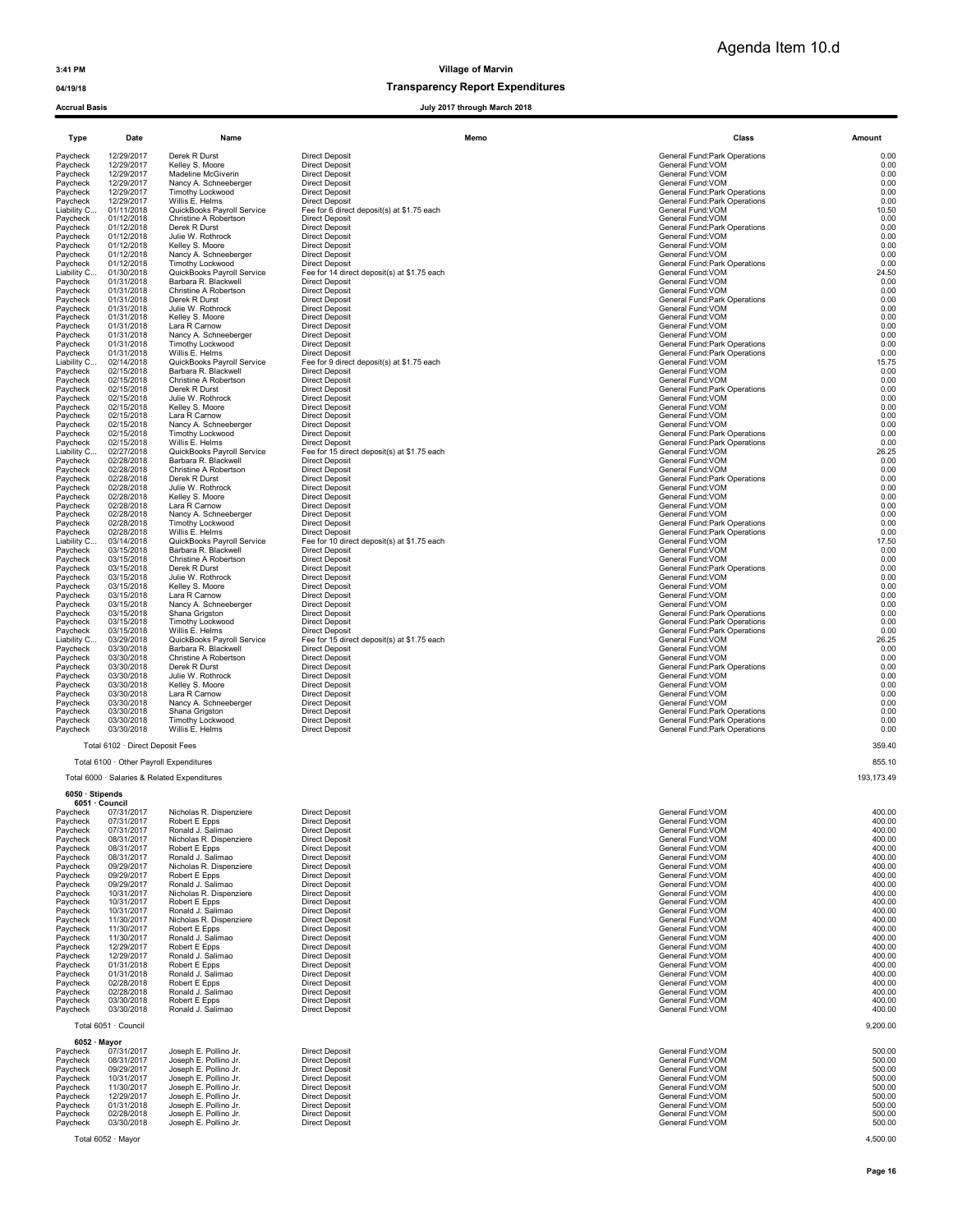### 04/19/18 and 04/19/18 of the control of the control of the Transparency Report Expenditures

|                                                                                                                      | <b>Accrual Basis</b><br>July 2017 through March 2018                                                                                                             |                                                                                                                                                                                                                      |                                                                                                                                                                                                                                                        |                                                                                                                                                                                                          |                                                                                                  |
|----------------------------------------------------------------------------------------------------------------------|------------------------------------------------------------------------------------------------------------------------------------------------------------------|----------------------------------------------------------------------------------------------------------------------------------------------------------------------------------------------------------------------|--------------------------------------------------------------------------------------------------------------------------------------------------------------------------------------------------------------------------------------------------------|----------------------------------------------------------------------------------------------------------------------------------------------------------------------------------------------------------|--------------------------------------------------------------------------------------------------|
| Type                                                                                                                 | Date                                                                                                                                                             | Name                                                                                                                                                                                                                 | Memo                                                                                                                                                                                                                                                   | Class                                                                                                                                                                                                    | Amount                                                                                           |
| Paycheck<br>Paycheck<br>Paycheck<br>Paycheck<br>Paycheck<br>Paycheck<br>Paycheck<br>Paycheck<br>Paycheck<br>Paycheck | 6053 · Mayor Pro Tem<br>07/31/2017<br>08/31/2017<br>09/29/2017<br>10/31/2017<br>11/30/2017<br>12/29/2017<br>12/29/2017<br>01/31/2018<br>02/28/2018<br>03/30/2018 | Brian W. Beaty<br>Brian W. Beaty<br>Brian W. Beaty<br>Brian W. Beaty<br>Brian W. Beaty<br>Brian W. Beaty<br>Nicholas R. Dispenziere<br>Nicholas R. Dispenziere<br>Nicholas R. Dispenziere<br>Nicholas R. Dispenziere | <b>Direct Deposit</b><br><b>Direct Deposit</b><br><b>Direct Deposit</b><br><b>Direct Deposit</b><br><b>Direct Deposit</b><br><b>Direct Deposit</b><br><b>Direct Deposit</b><br><b>Direct Deposit</b><br><b>Direct Deposit</b><br><b>Direct Deposit</b> | General Fund:VOM<br>General Fund: VOM<br>General Fund:VOM<br>General Fund: VOM<br>General Fund:VOM<br>General Fund:VOM<br>General Fund:VOM<br>General Fund: VOM<br>General Fund: VOM<br>General Fund:VOM | 450.00<br>450.00<br>450.00<br>450.00<br>450.00<br>450.00<br>450.00<br>450.00<br>450.00<br>450.00 |
|                                                                                                                      | Total 6053 · Mayor Pro Tem                                                                                                                                       |                                                                                                                                                                                                                      |                                                                                                                                                                                                                                                        |                                                                                                                                                                                                          | 4,500.00                                                                                         |
| Paycheck<br>General J                                                                                                | 6060 · Stipends - Committee Members<br>6061 · Parks & Rec<br>10/06/2017<br>10/26/2017                                                                            | Edward N. Query                                                                                                                                                                                                      | Void Check #7913 dated 12/29/15 Unclaimed Property                                                                                                                                                                                                     | General Fund:VOM<br>General Fund:VOM                                                                                                                                                                     | 100.00<br>$-25.00$                                                                               |
| Bill<br>Paycheck                                                                                                     | 10/26/2017<br>12/31/2017                                                                                                                                         | NC Dept of State Treasurer<br>Edward N. Query                                                                                                                                                                        | Unclaimed Property Wortman check #7913 12/29/15                                                                                                                                                                                                        | General Fund:VOM<br>General Fund: VOM                                                                                                                                                                    | 25.00<br>150.00                                                                                  |
|                                                                                                                      | Total 6061 · Parks & Rec                                                                                                                                         |                                                                                                                                                                                                                      |                                                                                                                                                                                                                                                        |                                                                                                                                                                                                          | 250.00                                                                                           |
| Paycheck                                                                                                             | 6062 · Planning Board<br>10/06/2017                                                                                                                              | Jennifer Slotten                                                                                                                                                                                                     |                                                                                                                                                                                                                                                        | General Fund:VOM                                                                                                                                                                                         | 150.00                                                                                           |
| Paycheck<br>General J                                                                                                | 10/06/2017<br>10/26/2017                                                                                                                                         | Thomas E Traub                                                                                                                                                                                                       | Void Check #7595 dated 7/16/15 Unclaimed Property                                                                                                                                                                                                      | General Fund: VOM<br>General Fund: VOM                                                                                                                                                                   | 225.00<br>$-25.00$                                                                               |
| Bill<br>Paycheck                                                                                                     | 10/26/2017<br>12/31/2017                                                                                                                                         | NC Dept of State Treasurer<br>Jennifer Slotten                                                                                                                                                                       | Unclaimed Property Behrens check #7595 7/16/15                                                                                                                                                                                                         | General Fund: VOM<br>General Fund:VOM                                                                                                                                                                    | 25.00<br>75.00                                                                                   |
|                                                                                                                      | Total 6062 · Planning Board                                                                                                                                      |                                                                                                                                                                                                                      |                                                                                                                                                                                                                                                        |                                                                                                                                                                                                          | 450.00                                                                                           |
|                                                                                                                      |                                                                                                                                                                  | Total 6060 · Stipends - Committee Members                                                                                                                                                                            |                                                                                                                                                                                                                                                        |                                                                                                                                                                                                          | 700.00                                                                                           |
| Paycheck                                                                                                             | 6050 · Stipends - Other<br>12/29/2017                                                                                                                            | Kimberly B. Vandenberg                                                                                                                                                                                               | <b>Direct Deposit</b>                                                                                                                                                                                                                                  | General Fund: VOM                                                                                                                                                                                        | 400.00                                                                                           |
| Paycheck<br>Paycheck                                                                                                 | 01/31/2018<br>02/28/2018                                                                                                                                         | Kimberly B. Vandenberg<br>Kimberly B. Vandenberg                                                                                                                                                                     | <b>Direct Deposit</b><br><b>Direct Deposit</b>                                                                                                                                                                                                         | General Fund: VOM<br>General Fund: VOM                                                                                                                                                                   | 400.00<br>400.00                                                                                 |
| Paycheck                                                                                                             | 03/30/2018                                                                                                                                                       | Kimberly B. Vandenberg                                                                                                                                                                                               | <b>Direct Deposit</b>                                                                                                                                                                                                                                  | General Fund: VOM                                                                                                                                                                                        | 400.00                                                                                           |
|                                                                                                                      | Total 6050 · Stipends - Other<br>Total 6050 · Stipends                                                                                                           |                                                                                                                                                                                                                      |                                                                                                                                                                                                                                                        |                                                                                                                                                                                                          | 1,600.00<br>20,500.00                                                                            |
|                                                                                                                      | 6400 · Training & Travel                                                                                                                                         |                                                                                                                                                                                                                      |                                                                                                                                                                                                                                                        |                                                                                                                                                                                                          |                                                                                                  |
|                                                                                                                      | 6401 · School Gov't, Conf & Seminars<br>Credit Car 08/08/2017                                                                                                    | North Carolina Recreation & Park                                                                                                                                                                                     | Annual Conference Fee (Derek) 9/11 and 9/12/17                                                                                                                                                                                                         | General Fund:VOM                                                                                                                                                                                         | 250.00                                                                                           |
|                                                                                                                      | Credit Car 08/24/2017<br>Credit Car 08/29/2017                                                                                                                   | North Carolina Recreation & Park<br>School of Government Foundatio                                                                                                                                                   | CPSI Course (Playground Inspector) for Derek<br>Foundations in Planning and Development Regulation - Sept 7 & 8 - Kelley Moore                                                                                                                         | General Fund: VOM<br>General Fund: VOM                                                                                                                                                                   | 600.00<br>300.00                                                                                 |
|                                                                                                                      | Credit Car 09/05/2017<br>Credit Car 09/18/2017                                                                                                                   | <b>CPCC</b><br>School of Government Foundatio                                                                                                                                                                        | Electronic Notary Course - 11/4/17; B.Blackwell<br>Zoning Practice course - K. Moore - October 2017                                                                                                                                                    | General Fund:VOM<br>General Fund:VOM                                                                                                                                                                     | 79.00<br>400.00                                                                                  |
|                                                                                                                      | Credit Car 10/25/2017<br>Credit Car 11/06/2017                                                                                                                   | CPCC                                                                                                                                                                                                                 | North Carolina Recreation & Park 2017 Annual Carolinas Conference<br>Notary Course - 12/4/17; B.Blackwell                                                                                                                                              | General Fund: VOM<br>General Fund:VOM                                                                                                                                                                    | 350.00<br>127.00                                                                                 |
| Deposit                                                                                                              | Credit Car 12/13/2017<br>12/21/2017                                                                                                                              | Holiday Inn - Greensboro                                                                                                                                                                                             | 12/11/17-12/13/17 - Derek Durst training<br>Refund NC Recreation & Park Assoc conference (D. Durst)                                                                                                                                                    | General Fund: VOM<br>General Fund:VOM                                                                                                                                                                    | 293.91<br>$-250.00$                                                                              |
|                                                                                                                      | Credit Car 01/02/2018<br>Credit Car 01/05/2018                                                                                                                   | North Carolina Recreation & Park<br>North Carolina Recreation & Park                                                                                                                                                 | <b>Directors Conference</b><br>Tree Maintencance Workshop for Park Mgr.                                                                                                                                                                                | General Fund: VOM<br>General Fund: VOM                                                                                                                                                                   | 55.00<br>35.00                                                                                   |
|                                                                                                                      | Credit Car 01/16/2018<br>Credit Car 02/01/2018                                                                                                                   | North Carolina Recreation & Park<br>North Carolina Recreation & Park                                                                                                                                                 | 2017 Annual Carolinas Conference<br>2017 Annual Carolinas Conference                                                                                                                                                                                   | General Fund:VOM<br>General Fund:VOM                                                                                                                                                                     | 350.00<br>$-350.00$                                                                              |
| General J<br>General J                                                                                               | 02/09/2018<br>02/09/2018                                                                                                                                         |                                                                                                                                                                                                                      | Reimbursement for Notary recertification - B. Blackwell<br>Reimbursement for NCCMC Designation Fee - B. Blackwell                                                                                                                                      | General Fund: VOM<br>General Fund: VOM                                                                                                                                                                   | 100.00<br>100.00                                                                                 |
|                                                                                                                      | Credit Car 02/22/2018                                                                                                                                            | North Carolina Recreation & Park refund of conference registration                                                                                                                                                   |                                                                                                                                                                                                                                                        | General Fund: VOM                                                                                                                                                                                        | $-55.00$                                                                                         |
|                                                                                                                      | 6402 · Travel Expenses                                                                                                                                           | Total 6401 · School Gov't, Conf & Seminars                                                                                                                                                                           |                                                                                                                                                                                                                                                        |                                                                                                                                                                                                          | 2,384.91                                                                                         |
|                                                                                                                      | Credit Car 09/07/2017<br>Credit Car 09/08/2017                                                                                                                   | Restaurant<br>Hampton Inn                                                                                                                                                                                            | Dinner at Zoning course<br>Zoning course - loding for K. Moore                                                                                                                                                                                         | General Fund:VOM<br>General Fund: VOM                                                                                                                                                                    | 14.22<br>178.08                                                                                  |
|                                                                                                                      | General J 09/11/2017<br>Credit Car 10/11/2017                                                                                                                    | Restaurant                                                                                                                                                                                                           | SOG - Foundations in Planning - mileage for K. Moore<br>Dinner at Zoning course                                                                                                                                                                        | General Fund:VOM<br>General Fund:VOM                                                                                                                                                                     | 194.74<br>26.04                                                                                  |
|                                                                                                                      | Credit Car 10/12/2017<br>Credit Car 10/12/2017                                                                                                                   | Restaurant                                                                                                                                                                                                           | Lunch at Zoning course<br>Dinner at Zoning course                                                                                                                                                                                                      | General Fund: VOM<br>General Fund:VOM                                                                                                                                                                    | 15.58<br>12.56                                                                                   |
|                                                                                                                      | Credit Car 10/13/2017<br>General J 10/13/2017                                                                                                                    | Restaurant<br>Hampton Inn                                                                                                                                                                                            | Zoning course - lodging for K. Moore<br>Mileage for training course - K. Moore                                                                                                                                                                         | General Fund: VOM<br>General Fund:VOM                                                                                                                                                                    | 267.12<br>214.54                                                                                 |
|                                                                                                                      | Credit Car 10/17/2017<br>Credit Car 10/18/2017                                                                                                                   | Restaurant<br>Restaurant                                                                                                                                                                                             | Breakfast Day 1 in Statesville (Derek)<br>Breakfast Day 2 in Statesville (Derek)                                                                                                                                                                       | General Fund: VOM<br>General Fund: VOM                                                                                                                                                                   | 18.00<br>6.81                                                                                    |
|                                                                                                                      | Credit Car 10/18/2017<br>Credit Car 10/18/2017                                                                                                                   | Restaurant<br>Hilton Garden Inn                                                                                                                                                                                      | Dinner Day 2 in Statesville (Derek)<br>Hotel - Training in Statesville (one night - Derek)                                                                                                                                                             | General Fund: VOM<br>General Fund: VOM                                                                                                                                                                   | 23.00                                                                                            |
|                                                                                                                      | Credit Car 10/19/2017<br>General J 10/23/2017                                                                                                                    | Restaurant                                                                                                                                                                                                           | Breakfast Day 3 in Statesville (Derek)<br>D. Durst - Travel to / from Statesville                                                                                                                                                                      | General Fund: VOM<br>General Fund: VOM                                                                                                                                                                   | 177.68<br>15.00<br>157.83                                                                        |
|                                                                                                                      | Credit Car 10/23/2017                                                                                                                                            | Restaurant                                                                                                                                                                                                           | Credti on statement from Outback<br>Mileage for D. Durst trip to Greensboro training                                                                                                                                                                   | General Fund: VOM<br>General Fund: VOM                                                                                                                                                                   | $-0.92$<br>139.10                                                                                |
|                                                                                                                      | General J 12/31/2017<br>General J 12/31/2017                                                                                                                     |                                                                                                                                                                                                                      | Meals fro D. Durst trip to Greensboro training                                                                                                                                                                                                         | General Fund: VOM                                                                                                                                                                                        | 52.27                                                                                            |
|                                                                                                                      | Credit Car 01/26/2018<br>General J 02/28/2018                                                                                                                    | Tee Time Cafe                                                                                                                                                                                                        | Meal - Workshop on 1/26/2018<br>Mileage to / from Essentials of Municipal Govt Training - Kim V                                                                                                                                                        | General Fund: VOM<br>General Fund:VOM                                                                                                                                                                    | 11.00<br>273.39                                                                                  |
|                                                                                                                      | Total 6402 · Travel Expenses                                                                                                                                     |                                                                                                                                                                                                                      |                                                                                                                                                                                                                                                        |                                                                                                                                                                                                          | 1,796.04                                                                                         |
|                                                                                                                      | 6403 · Books & Reference Materials<br>Credit Car 12/02/2017                                                                                                      | Amazon com                                                                                                                                                                                                           | Roberts Rules for Dummies                                                                                                                                                                                                                              | General Fund: VOM                                                                                                                                                                                        | 26.12                                                                                            |
| Bill                                                                                                                 | Credit Car 01/03/2018<br>02/28/2018                                                                                                                              | School of Government<br>American Legal Publishiing Corp                                                                                                                                                              | Essen of Municipal Govt - Sea Trail<br>(12) NC Code of Ordinances binders                                                                                                                                                                              | General Fund: VOM<br>General Fund: VOM                                                                                                                                                                   | 225.00<br>1,009.00                                                                               |
|                                                                                                                      | Total 6403 · Books & Reference Materials                                                                                                                         |                                                                                                                                                                                                                      |                                                                                                                                                                                                                                                        |                                                                                                                                                                                                          | 1.260.12                                                                                         |
|                                                                                                                      | 6404 Council/Boards Training/Retreat<br>Credit Car 02/23/2018<br>General J 03/31/2018                                                                            | Newk's Eatery                                                                                                                                                                                                        | catering order for VC retreat<br>Reclass PB training to correct account                                                                                                                                                                                | General Fund: VOM<br>General Fund: VOM                                                                                                                                                                   | 168.49<br>262.50                                                                                 |
|                                                                                                                      |                                                                                                                                                                  | Total 6404 · Council/Boards Training/Retreat                                                                                                                                                                         |                                                                                                                                                                                                                                                        |                                                                                                                                                                                                          | 430.99                                                                                           |
|                                                                                                                      | Total 6400 · Training & Travel                                                                                                                                   |                                                                                                                                                                                                                      |                                                                                                                                                                                                                                                        |                                                                                                                                                                                                          | 5,872.06                                                                                         |
|                                                                                                                      | 6500 · Zoning Expenditures<br>6502 · Zoning - Engineering                                                                                                        |                                                                                                                                                                                                                      |                                                                                                                                                                                                                                                        |                                                                                                                                                                                                          |                                                                                                  |
| Bill                                                                                                                 | 60521 · Powell Bill / Roads<br>08/31/2017                                                                                                                        | A. Morton Thomas & Associates,                                                                                                                                                                                       | Engineering - Cost Estimating, Pavement Condition, Other Jun 28 to July 25. 2017                                                                                                                                                                       | General Fund: Powell Bill: Engineering                                                                                                                                                                   | 1,485.00                                                                                         |
| Bill<br>Bill                                                                                                         | 09/26/2017<br>10/31/2017                                                                                                                                         | A. Morton Thomas & Associates,                                                                                                                                                                                       | Engineering - Cost Estimating, Pavement Condition, Other July 26 to Aug 29 2017<br>A. Morton Thomas & Associates,  Engineering - Cost Estimating, Pavement Condition, Other Aug 30 to Sept 26 2017                                                     | General Fund:Powell Bill:Engineering<br>General Fund: Powell Bill: Engineering                                                                                                                           | 270.00<br>2,245.09                                                                               |
| Bill<br>Bill                                                                                                         | 11/30/2017<br>01/31/2018                                                                                                                                         | A. Morton Thomas & Associates,                                                                                                                                                                                       | A. Morton Thomas & Associates,  Engineering - Cost Estimating, Pavement Condition, Other Sept 27 to Oct 31 2017<br>Engineering - Cost Estimating, Pavement Condition, Other Nov 1 to Dec 31, 2017                                                      | General Fund: Powell Bill: Engineering<br>General Fund:Powell Bill:Engineering                                                                                                                           | 1,940.33<br>1,215.00                                                                             |
|                                                                                                                      | Total 60521 · Powell Bill / Roads                                                                                                                                |                                                                                                                                                                                                                      |                                                                                                                                                                                                                                                        |                                                                                                                                                                                                          | 7,155.42                                                                                         |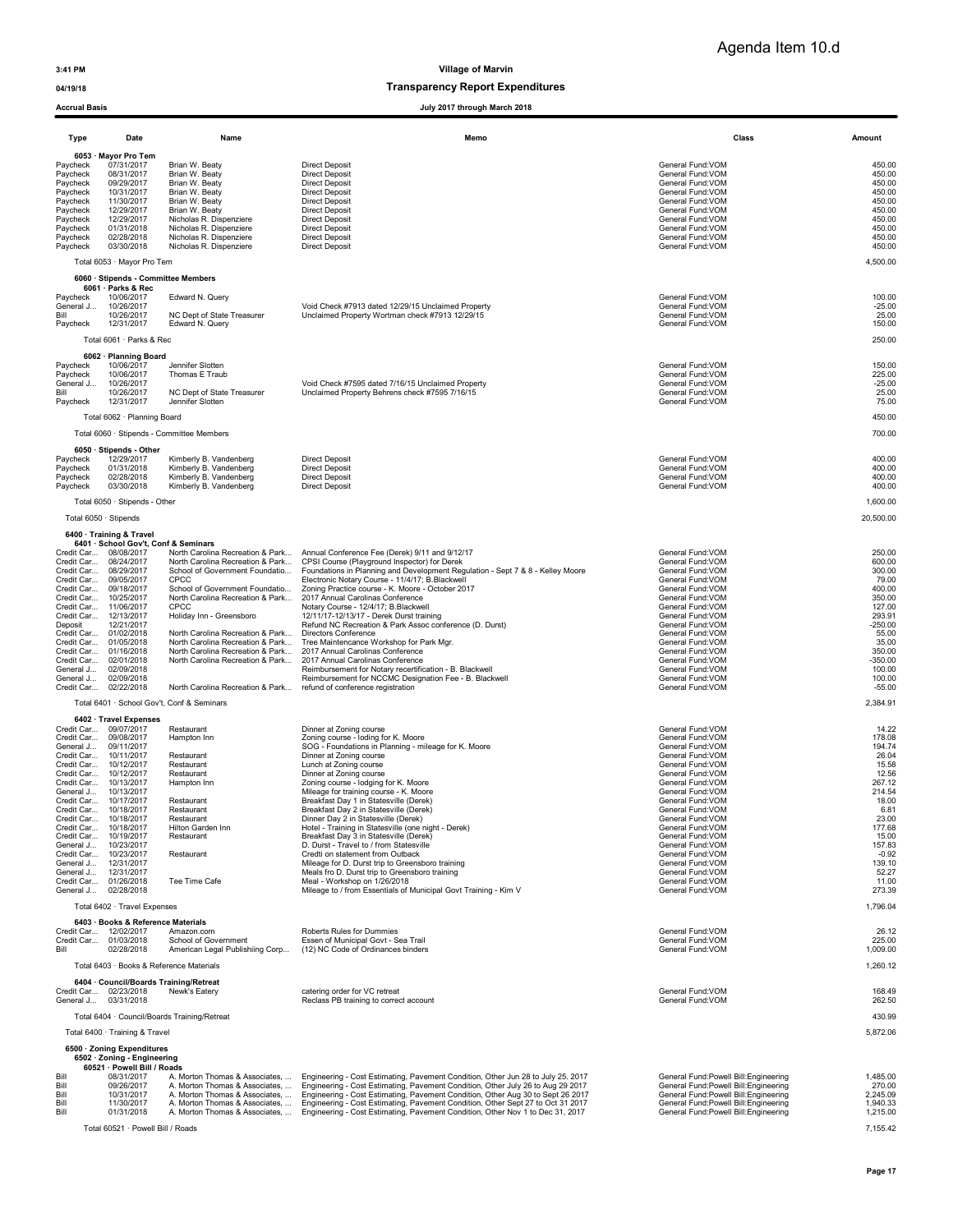04/19/18 04/19/18

| Type               | Date                                                | Name                                                             | Memo                                                                                                                                                                     | Class                                                                                     | Amount                 |
|--------------------|-----------------------------------------------------|------------------------------------------------------------------|--------------------------------------------------------------------------------------------------------------------------------------------------------------------------|-------------------------------------------------------------------------------------------|------------------------|
|                    | 60522 · Development Costs                           |                                                                  |                                                                                                                                                                          |                                                                                           |                        |
| Bill               | 08/31/2017                                          | A. Morton Thomas & Associates,                                   | Engineering - The Preserve Jun 28 to July 25. 2017                                                                                                                       | General Fund:Developers:Toll Brothers:The Pr                                              | 584.82                 |
| Bill               | 08/31/2017                                          | A. Morton Thomas & Associates,                                   | Engineering - Tullamore Jun 28 to July 25. 2017                                                                                                                          | General Fund:Developers:Pulte:Tullamore                                                   | 221.25                 |
| Bill<br>Bill       | 08/31/2017<br>08/31/2017                            | A. Morton Thomas & Associates,<br>A. Morton Thomas & Associates, | Engineering - Wyndmoor Jun 28 to July 25. 2017<br>Engineering - Amber Meadows Jun 28 to July 25. 2017                                                                    | General Fund:Developers:Live Well/Sinacori<br>General Fund:Developers:Pulte:Amber Meado   | 225.00<br>225.00       |
| Bill               | 08/31/2017                                          | A. Morton Thomas & Associates,                                   | Engineering - Courtyards at Marvin Jun 28 to July 25. 2017                                                                                                               | General Fund:Developers:Epcon:Courtvards a                                                | 18.75                  |
| Bill               | 09/26/2017                                          | A. Morton Thomas & Associates,                                   | Engineering - The Preserve July 26 to Aug 29 2017                                                                                                                        | General Fund:Developers:Toll Brothers:The Pr                                              | 1,192.75               |
| Bill<br>Bill       | 09/26/2017<br>09/26/2017                            | A. Morton Thomas & Associates,<br>A. Morton Thomas & Associates, | Engineering - Belle Grove July 26 to Aug 29 2017<br>Engineering - Wyndmoor July 26 to Aug 29 2017                                                                        | General Fund:Developers:True Homes:Woodc<br>General Fund:Developers:Live Well/Sinacori:   | 18.75<br>375.00        |
| Bill               | 09/26/2017                                          | A. Morton Thomas & Associates,                                   | Engineering - Amber Meadows July 26 to Aug 29 2017                                                                                                                       | General Fund:Developers:Pulte:Amber Meado                                                 | 375.00                 |
| Bill               | 09/26/2017                                          | A. Morton Thomas & Associates,                                   | Engineering - Courtyards at Marvin July 26 to Aug 29 2017                                                                                                                | General Fund:Developers:Epcon:Courtyards a                                                | 18.75                  |
| Bill<br>Bill       | 09/26/2017<br>09/26/2017                            | A. Morton Thomas & Associates,<br>A. Morton Thomas & Associates, | Engineering - Broadmoor July 26 to Aug 29 2017<br>Engineering - Barcroft July 26 to Aug 29 2017                                                                          | General Fund:Developers:Carolina Dev Servic<br>General Fund:Developers:Essex Homes:Barcr  | 675.00<br>2,055.00     |
| Bill               | 10/31/2017                                          | A. Morton Thomas & Associates,                                   | Engineering - The Preserve Aug 30 to Sept 26 2017                                                                                                                        | General Fund:Developers:Toll Brothers:The Pr                                              | 1,643.38               |
| Bill               | 10/31/2017                                          | A. Morton Thomas & Associates,                                   | Engineering - Wyndmoor Aug 30 to Sept 26 2017                                                                                                                            | General Fund:Developers:Live Well/Sinacori:                                               | 300.00                 |
| Bill<br>Bill       | 10/31/2017<br>10/31/2017                            | A. Morton Thomas & Associates,<br>A. Morton Thomas & Associates, | Engineering - Amber Meadows Aug 30 to Sept 26 2017<br>Engineering - Broadmoor Aug 30 to Sept 26 2017                                                                     | General Fund:Developers:Pulte:Amber Meado<br>General Fund:Developers:Carolina Dev Servic  | 300.00<br>337.50       |
| Bill               | 11/30/2017                                          | A. Morton Thomas & Associates,                                   | Engineering - The Preserve Sept 27 to Oct 31 2017                                                                                                                        | General Fund:Developers:Toll Brothers:The Pr                                              | 566.63                 |
| Bill               | 11/30/2017                                          | A. Morton Thomas & Associates,                                   | Engineering - Tullamore Sept 27 to Oct 31, 2017                                                                                                                          | General Fund:Developers:Pulte:Tullamore                                                   | 37.50                  |
| Bill<br>Bill       | 11/30/2017<br>11/30/2017                            | A. Morton Thomas & Associates,<br>A. Morton Thomas & Associates, | Engineering - Belle Grove Sept 27 to Oct 31 2017                                                                                                                         | General Fund:Developers:Ryan Homes:Belle                                                  | 37.50<br>225.00        |
| Bill               | 11/30/2017                                          |                                                                  | Engineering - Wyndmoor Sept 27 to Oct 31 2017<br>A. Morton Thomas & Associates,  Engineering - Amber Meadows Sept 27 to Oct 31 2017                                      | General Fund:Developers:Live Well/Sinacori<br>General Fund:Developers:Pulte:Amber Meado   | 225.00                 |
| Bill               | 11/30/2017                                          |                                                                  | A. Morton Thomas & Associates,  Engineering - Courtyards at Marvin Sept 27 to Oct 31 2017                                                                                | General Fund:Developers:Epcon:Courtyards a                                                | 37.50                  |
| Bill               | 01/31/2018                                          | A. Morton Thomas & Associates,                                   | Engineering - The Preserve Nov 1 to Dec 31, 2017                                                                                                                         | General Fund:Developers:Toll Brothers:The Pr                                              | 883.22                 |
| Bill<br>Bill       | 01/31/2018<br>01/31/2018                            | A. Morton Thomas & Associates,<br>A. Morton Thomas & Associates, | Engineering - Woodcliff Nov 1 to Dec 31, 2017<br>Engineering - Tullamore Nov 1 to Dec 31, 2017                                                                           | General Fund:Developers:True Homes:Woodc<br>General Fund:Developers:Pulte:Tullamore       | 150.00<br>75.00        |
| Bill               | 01/31/2018                                          | A. Morton Thomas & Associates,                                   | Engineering - Belle Grove Nov 1 to Dec 31, 2017                                                                                                                          | General Fund:Developers:Ryan Homes:Belle                                                  | 0.00                   |
| Bill               | 01/31/2018                                          | A. Morton Thomas & Associates,                                   | Engineering - Wyndmoor Nov 1 to Dec 31, 2017                                                                                                                             | General Fund:Developers:Live Well/Sinacori:                                               | 300.00                 |
| Bill<br>Bill       | 01/31/2018<br>01/31/2018                            | A. Morton Thomas & Associates,<br>A. Morton Thomas & Associates, | Engineering - Amber Meadows Nov 1 to Dec 31, 2017<br>Engineering - Courtyards at Marvin Nov 1 to Dec 31, 2017                                                            | General Fund:Developers:Pulte:Amber Meado<br>General Fund:Developers:Epcon:Courtyards a   | 300.00<br>2,650.58     |
| Bill               | 01/31/2018                                          | A. Morton Thomas & Associates,                                   | Engineering - Three Pond Acres Nov 1 to Dec 31, 2017                                                                                                                     | General Fund:Developers:Casey Crawford / S                                                | 405.00                 |
| Bill               | 03/31/2018                                          | A. Morton Thomas & Associates,                                   | Engineering - The Preserve Jan 1 to March 27, 2018                                                                                                                       | General Fund:Developers:Toll Brothers:The Pr                                              | 1,619.57               |
| Bill               | 03/31/2018                                          | A. Morton Thomas & Associates,                                   | Engineering - Tullamore Jan 1 to March 27, 2018                                                                                                                          | General Fund:Developers:Pulte:Tullamore                                                   | 75.00                  |
| Bill<br>Bill       | 03/31/2018<br>03/31/2018                            | A. Morton Thomas & Associates,<br>A. Morton Thomas & Associates, | Engineering - Belle Grove Jan 1 to March 27, 2018<br>Engineering - Wyndmoor Jan 1 to March 27, 2018                                                                      | General Fund:Developers:Ryan Homes:Belle<br>General Fund:Developers:Live Well/Sinacori:   | 225.00<br>150.00       |
| Bill               | 03/31/2018                                          | A. Morton Thomas & Associates,                                   | Engineering - Amber Meadows Jan 1 to March 27, 2018                                                                                                                      | General Fund:Developers:Pulte:Amber Meado                                                 | 241.35                 |
| Bill               | 03/31/2018                                          | A. Morton Thomas & Associates,                                   | Engineering - Courtyards at Marvin Jan 1 to March 27, 2018                                                                                                               | General Fund:Developers:Epcon:Courtyards a                                                | 968.39                 |
| Bill<br>Bill       | 03/31/2018<br>03/31/2018                            | A. Morton Thomas & Associates,                                   | Engineering - Elysian Fields Jan 1 to March 27, 2018<br>Engineering - Woodcliff Jan 1 to March 27, 2018                                                                  | General Fund:Developers:Elysian Fields                                                    | 270.00<br>628.06       |
| Bill               | 03/31/2018                                          | A. Morton Thomas & Associates,<br>A. Morton Thomas & Associates, | Engineering - Marvin Gardens Jan 1 to March 27, 2018                                                                                                                     | General Fund:Developers:True Homes:Woodc<br>General Fund:Developers:Publix (was Regenc    | 75.00                  |
|                    | Total 60522 · Development Costs                     |                                                                  |                                                                                                                                                                          |                                                                                           | 18,711.25              |
|                    |                                                     |                                                                  |                                                                                                                                                                          |                                                                                           |                        |
|                    | $60523 \cdot$ Other                                 |                                                                  |                                                                                                                                                                          |                                                                                           |                        |
| Bill<br>Bill       | 08/31/2017<br>09/26/2017                            | A. Morton Thomas & Associates,<br>A. Morton Thomas & Associates, | Engineering - VOM Jun 28 to July 25. 2017<br>Engineering - VOMJuly 26 to Aug 29 2017                                                                                     | General Fund: VOM<br>General Fund:VOM                                                     | 337.50<br>607.50       |
| Bill               | 10/31/2017                                          | A. Morton Thomas & Associates,                                   | Engineering - VOM Aug 30 to Sept 26 2017                                                                                                                                 | General Fund:VOM                                                                          | 1,080.00               |
| Bill               | 11/30/2017                                          | A. Morton Thomas & Associates,                                   | Engineering - VOM Sept 27 to Oct 31 2017                                                                                                                                 | General Fund:VOM                                                                          | 472.50                 |
| Bill<br>Bill       | 01/31/2018<br>03/31/2018                            | A. Morton Thomas & Associates,<br>A. Morton Thomas & Associates, | Engineering - VOM Nov 1 to Dec 31, 2017<br>Engineering - VOM Jan 1 to March 27, 2018                                                                                     | General Fund: VOM<br>General Fund: VOM                                                    | 1,080.00<br>666.80     |
|                    |                                                     |                                                                  |                                                                                                                                                                          |                                                                                           |                        |
|                    | Total 60523 · Other                                 |                                                                  |                                                                                                                                                                          |                                                                                           | 4,244.30               |
|                    | 60524 · Billed to Developers                        |                                                                  |                                                                                                                                                                          |                                                                                           |                        |
| Invoice            | 09/29/2017<br>02/28/2018                            | Carolina Development Services,                                   | Carolina Development Services,  Engineer Consultation - Broadmoor initial bond estimate review (5 hours) - August 2017                                                   | General Fund:Developers:Carolina Dev Servic                                               | $-675.00$              |
| Invoice<br>Invoice | 02/28/2018                                          | Three Pond Acres LLC                                             | Engineer Consultation - Broadmoor initial bond estimate review (2.5 hours) - September 2017<br>Engineer Consultation - Design Review (3 hours) - November/ December 2017 | General Fund:Developers:Carolina Dev Servic<br>General Fund:Developers:Casey Crawford / S | $-337.50$<br>$-405.00$ |
|                    |                                                     |                                                                  |                                                                                                                                                                          |                                                                                           |                        |
|                    | Total 60524 · Billed to Developers                  |                                                                  |                                                                                                                                                                          |                                                                                           | $-1,417.50$            |
|                    | Total 6502 · Zoning - Engineering                   |                                                                  |                                                                                                                                                                          |                                                                                           | 28,693.47              |
|                    | 6503 · Zoning - Miscellaneous                       |                                                                  |                                                                                                                                                                          |                                                                                           |                        |
| Bill<br>Bill       | 10/25/2017<br>12/20/2017                            | Town of Weddington<br>Town of Weddington                         | 9 maps at \$7 each for Open House<br>PB Training - 12/13/2017                                                                                                            | General Fund: VOM<br>General Fund: VOM                                                    | 63.00<br>262.50        |
| Bill               | 02/09/2018                                          | Cox Law Firm, PLLC                                               | CUP recording fees                                                                                                                                                       | General Fund:VOM                                                                          | 52.00                  |
| General J          | 03/31/2018                                          |                                                                  | Reclass PB training to correct account                                                                                                                                   | General Fund:VOM                                                                          | $-262.50$              |
|                    | Total 6503 · Zoning - Miscellaneous                 |                                                                  |                                                                                                                                                                          |                                                                                           | 115.00                 |
|                    | 6507 · Zoning - Urban Forester                      |                                                                  |                                                                                                                                                                          |                                                                                           |                        |
| Bill               | 12/28/2017                                          | Union County Urban Forester                                      | Urban Forester Billing for FY 2017-2018                                                                                                                                  | General Fund: VOM                                                                         | 2,468.46               |
|                    | Total 6507 · Zoning - Urban Forester                |                                                                  |                                                                                                                                                                          |                                                                                           | 2,468.46               |
|                    |                                                     |                                                                  |                                                                                                                                                                          |                                                                                           |                        |
| Bill               | 6508 · Zoning - Voluntary Annexations<br>08/31/2017 | Cox Law Firm, PLLC                                               | Annexation recording fee                                                                                                                                                 | General Fund:VOM                                                                          | 26.00                  |
|                    |                                                     |                                                                  |                                                                                                                                                                          |                                                                                           |                        |
|                    | Total 6508 · Zoning - Voluntary Annexations         |                                                                  |                                                                                                                                                                          |                                                                                           | 26.00                  |
|                    | 6509 · Zoning - Public Hearing Notices              |                                                                  |                                                                                                                                                                          |                                                                                           |                        |
| Bill<br>Bill       | 08/27/2017<br>09/24/2017                            | Enquirer-Journal<br>Enquirer-Journal                             | <b>August Public Hearing Notices</b><br>Public Hearing Notice                                                                                                            | General Fund: VOM<br>General Fund:VOM                                                     | 378.10<br>149.26       |
| Bill               | 10/29/2017                                          | Enquirer-Journal                                                 | CUP Pump Station; 9/29, 10/6                                                                                                                                             | General Fund: VOM                                                                         | 129.36                 |
| Bill               | 01/31/2018                                          | Enquirer-Journal                                                 | VOM reserves 11/29/17; PH Notice 12/3/17, CUP PH Notice 12/12/17                                                                                                         | General Fund:VOM                                                                          | 940.26                 |
| Bill               | 02/04/2018                                          | Enquirer-Journal                                                 | PH Notcie 1/28/18 - Ad # 30793390                                                                                                                                        | General Fund: VOM                                                                         | 114.42                 |
|                    | Total 6509 · Zoning - Public Hearing Notices        |                                                                  |                                                                                                                                                                          |                                                                                           | 1,711.40               |
|                    | Total 6500 · Zoning Expenditures                    |                                                                  |                                                                                                                                                                          |                                                                                           | 33,014.33              |
|                    | 6600 · Debt Service                                 |                                                                  |                                                                                                                                                                          |                                                                                           |                        |
|                    | 6601 · Mar-Efird park principal pymts               |                                                                  |                                                                                                                                                                          |                                                                                           |                        |
| Bill               | 07/04/2017                                          | Bank of America NA                                               | Principal Payment for Marvin Efird Park Loan-Invoice #1710003912                                                                                                         | General Fund:VOM                                                                          | 8,928.57               |
| Bill<br>Bill       | 08/06/2017<br>09/04/2017                            | Bank of America NA<br>Bank of America NA                         | Principal Payment for Marvin Efird Park Loan-Invoice #1710003912<br>Principal Payment for Marvin Efird Park Loan-Invoice #1710003912                                     | General Fund:VOM<br>General Fund:VOM                                                      | 8,928.57<br>8,928.57   |
| Bill               | 10/04/2017                                          | Bank of America NA                                               | Principal Payment for Marvin Efird Park Loan-Invoice #1710003912                                                                                                         | General Fund:VOM                                                                          | 8,928.57               |
| Bill               | 11/05/2017                                          | Bank of America NA                                               | Principal Payment for Marvin Efird Park Loan-Invoice #1710038259                                                                                                         | General Fund: VOM                                                                         | 8,928.57               |
| Bill<br>Bill       | 12/04/2017<br>01/04/2018                            | Bank of America NA<br>Bank of America NA                         | Principal Payment for Marvin Efird Park Loan-Invoice #1710003912<br>Principal Payment for Marvin Efird Park Loan-Invoice #180000187                                      | General Fund:VOM<br>General Fund:VOM                                                      | 8,928.57<br>8,928.57   |
| Bill               | 02/04/2018                                          | Bank of America NA                                               | Customer # 01-1291888                                                                                                                                                    | General Fund:VOM                                                                          | 8,928.66               |
|                    | Total 6601 · Mar-Efird park principal pymts         |                                                                  |                                                                                                                                                                          |                                                                                           | 71,428.65              |
|                    |                                                     |                                                                  |                                                                                                                                                                          |                                                                                           |                        |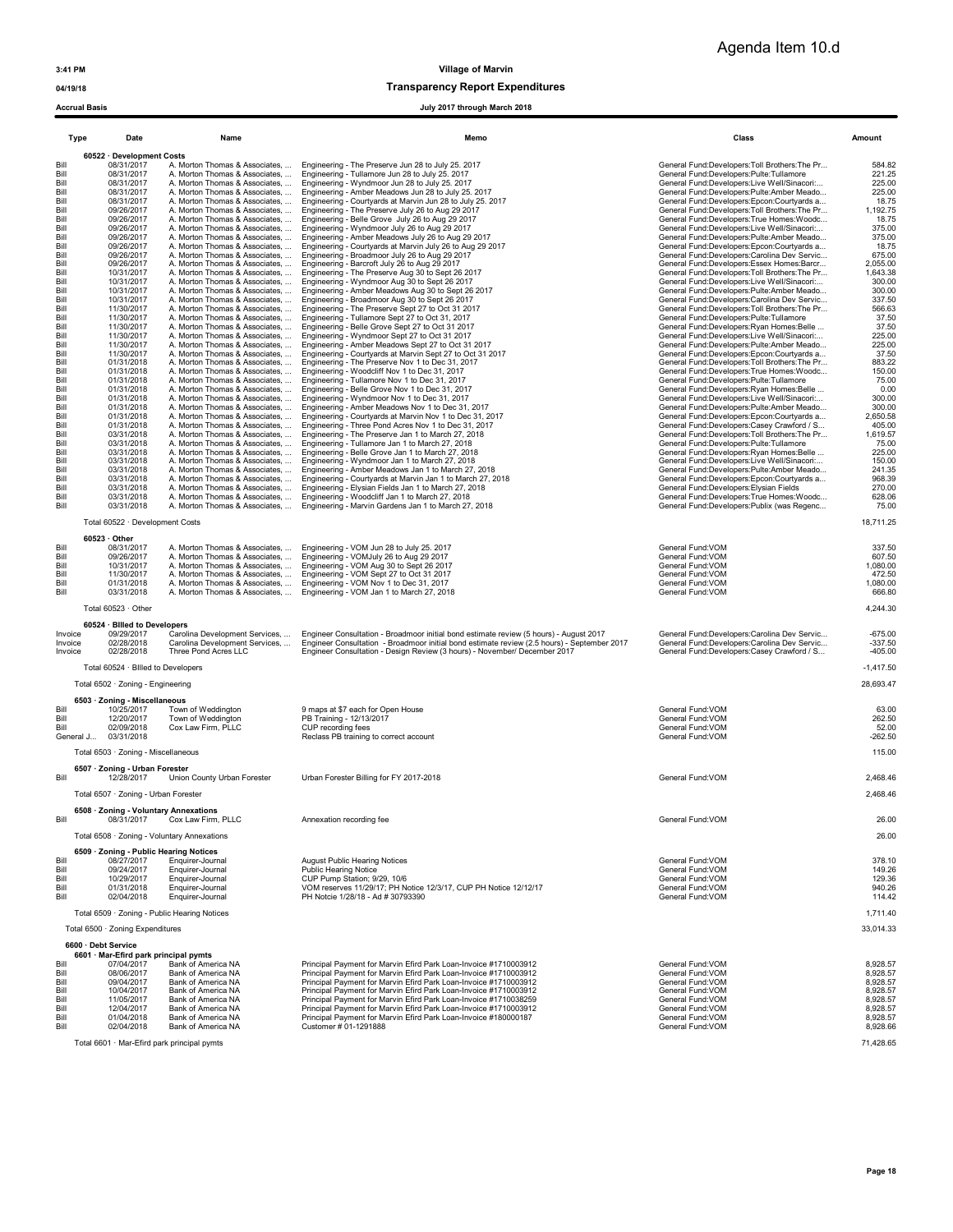### 04/19/18 Transparency Report Expenditures

| <b>Accrual Basis</b>   |                                               |                                              | July 2017 through March 2018                                                               |                                                                |                        |
|------------------------|-----------------------------------------------|----------------------------------------------|--------------------------------------------------------------------------------------------|----------------------------------------------------------------|------------------------|
| Type                   | Date                                          | Name                                         | Memo                                                                                       | Class                                                          | Amount                 |
|                        | 6602 · Marvin-Efird Park Loan Interest        |                                              |                                                                                            |                                                                |                        |
| Bill<br>Bill           | 07/04/2017<br>08/06/2017                      | Bank of America NA<br>Bank of America NA     | Interest Payment for Marvin Efird Park Loan<br>Interest Payment for Marvin Efird Park Loan | General Fund:VOM<br>General Fund: VOM                          | 161.31<br>141.15       |
| Bill                   | 09/04/2017                                    | Bank of America NA<br>Bank of America NA     | Interest Payment for Marvin Efird Park Loan<br>Interest Payment for Marvin Efird Park Loan | General Fund: VOM                                              | 120.98                 |
| Bill<br>Bill           | 10/04/2017<br>11/05/2017                      | Bank of America NA                           | Interest Payment for Marvin Efird Park Loan                                                | General Fund:VOM<br>General Fund:VOM                           | 100.82<br>0.00         |
| Bill                   | 11/17/2017                                    | Bank of America NA                           | Interest Payment for Marvin Efird Park Loan Inv. 1710039704                                | General Fund: VOM                                              | 80.65                  |
| Bill<br>Bill           | 12/04/2017<br>01/04/2018                      | Bank of America NA<br>Bank of America NA     | Interest Payment for Marvin Efird Park Loan<br>Interest Payment for Marvin Efird Park Loan | General Fund:VOM<br>General Fund: VOM                          | 57.83<br>41.67         |
| Bill                   | 02/04/2018                                    | Bank of America NA                           | Customer # 01-1291888                                                                      | General Fund: VOM                                              | 20.16                  |
|                        |                                               | Total 6602 · Marvin-Efird Park Loan Interest |                                                                                            |                                                                | 724.57                 |
|                        | Total 6600 · Debt Service                     |                                              |                                                                                            |                                                                | 72,153.22              |
|                        | 6700 · Park Operations<br>6701 · Park Revenue |                                              |                                                                                            |                                                                |                        |
|                        | 6702 · Barn Rentals                           |                                              |                                                                                            |                                                                |                        |
| Deposit<br>General J   | 07/06/2017<br>08/31/2017                      |                                              | Lavery; 7/22/17<br>August 2017 CC receipts                                                 | General Fund:Park Operations<br>General Fund:Park Operations   | $-150.00$<br>$-200.00$ |
| Deposit                | 09/06/2017                                    |                                              | More; 9/11 to 10/30 class                                                                  | General Fund:Park Operations                                   | $-700.00$              |
| Deposit                | 09/19/2017                                    |                                              | Transformation Church; 9/30/17                                                             | General Fund: Park Operations                                  | $-550.00$              |
| Deposit<br>Deposit     | 09/21/2017<br>09/21/2017                      |                                              | Forsythe; 10/21/17<br>Lewis; 10/7/17                                                       | General Fund: Park Operations<br>General Fund: Park Operations | $-300.00$<br>$-300.00$ |
| Deposit                | 09/25/2017                                    |                                              | Forest Hills Church; 10/21/17                                                              | General Fund:Park Operations                                   | $-150.00$              |
| General J              | 09/30/2017                                    |                                              | September 2017 CC receipts                                                                 | General Fund: Park Operations                                  | $-400.00$              |
| Deposit<br>Deposit     | 10/09/2017<br>10/12/2017                      |                                              | Joanna Labaer; 10/15/17<br>Shkut; 11/18/17                                                 | General Fund: Park Operations<br>General Fund:Park Operations  | $-300.00$<br>$-150.00$ |
| Deposit                | 10/17/2017                                    |                                              | Transformation Church; 11/11/17                                                            | General Fund: Park Operations                                  | $-150.00$              |
| General J              | 10/31/2017                                    |                                              | October 2017 CC receipts                                                                   | General Fund: Park Operations                                  | $-300.00$              |
| Deposit<br>Deposit     | 11/02/2017<br>12/04/2017                      |                                              | Petersen; 12/16/17<br>Terry: 12/11/17                                                      | General Fund: Park Operations<br>General Fund: Park Operations | $-150.00$<br>$-100.00$ |
| General J              | 12/31/2017                                    |                                              | December 2017 CC receipts                                                                  | General Fund: Park Operations                                  | 0.00                   |
| General J              | 01/31/2018                                    |                                              | January 2018 CC receipts                                                                   | General Fund: Park Operations                                  | 0.00                   |
| Deposit<br>Deposit     | 02/19/2018<br>02/21/2018                      |                                              | 5/6/18 Weddington United Methodist Church<br>Holtley 6/23/18                               | General Fund: Park Operations<br>General Fund: VOM             | $-150.00$<br>$-300.00$ |
| Deposit                | 02/22/2018                                    |                                              | Mishra 3/3/18                                                                              | General Fund:Park Operations                                   | $-200.00$              |
| General J              | 02/28/2018                                    |                                              | February 2018 CC receipts                                                                  | General Fund:Park Operations                                   | 0.00                   |
| Deposit<br>Deposit     | 03/12/2018<br>03/27/2018                      |                                              | Vinton 7/21/2018<br>Murdock; 6/11/16                                                       | General Fund:Park Operations<br>General Fund:Park Operations   | $-150.00$<br>$-400.00$ |
| Deposit                | 03/28/2018                                    |                                              | Stephen 4/28/18                                                                            | General Fund:Park Operations                                   | $-150.00$              |
| General J              | 03/31/2018                                    |                                              | March 2018 CC receipts                                                                     | General Fund: Park Operations                                  | 0.00                   |
|                        | Total 6702 · Barn Rentals                     |                                              |                                                                                            |                                                                | $-5,250.00$            |
| Deposit                | 6706 · Non-Resident Parking<br>07/26/2017     |                                              | Annual; Coleman                                                                            | General Fund:Park Operations                                   | $-50.00$               |
| Deposit                | 07/26/2017                                    |                                              | Daily; 2 passes                                                                            | General Fund: Park Operations                                  | $-10.00$               |
| General J<br>General J | 07/31/2017<br>08/31/2017                      |                                              | July 2017 CC receipts<br>August 2017 CC receipts                                           | General Fund: Park Operations<br>General Fund:Park Operations  | $-40.00$<br>$-425.00$  |
| Deposit                | 09/07/2017                                    |                                              | Prof Annual                                                                                | General Fund: Park Operations                                  | $-100.00$              |
| Deposit                | 09/19/2017                                    |                                              | Prof Daily                                                                                 | General Fund: Park Operations                                  | $-20.00$               |
| Deposit<br>General J   | 09/25/2017<br>09/30/2017                      |                                              | Annual and Daily<br>September 2017 CC receipts                                             | General Fund: Park Operations<br>General Fund: Park Operations | $-55.00$<br>$-270.00$  |
| Deposit                | 10/04/2017                                    |                                              | 2 Annual passes                                                                            | General Fund: Park Operations                                  | $-200.00$              |
| Deposit                | 10/12/2017                                    |                                              | Professional Annual; Brown                                                                 | General Fund: Park Operations                                  | $-100.00$              |
| Deposit<br>Deposit     | 10/26/2017<br>10/26/2017                      |                                              | Professional Annual; Lombardi<br>Annual                                                    | General Fund:Park Operations<br>General Fund: Park Operations  | $-100.00$<br>$-50.00$  |
| Deposit                | 10/26/2017                                    |                                              | Deposit                                                                                    | General Fund: Park Operations                                  | $-70.00$               |
| General J              | 10/31/2017                                    |                                              | October 2017 CC receipts                                                                   | General Fund: Park Operations                                  | $-505.00$              |
| Deposit<br>Deposit     | 11/08/2017<br>11/08/2017                      |                                              | 2 dailies<br>1 Prof Annual                                                                 | General Fund:Park Operations<br>General Fund: Park Operations  | $-55.00$<br>$-100.00$  |
| Deposit                | 11/27/2017                                    |                                              | 2 daily passes and one Prof Annual                                                         | General Fund:VOM                                               | $-110.00$              |
| Deposit                | 11/29/2017                                    |                                              | Prof Annual                                                                                | General Fund: Park Operations                                  | $-100.00$              |
| General J<br>General J | 11/30/2017<br>11/30/2017                      |                                              | November 2017 CC receipts<br>November 2017 CC Receipts - Professional Access               | General Fund:Park Operations<br>General Fund: Park Operations  | $-200.00$<br>$-620.00$ |
| Deposit                | 12/11/2017                                    |                                              | Annual, Daily and Prof Daily                                                               | General Fund: Park Operations                                  | $-85.00$               |
| Deposit                | 12/18/2017                                    |                                              | Prof Annual                                                                                | General Fund:Park Operations                                   | $-100.00$              |
| General J<br>Deposit   | 12/31/2017<br>01/31/2018                      |                                              | December 2017 CC receipts<br>Sullivan #2308 Byers #4345                                    | General Fund:Park Operations<br>General Fund: VOM              | $-200.00$<br>$-100.00$ |
| General J              | 01/31/2018                                    |                                              | January 2018 CC receipts                                                                   | General Fund: Park Operations                                  | $-250.00$              |
| Deposit                | 02/05/2018                                    |                                              | K9 unleashed                                                                               | General Fund: VOM                                              | $-100.00$              |
| Deposit                | 02/21/2018                                    |                                              | Rearik                                                                                     | General Fund: Park Operations                                  | $-20.00$               |
| Deposit<br>General J   | 02/21/2018<br>02/28/2018                      |                                              | Higgins<br>February 2018 CC receipts                                                       | General Fund: Park Operations<br>General Fund:Park Operations  | $-50.00$<br>$-170.00$  |
| Deposit                | 03/19/2018                                    |                                              | Knox, Bell                                                                                 | General Fund:Park Operations                                   | $-100.00$              |
| Deposit                | 03/19/2018                                    |                                              | Bell                                                                                       | General Fund: Park Operations                                  | $-10.00$               |
| Deposit<br>Deposit     | 03/21/2018<br>03/26/2018                      |                                              | Odom #106-107<br>Licconie                                                                  | General Fund: Park Operations<br>General Fund: Park Operations | $-50.00$<br>$-50.00$   |
| Deposit                | 03/26/2018                                    |                                              | daily pass                                                                                 | General Fund:Park Operations                                   | $-5.00$                |
| Deposit<br>General J   | 03/26/2018<br>03/31/2018                      |                                              | Lawrence #110-111<br>March 2018 CC receipts                                                | General Fund:Park Operations<br>General Fund: Park Operations  | $-50.00$<br>$-325.00$  |
|                        | Total 6706 · Non-Resident Parking             |                                              |                                                                                            |                                                                | $-4,845.00$            |
|                        | 6708 · Community Garden Plots                 |                                              |                                                                                            |                                                                |                        |
| General J<br>General J | 08/31/2017<br>09/30/2017                      |                                              | August 2017 CC receipts<br>September 2017 CC receipts                                      | General Fund:Park Operations<br>General Fund: Park Operations  | 0.00<br>0.00           |
| General J              | 10/31/2017                                    |                                              | October 2017 CC receipts                                                                   | General Fund: Park Operations                                  | 0.00                   |
| Deposit                | 01/31/2018                                    |                                              | <b>Byers</b>                                                                               | General Fund: VOM                                              | $-20.00$               |
| General J<br>Deposit   | 01/31/2018<br>02/07/2018                      |                                              | January 2018 CC receipts<br>Shapiro plots 17 & 18                                          | General Fund: Park Operations                                  | 0.00<br>$-40.00$       |
| Deposit                | 02/12/2018                                    |                                              | Clemons #2175 ; Paramore #10468                                                            | General Fund: Park Operations                                  | $-80.00$               |
| Deposit                | 02/19/2018                                    |                                              | Sipe # 1 & 5                                                                               | General Fund: Park Operations                                  | $-40.00$               |
| Deposit<br>Deposit     | 02/21/2018<br>02/21/2018                      |                                              | Eddy #19 ; Query #10<br>Brandell #24&32 ; Higgins #23                                      | General Fund: Park Operations<br>General Fund: Park Operations | $-40.00$<br>$-60.00$   |
| Deposit                | 02/21/2018                                    |                                              | Jackson #14 & 30                                                                           | General Fund: Park Operations                                  | $-40.00$               |
| Deposit                | 02/28/2018                                    |                                              | Patterson #4                                                                               | General Fund:VOM                                               | $-20.00$               |
| General J              | 02/28/2018<br>03/05/2018                      |                                              | February 2018 CC receipts<br>Knebel #21 & #22 and Otocka #2                                | General Fund: Park Operations                                  | $-20.00$               |
| Deposit<br>Deposit     | 03/07/2018                                    |                                              | Hocek #27                                                                                  | General Fund: Park Operations<br>General Fund: Park Operations | $-60.00$<br>$-20.00$   |
| Deposit                | 03/12/2018                                    |                                              | Knill #7, Otoeka #6, Chea #35                                                              | General Fund: Park Operations                                  | $-60.00$               |
| Deposit                | 03/19/2018                                    |                                              | Knox #12 and Jackson #13                                                                   | General Fund: Park Operations                                  | $-40.00$               |
| Deposit<br>Deposit     | 03/19/2018<br>03/26/2018                      |                                              | Sipe #19 and Traub #36<br>Birnbaum #37; Liccione #34                                       | General Fund: Park Operations<br>General Fund: Park Operations | $-50.00$<br>$-40.00$   |
| Deposit                | 03/26/2018                                    |                                              | Lawrence #29 & #31                                                                         | General Fund: Park Operations                                  | $-40.00$               |
| General J              | 03/31/2018                                    |                                              | March 2018 CC receipts                                                                     | General Fund: Park Operations                                  | $-100.00$              |

Total 6708 · Community Garden Plots -770.00

Total 6701 · Park Revenue -10,865.00

Page 19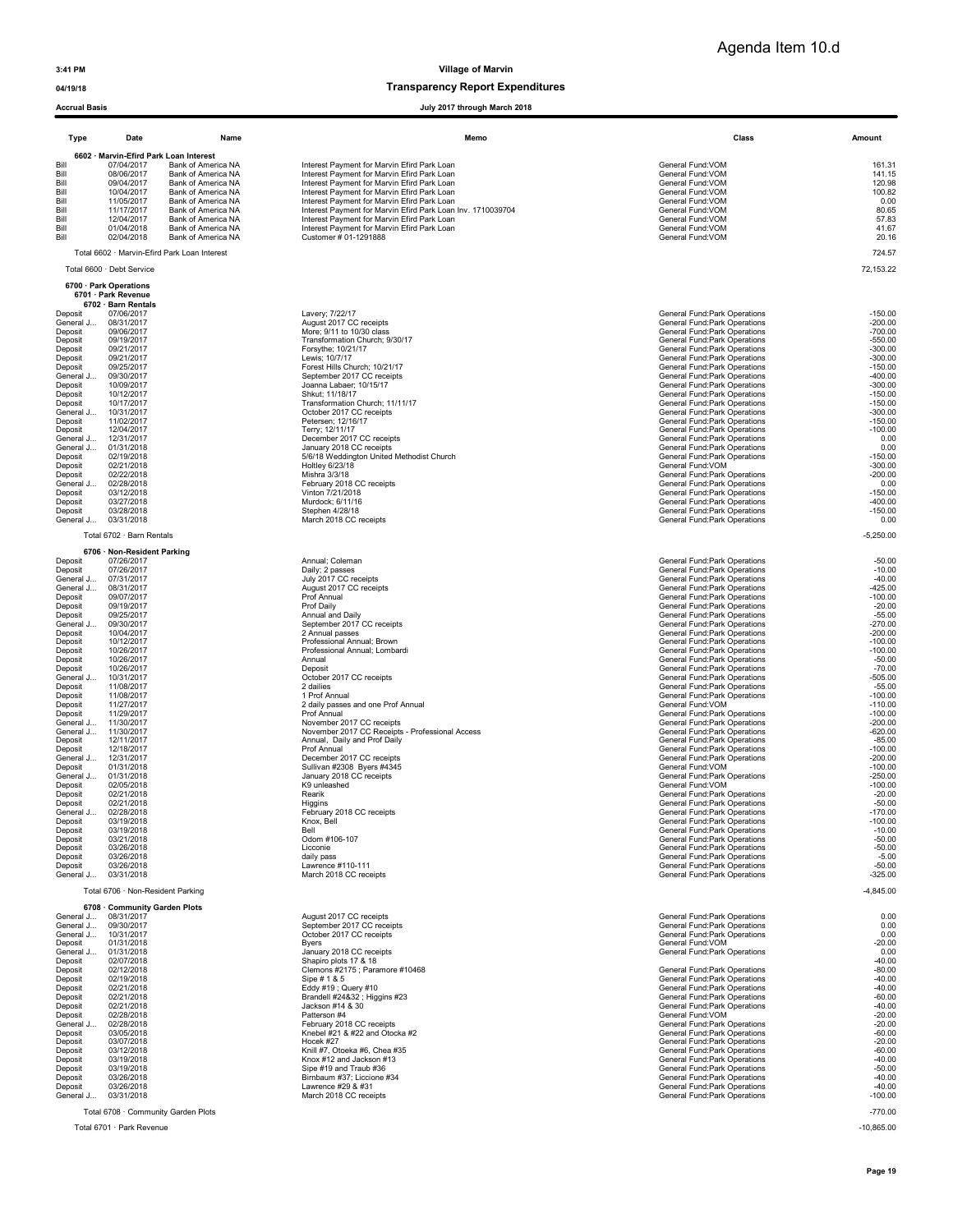3:41 PM Village of Marvin

### 04/19/18 Transparency Report Expenditures

| <b>Type</b>              | Date                                                                 | Name                                                          | Memo                                                         | Class                                                          | Amount         |
|--------------------------|----------------------------------------------------------------------|---------------------------------------------------------------|--------------------------------------------------------------|----------------------------------------------------------------|----------------|
|                          | 6709 · Park Expenditures                                             |                                                               |                                                              |                                                                |                |
| Bill                     | 10/26/2017                                                           | 6770 · Tullamore Landscaping & Mainten<br>The Long Group, LLC | Monthly work on Tullamore Parking Lot Landscaping            | General Fund: Park Operations                                  | 55.00          |
| Bill                     | 11/15/2017                                                           | The Long Group, LLC                                           | Monthly parking lot maintenance                              | General Fund: Park Operations                                  | 55.00          |
| Bill                     | 12/16/2017                                                           | The Long Group, LLC                                           | Monthly parking lot maintenance                              | General Fund: Park Operations                                  | 55.00          |
| Bill                     | 01/15/2018                                                           | The Long Group, LLC                                           | Monthly parking lot maintenance                              | General Fund: Park Operations                                  | 55.00          |
| Bill                     | 02/13/2018                                                           | The Long Group, LLC                                           | Monthly parking lot maintenance                              | General Fund: Park Operations                                  | 55.00          |
| Bill                     | 03/13/2018                                                           | The Long Group, LLC                                           | Monthly parking lot maintenance                              | General Fund: Park Operations                                  | 55.00          |
|                          |                                                                      | Total 6770 · Tullamore Landscaping & Mainten                  |                                                              |                                                                | 330.00         |
|                          | 6714 Capital Spending / Equipment                                    |                                                               |                                                              |                                                                |                |
| Deposit                  | 09/11/2017                                                           | Kevin Todd Rushing                                            | Sale of Mower                                                | General Fund: Park Operations                                  | $-1,250.00$    |
| Bill                     | 03/07/2018                                                           |                                                               | driveway - spreading and grading                             | General Fund: Park Operations                                  | 2,350.00       |
|                          |                                                                      | Total 6714 · Capital Spending / Equipment                     |                                                              |                                                                | 1,100.00       |
|                          | 6720 · Electricity, Gas & Water                                      |                                                               |                                                              |                                                                |                |
| Check                    | 07/07/2017                                                           | Union County Public Works                                     | Water usage 5/25/17-6/26/17                                  | General Fund: Park Operations                                  | 11.47          |
| Bill                     | 07/18/2017                                                           | Union Power Cooperative                                       | 5369518008 Barn                                              | General Fund: Park Operations                                  | 56.56          |
| Bill                     | 07/18/2017                                                           | Union Power Cooperative                                       | 5369518006 Bathroom                                          | General Fund: Park Operations                                  | 75.90          |
| Bill                     | 07/18/2017                                                           | Union Power Cooperative                                       | 5369518010 Shed                                              | General Fund: Park Operations                                  | 31.25          |
| Check                    | 08/09/2017                                                           | Union County Public Works                                     | Water usage 6/26/17-7/26/17                                  | General Fund: Park Operations                                  | 11.91          |
| Bill                     | 08/18/2017                                                           | Union Power Cooperative                                       | 5369518008 Barn                                              | General Fund: Park Operations                                  | 58.27          |
| Bill                     | 08/18/2017                                                           | Union Power Cooperative                                       | 5369518006 Bathroom                                          | General Fund: Park Operations                                  | 81.23          |
| Bill                     | 08/18/2017                                                           | Union Power Cooperative                                       | 5369518010 Shed                                              | General Fund: Park Operations                                  | 31.04          |
| Check                    | 09/07/2017                                                           | Union County Public Works                                     | Water usage 7/26/17-8/24/17                                  | General Fund: Park Operations                                  | 12.24          |
| Bill                     | 09/18/2017                                                           | Union Power Cooperative                                       | 5369518008 Barn                                              | General Fund: Park Operations                                  | 56.35          |
| Bill                     | 09/18/2017                                                           | Union Power Cooperative                                       | 5369518006 Bathroom                                          | General Fund: Park Operations                                  | 64.36          |
| Bill                     | 09/18/2017                                                           | Union Power Cooperative                                       | 5369518010 Shed                                              | General Fund: Park Operations                                  | 30.51          |
| Check                    | 10/09/2017                                                           | Union County Public Works                                     | Water usage 8/24/17-9/25/17<br>5369518008 Barn               | General Fund: Park Operations                                  | 12.00          |
| Bill                     | 10/18/2017                                                           | Union Power Cooperative                                       | 5369518006 Bathroom                                          | General Fund: Park Operations                                  | 61.15          |
| Bill                     | 10/18/2017                                                           | Union Power Cooperative                                       |                                                              | General Fund: Park Operations                                  | 56.24          |
| Bill                     | 10/18/2017                                                           | Union Power Cooperative                                       | 5369518010 Shed                                              | General Fund: Park Operations                                  | 30.51          |
| Check                    | 11/08/2017                                                           | Union County Public Works                                     | Water usage 9/25/17-10/25/17                                 | General Fund: Park Operations                                  | 12.94          |
| Bill                     | 11/18/2017                                                           | Union Power Cooperative                                       | 5369518008 Barn                                              | General Fund: Park Operations                                  | 57.42          |
| Bill                     | 11/18/2017                                                           | Union Power Cooperative                                       | 5369518006 Bathroom                                          | General Fund: Park Operations                                  | 57.52          |
| Bill                     | 11/18/2017                                                           | Union Power Cooperative                                       | 5369518010 Shed                                              | General Fund: Park Operations                                  | 30.18          |
| Check                    | 12/07/2017                                                           | Union County Public Works                                     | Water usage 10/25/17-11/27/17                                | General Fund: Park Operations                                  | 12.24          |
| Bill                     | 12/18/2017                                                           | Union Power Cooperative                                       | 5369518008 Barn                                              | General Fund: Park Operations                                  | 64.47          |
| Bill                     | 12/18/2017                                                           | Union Power Cooperative                                       | 5369518006 Bathroom                                          | General Fund: Park Operations                                  | 79.20          |
| Bill                     | 12/18/2017                                                           | Union Power Cooperative                                       | 5369518010 Shed                                              | General Fund: Park Operations                                  | 33.06          |
| Check                    | 01/09/2018                                                           | Union County Public Works                                     | Water usage 11/27/17-12/27/17                                | General Fund: Park Operations                                  | 11.53          |
| Bill                     | 01/18/2018                                                           | Union Power Cooperative                                       | 5369518008 Barn                                              | General Fund: Park Operations                                  | 52.62          |
| Bill                     | 01/18/2018                                                           | Union Power Cooperative                                       | 5369518006 Bathroom                                          | General Fund: Park Operations                                  | 104.61         |
| Bill                     | 01/18/2018                                                           | Union Power Cooperative                                       | 5369518010 Shed                                              | General Fund: Park Operations                                  | 46.68          |
| Check                    | 02/07/2018                                                           | Union County Public Works                                     | Water usage 12/27/17-1/24/18                                 | General Fund: Park Operations                                  | 15.29          |
| Bill                     | 02/18/2018                                                           | Union Power Cooperative                                       | 5369518008 Barn                                              | General Fund: Park Operations                                  | 46.26          |
| Bill                     | 02/18/2018                                                           | Union Power Cooperative                                       | 5369518006 Bathroom                                          | General Fund: Park Operations                                  | 97.17          |
| Bill                     | 02/18/2018                                                           | Union Power Cooperative                                       | 5369518010 Shed                                              | General Fund: Park Operations                                  | 36.87          |
| Check                    | 03/07/2018                                                           | Union County Public Works                                     | Water usage 1/24/18-2/23/18                                  | General Fund: Park Operations                                  | 11.53          |
| Bill                     | 03/18/2018                                                           | Union Power Cooperative                                       | 5369518008 Barn                                              | General Fund: Park Operations                                  | 50.03          |
| Bill                     | 03/18/2018                                                           | Union Power Cooperative                                       | 5369518006 Bathroom                                          | General Fund: Park Operations                                  | 56.28          |
| Bill                     | 03/18/2018                                                           | Union Power Cooperative                                       | 5369518010 Shed                                              | General Fund: Park Operations                                  | 47.23          |
|                          | Total 6720 · Electricity, Gas & Water<br>6735 · Maintenance Expenses |                                                               |                                                              |                                                                | 1,604.12       |
|                          | 6739 · General Repairs                                               |                                                               |                                                              |                                                                |                |
| Credit Car               | 08/04/2017                                                           | <b>Automated Controls</b>                                     | reprogrammed gate code and repaired key pad wires            | General Fund: Park Operations                                  | 50.00          |
| Credit Car               | 08/18/2017                                                           | Adams Plumbing, Inc.                                          | Repaired irrigation lines on large field                     | General Fund: Park Operations                                  | 446.63         |
| Bill                     | 08/30/2017                                                           | Happy Heads Irrigation & Services                             | Irrigation service call                                      | General Fund: Park Operations                                  | 165.00         |
| Credit Car               | 09/01/2017                                                           | Fast Signs                                                    | Park Safety Signs - 50% downpayment                          | General Fund: Park Operations                                  | 273.36         |
| Credit Car               | 09/19/2017                                                           | Fast Signs                                                    | Park Safety Signs - balance due                              | General Fund: Park Operations                                  | 273.36         |
| Credit Car               | 09/20/2017                                                           | Lowe's Home Centers                                           | Plumbing repair parts                                        | General Fund: Park Operations                                  | 13.23          |
| Credit Car               | 10/16/2017                                                           | Fast Signs                                                    |                                                              | General Fund: Park Operations                                  | $-0.01$        |
| Credit Car               | 10/25/2017                                                           | <b>Automated Controls</b>                                     | Repaired gate and replaced batteries                         | General Fund: Park Operations                                  | 234.00         |
| Credit Car               | 11/16/2017                                                           | ARC Electric Company                                          | Electrical upgrades and repairs                              | General Fund: Park Operations                                  | 1,164.00       |
| Credit Car               | 11/20/2017                                                           | <b>Automated Controls</b>                                     | Diagnostic test & minor repair to gate keypad                | General Fund: Park Operations                                  | 160.88         |
| Credit Car               | 11/30/2017                                                           | Fast Signs                                                    | Tullamore Parking Lot signs and Park Closing Hour Signs      | General Fund: Park Operations                                  | 183.74         |
| Bill                     | 12/07/2017                                                           | Home Team Designs                                             | Bathroom faucet repair                                       | General Fund: Park Operations                                  | 120.00         |
| Credit Car               | 01/04/2018                                                           | Clavey Plumbing & Drains                                      | Replace RPZ backflow at front of park                        | General Fund: Park Operations                                  | 1,000.00       |
| Credit Car 01/10/2018    |                                                                      | Clavey Plumbing & Drains                                      | Repair in well house pipes                                   | General Fund: Park Operations                                  | 575.00         |
| Credit Car 02/28/2018    | 02/28/2018                                                           | Lowe's Home Centers                                           | boxes of screws for garden bed replacement project           | General Fund: Park Operations                                  | 55.96          |
| Credit Car               |                                                                      | Lowe's Home Centers                                           | lumber for new garden bed bins                               | General Fund: Park Operations                                  | 1,359.60       |
| Credit Car               | 03/08/2018                                                           | Clavey Plumbing & Drains                                      | Repair broken pipes/hose bibs in garden                      | General Fund: Park Operations                                  | 375.00         |
| Credit Car               | 03/09/2018                                                           | A-1 Wildlife Control                                          | squirrel nest removal from playground                        | General Fund: Park Operations                                  | 699.00         |
| Bill                     | 03/13/2018                                                           | Home Team Designs                                             | Bathroom faucet repair - Inv. 1091                           | General Fund: Park Operations                                  | 120.00         |
| General J                | 03/13/2018                                                           | Doug Pierce                                                   | Void lost check #9218                                        | General Fund: Park Operations                                  | $-120.00$      |
| Bill                     | 03/14/2018                                                           |                                                               | pressure washer tune-up                                      | General Fund:Park Operations                                   | 45.00          |
| Credit Car               | 03/23/2018                                                           | Lowe's Home Centers                                           | lumber for garden boxes                                      | General Fund: Park Operations                                  | 394.90         |
|                          | Total 6739 · General Repairs                                         |                                                               |                                                              |                                                                | 7,588.65       |
| Credit Car 07/12/2017    | $6742 \cdot$ Supplies                                                | Play It Again Sports                                          | Replacement cornhole bags                                    | General Fund: Park Operations                                  | 8.97           |
| Credit Car               | 07/16/2017                                                           | Lowe's Home Centers                                           | Gatorades and waters for park staff                          | General Fund: Park Operations                                  | 11.47          |
| Credit Car               | 07/27/2017                                                           | Lowe's Home Centers                                           | New lock for Garden Shed                                     | General Fund: Park Operations                                  | 10.98          |
| Credit Car               | 07/27/2017                                                           | Lowe's Home Centers                                           | storage supplies and paint                                   | General Fund:Park Operations                                   | 18.24          |
| Credit Car               | 08/01/2017                                                           | Lowe's Home Centers                                           | drinks for staff, caution tape, weed eater parts             | General Fund: Park Operations                                  | 45.80          |
| Credit Car               | 08/01/2017                                                           | Play It Again Sports                                          | Replacement cornhole bags                                    | General Fund:Park Operations                                   | 5.98           |
| Credit Car               | 08/14/2017                                                           | Lowe's Home Centers                                           | supplies                                                     | General Fund: Park Operations                                  | 36.95          |
| Credit Car               | 08/23/2017                                                           | My Parking Permit                                             | Hang tags for non-resident parking permits                   | General Fund:Park Operations                                   | 259.00         |
| Bill                     | 09/27/2017                                                           | Office Depot                                                  | toilet tissue; Inv 966012137001                              | General Fund: Park Operations                                  | 35.59          |
| Credit Car               | 10/03/2017                                                           | Lowe's Home Centers                                           | water for staff                                              | General Fund: Park Operations                                  | 3.97           |
| Credit Car               | 10/05/2017                                                           | Lowe's Home Centers                                           | Supplies                                                     | General Fund: Park Operations                                  | 40.27          |
| Credit Car               | 10/11/2017<br>10/24/2017                                             | Lowe's Home Centers<br>Lowe's Home Centers                    | Supplies                                                     | General Fund: Park Operations                                  | 30.34<br>19.43 |
| Credit Car<br>Credit Car | 10/24/2017                                                           | Auto Zone                                                     | Supplies<br>shop supplies                                    | General Fund: Park Operations<br>General Fund: Park Operations | 21.78          |
| Check                    | 10/27/2017                                                           | Mary Sipe                                                     | Sprinklers for cottage garden - reimbursement                | General Fund: Park Operations                                  | 122.91         |
| Credit Car               | 10/30/2017                                                           | Lowe's Home Centers                                           | Supplies                                                     | General Fund: Park Operations                                  | 101.22         |
| Credit Car 10/31/2017    |                                                                      | Lowe's Home Centers                                           | Supplies                                                     | General Fund: Park Operations                                  | 15.71          |
| Credit Car 11/03/2017    |                                                                      | Lowe's Home Centers                                           | Fire Extinguishers                                           | General Fund: Park Operations                                  | 39.94          |
| Credit Car 11/13/2017    |                                                                      | Play It Again Sports                                          | Replacement cornhole bags                                    | General Fund:Park Operations                                   | 50.83          |
| Credit Car 11/14/2017    |                                                                      | Lowe's Home Centers                                           | Wheelbarrow and pitchfork (for mulching)                     | General Fund: Park Operations                                  | 149.98         |
| Credit Car 11/15/2017    |                                                                      | Lowe's Home Centers                                           | Water for park staff                                         | General Fund: Park Operations                                  | 7.94           |
| Credit Car 11/17/2017    |                                                                      | Lowe's Home Centers                                           | 3 landscape lighting kits and wire                           | General Fund: Park Operations                                  | 116.94         |
| Credit Car 11/17/2017    |                                                                      | Lowe's Home Centers                                           | 2 Landscape lighting kits                                    | General Fund: Park Operations                                  | 99.96          |
| Credit Car 11/20/2017    |                                                                      | Restaurant                                                    | Breakfast meeting with Fertilizer / Chemical sales rep       | General Fund: Park Operations                                  | 25.00          |
| Credit Car 11/23/2017    |                                                                      | Keurig                                                        | Keurig for park staff use                                    | General Fund: Park Operations                                  | 79.99          |
| Credit Car 11/27/2017    |                                                                      | <b>CVS Pharmacy</b>                                           | Batteries for Christmas wreath                               | General Fund: Park Operations                                  | 19.28          |
| Credit Car 11/28/2017    |                                                                      | Lowe's Home Centers                                           | Return roll of wire purchased on 11/17                       | General Fund: Park Operations                                  | $-71.97$       |
| Credit Car 11/28/2017    |                                                                      | Lowe's Home Centers                                           | Supplies for landscape lighting; new extension cord for barn | General Fund: Park Operations                                  | 172.93         |
|                          |                                                                      |                                                               |                                                              |                                                                |                |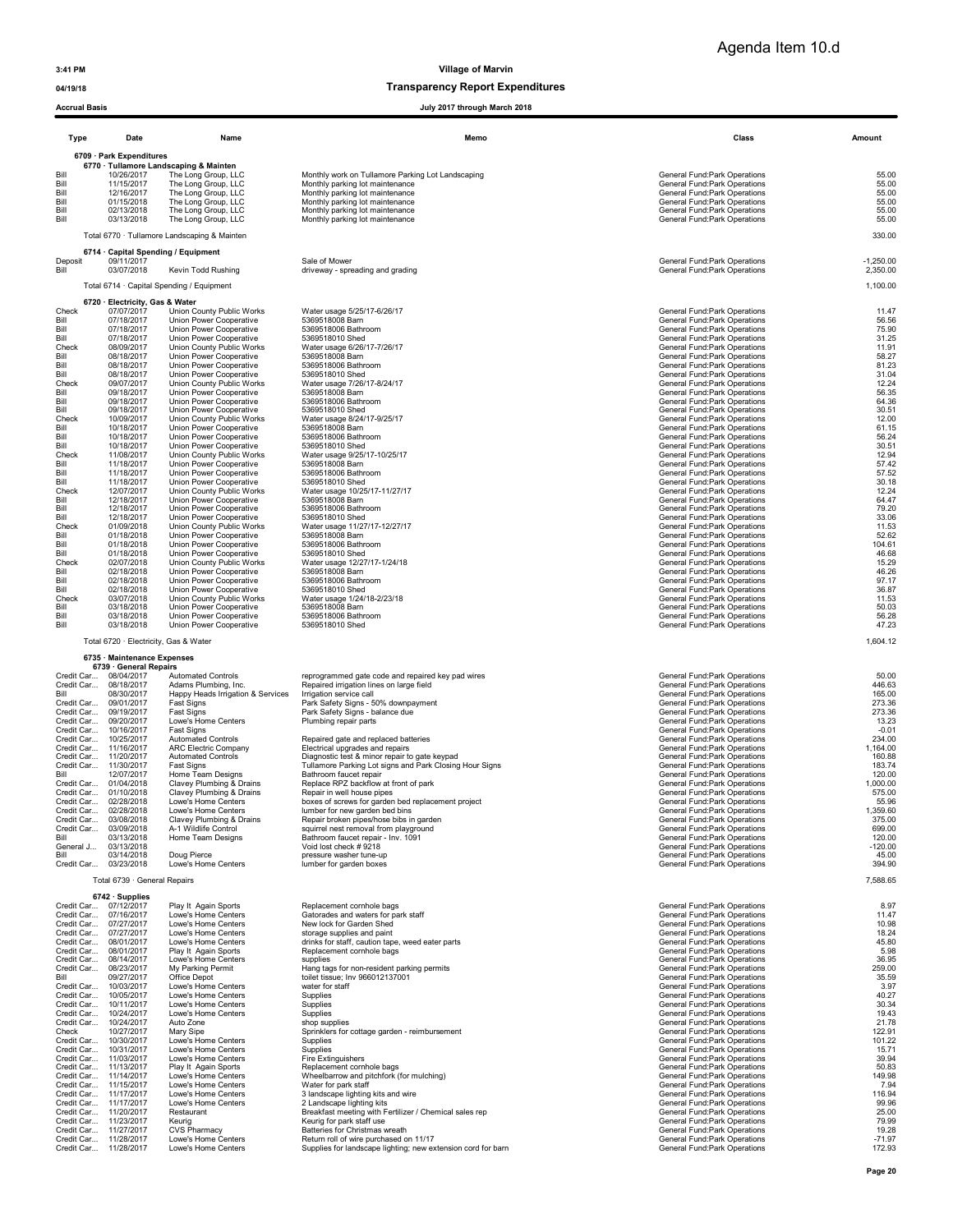# 04/19/18 and 04/19/18 of the control of the control of the Transparency Report Expenditures

| Type                                           | Date                                             | Name                                                   | Memo                                                                      | Class                                                          | Amount          |  |
|------------------------------------------------|--------------------------------------------------|--------------------------------------------------------|---------------------------------------------------------------------------|----------------------------------------------------------------|-----------------|--|
| Credit Car 11/28/2017                          |                                                  | Lowe's Home Centers                                    | Park supplies                                                             | General Fund: Park Operations                                  | 90.82           |  |
| Credit Car 12/05/2017                          |                                                  | Lowe's Home Centers                                    | LED bulbs for landscaping lighting                                        | General Fund: Park Operations                                  | 89.77           |  |
| Credit Car 12/05/2017<br>Credit Car 12/05/2017 |                                                  | Lowe's Home Centers<br>Lowe's Home Centers             | bulb for landscape light<br>landscape light supplies                      | General Fund:Park Operations<br>General Fund: Park Operations  | 7.98<br>17.37   |  |
| Credit Car 12/06/2017                          |                                                  | Lowe's Home Centers                                    | staples                                                                   | General Fund: Park Operations                                  | 6.44            |  |
| Credit Car 12/07/2017                          |                                                  | Lowe's Home Centers                                    | caution tape for parking lots                                             | General Fund: Park Operations                                  | 22.96           |  |
| Credit Car 12/21/2017                          |                                                  | Lowe's Home Centers                                    | <b>Staff Appreciation gifts</b>                                           | General Fund: Park Operations                                  | 160.42          |  |
| Credit Car<br>Credit Car                       | 01/11/2018<br>01/16/2018                         | My Parking Permit<br>Lowe's Home Centers               | Hang tags for non-resident parking permits<br>gloves for park staff       | General Fund:Park Operations<br>General Fund: Park Operations  | 259.00<br>24.66 |  |
| Credit Car                                     | 01/24/2018                                       | <b>Fast Signs</b>                                      | Tullamore signs: Trail and Park                                           | General Fund: Park Operations                                  | 60.97           |  |
| Credit Car                                     | 01/24/2018                                       | Lowe's Home Centers                                    | command containers                                                        | General Fund: Park Operations                                  | 39.90           |  |
| Check                                          | 02/06/2018                                       | Michael Shkut                                          | reimbursement propane patio heater                                        | General Fund: Park Operations                                  | 139.00          |  |
| Credit Car<br>Credit Car 02/22/2018            | 02/22/2018                                       | Lowe's Home Centers<br>Lowe's Home Centers             | mice poison<br>water for park staff                                       | General Fund: Park Operations<br>General Fund:Park Operations  | 6.58<br>7.94    |  |
| Credit Car 02/27/2018                          |                                                  | Lowe's Home Centers                                    | weed whacker line; oil; brush cutter blades                               | General Fund: Park Operations                                  | 65.31           |  |
| Credit Car                                     | 02/28/2018                                       | Northern Tool + Equipment                              | new spravers                                                              | General Fund:Park Operations                                   | 374.96          |  |
| Credit Car                                     | 03/09/2018                                       | Lowe's Home Centers                                    | keys for new park employee                                                | General Fund: Park Operations                                  | 12.61           |  |
| Bill<br>General J                              | 03/15/2018<br>03/15/2018                         | Office Depot                                           | Acct #34235087<br>Supplies for Eagle Scout project and Park - W. Helms    | General Fund:Park Operations<br>General Fund:Park Operations   | 69.28<br>33.57  |  |
| Credit Car                                     | 03/16/2018                                       | Lowe's Home Centers                                    | water for student workday                                                 | General Fund: Park Operations                                  | 11.34           |  |
| Credit Car 03/17/2018                          |                                                  | Krispy Kreme Doughnuts & Coffee                        | Beta Club students workday                                                | General Fund: Park Operations                                  | 61.31           |  |
| Credit Car 03/17/2018                          |                                                  | Publix Grocery Store                                   | Beta Club students workday                                                | General Fund:Park Operations                                   | 17.94           |  |
| Credit Car 03/20/2018<br>Credit Car 03/22/2018 |                                                  | Lowe's Home Centers<br>Southern States Co-op           | box cutter blades<br>oil for 2 cycle tools                                | General Fund:Park Operations<br>General Fund: Park Operations  | 5.19<br>37.98   |  |
|                                                |                                                  |                                                        |                                                                           |                                                                |                 |  |
|                                                | Total 6742 · Supplies                            |                                                        |                                                                           |                                                                | 3,102.73        |  |
| Bill                                           | 6744 · Vehic, Equip Repair & Maint<br>07/07/2017 | Doug Pierce                                            | Repaired PowerWasher                                                      | General Fund: Park Operations                                  | 45.00           |  |
| Credit Car                                     | 07/18/2017                                       | Goodyear Auto Service Center                           | New tire for Mule                                                         | General Fund: Park Operations                                  | 90.95           |  |
| Bill                                           | 08/05/2017                                       | Doug Pierce                                            | Serviced SCAG Zero Turn Mower                                             | General Fund:Park Operations                                   | 269.00          |  |
| Bill                                           | 08/05/2017                                       | Doug Pierce                                            | Repaired JD Trimmer                                                       | General Fund: Park Operations                                  | 90.00           |  |
| Credit Car<br>Credit Car 01/16/2018            | 12/15/2017                                       | Lowe's Home Centers<br>Lowe's Home Centers             | fuel treatment<br>fuel treatment                                          | General Fund: Park Operations<br>General Fund: Park Operations | 7.18<br>7.18    |  |
| Credit Car 02/01/2018                          |                                                  | Lowe's Home Centers                                    | fuel treatment                                                            | General Fund: Park Operations                                  | $-7.18$         |  |
|                                                |                                                  |                                                        |                                                                           |                                                                |                 |  |
|                                                |                                                  | Total 6744 · Vehic, Equip Repair & Maint               |                                                                           |                                                                | 502.13          |  |
| Credit Car 07/10/2017                          | 6751 · Gas for Vehicles                          | QT                                                     | Gas for equipment                                                         | General Fund: Park Operations                                  | 48.87           |  |
| Credit Car 07/16/2017                          |                                                  | OT                                                     | Gas for equipment                                                         | General Fund: Park Operations                                  | 26.62           |  |
| Credit Car 08/01/2017                          |                                                  | QT                                                     | Gas for equipment                                                         | General Fund: Park Operations                                  | 50.52           |  |
| Credit Car 08/15/2017                          |                                                  | QT                                                     | Gas for equipment                                                         | General Fund: Park Operations                                  | 12.21           |  |
| Credit Car 08/21/2017<br>Credit Car 09/18/2017 |                                                  | QT<br>Gate                                             | Gas for equipment<br>gas for equipment                                    | General Fund: Park Operations<br>General Fund:Park Operations  | 50.50<br>61.29  |  |
| Credit Car 10/05/2017                          |                                                  | Quiktrip                                               | gas for equipment                                                         | General Fund:Park Operations                                   | 65.00           |  |
| Credit Car 11/08/2017                          |                                                  | Quiktrip                                               | gas for equipment                                                         | General Fund:Park Operations                                   | 59.39           |  |
| Credit Car 01/02/2018                          |                                                  | QT                                                     | Gas for equipment                                                         | General Fund: Park Operations                                  | 12.67           |  |
| Credit Car 02/15/2018<br>Credit Car 02/27/2018 |                                                  | QT<br>QT                                               | gas for mower<br>gas for park vehicles & tools                            | General Fund:Park Operations<br>General Fund: Park Operations  | 29.03<br>66.00  |  |
|                                                |                                                  |                                                        |                                                                           |                                                                |                 |  |
|                                                | Total 6751 · Gas for Vehicles                    |                                                        |                                                                           |                                                                | 482.10          |  |
| Credit Car 07/03/2017                          | 6749 · Landscaping                               | Southern States Co-op                                  | Chemicals for weeds                                                       | General Fund: Park Operations                                  | 70.20           |  |
| Credit Car 07/27/2017                          |                                                  | Lowe's Home Centers                                    | weed killer                                                               | General Fund: Park Operations                                  | 59.88           |  |
| Credit Car 08/14/2017                          |                                                  | Lowe's Home Centers                                    | weed killer                                                               | General Fund: Park Operations                                  | 29.94           |  |
| Credit Car 10/03/2017                          |                                                  | Lowe's Home Centers                                    | Week killer                                                               | General Fund: Park Operations                                  | 44.91           |  |
| Credit Car 10/11/2017<br>Credit Car 02/20/2018 |                                                  | Yard Works Fort Mill LLC<br>Lowe's Home Centers        | mulch for barn area<br>weed kiler for park                                | General Fund: Park Operations<br>General Fund: Park Operations | 43.20<br>79.94  |  |
|                                                |                                                  |                                                        |                                                                           |                                                                | 328.07          |  |
|                                                | Total 6749 · Landscaping<br>6743 · Tree Services |                                                        |                                                                           |                                                                |                 |  |
| Bill                                           | 02/08/2018                                       | Airborne Tree Service LLC                              | removal of gum trees; stump grinding; pine trees removed                  | General Fund: Park Operations                                  | 2,095.00        |  |
| Bill                                           | 02/13/2018                                       | Arborscapes Tree & Landscape S                         | banding of trees                                                          | General Fund: Park Operations                                  | 1,096.00        |  |
|                                                | Total 6743 · Tree Services                       |                                                        |                                                                           |                                                                | 3,191.00        |  |
| Bill                                           | 6745 · Painting/Staining<br>03/28/2018           | Cambridge Contracting, Inc.                            | Pressure wash and stain playground equipment and swing set                | General Fund: Park Operations                                  | 1,675.00        |  |
|                                                | Total 6745 · Painting/Staining                   |                                                        |                                                                           |                                                                | 1,675.00        |  |
|                                                | 6750 · Playground Mulch                          |                                                        |                                                                           |                                                                |                 |  |
| Credit Car 11/16/2017                          |                                                  | Yard Works Fort Mill LLC                               | playground mulch - 20 yards plus deliver and SC tax                       | General Fund:Park Operations                                   | 675.00          |  |
|                                                | Total 6750 · Playground Mulch                    |                                                        |                                                                           |                                                                | 675.00          |  |
|                                                | Total 6735 · Maintenance Expenses                |                                                        |                                                                           |                                                                | 17,544.68       |  |
|                                                | 6712 · Uniforms                                  |                                                        |                                                                           |                                                                |                 |  |
| Credit Car 08/01/2017<br>Credit Car 08/24/2017 |                                                  | <b>Signature Services</b><br>Marshalls                 | Red tshirts for park staff and events                                     | <b>General Fund:Park Operations</b>                            | 112.00          |  |
| Credit Car 08/26/2017                          |                                                  | Belk                                                   | Shirts for park staff - returned on 9/11/17<br>Polo shirts for park staff | General Fund: Park Operations<br>General Fund: Park Operations | 80.42<br>61.44  |  |
| Credit Car 08/31/2017                          |                                                  | Marshalls                                              | Shirts for park staff - returned on 9/11/17                               | General Fund: Park Operations                                  | 91.12           |  |
| Credit Car 09/06/2017                          |                                                  | Belk                                                   | Exchanged polo shirts for park staff                                      | General Fund:Park Operations                                   | $-1.69$         |  |
| Credit Car 09/08/2017                          |                                                  | Marshalls                                              | Returned shirts purchased on 8/24 and 8/31                                | General Fund: Park Operations                                  | $-171.54$       |  |
| Credit Car 10/23/2017<br>Credit Car 11/01/2017 |                                                  | <b>Signature Services</b><br><b>Signature Services</b> | Embroidery on park staff polos<br>Embroidery on park staff polos          | General Fund:Park Operations<br>General Fund:Park Operations   | 30.00<br>11.00  |  |
| Credit Car 01/02/2018                          |                                                  | Belk                                                   | Pullovers for park staff                                                  | General Fund:Park Operations                                   | 54.47           |  |
| Credit Car 01/05/2018                          |                                                  | Marshalls                                              | Shirts for park staff                                                     | General Fund:Park Operations                                   | 201.57          |  |
| Credit Car 01/30/2018                          |                                                  | <b>Signature Services</b>                              | Embroidery on park staff polos                                            | General Fund:Park Operations                                   | 33.00           |  |
| Credit Car 02/15/2018                          |                                                  | <b>Signature Services</b>                              | Embroidery on park staff winter shirts                                    | General Fund:Park Operations                                   | 55.00           |  |
|                                                | Total 6712 · Uniforms<br>556.79                  |                                                        |                                                                           |                                                                |                 |  |
|                                                | Total 6709 · Park Expenditures<br>21.135.59      |                                                        |                                                                           |                                                                |                 |  |